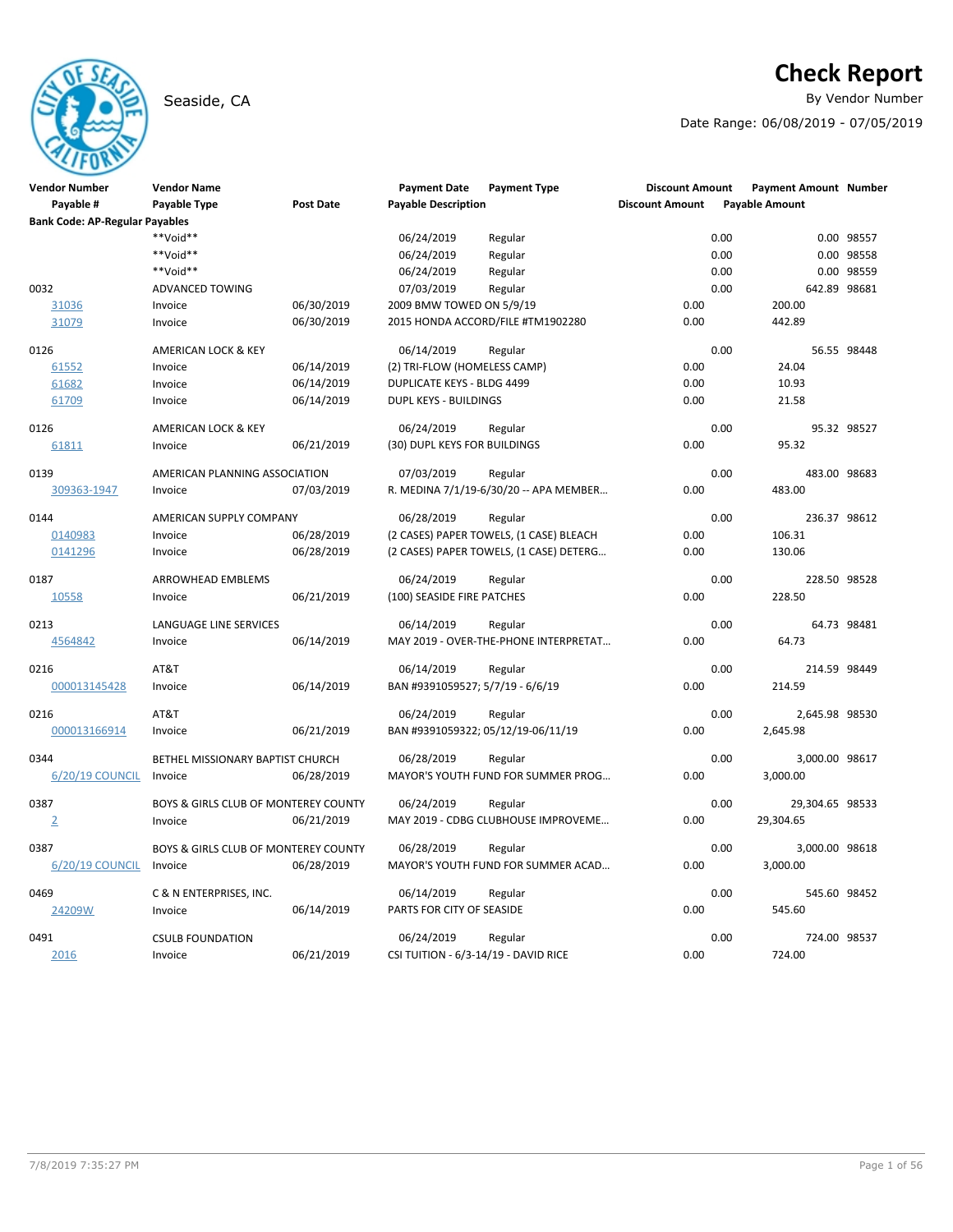| <b>Vendor Number</b>        | <b>Vendor Name</b>        |                  | Payment Date                 | <b>Payment Type</b> | <b>Discount Amount</b> |      | Payment Amount Number |  |
|-----------------------------|---------------------------|------------------|------------------------------|---------------------|------------------------|------|-----------------------|--|
| Pavable #                   | Payable Type              | <b>Post Date</b> | <b>Payable Description</b>   |                     | <b>Discount Amount</b> |      | <b>Pavable Amount</b> |  |
| 0501                        | CALIFORNIA-AMERICAN WATER |                  | 06/28/2019                   | Regular             |                        | 0.00 | 7.467.29 98620        |  |
| $4/24/19 - 5/23/19$ Invoice |                           | 06/28/2019       | 4/24/19 - 5/23/19 MISC ACCTS |                     | 0.00                   |      | 7,467.29              |  |

| <b>Payment Type</b>   | Payable<br>Count | Payment<br>Count | <b>Discount</b> | Payment   |
|-----------------------|------------------|------------------|-----------------|-----------|
| <b>Regular Checks</b> | 19               | 15               | 0.00            | 48,709.47 |
| <b>Manual Checks</b>  | 0                | 0                | 0.00            | 0.00      |
| <b>Voided Checks</b>  | 0                | 3                | 0.00            | 0.00      |
| <b>Bank Drafts</b>    | 0                | 0                | 0.00            | 0.00      |
| EFT's                 | $\Omega$         | $\Omega$         | 0.00            | 0.00      |
|                       | 19               | 18               | 0.00            | 48,709.47 |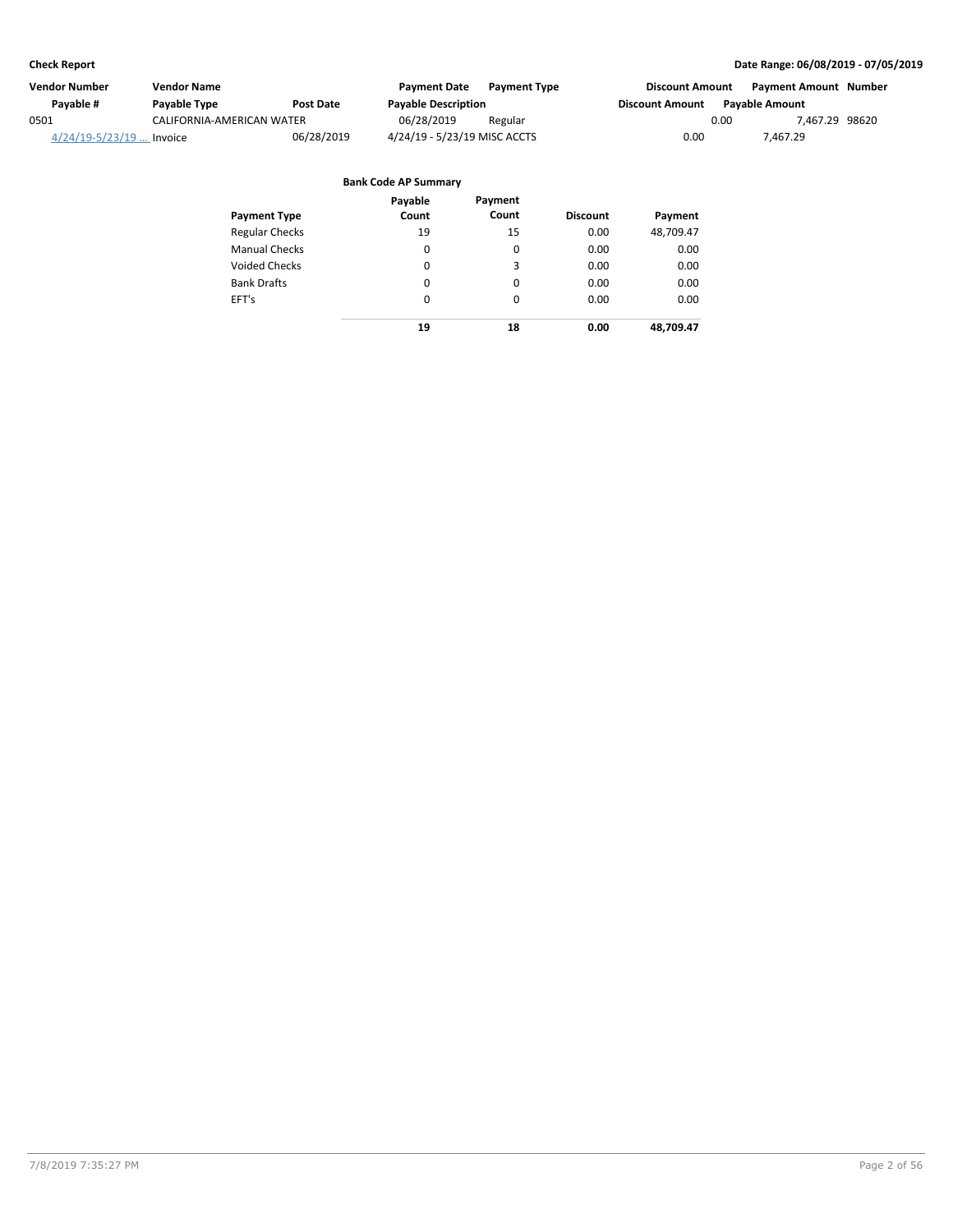| <b>Vendor Number</b>                  | <b>Vendor Name</b>          |                  | <b>Payment Date</b>        | <b>Payment Type</b> | <b>Discount Amount</b> |      | <b>Payment Amount Number</b> |                      |
|---------------------------------------|-----------------------------|------------------|----------------------------|---------------------|------------------------|------|------------------------------|----------------------|
| Payable #                             | Payable Type                | <b>Post Date</b> | <b>Payable Description</b> |                     | <b>Discount Amount</b> |      | <b>Payable Amount</b>        |                      |
| <b>Bank Code: PY-Payroll Payables</b> |                             |                  |                            |                     |                        |      |                              |                      |
| 0530                                  | CA. STATE DISBURSEMENT UNIT |                  | 06/20/2019                 | <b>Bank Draft</b>   |                        | 0.00 |                              | 23.08 Q8HKHZ66657    |
| INV0003399                            | Invoice                     | 06/20/2019       | CASE NO: 200000001987788   |                     | 0.00                   |      | 23.08                        |                      |
| 0530                                  | CA. STATE DISBURSEMENT UNIT |                  | 06/20/2019                 | <b>Bank Draft</b>   |                        | 0.00 |                              | 603.69 Q8HKHZ66657   |
| <b>INV0003398</b>                     | Invoice                     | 06/20/2019       | CASE NO: 200000001987788   |                     | 0.00                   |      | 603.69                       |                      |
| 0530                                  | CA. STATE DISBURSEMENT UNIT |                  | 06/20/2019                 | <b>Bank Draft</b>   |                        | 0.00 |                              | 321.69 Q8HKHZ66657   |
| <b>INV0003396</b>                     | Invoice                     | 06/20/2019       | CASE NO.: 200000001549267  |                     | 0.00                   |      | 321.69                       |                      |
| 0530                                  | CA. STATE DISBURSEMENT UNIT |                  | 06/20/2019                 | <b>Bank Draft</b>   |                        | 0.00 |                              | 142.61 Q8HKHZ66657   |
| <b>INV0003395</b>                     | Invoice                     | 06/20/2019       | CASE NO: 200000000125769   |                     | 0.00                   |      | 142.61                       |                      |
| 0530                                  | CA. STATE DISBURSEMENT UNIT |                  | 06/20/2019                 | <b>Bank Draft</b>   |                        | 0.00 |                              | 1,499.54 Q8HKHZ66657 |
| <b>INV0003393</b>                     | Invoice                     | 06/20/2019       | CASE NO.: 200000001441634  |                     | 0.00                   |      | 1,499.54                     |                      |
| 0530                                  | CA. STATE DISBURSEMENT UNIT |                  | 06/20/2019                 | <b>Bank Draft</b>   |                        | 0.00 | 299.07                       | Q8HKHZ66657          |
| INV0003392                            | Invoice                     | 06/20/2019       | CASE NO.: 0530033626-01    |                     | 0.00                   |      | 299.07                       |                      |

|                       | Payable | Payment |                 |          |
|-----------------------|---------|---------|-----------------|----------|
| <b>Payment Type</b>   | Count   | Count   | <b>Discount</b> | Payment  |
| <b>Regular Checks</b> | 0       | 0       | 0.00            | 0.00     |
| <b>Manual Checks</b>  | 0       | 0       | 0.00            | 0.00     |
| <b>Voided Checks</b>  | 0       | 0       | 0.00            | 0.00     |
| <b>Bank Drafts</b>    | 6       | 6       | 0.00            | 2,889.68 |
| EFT's                 | 0       | 0       | 0.00            | 0.00     |
|                       | 6       | 6       | 0.00            | 2.889.68 |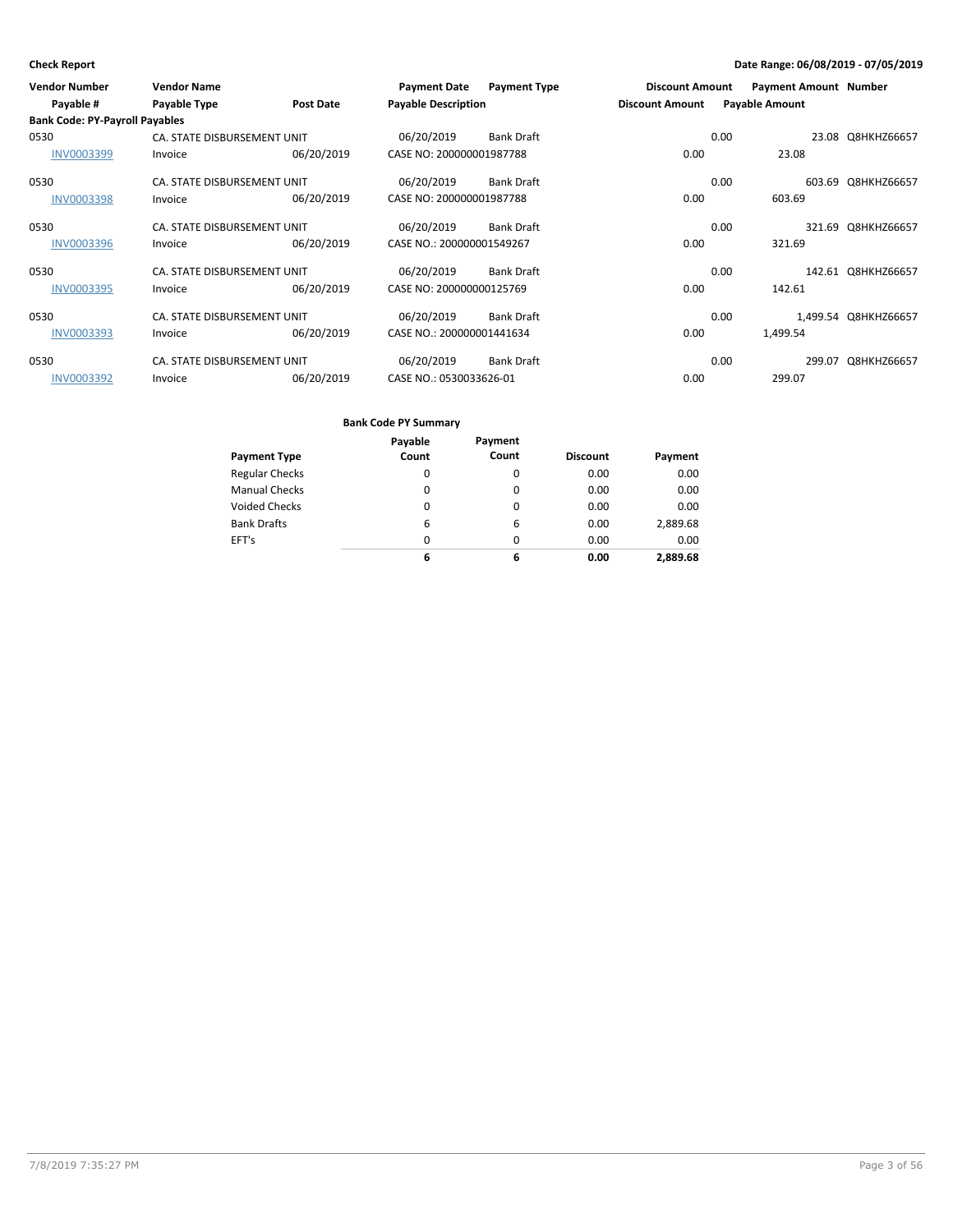| <b>Vendor Number</b><br>Payable #     | <b>Vendor Name</b><br>Payable Type         | <b>Post Date</b> | <b>Payment Date</b><br><b>Payable Description</b> | <b>Payment Type</b>                                 | <b>Discount Amount</b><br><b>Discount Amount</b> |      | <b>Payment Amount Number</b><br><b>Payable Amount</b> |             |
|---------------------------------------|--------------------------------------------|------------------|---------------------------------------------------|-----------------------------------------------------|--------------------------------------------------|------|-------------------------------------------------------|-------------|
| <b>Bank Code: AP-Regular Payables</b> |                                            |                  |                                                   |                                                     |                                                  |      |                                                       |             |
| 0759<br>2-062909-00006                | MONTEREY CO. WEEKLY CLASSIFIEDS<br>Invoice | 06/14/2019       | 06/14/2019                                        | Regular<br>SCSD - NOTICE OF INTENT PLACED 3/21/19   | 0.00                                             | 0.00 | 149.33 98492<br>149.33                                |             |
| 0759                                  | MONTEREY CO. WEEKLY CLASSIFIEDS            |                  | 06/28/2019                                        | Regular                                             |                                                  | 0.00 | 688.00 98653                                          |             |
| 06/12/19CCSEA                         | Invoice                                    | 06/28/2019       |                                                   | 2019-2020 BEST OF MONTEREY BAY SR RES               | 0.00                                             |      | 688.00                                                |             |
| 0790                                  | <b>COMMUNITY HUMAN SERVICES</b>            |                  | 06/28/2019                                        | Regular                                             |                                                  | 0.00 | 2,560.00 98623                                        |             |
| <u>1.</u>                             | Invoice                                    | 06/28/2019       |                                                   | MAY 2019 - CDBG; GENESIS HOUSE PLUMBI               | 0.00                                             |      | 2,560.00                                              |             |
| 0791                                  | COMMUNITY PARTNERSHIP FOR YOUTH            |                  | 07/03/2019                                        | Regular                                             |                                                  | 0.00 | 1,331.76 98701                                        |             |
| <b>JUNE 2019</b>                      | Invoice                                    | 06/30/2019       |                                                   | JUNE 2019 - CAL VIP- COLTON ONE ON ONE              | 0.00                                             |      | 1,331.76                                              |             |
| 0814                                  | CONSOLIDATED ELECTRICAL DISTRIBUTORS       |                  | 07/03/2019                                        | Regular                                             |                                                  | 0.00 | 533.58 98702                                          |             |
| 4914-573792                           | Invoice                                    | 06/30/2019       |                                                   | (2) 120W SHOEBX/WALLPK RETR 50000K                  | 0.00                                             |      | 194.66                                                |             |
| 4914-574372                           | Invoice                                    | 06/30/2019       |                                                   | (4) 18W BOLLARD HID RETRO 5700K, (2) TE             | 0.00                                             |      | 204.34                                                |             |
| 4914-574417                           | Invoice                                    | 06/30/2019       | (3) 16.5A21/840/277V                              |                                                     | 0.00                                             |      | 134.58                                                |             |
| 0898                                  | <b>CRYSTAL SPRINGS WATER</b>               |                  | 06/14/2019                                        | Regular                                             |                                                  | 0.00 | 159.00 98459                                          |             |
| 0000134409                            | Invoice                                    | 06/14/2019       | 986 HILBY AVE - 5/15/19                           |                                                     | 0.00                                             |      | 59.50                                                 |             |
| 0000134410                            | Invoice                                    | 06/14/2019       | 1136 WHEELER ST - 5/15/19                         |                                                     | 0.00                                             |      | 40.50                                                 |             |
| 0000134411                            | Invoice                                    | 06/14/2019       | 1148 WHEELER ST - 5/15/19                         |                                                     | 0.00                                             |      | 31.00                                                 |             |
| 0000145385                            | Invoice                                    | 06/14/2019       | 986 HILBY AVE - 5/31/19                           |                                                     | 0.00                                             |      | 18.00                                                 |             |
| 0000145386                            | Invoice                                    | 06/14/2019       | 1148 WHEELER ST - 5/31/19                         |                                                     | 0.00                                             |      | 5.00                                                  |             |
| 0000145387                            | Invoice                                    | 06/14/2019       | 1136 WHEELER ST - 5/31/19                         |                                                     | 0.00                                             |      | 5.00                                                  |             |
| 0898                                  | <b>CRYSTAL SPRINGS WATER</b>               |                  | 06/28/2019                                        | Regular                                             |                                                  | 0.00 | 101.75 98625                                          |             |
| 0000134405                            | Invoice                                    | 06/28/2019       |                                                   | 440 HARCOURT - ENGINEERING 5/15/19                  | 0.00                                             |      | 33.25                                                 |             |
| 0000134406                            | Invoice                                    | 06/28/2019       | 440 HARCOURT - RMS 5/15/19                        |                                                     | 0.00                                             |      | 53.50                                                 |             |
| 0000145046                            | Invoice                                    | 06/28/2019       |                                                   | 440 HARCOURT - ENGINEERING 5/31/19                  | 0.00                                             |      | 5.00                                                  |             |
| 0000145047                            | Invoice                                    | 06/28/2019       | 440 HARCOURT - RMS 5/31/19                        |                                                     | 0.00                                             |      | 5.00                                                  |             |
| 0000145048                            | Invoice                                    | 06/28/2019       |                                                   | 656 BROADWAY AVE - ECON DEVL 5/31/19                | 0.00                                             |      | 5.00                                                  |             |
| 0912                                  | L.N. CURTIS & SONS                         |                  | 06/28/2019                                        | Regular                                             |                                                  | 0.00 | 2,240.64 98647                                        |             |
| <b>INV291237</b>                      | Invoice                                    | 06/28/2019       |                                                   | (24) MED/LAR GRAY HOOD 25 INNOTEX                   | 0.00                                             |      | 2,240.64                                              |             |
| 0922                                  | <b>CYPRESS COAST FORD-LINCOLN</b>          |                  | 06/28/2019                                        | Regular                                             |                                                  | 0.00 | 379.39 98627                                          |             |
| 193872                                | Invoice                                    | 06/28/2019       | (1) PANEL - IN, (2) PIN - HING                    |                                                     | 0.00                                             |      | 379.39                                                |             |
|                                       |                                            |                  |                                                   |                                                     |                                                  |      | 117.87 98539                                          |             |
| 0954<br>29777                         | DAVE'S REPAIR SERVICE<br>Invoice           | 06/24/2019       | 06/24/2019                                        | Regular<br>(1) 4' PLATINUM EVR BALANCE VR HOSE      | 0.00                                             | 0.00 | 117.87                                                |             |
|                                       |                                            |                  |                                                   |                                                     |                                                  |      |                                                       |             |
| 0981                                  | DEL MAR FRENCH LAUNDRY, INC.               |                  | 06/14/2019                                        | Regular                                             |                                                  | 0.00 |                                                       | 53.85 98461 |
| 06/03/2019                            | Invoice                                    | 06/14/2019       | RECREATION - POLOS, TEES, JACKET                  |                                                     | 0.00                                             |      | 53.85                                                 |             |
| 0988                                  | DEL REY CAR WASH                           |                  | 06/14/2019                                        | Regular                                             |                                                  | 0.00 | 153.00 98462                                          |             |
| 1024                                  | Invoice                                    | 06/14/2019       |                                                   | (7) FULL SERVICE CAR WASHES - SEASIDE P.D.          | 0.00                                             |      | 153.00                                                |             |
|                                       |                                            |                  |                                                   |                                                     |                                                  |      |                                                       |             |
| 0988                                  | DEL REY CAR WASH                           | 06/14/2019       | 06/14/2019                                        | Regular<br>(1) FULL SERVICE CAR WASH - PUBLIC WORKS | 0.00                                             | 0.00 | 18.00                                                 | 18.00 98463 |
| 1023                                  | Invoice                                    |                  |                                                   |                                                     |                                                  |      |                                                       |             |
| 1004                                  | DEPARTMENT OF JUSTICE                      |                  | 06/24/2019                                        | Regular                                             |                                                  | 0.00 | 416.00 98541                                          |             |
| 378439                                | Invoice                                    | 06/21/2019       | MAY 2019 - (13) FINGERPRINT APPS                  |                                                     | 0.00                                             |      | 416.00                                                |             |
| 1048                                  | <b>DOCTORS ON DUTY</b>                     |                  | 06/24/2019                                        | Regular                                             |                                                  | 0.00 | 150.00 98542                                          |             |
| 1075589                               | Invoice                                    | 06/21/2019       | C1DMV PHYSICAL - PUBLIC WORKS                     |                                                     | 0.00                                             |      | 150.00                                                |             |
|                                       |                                            |                  |                                                   |                                                     |                                                  |      |                                                       |             |
| 1090                                  | PARTSMASTER                                |                  | 06/14/2019                                        | Regular                                             |                                                  | 0.00 | 137.43 98501                                          |             |
| 23423651                              | Invoice                                    | 06/14/2019       |                                                   | (1 PK) RECIP BLADES, (1) GOGGLES & FACE S           | 0.00                                             |      | 137.43                                                |             |
| 1152                                  | ENTENMANN-ROVIN COMPANY                    |                  | 06/24/2019                                        | Regular                                             |                                                  | 0.00 |                                                       | 83.50 98546 |
| 0144524-IN                            | Invoice                                    | 06/21/2019       | (1) SEASIDE PD D130 TT DOME BADGE                 |                                                     | 0.00                                             |      | 83.50                                                 |             |
|                                       |                                            |                  |                                                   |                                                     |                                                  |      |                                                       |             |
| 1176                                  | <b>EWING IRRIGATION PRODUCTS</b>           |                  | 06/28/2019                                        | Regular                                             |                                                  | 0.00 | 228.85 98634                                          |             |
| 7643437                               | Invoice                                    | 06/28/2019       | (2) NODE-200 HUNTR 2STA BATTERY                   |                                                     | 0.00                                             |      | 228.85                                                |             |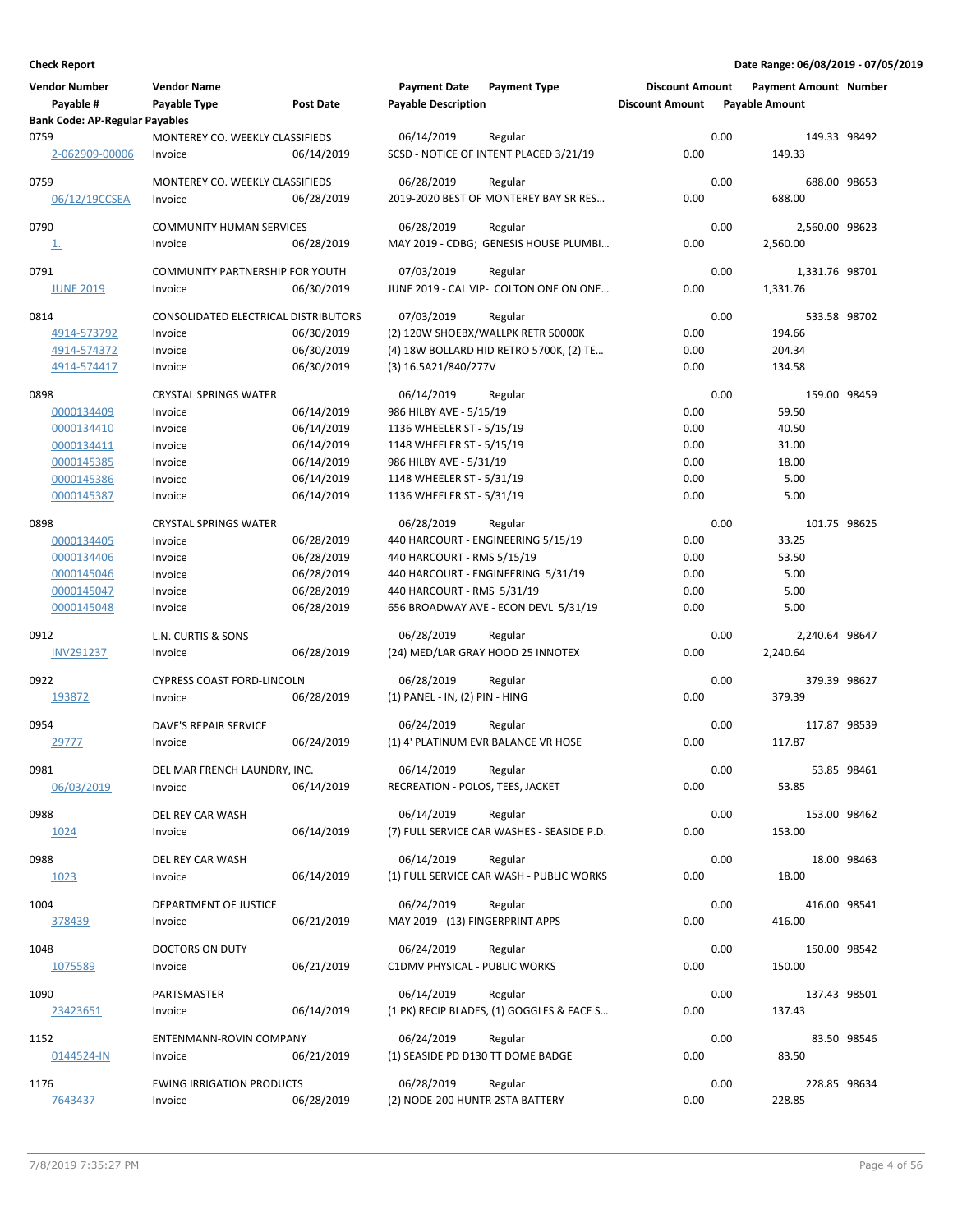| <b>Vendor Number</b> | <b>Vendor Name</b>            |            | <b>Payment Date</b>                 | <b>Payment Type</b>                  | <b>Discount Amount</b> |                       | <b>Payment Amount Number</b> |  |
|----------------------|-------------------------------|------------|-------------------------------------|--------------------------------------|------------------------|-----------------------|------------------------------|--|
| Payable #            | Payable Type                  | Post Date  | <b>Payable Description</b>          |                                      | <b>Discount Amount</b> | <b>Payable Amount</b> |                              |  |
| 1188                 | FERGUSON ENTERPRISES INC #686 |            | 06/24/2019                          | Regular                              |                        | 0.00                  | 182.70 98548                 |  |
| 6706258              | Invoice                       | 06/21/2019 | (2) LF3/4 - 1 REP KIT 975XL COMP    |                                      | 0.00                   |                       | 136.86                       |  |
| 6724378              | Invoice                       | 06/21/2019 | (2) NITR DISPBL GLV LG, (3) REP KIT |                                      | 0.00                   |                       | 45.84                        |  |
| 1224                 | <b>FIRST ALARM</b>            |            | 06/24/2019                          | Regular                              |                        | 0.00                  | 1.164.99 98549               |  |
| 477406               | Invoice                       | 06/21/2019 |                                     | 656 BROADWAY AVE - MONITORING/LEASE  | 0.00                   |                       | 219.00                       |  |
| 479299               | Invoice                       | 06/24/2019 |                                     | 220 COE AVENUE - MONITORING SERVICES | 0.00                   |                       | 515.07                       |  |
| 479482               | Invoice                       | 06/24/2019 |                                     | 1136 WHEELER ST - MONITORING SERVICE | 0.00                   |                       | 191.61                       |  |
| 479483               | Invoice                       | 06/21/2019 |                                     | 986 HILBY AVE - INSPECTION CONTRACT  | 0.00                   |                       | 239.31                       |  |

|                       | Payable  | Payment  |                 |           |
|-----------------------|----------|----------|-----------------|-----------|
| <b>Payment Type</b>   | Count    | Count    | <b>Discount</b> | Payment   |
| <b>Regular Checks</b> | 35       | 20       | 0.00            | 10,849.64 |
| <b>Manual Checks</b>  | 0        | 0        | 0.00            | 0.00      |
| <b>Voided Checks</b>  | 0        | $\Omega$ | 0.00            | 0.00      |
| <b>Bank Drafts</b>    | $\Omega$ | $\Omega$ | 0.00            | 0.00      |
| EFT's                 | 35       | 20       | 0:00            | 10,849.84 |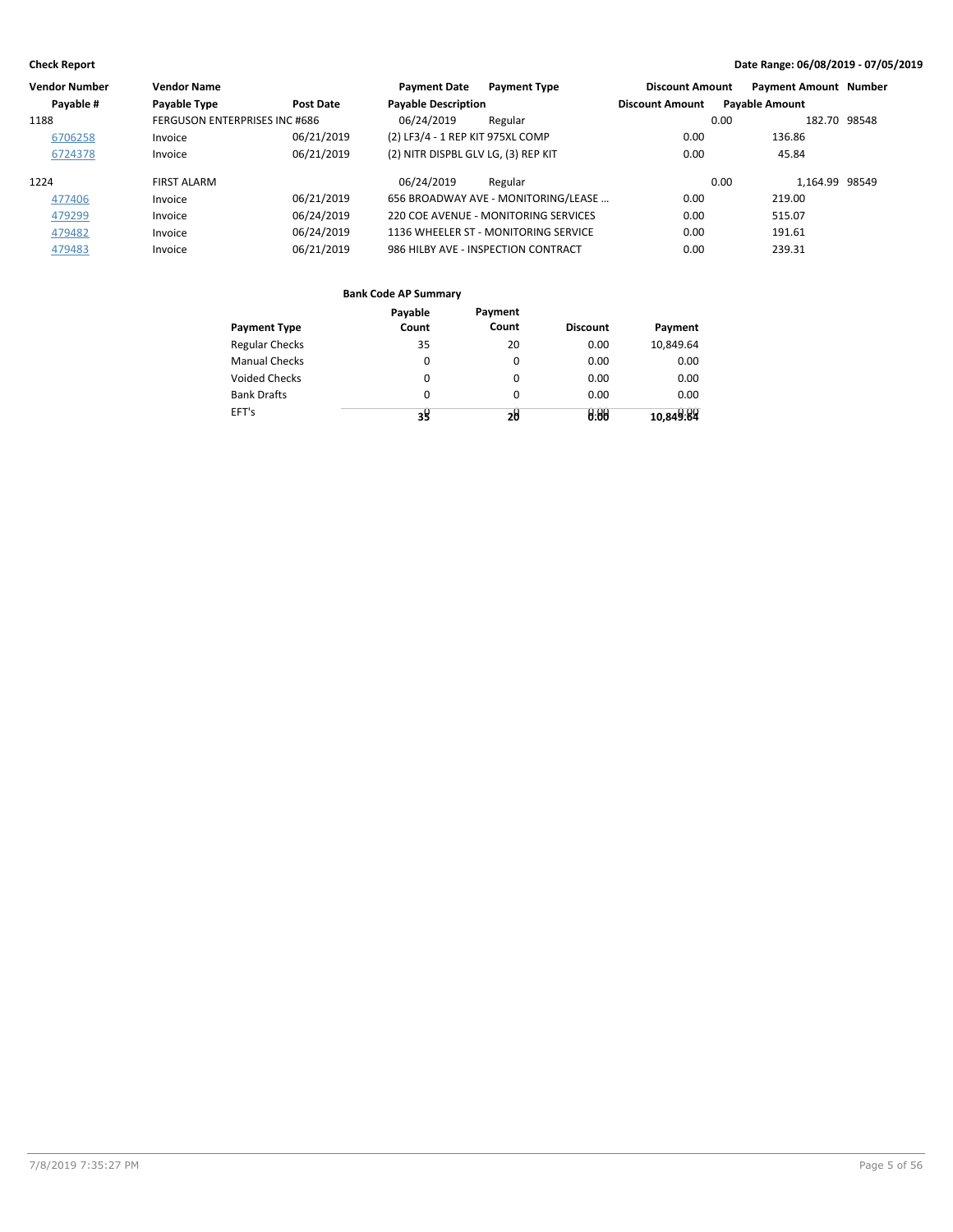| <b>Vendor Number</b>                  | <b>Vendor Name</b>         |                  | <b>Payment Date</b><br><b>Payment Type</b> | <b>Discount Amount</b> | <b>Payment Amount Number</b> |
|---------------------------------------|----------------------------|------------------|--------------------------------------------|------------------------|------------------------------|
| Payable #                             | Payable Type               | <b>Post Date</b> | <b>Payable Description</b>                 | <b>Discount Amount</b> | <b>Payable Amount</b>        |
| <b>Bank Code: PY-Payroll Payables</b> |                            |                  |                                            |                        |                              |
| 1268                                  | <b>FRANCHISE TAX BOARD</b> |                  | 06/21/2019<br>Regular                      | 0.00                   | 1,391.03 18929               |
| <b>INV0003259</b>                     | Invoice                    | 05/09/2019       | <b>EWO FOR TAXES</b>                       | 0.00                   | 200.00                       |
| <b>INV0003262</b>                     | Invoice                    | 05/09/2019       | EWO #: 676040852589148781                  | 0.00                   | 100.00                       |
| <b>INV0003263</b>                     | Invoice                    | 05/09/2019       | EWO #: 342932563571220362                  | 0.00                   | 100.00                       |
| <b>INV0003304</b>                     | Invoice                    | 05/23/2019       | EWO #: 526446309440619983                  | 0.00                   | 200.00                       |
| <b>INV0003308</b>                     | Invoice                    | 05/23/2019       | EWO #: 676040852589148781                  | 0.00                   | 100.00                       |
| <b>INV0003309</b>                     | Invoice                    | 05/23/2019       | EWO #: 342932563571220362                  | 0.00                   | 100.00                       |
| <b>INV0003351</b>                     | Invoice                    | 06/06/2019       | EWO #: 526446309440619983                  | 0.00                   | 200.00                       |
| <b>INV0003354</b>                     | Invoice                    | 06/06/2019       | EWO #: 676040852589148781                  | 0.00                   | 42.30                        |
| <b>INV0003355</b>                     | Invoice                    | 06/06/2019       | EWO #: 342932563571220362                  | 0.00                   | 77.63                        |
| <b>INV0003394</b>                     | Invoice                    | 06/20/2019       | EWO #: 526446309440619983                  | 0.00                   | 200.00                       |
| <b>INV0003397</b>                     | Invoice                    | 06/20/2019       | EWO #: 342932563571220362                  | 0.00                   | 71.10                        |
| 1268                                  | <b>FRANCHISE TAX BOARD</b> |                  | 06/24/2019<br>Regular                      | 0.00                   | 871.78 18935                 |
| <b>INV0003075</b>                     | Invoice                    | 03/14/2019       | <b>EWO FOR TAXES</b>                       | 0.00                   | 200.00                       |
| <b>INV0003079</b>                     | Invoice                    | 03/14/2019       | EWO #: 676040852589148781                  | 0.00                   | 100.00                       |
| <b>INV0003080</b>                     | Invoice                    | 03/14/2019       | EWO #: 342932563571220362                  | 0.00                   | 124.23                       |
| INV0003114                            | Invoice                    | 03/28/2019       | <b>EWO FOR TAXES</b>                       | 0.00                   | 200.00                       |
| INV0003117                            | Invoice                    | 03/28/2019       | EWO #: 676040852589148781                  | 0.00                   | 100.00                       |
| INV0003118                            | Invoice                    | 03/28/2019       | EWO #: 342932563571220362                  | 0.00                   | 147.55                       |

|                       | Payable  | Payment  |                 |             |
|-----------------------|----------|----------|-----------------|-------------|
| <b>Payment Type</b>   | Count    | Count    | <b>Discount</b> | Payment     |
| <b>Regular Checks</b> | 17       | 2        | 0.00            | 2,262.81    |
| <b>Manual Checks</b>  | 0        | 0        | 0.00            | 0.00        |
| <b>Voided Checks</b>  | 0        | 0        | 0.00            | 0.00        |
| <b>Bank Drafts</b>    | <u>n</u> | <u>n</u> | 0.00            | <u>ი იი</u> |
| EFT's                 | 17       | Ô        | 0.00            | 2,263.81    |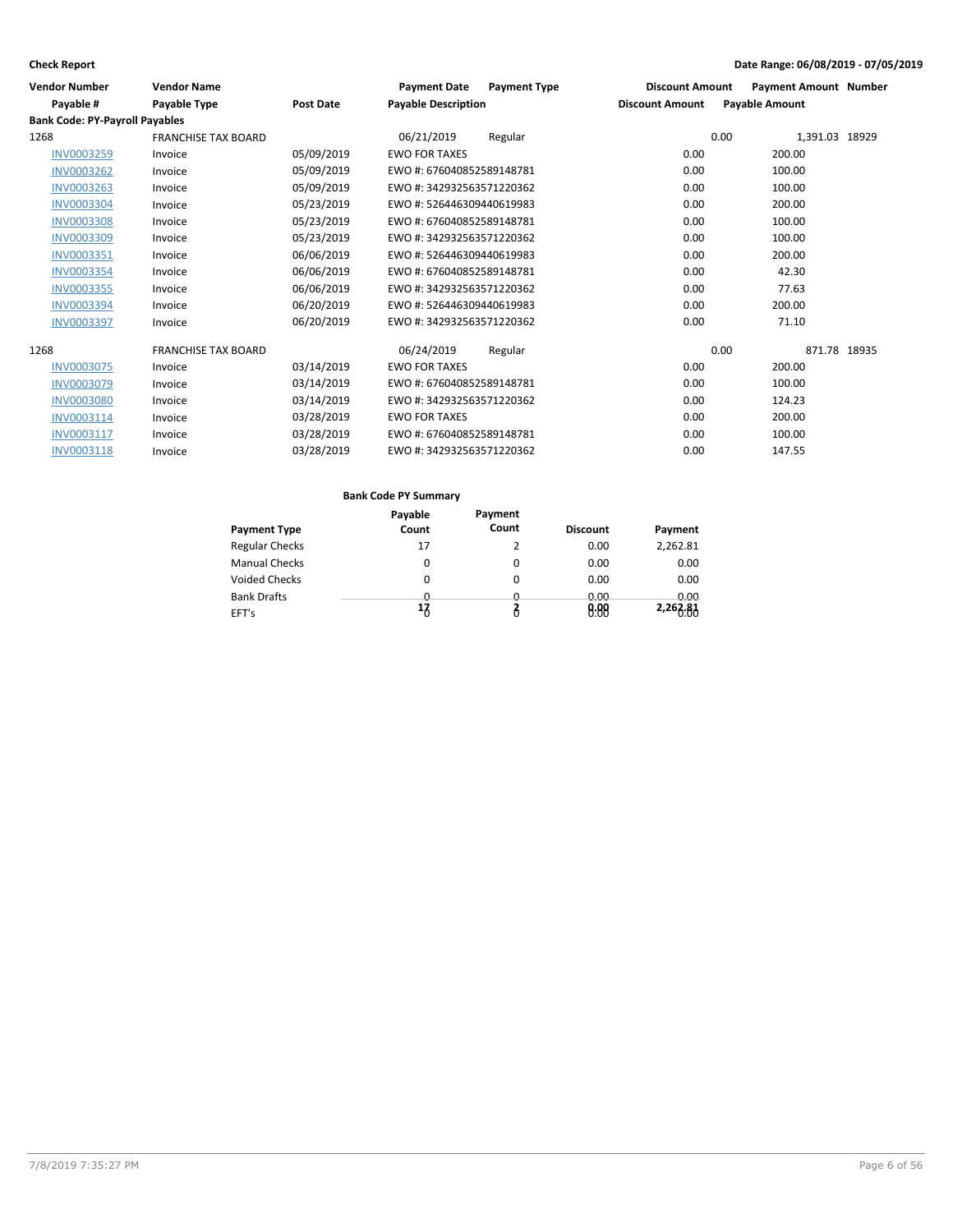| <b>Vendor Number</b><br>Payable #             | <b>Vendor Name</b><br>Payable Type | <b>Post Date</b> | <b>Payment Date</b><br><b>Payable Description</b> | <b>Payment Type</b>                     | <b>Discount Amount</b><br><b>Discount Amount</b> | <b>Payment Amount Number</b><br><b>Payable Amount</b> |             |
|-----------------------------------------------|------------------------------------|------------------|---------------------------------------------------|-----------------------------------------|--------------------------------------------------|-------------------------------------------------------|-------------|
| <b>Bank Code: AP-Regular Payables</b><br>1334 | JOHN C GEMMA                       |                  | 07/03/2019                                        | Regular                                 |                                                  | 16,099.82 98717<br>0.00                               |             |
| CS1909                                        | Invoice                            | 06/30/2019       | (24) HP 16GB RAM BL460                            |                                         | 0.00                                             | 3,172.62                                              |             |
| CS1910                                        | Invoice                            | 07/03/2019       |                                                   | (110) M/S OPEN VALUE WIN VDA LIC 1-YR   | 0.00                                             | 12,927.20                                             |             |
| 1388                                          | <b>GRAINGER</b>                    |                  | 06/24/2019                                        | Regular                                 |                                                  | 0.00                                                  | 33.32 98550 |
| 9196391305                                    | Invoice                            | 06/24/2019       | (2) DRAIN CLEANER, 1G LIQUID                      |                                         | 0.00                                             | 33.32                                                 |             |
| 1392                                          | <b>GRANITE ROCK COMPANY</b>        |                  | 06/24/2019                                        | Regular                                 |                                                  | 3,981.26 98551<br>0.00                                |             |
| 1177563                                       | Invoice                            | 06/21/2019       |                                                   | TICKET #654273; GOVERNMENT BUILDINGS    | 0.00                                             | 3,981.26                                              |             |
| 1392                                          | <b>GRANITE ROCK COMPANY</b>        |                  | 07/03/2019                                        | Regular                                 |                                                  | 379,530.94 98714<br>0.00                              |             |
| 987022                                        | Invoice                            | 06/30/2019       |                                                   | APPL 5/DAVID CUTINO PK PH I /JOB #6482  | 0.00                                             | 379,530.94                                            |             |
| 1402                                          | <b>GREATER VICTORY TEMPLE</b>      |                  | 06/28/2019                                        | Regular                                 |                                                  | 2,499.90 98640<br>0.00                                |             |
| $\overline{4}$                                | Invoice                            | 06/28/2019       |                                                   | 4TH Q FY18/19 - CDBG - AFTERNOON COM    | 0.00                                             | 2,499.90                                              |             |
| 1545                                          | HODGES RENT ALL, INC.              |                  | 06/24/2019                                        | Regular                                 |                                                  | 0.00<br>2,502.57 98555                                |             |
| 02-038725-02                                  | Invoice                            | 06/24/2019       |                                                   | (2 EACH) OF 8 48"x48" 3M SUPER BRITE RO | 0.00                                             | 2,502.57                                              |             |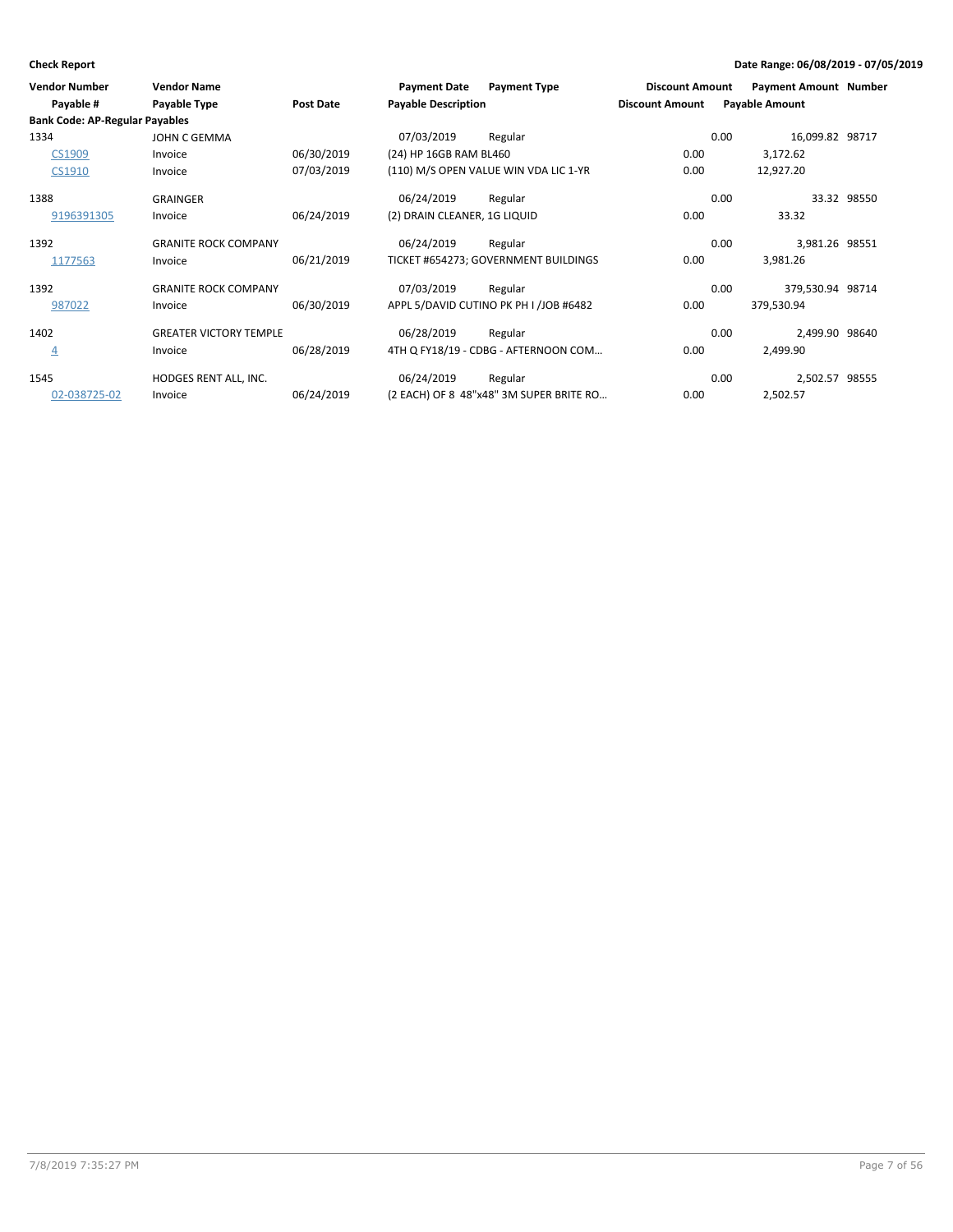| <b>Vendor Number</b>    | <b>Vendor Name</b>               |                  | <b>Payment Date</b>                         | <b>Payment Type</b>                    | <b>Discount Amount</b> | <b>Payment Amount Number</b> |              |
|-------------------------|----------------------------------|------------------|---------------------------------------------|----------------------------------------|------------------------|------------------------------|--------------|
| Payable #               | Payable Type                     | <b>Post Date</b> | <b>Payable Description</b>                  |                                        | <b>Discount Amount</b> | <b>Payable Amount</b>        |              |
| 1561                    | HOME DEPOT CREDIT SERVICES       |                  | 06/24/2019                                  | Regular                                |                        | 0.00<br>2,794.41 98556       |              |
| 1012317                 | Invoice                          | 06/24/2019       | SUPPLIES FOR POMA                           |                                        | 0.00                   | 61.84                        |              |
| 1164406                 | Invoice                          | 06/24/2019       | SUPPLIES FOR CITY HALL                      |                                        | 0.00                   | 5.86                         |              |
| 155180                  | Invoice                          | 06/24/2019       | <b>SUPPLIES FOR POMA</b>                    |                                        | 0.00                   | 35.27                        |              |
| 155181                  | Invoice                          | 06/24/2019       | <b>SUPPLIES FOR POMA</b>                    |                                        | 0.00                   | 32.08                        |              |
| 195359                  | Invoice                          | 06/24/2019       | SUPPLIES FOR PARKS DEPT                     |                                        | 0.00                   | 21.30                        |              |
| 2200736                 | Invoice                          | 06/24/2019       | SUPPLIES FOR PARKS DEPT                     |                                        | 0.00                   | 109.15                       |              |
| 25075                   | Invoice                          | 06/24/2019       | SUPPLIES FOR POMA                           |                                        | 0.00                   | 135.77                       |              |
| 2970421.                | Invoice                          | 06/24/2019       | <b>SUPPLIES FOR WATER DEPT</b>              |                                        | 0.00                   | 19.65                        |              |
| 3013509                 | Invoice                          | 06/24/2019       | SUPPLIES FOR STREET SWEEPING                |                                        | 0.00                   | 38.19                        |              |
| 3033810                 | Invoice                          | 06/24/2019       | SUPPLIES FOR STREETS DEPT                   |                                        | 0.00                   | 94.98                        |              |
| 3143632                 | Invoice                          | 06/24/2019       | SUPPLIES FOR WATER DEPT                     |                                        | 0.00                   | 35.89                        |              |
| 3571805                 | Invoice                          | 06/24/2019       | SUPPLIES FOR POMA                           |                                        | 0.00                   | 48.95                        |              |
| 3573099                 | Invoice                          | 06/24/2019       | SUPPLIES FOR POMA                           |                                        | 0.00                   | 71.94                        |              |
| 4010146                 | Invoice                          | 06/24/2019       | SUPPLIES FOR CORPYARD                       |                                        | 0.00                   | 7.18                         |              |
| 4011710                 | Invoice                          | 06/24/2019       | SUPPLIES FOR CITY HALL                      |                                        | 0.00                   | 37.80                        |              |
| 4143823                 | Invoice                          | 06/24/2019       | SUPPLIES FOR STREETS DEPT                   |                                        | 0.00                   | 155.93                       |              |
| 4143849                 | Invoice                          | 06/24/2019       | SUPPLIES FOR STREETS DEPT                   |                                        | 0.00                   | 49.06                        |              |
| 4162579                 | Invoice                          | 06/24/2019       | SUPPLIES FOR BLDG DEPT                      |                                        | 0.00                   | 64.29                        |              |
| 4593067                 | Invoice                          | 06/24/2019       | SUPPLIES FOR POMA                           |                                        | 0.00                   | 19.60                        |              |
| 4973385.                | Invoice                          | 06/24/2019       | SUPPLIES FOR STREETS DEPT                   |                                        | 0.00                   | 57.67                        |              |
| 5024015                 | Invoice                          | 06/24/2019       | SUPPLIES FOR CITY HALL                      |                                        | 0.00                   | 344.56                       |              |
| 5024102                 | Invoice                          | 06/24/2019       | SUPPLIES FOR CITY HALL                      |                                        | 0.00                   | 25.72                        |              |
| 5100477                 | Invoice                          | 06/24/2019       | SUPPLIES FOR CITY HALL                      |                                        | 0.00                   | 25.90                        |              |
| 5200833                 | Invoice                          | 06/24/2019       | SUPPLIES FOR POMA                           |                                        | 0.00                   | 29.93                        |              |
| 562026                  | Invoice                          | 06/24/2019       | SUPPLIES FOR POMA                           |                                        | 0.00                   | 25.42                        |              |
| 583261                  | Invoice                          | 06/24/2019       | SUPPLIES FOR POMA                           |                                        | 0.00                   | 80.81                        |              |
| 6053328                 | Invoice                          | 06/24/2019       | SUPPLIES FOR PARKS DEPT                     |                                        | 0.00                   | 32.74                        |              |
|                         | Invoice                          | 06/24/2019       | SUPPLIES FOR POMA                           |                                        | 0.00                   | 25.67                        |              |
| 6106313                 |                                  |                  |                                             |                                        |                        |                              |              |
| 6143591                 | Invoice                          | 06/24/2019       | SUPPLIES FOR CITY HALL<br>SUPPLIES FOR POMA |                                        | 0.00<br>0.00           | 217.41<br>35.86              |              |
| 6162340                 | Invoice                          | 06/24/2019       |                                             |                                        |                        |                              |              |
| 6200679                 | Invoice                          | 06/24/2019       | SUPPLIES FOR CITY HALL                      |                                        | 0.00                   | 42.95                        |              |
| 7106244                 | Invoice                          | 06/24/2019       | SUPPLIES FOR POMA                           |                                        | 0.00                   | 51.34                        |              |
| 7106249                 | Invoice                          | 06/24/2019       | <b>SUPPLIES FOR POMA</b>                    |                                        | 0.00                   | 20.56                        |              |
| 7143563                 | Invoice                          | 06/24/2019       | SUPPLIES FOR STREETS DEPT                   |                                        | 0.00                   | 51.42                        |              |
| 7561261                 | Invoice                          | 06/24/2019       | SUPPLIES FOR POMA                           |                                        | 0.00                   | 10.75                        |              |
| 7590711                 | Invoice                          | 06/24/2019       | SUPPLIES FOR POMA                           |                                        | 0.00                   | 82.44                        |              |
| 8143955                 | Invoice                          | 06/24/2019       | SUPPLIES FOR STREETS DEPT                   |                                        | 0.00                   | 13.68                        |              |
| 8192361                 | Invoice                          | 06/24/2019       | SUPPLIES FOR STORM DRAINS                   |                                        | 0.00                   | 5.43                         |              |
| <u>8563691</u>          | Invoice                          | 06/24/2019       | SUPPLIES FOR POMA                           |                                        | 0.00                   | 23.18                        |              |
| 8973938                 | Invoice                          | 06/24/2019       | SUPPLIES FOR WATER DEPT                     |                                        | 0.00                   | 147.31                       |              |
| 9023229                 | Invoice                          | 06/24/2019       | SUPPLIES FOR CITY HALL                      |                                        | 0.00                   | 70.98                        |              |
| 9143496                 | Invoice                          | 06/24/2019       | SUPPLIES FOR STREETS DEPT                   |                                        | 0.00                   | 128.05                       |              |
| 9143924                 | Invoice                          | 06/24/2019       | SUPPLIES FOR STREETS DEPT                   |                                        | 0.00                   | 62.88                        |              |
| 9573761                 | Invoice                          | 06/24/2019       | SUPPLIES FOR POMA                           |                                        | 0.00                   | 44.56                        |              |
| 9970582                 | Invoice                          | 06/24/2019       | SUPPLIES FOR STREETS DEPT                   |                                        | 0.00                   | 55.48                        |              |
| 9970626                 | Invoice                          | 06/24/2019       | <b>SUPPLIES FOR POMA</b>                    |                                        | 0.00                   | 36.98                        |              |
| 1569                    | <b>HOPE SERVICES</b>             |                  | 06/24/2019                                  | Regular                                |                        | 0.00<br>6,275.10 98560       |              |
| S168783                 | Invoice                          | 06/21/2019       | MAY 2019 - SEASIDE MAINT CREW               |                                        | 0.00                   | 6,275.10                     |              |
|                         |                                  |                  |                                             |                                        |                        |                              |              |
| 1798                    | <b>KELLY-MOORE PAINT COMPANY</b> |                  | 06/14/2019                                  | Regular                                |                        | 0.00                         | 155.27 98479 |
| 802-00000690142         | Invoice                          | 06/14/2019       | (1) 5G PAINT - OYSTR HAZE CUSTOM            |                                        | 0.00                   | 155.27                       |              |
|                         |                                  |                  |                                             |                                        |                        |                              |              |
| 1798                    | KELLY-MOORE PAINT COMPANY        |                  | 06/24/2019                                  | Regular                                |                        | 0.00                         | 44.33 98567  |
| 802-00000691863         | Invoice                          | 06/24/2019       | (2) RUST DESTROYER AER 120Z                 |                                        | 0.00                   | 44.33                        |              |
| 1798                    | KELLY-MOORE PAINT COMPANY        |                  | 06/28/2019                                  | Regular                                |                        | 0.00                         | 228.55 98646 |
| 802-00000692388 Invoice |                                  | 06/28/2019       |                                             | MISC PAINT SUPPLIES FOR HIGHLAND PONDS | 0.00                   | 228.55                       |              |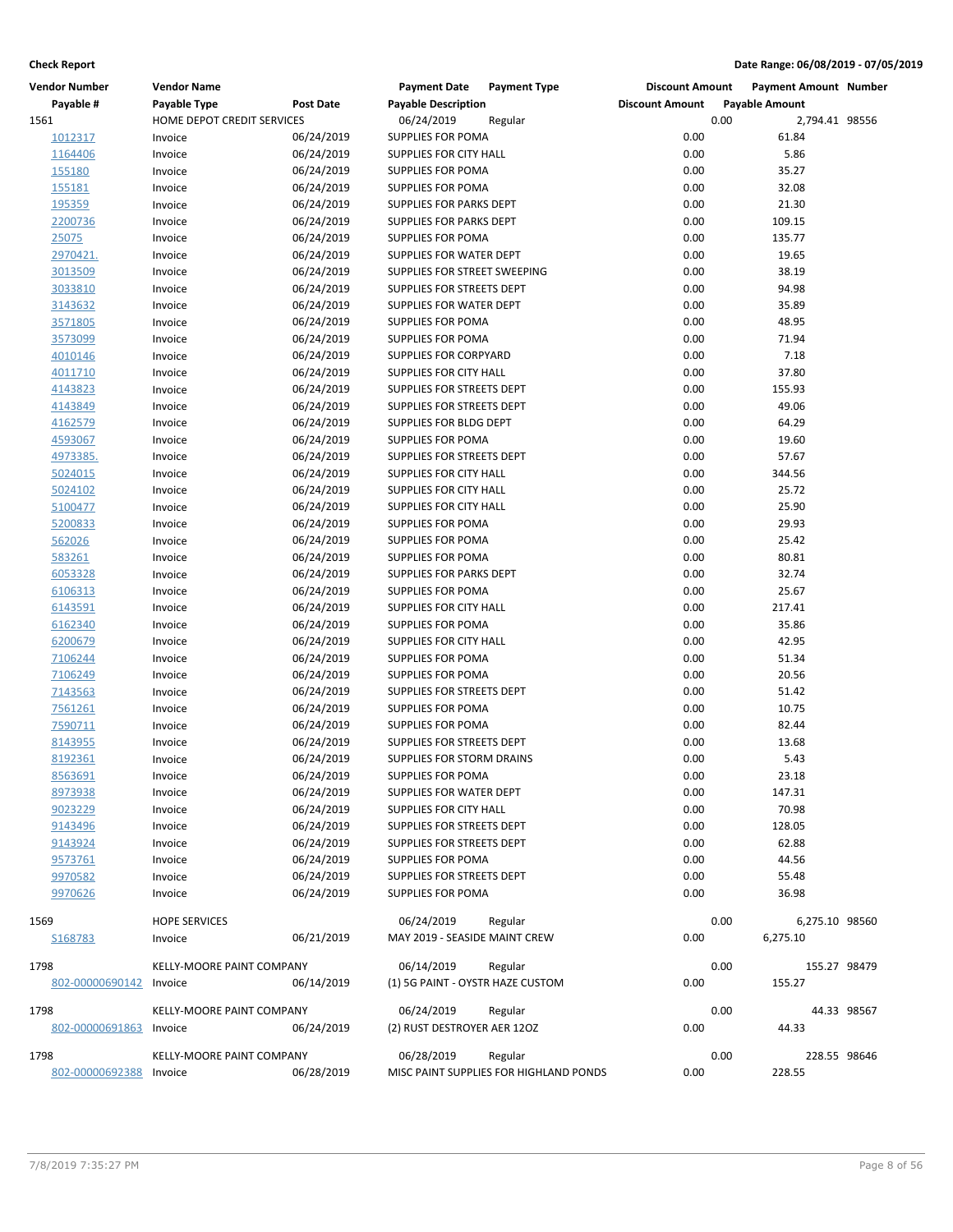| <b>Vendor Number</b> | <b>Vendor Name</b>               |            | <b>Payment Date</b>                  | <b>Payment Type</b>                     | <b>Discount Amount</b> |      | Payment Amount Number |             |
|----------------------|----------------------------------|------------|--------------------------------------|-----------------------------------------|------------------------|------|-----------------------|-------------|
| Payable #            | Payable Type                     | Post Date  | <b>Payable Description</b>           |                                         | <b>Discount Amount</b> |      | <b>Payable Amount</b> |             |
| 1971                 | <b>LIEBERT CASSIDY WHITMORE</b>  |            | 07/03/2019                           | Regular                                 |                        | 0.00 | 4,898.00 98718        |             |
| 1480445              | Invoice                          | 06/30/2019 | MAY 2019 - GENERAL SVCS              |                                         | 0.00                   |      | 381.00                |             |
| 1480446              | Invoice                          | 06/30/2019 |                                      | MAY 2019 - NEGOTIATION SVCS RENDERED    | 0.00                   |      | 37.00                 |             |
| 1480447              | Invoice                          | 06/30/2019 |                                      | MAY 2019 - FLSA COMPLIANCE REVIEW SVCS  | 0.00                   |      | 4,480.00              |             |
|                      |                                  |            |                                      |                                         |                        |      |                       |             |
| 1976                 | <b>LINCOLN AQUATICS</b>          |            | 06/28/2019                           | Regular                                 |                        | 0.00 | 903.68 98648          |             |
| 36964068             | Invoice                          | 06/28/2019 |                                      | POOL CHEMICALS FOR PATTULLO SWIM CEN    | 0.00                   |      | 903.68                |             |
|                      |                                  |            |                                      |                                         |                        |      |                       |             |
| 2045                 | M & S BUILDING SUPPLY INC        |            | 06/14/2019                           | Regular                                 |                        | 0.00 |                       | 25.43 98484 |
| 001421915            | Invoice                          | 06/14/2019 | (1) CEILING GRID/TEE, MAIN           |                                         | 0.00                   |      | 13.89                 |             |
| 001422043            | Invoice                          | 06/14/2019 | (1) CEILING GRID/HALL, TEE           |                                         | 0.00                   |      | 11.54                 |             |
|                      |                                  |            |                                      |                                         |                        | 0.00 |                       | 42.33 98649 |
| 2102                 | MARTIN'S IRRIGATION SUPPLY, INC. |            | 06/28/2019                           | Regular                                 | 0.00                   |      |                       |             |
| 547140               | Invoice                          | 06/28/2019 | (1) WILKINS 975 3/4-1 RUBBER KIT     |                                         |                        |      | 42.33                 |             |
| 2122                 | HWW INC.                         |            | 06/14/2019                           | Regular                                 |                        | 0.00 | 4,620.77 98476        |             |
| 290230               | Invoice                          | 06/14/2019 | POLICE RECORDS JOB POSTING           |                                         | 0.00                   |      | 4,620.77              |             |
|                      |                                  |            |                                      |                                         |                        |      |                       |             |
| 2129                 | <b>MONTEREY COUNTY PEACE</b>     |            | 06/24/2019                           | Regular                                 |                        | 0.00 | 712.50 98574          |             |
| 2019036R             | Invoice                          | 06/21/2019 |                                      | MAY 2019 - SHOOTING RANGE USE - SEASIDE | 0.00                   |      | 712.50                |             |
|                      |                                  |            |                                      |                                         |                        |      |                       |             |
| 2184                 | <b>MISSION LINEN SERVICE</b>     |            | 06/28/2019                           | Regular                                 |                        | 0.00 | 246.63 98650          |             |
| 510037865            | Invoice                          | 06/28/2019 | SEASIDE FIRE DEPT - WEEKLY SVC       |                                         | 0.00                   |      | 82.21                 |             |
| 510087719            | Invoice                          | 06/28/2019 | SEASIDE FIRE DEPT - WEEKLY SVC       |                                         | 0.00                   |      | 82.21                 |             |
| 510136267            | Invoice                          | 06/28/2019 | SEASIDE FIRE DEPT - WEEKLY SVC       |                                         | 0.00                   |      | 82.21                 |             |
|                      |                                  |            |                                      |                                         |                        |      |                       |             |
| 2184                 | <b>MISSION LINEN SERVICE</b>     |            | 07/03/2019                           | Regular                                 |                        | 0.00 |                       | 82.21 98723 |
| 510197206            | Invoice                          | 06/30/2019 |                                      | FIRE DEPT - WEEKLY LINEN SVC 6/27/19    | 0.00                   |      | 82.21                 |             |
| 2186                 | <b>MISSION UNIFORM SERVICE</b>   |            | 06/14/2019                           | Regular                                 |                        | 0.00 | 247.74 98487          |             |
| 510033000            | Invoice                          | 06/14/2019 | <b>RECREATION DEPT - UNIFORM SVC</b> |                                         | 0.00                   |      | 247.74                |             |
|                      |                                  |            |                                      |                                         |                        |      |                       |             |
| 2186                 | <b>MISSION UNIFORM SERVICE</b>   |            | 06/24/2019                           | Regular                                 |                        | 0.00 |                       | 99.54 98572 |
| 509820693            | Invoice                          | 06/21/2019 |                                      | FIRE DEPT - TOWELS (159) WET MOPS (3)   | 0.00                   |      | 33.18                 |             |
| 509917236            | Invoice                          | 06/21/2019 |                                      | FIRE DEPT - TOWELS (159), WET MOPS (3)  | 0.00                   |      | 33.18                 |             |
| 510022009            | Invoice                          | 06/21/2019 |                                      | FIRE DEPT - TOWELS (159), WET MOPS (3)  | 0.00                   |      | 33.18                 |             |
|                      |                                  |            |                                      |                                         |                        |      |                       |             |
| 2186                 | <b>MISSION UNIFORM SERVICE</b>   |            | 06/28/2019                           | Regular                                 |                        | 0.00 | 2,607.06 98651        |             |
| 510007634            | Invoice                          | 06/28/2019 | SEASIDE MAIN & UTILITIES - 6/3/19    |                                         | 0.00                   |      | 441.30                |             |
| 510010990            | Invoice                          | 06/28/2019 | SEASIDE MAIN & UTILITIES - 6/3/19    |                                         | 0.00                   |      | 333.49                |             |
| 510010991            | Invoice                          | 06/28/2019 | SEASIDE POMA - UNIFORM SVC           |                                         | 0.00                   |      | 96.60                 |             |
| 510018845            | Invoice                          | 06/27/2019 | SEASIDE MAIN & UTILITIES - 6/3/19    |                                         | 0.00                   |      | 26.37                 |             |
| 510060054            | Invoice                          | 06/28/2019 | SEASIDE MAIN & UTILITIES - 6/10/19   |                                         | 0.00                   |      | 333.49                |             |
| 510060055            | Invoice                          | 06/28/2019 | SEASIDE POMA - UNIFORM SVC           |                                         | 0.00                   |      | 96.60                 |             |
| 510080155            | Invoice                          | 06/28/2019 |                                      | RECREATION DEPT - UNIFORM SVC 6/12/19   | 0.00                   |      | 122.62                |             |
| 510084343            | Invoice                          | 06/28/2019 | SEASIDE POMA - UNIFORM SVC           |                                         | 0.00                   |      | 78.75                 |             |
| 510107855            | Invoice                          | 06/28/2019 | SEASIDE MAIN & UTILITIES - 6/17/19   |                                         | 0.00                   |      | 372.45                |             |
| 510107856            | Invoice                          | 06/28/2019 | SEASIDE POMA - UNIFORM SVC           |                                         | 0.00                   |      | 96.60                 |             |
| 510123451            | Invoice                          | 06/28/2019 | SEASIDE MAIN & UTILITIES - 6/24/19   |                                         | 0.00                   |      | 40.00                 |             |
| 510127960            | Invoice                          | 06/28/2019 |                                      | RECREATION DEPT - UNIFORM SVC 6/19/19   | 0.00                   |      | 122.62                |             |
| 510152124            | Invoice                          | 06/28/2019 | SEASIDE MAIN & UTILITIES - 6/24/19   |                                         | 0.00                   |      | 21.37                 |             |
| 510159144            | Invoice                          | 06/28/2019 | SEASIDE MAIN & UTILITIES - 6/24/19   |                                         | 0.00                   |      | 328.20                |             |
| 510159145            | Invoice                          | 06/28/2019 | SEASIDE POMA - UNIFORM SVC           |                                         | 0.00                   |      | 96.60                 |             |
|                      |                                  |            |                                      |                                         |                        |      |                       |             |
| 2186                 | MISSION UNIFORM SERVICE          |            | 07/03/2019                           | Regular                                 |                        | 0.00 | 122.62 98724          |             |
| 510178139            | Invoice                          | 06/30/2019 |                                      | RECREATION DEPT - UNIFORM SVC 6/26/20   | 0.00                   |      | 122.62                |             |
|                      |                                  |            |                                      |                                         |                        |      |                       |             |
| 2236                 | MBS BUSINESS SYSTEMS             |            | 06/14/2019                           | Regular                                 |                        | 0.00 | 107.36 98486          |             |
| 361331               | Invoice                          | 06/14/2019 |                                      | 610 OLYMPIA AVE - KONICA MINOLTA/BH22   | 0.00                   |      | 107.36                |             |
| 2236                 |                                  |            | 07/03/2019                           |                                         |                        | 0.00 |                       |             |
|                      | MBS BUSINESS SYSTEMS             |            | FY18/19 - 610 OLYMPIA AVE COPIER     | Regular                                 | 0.00                   |      | 317.68 98719          |             |
| 362874               | Invoice                          | 06/30/2019 |                                      |                                         |                        |      | 5.30                  |             |
| 362874.              | Invoice                          | 07/03/2019 | FY19/20 610 OLYMPIA AVE COPIER       |                                         | 0.00                   |      | 102.19                |             |
| 362875               | Invoice                          | 07/03/2019 | 610 OLYMPIA AVE - COPIER             |                                         | 0.00                   |      | 107.36                |             |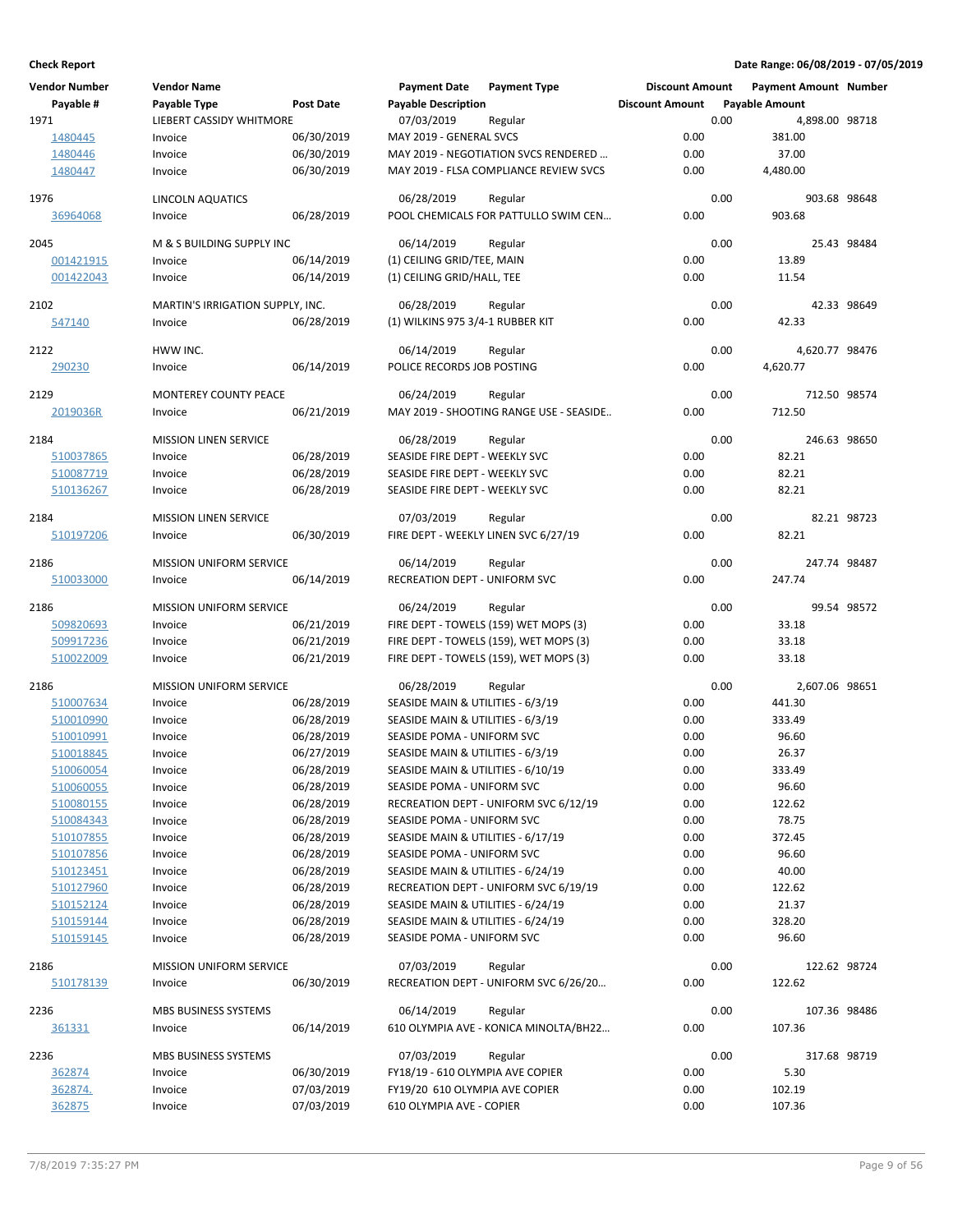| <b>Vendor Number</b>   | <b>Vendor Name</b>               |                  | <b>Payment Date</b>           | <b>Payment Type</b>                        | <b>Discount Amount</b> | <b>Payment Amount Number</b> |  |
|------------------------|----------------------------------|------------------|-------------------------------|--------------------------------------------|------------------------|------------------------------|--|
| Payable #              | Payable Type                     | <b>Post Date</b> | <b>Payable Description</b>    |                                            | <b>Discount Amount</b> | <b>Payable Amount</b>        |  |
| 363426                 | Invoice                          | 07/03/2019       |                               | FY 19/20 PORTION - 986 HILBY AVE COPIER    | 0.00                   | 68.55                        |  |
| 363426.                | Invoice                          | 06/30/2019       |                               | FY18/19 PORTION - 986 HILBY AVE COPIER     | 0.00                   | 34.28                        |  |
| 2238                   | MONTEREY BAY PEST CONTROL        |                  | 06/14/2019                    | Regular                                    |                        | 0.00<br>218.00 98490         |  |
| 0169944                | Invoice                          | 06/14/2019       |                               | 440 HARCOURT - TRAILER #A - MONTHLY SVC    | 0.00                   | 58.00                        |  |
| 0169946                | Invoice                          | 06/14/2019       |                               | 440 HARCOURT POLICE DEPT - MONTHLY SVC     | 0.00                   | 100.00                       |  |
| 0169947                | Invoice                          | 06/14/2019       | 610 OLYMPIA AVE - MONTHLY SVC |                                            | 0.00                   | 60.00                        |  |
| 2238                   | MONTEREY BAY PEST CONTROL        |                  | 07/03/2019                    | Regular                                    |                        | 0.00<br>140.00 98726         |  |
| 0169943                | Invoice                          | 06/30/2019       | POLICE DEPT - MONTHLY SERVICE |                                            | 0.00                   | 85.00                        |  |
| 0169945                | Invoice                          | 06/30/2019       |                               | 440 HARCOURT - STORAGE SHED MONTHLY        | 0.00                   | 55.00                        |  |
| 2242                   | <b>MBWWA</b>                     |                  | 07/03/2019                    | Regular                                    |                        | 0.00<br>120.00 98720         |  |
| 7/10/19                | Invoice                          | 07/03/2019       |                               | GLEASON, EDWARDS, HOWARD REG FOR A         | 0.00                   | 120.00                       |  |
| 2273                   | MONTEREY COUNTY HEALTH DEPT      |                  | 06/28/2019                    | Regular                                    |                        | 0.00<br>1,969.00 98654       |  |
| IN0984762              | Invoice                          | 06/28/2019       |                               | FAC #FA0814465 - PERMIT FEES 650 OLYMP     | 0.00                   | 1,089.00                     |  |
| IN0988960              | Invoice                          | 06/28/2019       |                               | FAC #FA0827736 - LIQ. WASTE HAULERS 7/1    | 0.00                   | 880.00                       |  |
| 2279                   | COUNTY OF MONTEREY IT DEPT.      |                  | 06/14/2019                    | Regular                                    |                        | 0.00<br>1,139.75 98457       |  |
| 822 4/2019             | Invoice                          | 06/14/2019       |                               | APRIL 2019 - SEASIDE POLICE DEPT (822) IT  | 0.00                   | 1,139.75                     |  |
| 2279                   | COUNTY OF MONTEREY IT DEPT.      |                  | 06/24/2019                    | Regular                                    |                        | 0.00<br>410.31 98536         |  |
| 847 4/2019             | Invoice                          | 06/21/2019       |                               | APRIL 2019 - SEASIDE FIRE DEPT (847) IT CH | 0.00                   | 410.31                       |  |
| 2295                   | <b>MONTEREY COUNTY PETROLEUM</b> |                  | 06/14/2019                    | Regular                                    |                        | 0.00<br>6,886.16 98494       |  |
| 328193                 | Invoice                          | 06/14/2019       |                               | 1,500 GALLONS UNLEADED REG GASOLINE        | 0.00                   | 4,454.19                     |  |
| 328194                 | Invoice                          | 06/14/2019       | 800 GALLONS DIESEL NO. 2      |                                            | 0.00                   | 2,431.97                     |  |
| 2295                   | MONTEREY COUNTY PETROLEUM        |                  | 06/28/2019                    | Regular                                    |                        | 0.00<br>4,475.91 98655       |  |
| 328555                 | Invoice                          | 06/28/2019       |                               | 1,600 GALLONS UNLEADED REG GASOLINE -      | 0.00                   | 4,475.91                     |  |
| 2307                   | <b>MONTEREY GARAGE</b>           |                  | 06/24/2019                    | Regular                                    |                        | 0.00<br>175.00 98575         |  |
| 217683                 | Invoice                          | 06/24/2019       |                               | TOW FROM HOMELESS CAMP TO 610 OLYM         | 0.00                   | 175.00                       |  |
| 2307                   | <b>MONTEREY GARAGE</b>           |                  | 07/03/2019                    | Regular                                    |                        | 0.00<br>200.00 98730         |  |
| 216824/109579          | Invoice                          | 06/30/2019       |                               | 2012 FORD FUSION TOWED TO SEASIDE EVI      | 0.00                   | 200.00                       |  |
| 2328                   | <b>WALLACE GROUP</b>             |                  | 07/03/2019                    | Regular                                    |                        | 0.00<br>23,517.75 98760      |  |
| 48511                  | Invoice                          | 06/30/2019       |                               | MAY 2019 - SCSD - DEL MONTE SEWER UPG      | 0.00                   | 23,517.75                    |  |
| 2338                   | MONTEREY PENINSULA WATER         |                  | 07/03/2019                    | Regular                                    |                        | 0.00<br>4,172.72 98731       |  |
| $5/28/19 - 6/27/19$    | Invoice                          | 06/30/2019       |                               | SEASIDE MUNICIPAL SURCHG 5/28/19 - 6/27    | 0.00                   | 4,172.72                     |  |
| 2342                   | MONTEREY REGIONAL WASTE          |                  | 06/24/2019                    | Regular                                    |                        | 0.00<br>154.38 98577         |  |
| SCALES MAY19 0 Invoice |                                  | 06/24/2019       | MAY 2019 - SCALES             |                                            | 0.00                   | 154.38                       |  |

|                       | Payable  | Payment |                 |            |
|-----------------------|----------|---------|-----------------|------------|
| <b>Payment Type</b>   | Count    | Count   | <b>Discount</b> | Payment    |
| <b>Regular Checks</b> | 114      | 38      | 0.00            | 472,758.00 |
| <b>Manual Checks</b>  | 0        | 0       | 0.00            | 0.00       |
| <b>Voided Checks</b>  | 0        | 0       | 0.00            | 0.00       |
| <b>Bank Drafts</b>    | 110      | 38      | 0.00            | 472,758.00 |
| EFT's                 | $\Omega$ | 0       | 0.00            | 0.00       |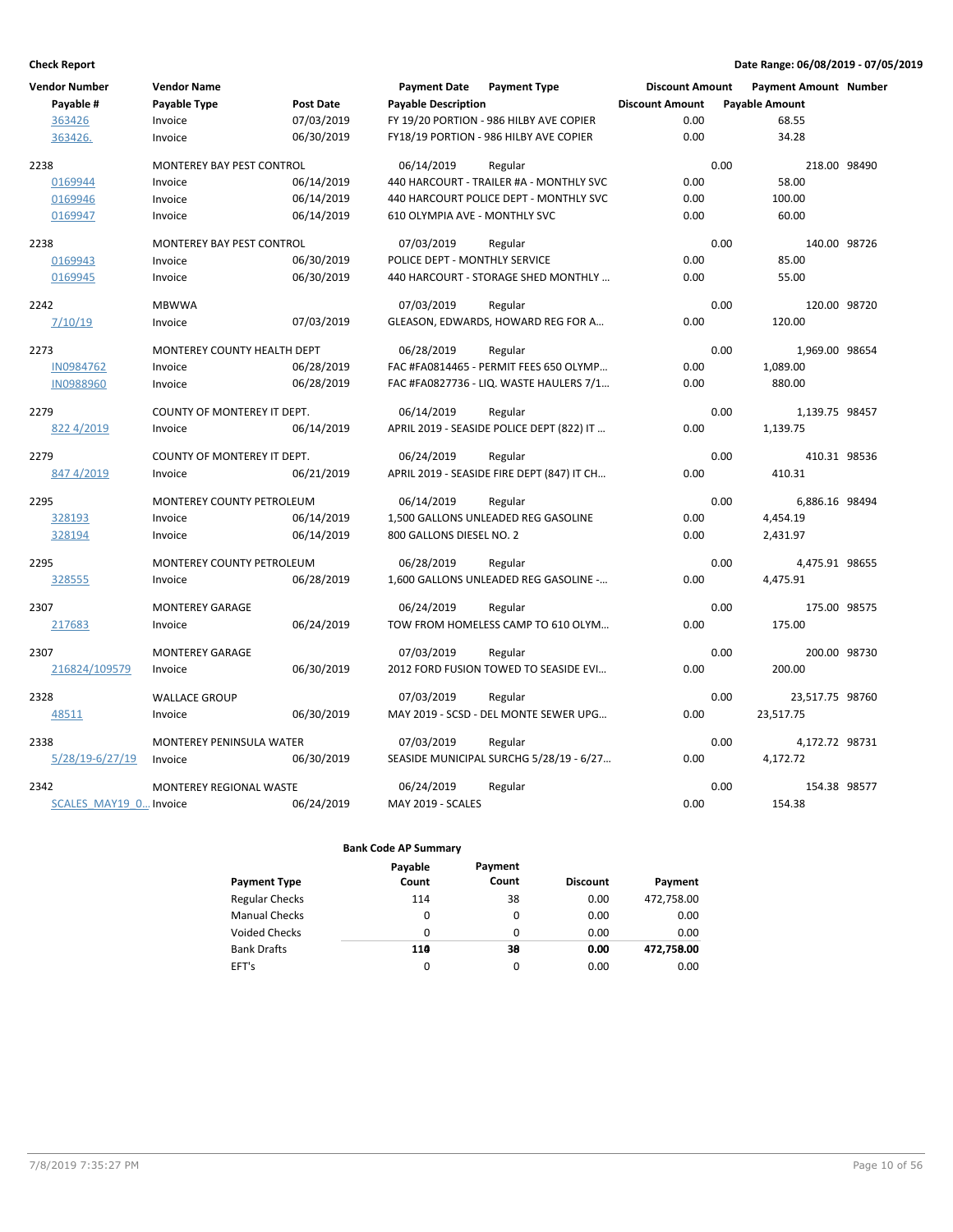| <b>Vendor Number</b>                  | <b>Vendor Name</b>            |                  | <b>Payment Date</b>         | <b>Payment Type</b> | <b>Discount Amount</b> | <b>Payment Amount Number</b> |  |
|---------------------------------------|-------------------------------|------------------|-----------------------------|---------------------|------------------------|------------------------------|--|
| Payable #                             | Payable Type                  | <b>Post Date</b> | <b>Payable Description</b>  |                     | <b>Discount Amount</b> | <b>Payable Amount</b>        |  |
| <b>Bank Code: PY-Payroll Payables</b> |                               |                  |                             |                     |                        |                              |  |
| 2346                                  | <b>MONTEREY SPORTS CENTER</b> |                  | 06/21/2019                  | Regular             |                        | 1,218.00 18930<br>0.00       |  |
| CM0000210                             | Credit Memo                   | 05/23/2019       | <b>GYM MBRSHIP - FAMILY</b> |                     | 0.00                   | $-77.00$                     |  |
| <b>INV0003247</b>                     | Invoice                       | 05/09/2019       | <b>GYM MBRSHIP - SINGLE</b> |                     | 0.00                   | 408.00                       |  |
| <b>INV0003248</b>                     | Invoice                       | 05/09/2019       | <b>GYM MBRSHP - SENIOR</b>  |                     | 0.00                   | 40.00                        |  |
| <b>INV0003249</b>                     | Invoice                       | 05/09/2019       | <b>GYM MBRSHIP - FAMILY</b> |                     | 0.00                   | 847.00                       |  |
| 2346                                  | <b>MONTEREY SPORTS CENTER</b> |                  | 06/24/2019                  | Regular             |                        | 1.218.00 18938<br>0.00       |  |
| INV0003339                            | Invoice                       | 06/06/2019       | <b>GYM MBRSHIP - SINGLE</b> |                     | 0.00                   | 408.00                       |  |
| <b>INV0003340</b>                     | Invoice                       | 06/06/2019       | <b>GYM MBRSHP - SENIOR</b>  |                     | 0.00                   | 40.00                        |  |
| <b>INV0003341</b>                     | Invoice                       | 06/06/2019       | <b>GYM MBRSHIP - FAMILY</b> |                     | 0.00                   | 770.00                       |  |

|                       | Payable | Payment |                 |          |
|-----------------------|---------|---------|-----------------|----------|
| <b>Payment Type</b>   | Count   | Count   | <b>Discount</b> | Payment  |
| <b>Regular Checks</b> |         |         | 0.00            | 2,436.00 |
| <b>Manual Checks</b>  | 0       |         | 0.00            | 0.00     |
| Voided Checks         | y       |         | 0.00            | 2,438:00 |
| <b>Bank Drafts</b>    | 0       | 0       | 0.00            | 0.00     |
| EFT's                 | 0       | 0       | 0.00            | 0.00     |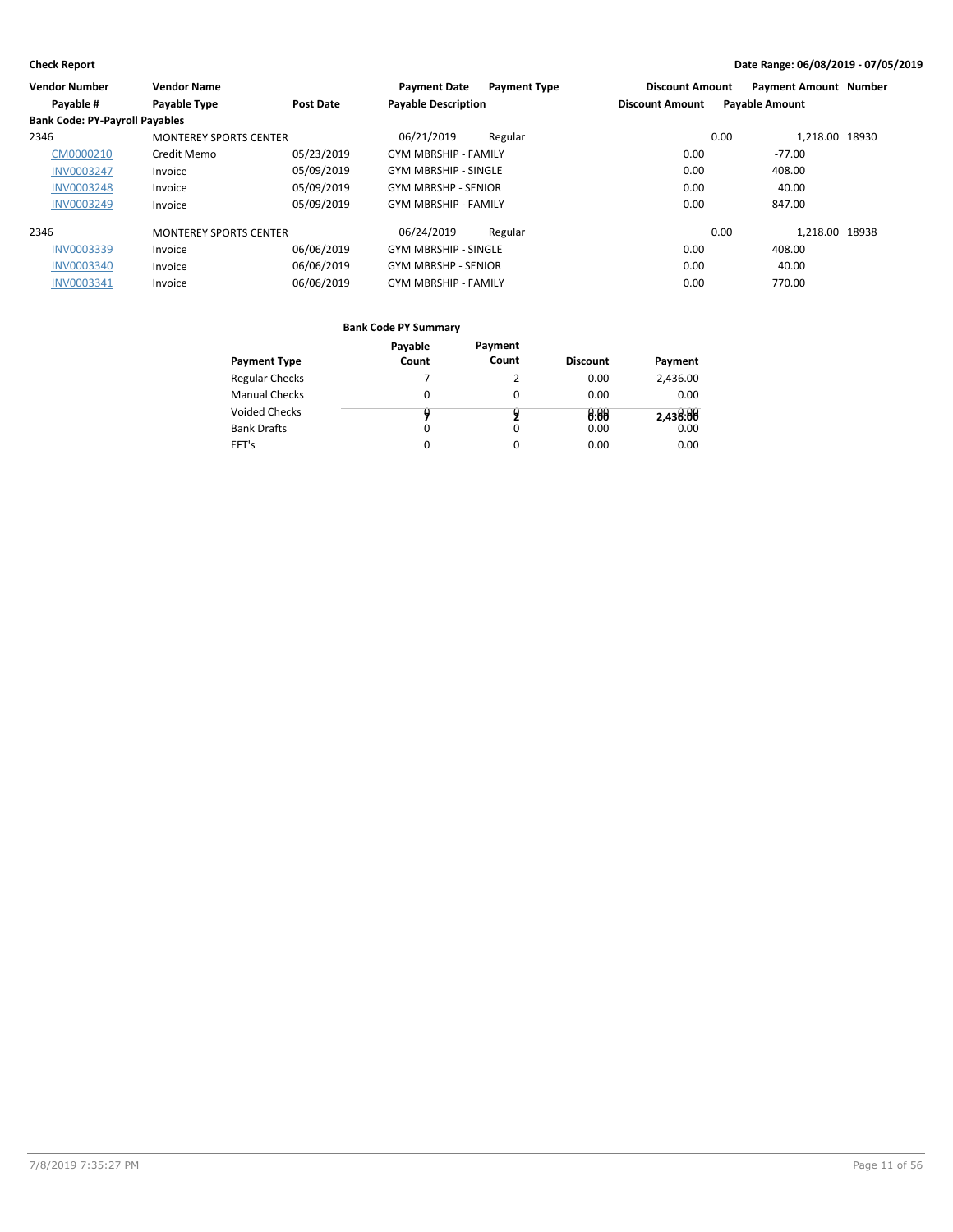| <b>Vendor Number</b><br>Payable #             | <b>Vendor Name</b><br>Payable Type   | <b>Post Date</b> | <b>Payment Date</b><br><b>Payable Description</b> | <b>Payment Type</b>                            | <b>Discount Amount</b><br><b>Discount Amount</b> |      | <b>Payment Amount Number</b><br><b>Payable Amount</b> |             |
|-----------------------------------------------|--------------------------------------|------------------|---------------------------------------------------|------------------------------------------------|--------------------------------------------------|------|-------------------------------------------------------|-------------|
| <b>Bank Code: AP-Regular Payables</b><br>2351 | MONTEREY TIRE SERVICE                |                  | 06/14/2019                                        | Regular                                        |                                                  | 0.00 | 286.44 98498                                          |             |
| 1-89079                                       | Invoice                              | 06/14/2019       |                                                   | (1) PARTS BOOT#, (1) LFT FLAT TRUCK FRONT      | 0.00                                             |      | 47.68                                                 |             |
| 1-89536                                       | Invoice                              | 06/14/2019       | (2) F/S TRANSFORCE HT2 10 PLY                     |                                                | 0.00                                             |      | 238.76                                                |             |
|                                               |                                      |                  |                                                   |                                                |                                                  |      |                                                       |             |
| 2351                                          | <b>MONTEREY TIRE SERVICE</b>         |                  | 06/24/2019                                        | Regular                                        |                                                  | 0.00 | 135.47 98580                                          |             |
| 1-89718                                       | Invoice                              | 06/24/2019       |                                                   | (15) TIRE DISP FEE PASS., (7) TIRE DISP FEE LT | 0.00                                             |      | 135.47                                                |             |
| 2426                                          | McDONALD REFRIGERATION INC           |                  | 06/24/2019                                        | Regular                                        |                                                  | 0.00 | 172.15 98571                                          |             |
| 61497                                         | Invoice                              | 06/21/2019       | CHILD DEVL CTR - MONTHLY SVC                      |                                                | 0.00                                             |      | 172.15                                                |             |
| 2652                                          | PACIFIC GAS & ELECTRIC               |                  | 06/28/2019                                        | Regular                                        |                                                  | 0.00 | 4,402.10 98657                                        |             |
| 5/10/19-6/13/19                               | Invoice                              | 06/28/2019       | Individuals Statement Date 6/20/19                |                                                | 0.00                                             |      | 4,402.10                                              |             |
|                                               |                                      |                  |                                                   |                                                |                                                  |      |                                                       |             |
| 2652                                          | PACIFIC GAS & ELECTRIC               |                  | 07/03/2019                                        | Regular                                        |                                                  | 0.00 | 40,815.75 98733                                       |             |
| 8460074755-8 6/6 Invoice                      |                                      | 06/30/2019       | PGE Collective 6/6/19                             |                                                | 0.00                                             |      | 40,815.75                                             |             |
| 2666                                          | PACIFIC TRUCK PARTS, INC.            |                  | 06/24/2019                                        | Regular                                        |                                                  | 0.00 | 101.06 98584                                          |             |
| 1803191                                       | Invoice                              | 06/24/2019       | (10) 2.5 GAL DEF FLUID (DELIVERED)                |                                                | 0.00                                             |      | 101.06                                                |             |
|                                               |                                      |                  |                                                   |                                                |                                                  | 0.00 |                                                       |             |
| 2666<br>1803799                               | PACIFIC TRUCK PARTS, INC.<br>Invoice | 06/28/2019       | 06/28/2019<br>(3) BRAKE CHECK                     | Regular                                        | 0.00                                             |      | 259.84 98658<br>65.39                                 |             |
| 1803896                                       | Invoice                              | 06/28/2019       | (1) NEW VLV. R14                                  |                                                | 0.00                                             |      | 92.32                                                 |             |
| 1803962                                       | Invoice                              | 06/28/2019       | (1) VALVE                                         |                                                | 0.00                                             |      | 102.13                                                |             |
|                                               |                                      |                  |                                                   |                                                |                                                  |      |                                                       |             |
| 2720                                          | <b>OWEN EQUIPMENT COMPANY</b>        |                  | 06/24/2019                                        | Regular                                        |                                                  | 0.00 | 2,400.82 98583                                        |             |
| 00046025                                      | Invoice                              | 06/24/2019       |                                                   | (4) SB SEGMENT SET, SHIPPING/HANDLING          | 0.00                                             |      | 1,017.06                                              |             |
| 00046055                                      | Invoice                              | 06/24/2019       |                                                   | (4) 1" 30 G NOZZLE, (4) NOZZLE EXTENSIONS      | 0.00                                             |      | 1,383.76                                              |             |
| 2742                                          | PENINSULA MESSENGER LLC              |                  | 07/03/2019                                        | Regular                                        |                                                  | 0.00 | 206.67 98735                                          |             |
| 134798                                        | Invoice                              | 06/30/2019       |                                                   | SEASIDE POLICE MONTHLY COURIER SVC             | 0.00                                             |      | 206.67                                                |             |
| 2746                                          | PENINSULA POOL SERVICE               |                  | 06/24/2019                                        | Regular                                        |                                                  | 0.00 |                                                       | 88.84 98587 |
| 192960601                                     | Invoice                              | 06/24/2019       | (4) 4-GAL CASE SANI-CHLOR                         |                                                | 0.00                                             |      | 88.84                                                 |             |
|                                               |                                      |                  |                                                   |                                                |                                                  |      |                                                       |             |
| 2752                                          | PENINSULA WELDING                    |                  | 06/24/2019                                        | Regular                                        |                                                  | 0.00 | 132.51 98588                                          |             |
| 187613                                        | Invoice                              | 06/21/2019       |                                                   | (1) OXYGEN SZ 281CF, (1) ACETYLENE SZ 4        | 0.00                                             |      | 132.51                                                |             |
| 2803                                          | PITNEY BOWES INC.                    |                  | 06/14/2019                                        | Regular                                        |                                                  | 0.00 | 229.34 98503                                          |             |
| 1012946071                                    | Invoice                              | 06/14/2019       |                                                   | (2) CONNECT + RED FL INK CARTRIDGES            | 0.00                                             |      | 229.34                                                |             |
| 2849                                          | PREMIUM AUTO PARTS, INC.             |                  | 06/14/2019                                        | Regular                                        |                                                  | 0.00 | 206.97 98504                                          |             |
| 7474-171497                                   | Invoice                              | 06/14/2019       | <b>GREASE FITTING (9)</b>                         |                                                | 0.00                                             |      | 28.02                                                 |             |
| 7474-171805                                   | Invoice                              | 06/14/2019       |                                                   | (1) FLASHER THERMAL, (1) HALOGEN SEALED        | 0.00                                             |      | 13.19                                                 |             |
| 7474-171838                                   | Invoice                              | 06/14/2019       | (1) MEGATRON PLUS                                 |                                                | 0.00                                             |      | 151.71                                                |             |
| 7474-171904                                   | Invoice                              | 06/14/2019       | (2) JB KWIK                                       |                                                | 0.00                                             |      | 14.05                                                 |             |
| 2849                                          | PREMIUM AUTO PARTS, INC.             |                  | 06/28/2019                                        | Regular                                        |                                                  | 0.00 | 322.57 98659                                          |             |
| 7474-172272                                   | Invoice                              | 06/28/2019       |                                                   | (6) OIL FILTER LD, (1) THREAD LOCK-BLUE        | 0.00                                             |      | 72.68                                                 |             |
| 7474-172346                                   | Invoice                              | 06/28/2019       | (1) XX7 SHOP/LABOR                                |                                                | 0.00                                             |      | 165.00                                                |             |
|                                               |                                      |                  |                                                   |                                                |                                                  |      |                                                       |             |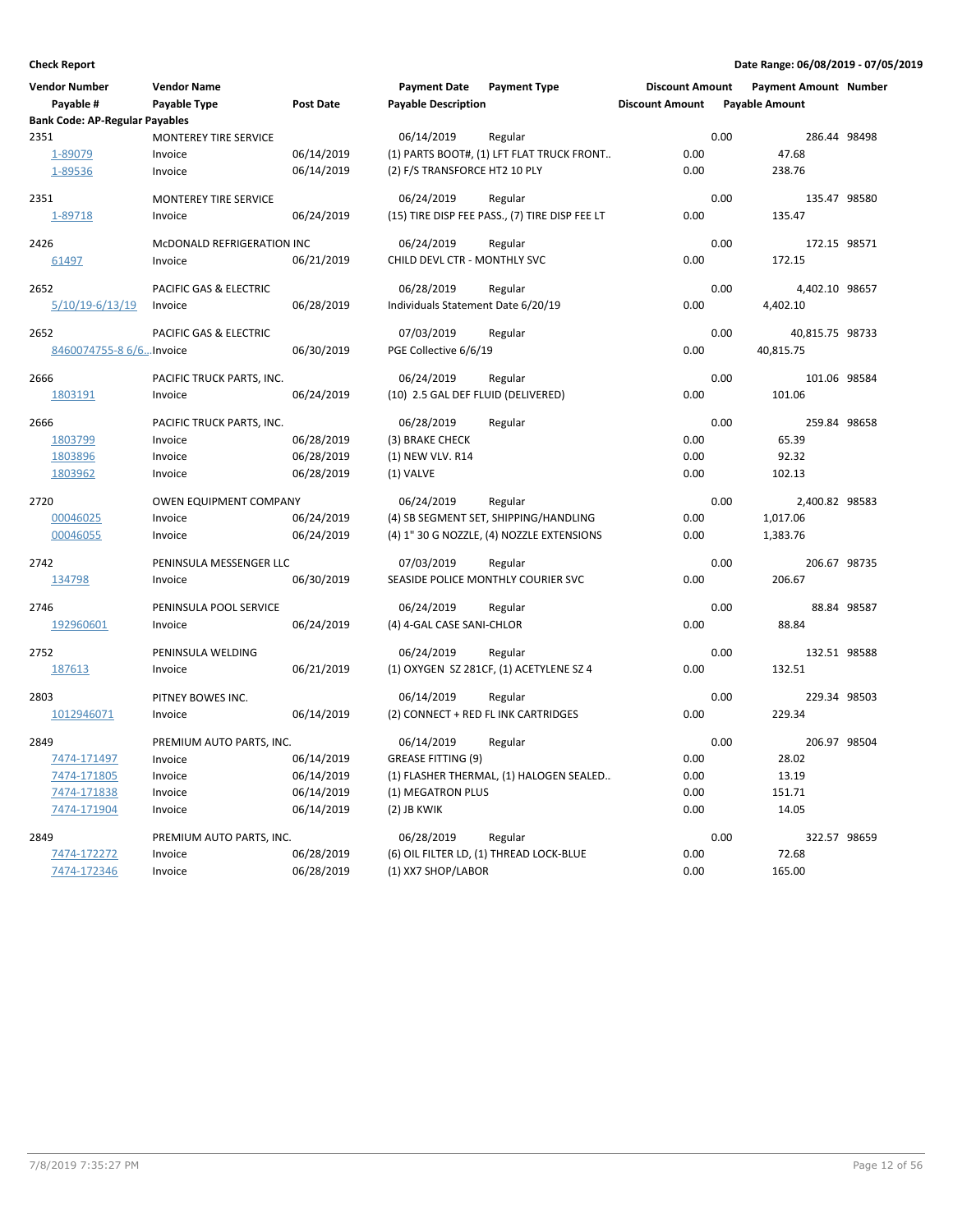| Vendor Number | Vendor Name  |            | <b>Payment Date</b><br><b>Payment Type</b> | <b>Discount Amount</b> | <b>Payment Amount Number</b> |  |
|---------------|--------------|------------|--------------------------------------------|------------------------|------------------------------|--|
| Pavable #     | Payable Type | Post Date  | <b>Payable Description</b>                 | <b>Discount Amount</b> | <b>Pavable Amount</b>        |  |
| 7474-172706   | Invoice      | 06/28/2019 | (1) QCK CONNECTOR, (1) OXYGEN SENSOR       | 0.00                   | 84.89                        |  |

#### Regular Checks Manual Checks Voided Checks **Discount Payment Payment Type Bank Code AP Summary** Bank Drafts EFT's 14  $\overline{0}$  $\sigma$ 0 0 0.00 0.00 0.00 **14 0.00** 0.00 0.00 **Payment** 49,760.53 0.00 0.00 **49,760.53** 0.00 0.00 **Payable Count** 23  $\overline{0}$ 0 **23**0 0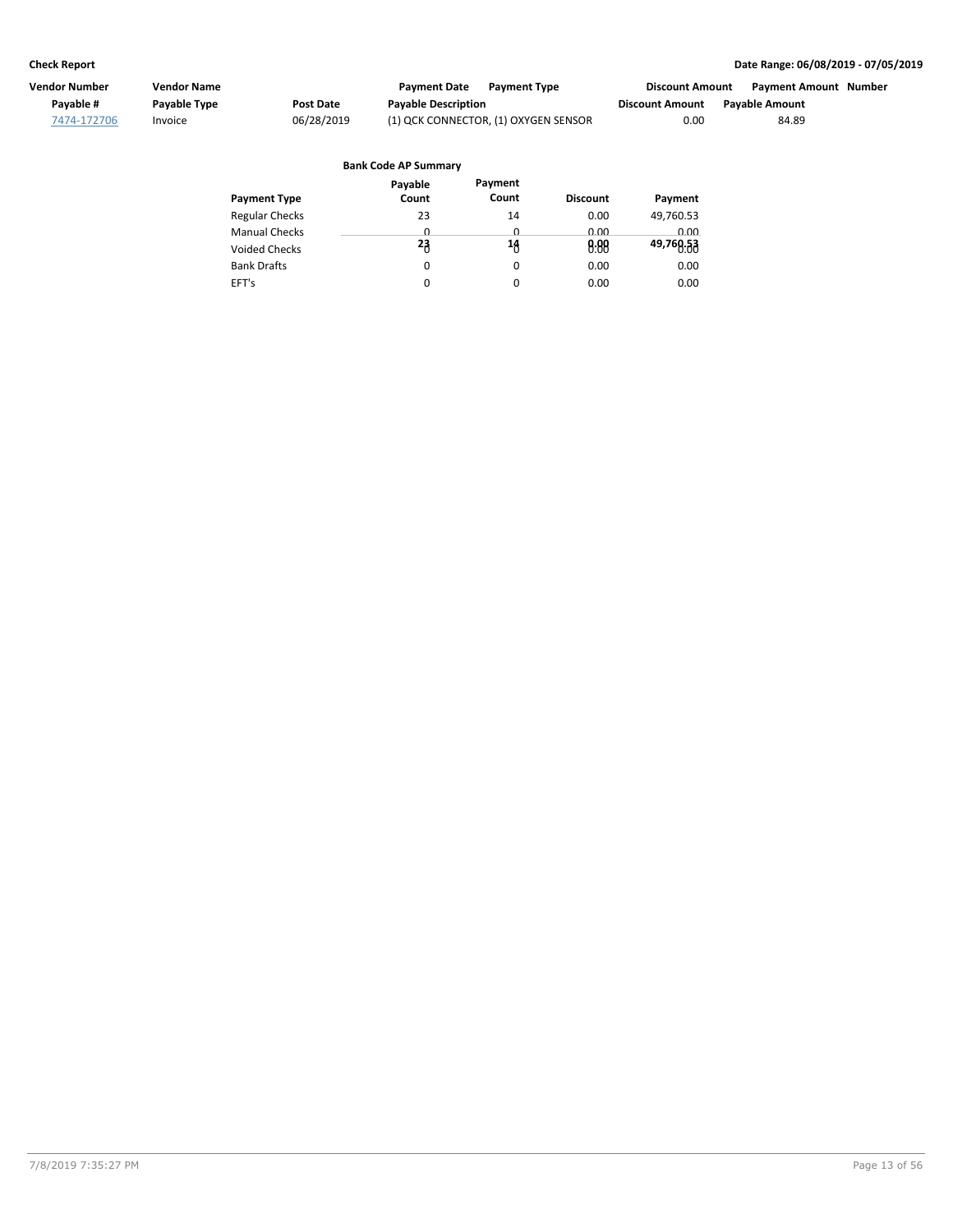| <b>Vendor Number</b>                  | <b>Vendor Name</b>                  |                  | <b>Payment Date</b>        | <b>Payment Type</b>                      | <b>Discount Amount</b> |      | <b>Payment Amount Number</b> |                  |
|---------------------------------------|-------------------------------------|------------------|----------------------------|------------------------------------------|------------------------|------|------------------------------|------------------|
| Payable #                             | Payable Type                        | <b>Post Date</b> | <b>Payable Description</b> |                                          | <b>Discount Amount</b> |      | <b>Payable Amount</b>        |                  |
| <b>Bank Code: PY-Payroll Payables</b> |                                     |                  |                            |                                          |                        |      |                              |                  |
| 2877                                  | PUBLIC EMPLOYEES' RETIREMENT SYSTEM |                  | 06/14/2019                 | Bank Draft                               |                        | 0.00 | 120.840.25 1001328335        |                  |
| <b>INV0003317</b>                     | Invoice                             | 05/23/2019       | GROUP 70001 - MANAGEMENT   |                                          | 0.00                   |      | 120.840.25                   |                  |
| 2877                                  | PUBLIC EMPLOYEES' RETIREMENT SYSTEM |                  | 06/14/2019                 | <b>Bank Draft</b>                        |                        | 0.00 |                              | 56.30 1001328335 |
| DM0000217                             | Debit Memo                          | 06/07/2019       |                            | ER CONT ADJ: FREEMAN, DAVIS, NEFF, MATC  | 0.00                   |      | 56.30                        |                  |
| 2877                                  | PUBLIC EMPLOYEES' RETIREMENT SYSTEM |                  | 06/14/2019                 | <b>Bank Draft</b>                        |                        | 0.00 | 23.27                        | 1001328335       |
| DM0000218                             | Debit Memo                          | 06/07/2019       |                            | EE CONT ADJ: NEFF, RAINERI, WILLIAMS, SM | 0.00                   |      | 23.27                        |                  |

|                       | Payable | Payment |                 |            |
|-----------------------|---------|---------|-----------------|------------|
| <b>Payment Type</b>   | Count   | Count   | <b>Discount</b> | Payment    |
| <b>Regular Checks</b> | 0       | 0       | 0.00            | 0.00       |
| <b>Manual Checks</b>  | B       | в       | 0.00            | 120,919.80 |
| <b>Voided Checks</b>  | 0       | 0       | 0.00            | 0.00       |
| <b>Bank Drafts</b>    | 3       | 3       | 0.00            | 120.919.82 |
| EFT's                 | 0       | 0       | 0.00            | 0.00       |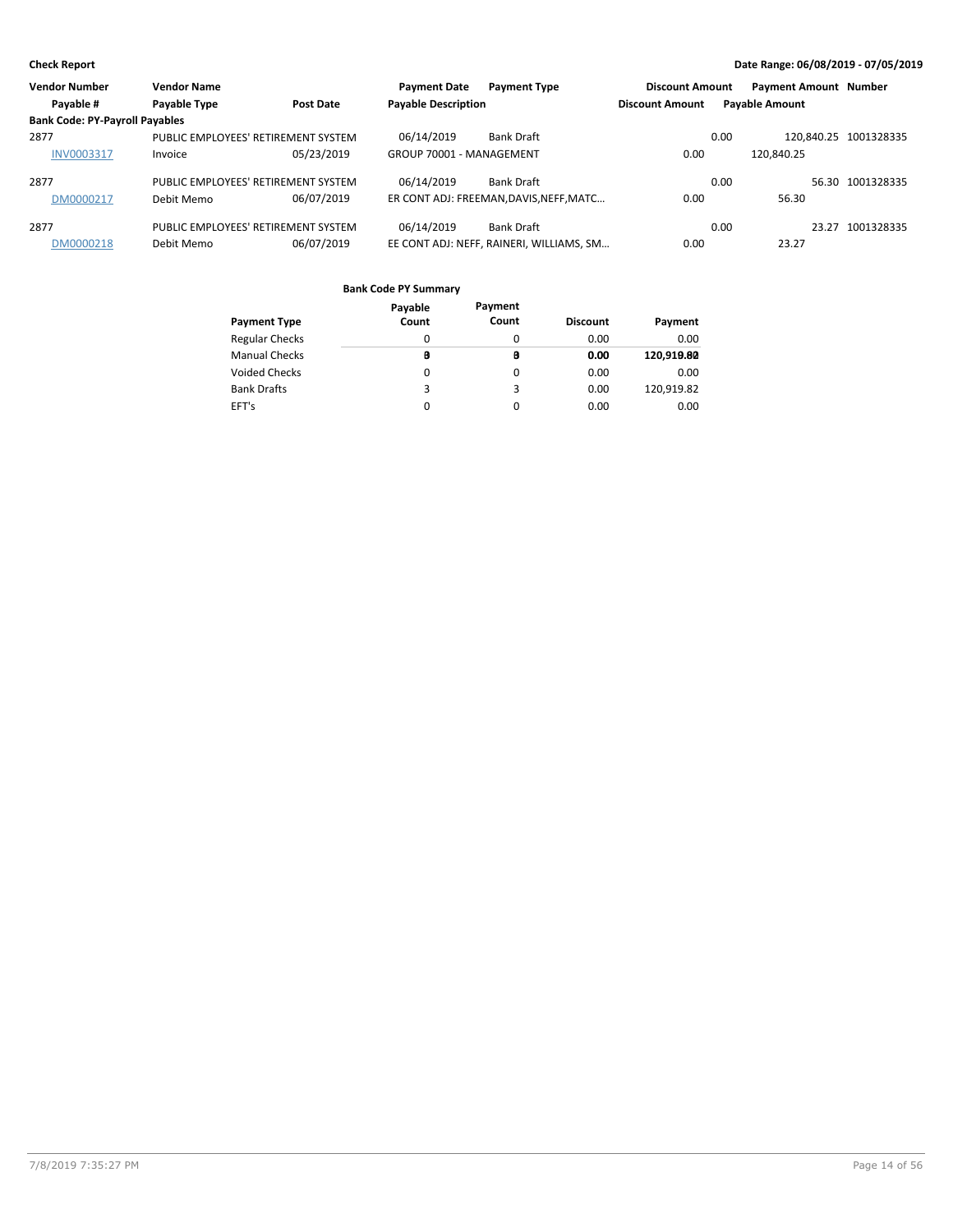| <b>Vendor Number</b>                  | <b>Vendor Name</b>       |                  | <b>Payment Date</b>                 | <b>Payment Type</b>                    | <b>Discount Amount</b> |      | <b>Payment Amount Number</b> |             |
|---------------------------------------|--------------------------|------------------|-------------------------------------|----------------------------------------|------------------------|------|------------------------------|-------------|
| Payable #                             | <b>Payable Type</b>      | <b>Post Date</b> | <b>Payable Description</b>          |                                        | <b>Discount Amount</b> |      | <b>Payable Amount</b>        |             |
| <b>Bank Code: AP-Regular Payables</b> |                          |                  |                                     |                                        |                        |      |                              |             |
| 2888                                  | PURE H20 INC.            |                  | 06/14/2019                          | Regular                                |                        | 0.00 |                              | 65.54 98506 |
| 10859                                 | Invoice                  | 06/14/2019       | POU COOLER:WS-11000 LEASE           |                                        | 0.00                   |      | 65.54                        |             |
| 2946                                  | BECK'S SHOE STORE, INC   |                  | 06/28/2019                          | Regular                                |                        | 0.00 | 494.54 98616                 |             |
| 1000010158                            | Invoice                  | 06/28/2019       | BILLY WHITE (SALES SLIP NO. 901462) |                                        | 0.00                   |      | 175.63                       |             |
| 1000010159                            | Invoice                  | 06/28/2019       |                                     | BENTLY PALMER (SALES SLIP NO. 901463)  | 0.00                   |      | 143.28                       |             |
| 1000010169                            | Invoice                  | 06/28/2019       |                                     | FERNANDO AVILA (SALES SLIP NO. 901474) | 0.00                   |      | 175.63                       |             |
| 3040                                  | SAFETY-KLEEN SYSTEMS INC |                  | 06/28/2019                          | Regular                                |                        | 0.00 | 1.994.45 98663               |             |
| 80237116                              | Invoice                  | 06/28/2019       | MISC SUPPLIES - 6/12/19             |                                        | 0.00                   |      | 1.994.45                     |             |

|                       | Payable  | Payment |                 |          |
|-----------------------|----------|---------|-----------------|----------|
| <b>Payment Type</b>   | Count    | Count   | <b>Discount</b> | Payment  |
| <b>Regular Checks</b> |          |         | 0.88            | 2:334:33 |
| <b>Manual Checks</b>  | $\Omega$ | 0       | 0.00            | 0.00     |
| <b>Voided Checks</b>  | 0        | 0       | 0.00            | 0.00     |
| <b>Bank Drafts</b>    | 0        | 0       | 0.00            | 0.00     |
| EFT's                 | $\Omega$ | 0       | 0.00            | 0.00     |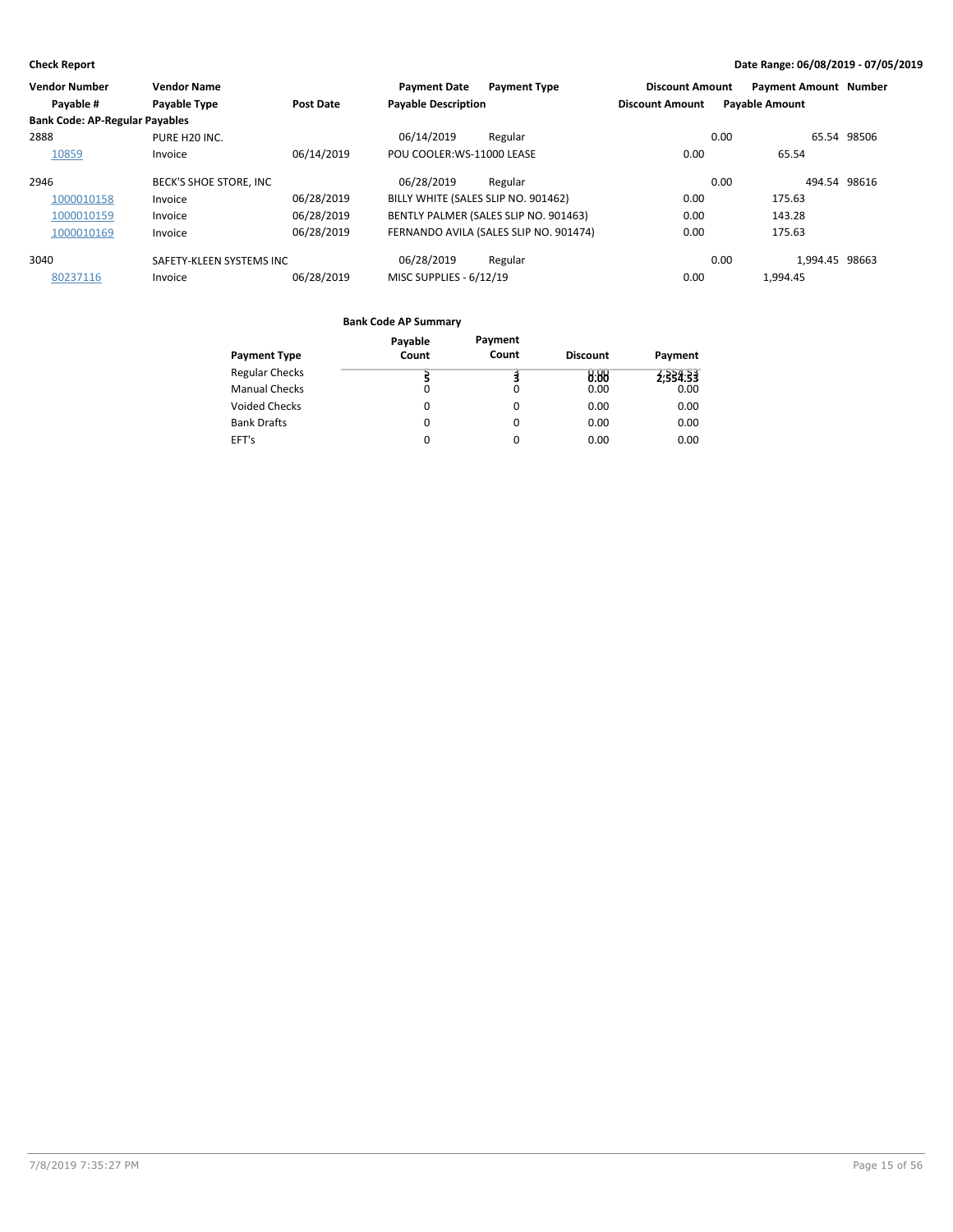| <b>Vendor Number</b>                  | <b>Vendor Name</b>      |                  | <b>Payment Date</b>        | <b>Payment Type</b> | <b>Discount Amount</b> | <b>Payment Amount Number</b> |        |                   |
|---------------------------------------|-------------------------|------------------|----------------------------|---------------------|------------------------|------------------------------|--------|-------------------|
| Payable #                             | <b>Payable Type</b>     | <b>Post Date</b> | <b>Payable Description</b> |                     | <b>Discount Amount</b> | <b>Payable Amount</b>        |        |                   |
| <b>Bank Code: PY-Payroll Payables</b> |                         |                  |                            |                     |                        |                              |        |                   |
| 3138                                  | SEASIDE EMPLOYEES ASSN  |                  | 06/24/2019                 | <b>Bank Draft</b>   |                        | 0.00                         | 170.00 | 2276777941        |
| <b>INV0003331</b>                     | Invoice                 | 06/06/2019       | <b>DUES</b>                |                     | 0.00                   | 170.00                       |        |                   |
| 3138                                  | SEASIDE EMPLOYEES ASSN  |                  | 06/24/2019                 | <b>Bank Draft</b>   |                        | 0.00                         |        | 170.00 2276777941 |
| <b>INV0003379</b>                     | Invoice                 | 06/20/2019       | <b>DUES</b>                |                     | 0.00                   | 170.00                       |        |                   |
| 3138                                  | SEASIDE EMPLOYEES ASSN  |                  | 06/24/2019                 | <b>Bank Draft</b>   |                        | 0.00                         | 5.00   | 2276777941        |
| <b>INV0003371</b>                     | Invoice                 | 06/06/2019       | <b>DUES</b>                |                     | 0.00                   | 5.00                         |        |                   |
| 3153                                  | SEASIDE MANAGEMENT ASSN |                  | 06/24/2019                 | <b>Bank Draft</b>   |                        | 0.00                         |        | 50.00 2276777941  |
| <b>INV0003382</b>                     | Invoice                 | 06/20/2019       | <b>DUES</b>                |                     | 0.00                   | 50.00                        |        |                   |
| 3153                                  | SEASIDE MANAGEMENT ASSN |                  | 06/24/2019                 | <b>Bank Draft</b>   |                        | 0.00                         |        | 50.00 2276777941  |
| INV0003334                            | Invoice                 | 06/06/2019       | <b>DUES</b>                |                     | 0.00                   | 50.00                        |        |                   |

|                       | Payable | Payment  |          |         |
|-----------------------|---------|----------|----------|---------|
| <b>Payment Type</b>   | Count   | Count    | Discount | Payment |
| <b>Regular Checks</b> | ā       |          | 0.00     | 445.88  |
| <b>Manual Checks</b>  | 0       | $\Omega$ | 0.00     | 0.00    |
| <b>Voided Checks</b>  | 0       | 0        | 0.00     | 0.00    |
| <b>Bank Drafts</b>    | 5       | 5        | 0.00     | 445.00  |
| EFT's                 | 0       | 0        | 0.00     | 0.00    |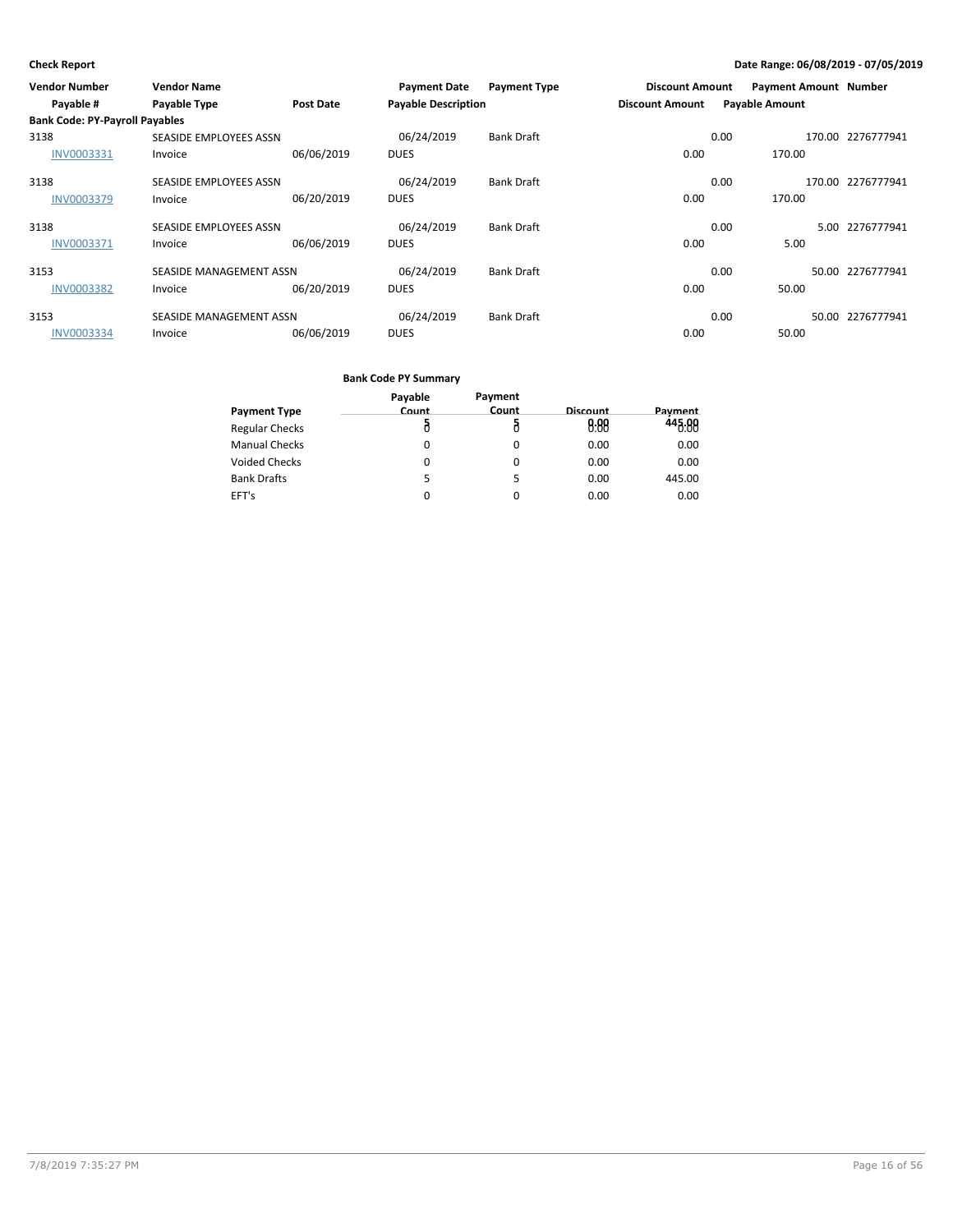| <b>Bank Code: AP-Regular Payables</b><br>3154<br>GREEN VALLEY LANSCAPE INC.<br>06/24/2019<br>0.00<br>53.97 98553<br>Regular<br>0.00<br>34833<br>06/24/2019<br>(1) TOPSOIL<br>53.97<br>Invoice<br>0.00<br>3211<br>SHERWIN-WILLIAMS CO.<br>06/28/2019<br>277.35 98665<br>Regular<br>0.00<br>$5203 - 6$<br>06/28/2019<br>(5) 5 GAL HL WB 1952E I/II GR, (1) WASHRCY<br>277.35<br>Invoice<br><b>SMART &amp; FINAL</b><br>06/14/2019<br>0.00<br>39.10 98513<br>3249<br>Regular<br>0.00<br>06/14/2019<br>STORE #455/ SEQ #034221<br>39.10<br>REF #034221<br>Invoice<br><b>SMART &amp; FINAL</b><br>0.00<br>52.56 98596<br>3249<br>06/24/2019<br>Regular<br>0.00<br>52.56<br>REF #047623<br>06/24/2019<br>STORE #455; REF #047623<br>Invoice<br>07/03/2019<br>0.00<br>110.47 98746<br>3249<br>SMART & FINAL<br>Regular<br>0.00<br>07/03/2019<br>STORE #455/ REF #043029<br>110.47<br>REF #043029<br>Invoice<br>3290<br>THE SPCA OF MONTEREY CO.<br>06/14/2019<br>0.00<br>6,383.97 98517<br>Regular<br>0.00<br>06/14/2019<br>MAY 2019 SVCS FOR SEASIDE POLICE DEPT<br>6,383.97<br>$05 - 19$<br>Invoice<br>0.00<br>3319<br><b>STAPLES ADVANTAGE</b><br>06/14/2019<br>606.46 98515<br>Regular<br>0.00<br>06/14/2019<br>POLICE DEPT - MISC SUPPLIES<br>574.93<br>3414942913<br>Invoice<br>06/14/2019<br>0.00<br>15.17<br>3415025947<br>Invoice<br>RECREATION - CLR TAPE (1) 6PK<br>06/14/2019<br>0.00<br>5.45<br>3415794413<br>RECREATION - (1) 4DISP WHHOGBRISTLE W<br>Invoice<br>3415794417<br>06/14/2019<br><b>RECREATION - PAINT BRUSHES</b><br>0.00<br>10.91<br>Invoice<br>3319<br>STAPLES ADVANTAGE<br>06/24/2019<br>0.00<br>645.07 98598<br>Regular<br>0.00<br>3415882404<br>06/24/2019<br>RECREATION - (3) 3IN PNK BTR BINDER<br>47.16<br>Invoice<br>0.00<br>$-47.16$<br>3415882405<br>Credit Memo<br>06/24/2019<br>RECREATION - CREDIT MEMO FOR INV 3392<br>06/24/2019<br>0.00<br>6.65<br>3415882406<br>Invoice<br>RECREATION - (1) BLK ESL BRUSH<br>06/24/2019<br>0.00<br>20.86<br>3415882408<br>RECREATION - (1) KRAFT CRINKLE CUT FILL<br>Invoice<br>3415882409<br>06/24/2019<br>RECREATION - (1) WHITE S/W TISSUE<br>0.00<br>31.67<br>Invoice<br>3415882412<br>Invoice<br>06/24/2019<br><b>RECREATION - (1) WARDROBE BOXES</b><br>0.00<br>144.75<br>0.00<br>213.02<br>3416035496<br>Invoice<br>06/21/2019<br>HR DEPT - (1) CHAIR, (1) KEYBOARD<br>06/21/2019<br>0.00<br>10.59<br>3416035497<br>Invoice<br>FINANCE - MESH WALL FILE HNG<br>06/24/2019<br>0.00<br>136.81<br>3416311496<br><b>RECREATION - MISC SUPPLIES</b><br>Invoice<br>3416311499<br>06/24/2019<br>RECREATION - (1) SEB REMAN CANON 137 B<br>0.00<br>80.72<br>Invoice<br>3319<br>STAPLES ADVANTAGE<br>06/28/2019<br>0.00<br>811.88 98668<br>Regular<br>3416529705<br>Invoice<br>06/28/2019<br>ENGINEERING - (1) HOLMES OSC TABLE FAN<br>0.00<br>17.25<br>0.00<br>36.04<br>06/28/2019<br>FINANCE DEPT - KEYBOARD FOR HR<br>3416529706<br>Invoice<br>06/28/2019<br>FINANCE DEPT - (2) HYKEN BLACK CHAIRS<br>0.00<br>327.73<br>3416529707<br>Invoice<br>06/28/2019<br>0.00<br>179.42<br>3416529709<br>RECREATION DEPT - MISC SUPPLIES 6/13/19<br>Invoice<br>06/28/2019<br>3416606867<br>RECREATION DEPT - (1) WRLS OPTCL BLK MSE<br>0.00<br>15.90<br>Invoice<br>06/28/2019<br>0.00<br>235.54<br>3416842616<br>RECREATION DEPT - MISC SUPPLIES 6/15/19<br>Invoice<br>0.00<br>3319<br>STAPLES ADVANTAGE<br>07/03/2019<br>385.32 98749<br>Regular<br>0.00<br>06/30/2019<br>RECREATION DEPT - (2) HOLDER, FILE, MAG<br>43.68<br><u>3417171391</u><br>Invoice<br>06/30/2019<br>HR DEPT - (1) ERASABLE 32x48 CALENDAR<br>0.00<br>41.46<br><u>3417368871</u><br>Invoice<br>06/30/2019<br>FINANCE - MISC SUPPLIES 6/22/19<br>0.00<br>300.18<br>3417368872<br>Invoice<br>07/03/2019<br>0.00<br>3504<br>Regular<br>11,240.00 98753<br><b>TRANSPORTATION AGENCY FOR</b><br><b>SEASIDE 19/20</b><br>07/03/2019<br>FY2019/20 CONGESTION MGMT/TRFC MON<br>0.00<br>11,240.00<br>Invoice | <b>Vendor Number</b><br>Payable # | <b>Vendor Name</b><br>Payable Type | Post Date | <b>Payment Date</b><br><b>Payable Description</b> | <b>Payment Type</b> | <b>Discount Amount</b><br><b>Discount Amount</b> | <b>Payment Amount Number</b><br><b>Payable Amount</b> |  |
|------------------------------------------------------------------------------------------------------------------------------------------------------------------------------------------------------------------------------------------------------------------------------------------------------------------------------------------------------------------------------------------------------------------------------------------------------------------------------------------------------------------------------------------------------------------------------------------------------------------------------------------------------------------------------------------------------------------------------------------------------------------------------------------------------------------------------------------------------------------------------------------------------------------------------------------------------------------------------------------------------------------------------------------------------------------------------------------------------------------------------------------------------------------------------------------------------------------------------------------------------------------------------------------------------------------------------------------------------------------------------------------------------------------------------------------------------------------------------------------------------------------------------------------------------------------------------------------------------------------------------------------------------------------------------------------------------------------------------------------------------------------------------------------------------------------------------------------------------------------------------------------------------------------------------------------------------------------------------------------------------------------------------------------------------------------------------------------------------------------------------------------------------------------------------------------------------------------------------------------------------------------------------------------------------------------------------------------------------------------------------------------------------------------------------------------------------------------------------------------------------------------------------------------------------------------------------------------------------------------------------------------------------------------------------------------------------------------------------------------------------------------------------------------------------------------------------------------------------------------------------------------------------------------------------------------------------------------------------------------------------------------------------------------------------------------------------------------------------------------------------------------------------------------------------------------------------------------------------------------------------------------------------------------------------------------------------------------------------------------------------------------------------------------------------------------------------------------------------------------------------------------------------------------------------------------------------------------------------------------------------------------------------------------------------------------------------------------------------------------------------------------------------------------------------------------------------------------------------------------------------------------------------------------------------------------|-----------------------------------|------------------------------------|-----------|---------------------------------------------------|---------------------|--------------------------------------------------|-------------------------------------------------------|--|
|                                                                                                                                                                                                                                                                                                                                                                                                                                                                                                                                                                                                                                                                                                                                                                                                                                                                                                                                                                                                                                                                                                                                                                                                                                                                                                                                                                                                                                                                                                                                                                                                                                                                                                                                                                                                                                                                                                                                                                                                                                                                                                                                                                                                                                                                                                                                                                                                                                                                                                                                                                                                                                                                                                                                                                                                                                                                                                                                                                                                                                                                                                                                                                                                                                                                                                                                                                                                                                                                                                                                                                                                                                                                                                                                                                                                                                                                                                                                          |                                   |                                    |           |                                                   |                     |                                                  |                                                       |  |
|                                                                                                                                                                                                                                                                                                                                                                                                                                                                                                                                                                                                                                                                                                                                                                                                                                                                                                                                                                                                                                                                                                                                                                                                                                                                                                                                                                                                                                                                                                                                                                                                                                                                                                                                                                                                                                                                                                                                                                                                                                                                                                                                                                                                                                                                                                                                                                                                                                                                                                                                                                                                                                                                                                                                                                                                                                                                                                                                                                                                                                                                                                                                                                                                                                                                                                                                                                                                                                                                                                                                                                                                                                                                                                                                                                                                                                                                                                                                          |                                   |                                    |           |                                                   |                     |                                                  |                                                       |  |
|                                                                                                                                                                                                                                                                                                                                                                                                                                                                                                                                                                                                                                                                                                                                                                                                                                                                                                                                                                                                                                                                                                                                                                                                                                                                                                                                                                                                                                                                                                                                                                                                                                                                                                                                                                                                                                                                                                                                                                                                                                                                                                                                                                                                                                                                                                                                                                                                                                                                                                                                                                                                                                                                                                                                                                                                                                                                                                                                                                                                                                                                                                                                                                                                                                                                                                                                                                                                                                                                                                                                                                                                                                                                                                                                                                                                                                                                                                                                          |                                   |                                    |           |                                                   |                     |                                                  |                                                       |  |
|                                                                                                                                                                                                                                                                                                                                                                                                                                                                                                                                                                                                                                                                                                                                                                                                                                                                                                                                                                                                                                                                                                                                                                                                                                                                                                                                                                                                                                                                                                                                                                                                                                                                                                                                                                                                                                                                                                                                                                                                                                                                                                                                                                                                                                                                                                                                                                                                                                                                                                                                                                                                                                                                                                                                                                                                                                                                                                                                                                                                                                                                                                                                                                                                                                                                                                                                                                                                                                                                                                                                                                                                                                                                                                                                                                                                                                                                                                                                          |                                   |                                    |           |                                                   |                     |                                                  |                                                       |  |
|                                                                                                                                                                                                                                                                                                                                                                                                                                                                                                                                                                                                                                                                                                                                                                                                                                                                                                                                                                                                                                                                                                                                                                                                                                                                                                                                                                                                                                                                                                                                                                                                                                                                                                                                                                                                                                                                                                                                                                                                                                                                                                                                                                                                                                                                                                                                                                                                                                                                                                                                                                                                                                                                                                                                                                                                                                                                                                                                                                                                                                                                                                                                                                                                                                                                                                                                                                                                                                                                                                                                                                                                                                                                                                                                                                                                                                                                                                                                          |                                   |                                    |           |                                                   |                     |                                                  |                                                       |  |
|                                                                                                                                                                                                                                                                                                                                                                                                                                                                                                                                                                                                                                                                                                                                                                                                                                                                                                                                                                                                                                                                                                                                                                                                                                                                                                                                                                                                                                                                                                                                                                                                                                                                                                                                                                                                                                                                                                                                                                                                                                                                                                                                                                                                                                                                                                                                                                                                                                                                                                                                                                                                                                                                                                                                                                                                                                                                                                                                                                                                                                                                                                                                                                                                                                                                                                                                                                                                                                                                                                                                                                                                                                                                                                                                                                                                                                                                                                                                          |                                   |                                    |           |                                                   |                     |                                                  |                                                       |  |
|                                                                                                                                                                                                                                                                                                                                                                                                                                                                                                                                                                                                                                                                                                                                                                                                                                                                                                                                                                                                                                                                                                                                                                                                                                                                                                                                                                                                                                                                                                                                                                                                                                                                                                                                                                                                                                                                                                                                                                                                                                                                                                                                                                                                                                                                                                                                                                                                                                                                                                                                                                                                                                                                                                                                                                                                                                                                                                                                                                                                                                                                                                                                                                                                                                                                                                                                                                                                                                                                                                                                                                                                                                                                                                                                                                                                                                                                                                                                          |                                   |                                    |           |                                                   |                     |                                                  |                                                       |  |
|                                                                                                                                                                                                                                                                                                                                                                                                                                                                                                                                                                                                                                                                                                                                                                                                                                                                                                                                                                                                                                                                                                                                                                                                                                                                                                                                                                                                                                                                                                                                                                                                                                                                                                                                                                                                                                                                                                                                                                                                                                                                                                                                                                                                                                                                                                                                                                                                                                                                                                                                                                                                                                                                                                                                                                                                                                                                                                                                                                                                                                                                                                                                                                                                                                                                                                                                                                                                                                                                                                                                                                                                                                                                                                                                                                                                                                                                                                                                          |                                   |                                    |           |                                                   |                     |                                                  |                                                       |  |
|                                                                                                                                                                                                                                                                                                                                                                                                                                                                                                                                                                                                                                                                                                                                                                                                                                                                                                                                                                                                                                                                                                                                                                                                                                                                                                                                                                                                                                                                                                                                                                                                                                                                                                                                                                                                                                                                                                                                                                                                                                                                                                                                                                                                                                                                                                                                                                                                                                                                                                                                                                                                                                                                                                                                                                                                                                                                                                                                                                                                                                                                                                                                                                                                                                                                                                                                                                                                                                                                                                                                                                                                                                                                                                                                                                                                                                                                                                                                          |                                   |                                    |           |                                                   |                     |                                                  |                                                       |  |
|                                                                                                                                                                                                                                                                                                                                                                                                                                                                                                                                                                                                                                                                                                                                                                                                                                                                                                                                                                                                                                                                                                                                                                                                                                                                                                                                                                                                                                                                                                                                                                                                                                                                                                                                                                                                                                                                                                                                                                                                                                                                                                                                                                                                                                                                                                                                                                                                                                                                                                                                                                                                                                                                                                                                                                                                                                                                                                                                                                                                                                                                                                                                                                                                                                                                                                                                                                                                                                                                                                                                                                                                                                                                                                                                                                                                                                                                                                                                          |                                   |                                    |           |                                                   |                     |                                                  |                                                       |  |
|                                                                                                                                                                                                                                                                                                                                                                                                                                                                                                                                                                                                                                                                                                                                                                                                                                                                                                                                                                                                                                                                                                                                                                                                                                                                                                                                                                                                                                                                                                                                                                                                                                                                                                                                                                                                                                                                                                                                                                                                                                                                                                                                                                                                                                                                                                                                                                                                                                                                                                                                                                                                                                                                                                                                                                                                                                                                                                                                                                                                                                                                                                                                                                                                                                                                                                                                                                                                                                                                                                                                                                                                                                                                                                                                                                                                                                                                                                                                          |                                   |                                    |           |                                                   |                     |                                                  |                                                       |  |
|                                                                                                                                                                                                                                                                                                                                                                                                                                                                                                                                                                                                                                                                                                                                                                                                                                                                                                                                                                                                                                                                                                                                                                                                                                                                                                                                                                                                                                                                                                                                                                                                                                                                                                                                                                                                                                                                                                                                                                                                                                                                                                                                                                                                                                                                                                                                                                                                                                                                                                                                                                                                                                                                                                                                                                                                                                                                                                                                                                                                                                                                                                                                                                                                                                                                                                                                                                                                                                                                                                                                                                                                                                                                                                                                                                                                                                                                                                                                          |                                   |                                    |           |                                                   |                     |                                                  |                                                       |  |
|                                                                                                                                                                                                                                                                                                                                                                                                                                                                                                                                                                                                                                                                                                                                                                                                                                                                                                                                                                                                                                                                                                                                                                                                                                                                                                                                                                                                                                                                                                                                                                                                                                                                                                                                                                                                                                                                                                                                                                                                                                                                                                                                                                                                                                                                                                                                                                                                                                                                                                                                                                                                                                                                                                                                                                                                                                                                                                                                                                                                                                                                                                                                                                                                                                                                                                                                                                                                                                                                                                                                                                                                                                                                                                                                                                                                                                                                                                                                          |                                   |                                    |           |                                                   |                     |                                                  |                                                       |  |
|                                                                                                                                                                                                                                                                                                                                                                                                                                                                                                                                                                                                                                                                                                                                                                                                                                                                                                                                                                                                                                                                                                                                                                                                                                                                                                                                                                                                                                                                                                                                                                                                                                                                                                                                                                                                                                                                                                                                                                                                                                                                                                                                                                                                                                                                                                                                                                                                                                                                                                                                                                                                                                                                                                                                                                                                                                                                                                                                                                                                                                                                                                                                                                                                                                                                                                                                                                                                                                                                                                                                                                                                                                                                                                                                                                                                                                                                                                                                          |                                   |                                    |           |                                                   |                     |                                                  |                                                       |  |
|                                                                                                                                                                                                                                                                                                                                                                                                                                                                                                                                                                                                                                                                                                                                                                                                                                                                                                                                                                                                                                                                                                                                                                                                                                                                                                                                                                                                                                                                                                                                                                                                                                                                                                                                                                                                                                                                                                                                                                                                                                                                                                                                                                                                                                                                                                                                                                                                                                                                                                                                                                                                                                                                                                                                                                                                                                                                                                                                                                                                                                                                                                                                                                                                                                                                                                                                                                                                                                                                                                                                                                                                                                                                                                                                                                                                                                                                                                                                          |                                   |                                    |           |                                                   |                     |                                                  |                                                       |  |
|                                                                                                                                                                                                                                                                                                                                                                                                                                                                                                                                                                                                                                                                                                                                                                                                                                                                                                                                                                                                                                                                                                                                                                                                                                                                                                                                                                                                                                                                                                                                                                                                                                                                                                                                                                                                                                                                                                                                                                                                                                                                                                                                                                                                                                                                                                                                                                                                                                                                                                                                                                                                                                                                                                                                                                                                                                                                                                                                                                                                                                                                                                                                                                                                                                                                                                                                                                                                                                                                                                                                                                                                                                                                                                                                                                                                                                                                                                                                          |                                   |                                    |           |                                                   |                     |                                                  |                                                       |  |
|                                                                                                                                                                                                                                                                                                                                                                                                                                                                                                                                                                                                                                                                                                                                                                                                                                                                                                                                                                                                                                                                                                                                                                                                                                                                                                                                                                                                                                                                                                                                                                                                                                                                                                                                                                                                                                                                                                                                                                                                                                                                                                                                                                                                                                                                                                                                                                                                                                                                                                                                                                                                                                                                                                                                                                                                                                                                                                                                                                                                                                                                                                                                                                                                                                                                                                                                                                                                                                                                                                                                                                                                                                                                                                                                                                                                                                                                                                                                          |                                   |                                    |           |                                                   |                     |                                                  |                                                       |  |
|                                                                                                                                                                                                                                                                                                                                                                                                                                                                                                                                                                                                                                                                                                                                                                                                                                                                                                                                                                                                                                                                                                                                                                                                                                                                                                                                                                                                                                                                                                                                                                                                                                                                                                                                                                                                                                                                                                                                                                                                                                                                                                                                                                                                                                                                                                                                                                                                                                                                                                                                                                                                                                                                                                                                                                                                                                                                                                                                                                                                                                                                                                                                                                                                                                                                                                                                                                                                                                                                                                                                                                                                                                                                                                                                                                                                                                                                                                                                          |                                   |                                    |           |                                                   |                     |                                                  |                                                       |  |
|                                                                                                                                                                                                                                                                                                                                                                                                                                                                                                                                                                                                                                                                                                                                                                                                                                                                                                                                                                                                                                                                                                                                                                                                                                                                                                                                                                                                                                                                                                                                                                                                                                                                                                                                                                                                                                                                                                                                                                                                                                                                                                                                                                                                                                                                                                                                                                                                                                                                                                                                                                                                                                                                                                                                                                                                                                                                                                                                                                                                                                                                                                                                                                                                                                                                                                                                                                                                                                                                                                                                                                                                                                                                                                                                                                                                                                                                                                                                          |                                   |                                    |           |                                                   |                     |                                                  |                                                       |  |
|                                                                                                                                                                                                                                                                                                                                                                                                                                                                                                                                                                                                                                                                                                                                                                                                                                                                                                                                                                                                                                                                                                                                                                                                                                                                                                                                                                                                                                                                                                                                                                                                                                                                                                                                                                                                                                                                                                                                                                                                                                                                                                                                                                                                                                                                                                                                                                                                                                                                                                                                                                                                                                                                                                                                                                                                                                                                                                                                                                                                                                                                                                                                                                                                                                                                                                                                                                                                                                                                                                                                                                                                                                                                                                                                                                                                                                                                                                                                          |                                   |                                    |           |                                                   |                     |                                                  |                                                       |  |
|                                                                                                                                                                                                                                                                                                                                                                                                                                                                                                                                                                                                                                                                                                                                                                                                                                                                                                                                                                                                                                                                                                                                                                                                                                                                                                                                                                                                                                                                                                                                                                                                                                                                                                                                                                                                                                                                                                                                                                                                                                                                                                                                                                                                                                                                                                                                                                                                                                                                                                                                                                                                                                                                                                                                                                                                                                                                                                                                                                                                                                                                                                                                                                                                                                                                                                                                                                                                                                                                                                                                                                                                                                                                                                                                                                                                                                                                                                                                          |                                   |                                    |           |                                                   |                     |                                                  |                                                       |  |
|                                                                                                                                                                                                                                                                                                                                                                                                                                                                                                                                                                                                                                                                                                                                                                                                                                                                                                                                                                                                                                                                                                                                                                                                                                                                                                                                                                                                                                                                                                                                                                                                                                                                                                                                                                                                                                                                                                                                                                                                                                                                                                                                                                                                                                                                                                                                                                                                                                                                                                                                                                                                                                                                                                                                                                                                                                                                                                                                                                                                                                                                                                                                                                                                                                                                                                                                                                                                                                                                                                                                                                                                                                                                                                                                                                                                                                                                                                                                          |                                   |                                    |           |                                                   |                     |                                                  |                                                       |  |
|                                                                                                                                                                                                                                                                                                                                                                                                                                                                                                                                                                                                                                                                                                                                                                                                                                                                                                                                                                                                                                                                                                                                                                                                                                                                                                                                                                                                                                                                                                                                                                                                                                                                                                                                                                                                                                                                                                                                                                                                                                                                                                                                                                                                                                                                                                                                                                                                                                                                                                                                                                                                                                                                                                                                                                                                                                                                                                                                                                                                                                                                                                                                                                                                                                                                                                                                                                                                                                                                                                                                                                                                                                                                                                                                                                                                                                                                                                                                          |                                   |                                    |           |                                                   |                     |                                                  |                                                       |  |
|                                                                                                                                                                                                                                                                                                                                                                                                                                                                                                                                                                                                                                                                                                                                                                                                                                                                                                                                                                                                                                                                                                                                                                                                                                                                                                                                                                                                                                                                                                                                                                                                                                                                                                                                                                                                                                                                                                                                                                                                                                                                                                                                                                                                                                                                                                                                                                                                                                                                                                                                                                                                                                                                                                                                                                                                                                                                                                                                                                                                                                                                                                                                                                                                                                                                                                                                                                                                                                                                                                                                                                                                                                                                                                                                                                                                                                                                                                                                          |                                   |                                    |           |                                                   |                     |                                                  |                                                       |  |
|                                                                                                                                                                                                                                                                                                                                                                                                                                                                                                                                                                                                                                                                                                                                                                                                                                                                                                                                                                                                                                                                                                                                                                                                                                                                                                                                                                                                                                                                                                                                                                                                                                                                                                                                                                                                                                                                                                                                                                                                                                                                                                                                                                                                                                                                                                                                                                                                                                                                                                                                                                                                                                                                                                                                                                                                                                                                                                                                                                                                                                                                                                                                                                                                                                                                                                                                                                                                                                                                                                                                                                                                                                                                                                                                                                                                                                                                                                                                          |                                   |                                    |           |                                                   |                     |                                                  |                                                       |  |
|                                                                                                                                                                                                                                                                                                                                                                                                                                                                                                                                                                                                                                                                                                                                                                                                                                                                                                                                                                                                                                                                                                                                                                                                                                                                                                                                                                                                                                                                                                                                                                                                                                                                                                                                                                                                                                                                                                                                                                                                                                                                                                                                                                                                                                                                                                                                                                                                                                                                                                                                                                                                                                                                                                                                                                                                                                                                                                                                                                                                                                                                                                                                                                                                                                                                                                                                                                                                                                                                                                                                                                                                                                                                                                                                                                                                                                                                                                                                          |                                   |                                    |           |                                                   |                     |                                                  |                                                       |  |
|                                                                                                                                                                                                                                                                                                                                                                                                                                                                                                                                                                                                                                                                                                                                                                                                                                                                                                                                                                                                                                                                                                                                                                                                                                                                                                                                                                                                                                                                                                                                                                                                                                                                                                                                                                                                                                                                                                                                                                                                                                                                                                                                                                                                                                                                                                                                                                                                                                                                                                                                                                                                                                                                                                                                                                                                                                                                                                                                                                                                                                                                                                                                                                                                                                                                                                                                                                                                                                                                                                                                                                                                                                                                                                                                                                                                                                                                                                                                          |                                   |                                    |           |                                                   |                     |                                                  |                                                       |  |
|                                                                                                                                                                                                                                                                                                                                                                                                                                                                                                                                                                                                                                                                                                                                                                                                                                                                                                                                                                                                                                                                                                                                                                                                                                                                                                                                                                                                                                                                                                                                                                                                                                                                                                                                                                                                                                                                                                                                                                                                                                                                                                                                                                                                                                                                                                                                                                                                                                                                                                                                                                                                                                                                                                                                                                                                                                                                                                                                                                                                                                                                                                                                                                                                                                                                                                                                                                                                                                                                                                                                                                                                                                                                                                                                                                                                                                                                                                                                          |                                   |                                    |           |                                                   |                     |                                                  |                                                       |  |
|                                                                                                                                                                                                                                                                                                                                                                                                                                                                                                                                                                                                                                                                                                                                                                                                                                                                                                                                                                                                                                                                                                                                                                                                                                                                                                                                                                                                                                                                                                                                                                                                                                                                                                                                                                                                                                                                                                                                                                                                                                                                                                                                                                                                                                                                                                                                                                                                                                                                                                                                                                                                                                                                                                                                                                                                                                                                                                                                                                                                                                                                                                                                                                                                                                                                                                                                                                                                                                                                                                                                                                                                                                                                                                                                                                                                                                                                                                                                          |                                   |                                    |           |                                                   |                     |                                                  |                                                       |  |
|                                                                                                                                                                                                                                                                                                                                                                                                                                                                                                                                                                                                                                                                                                                                                                                                                                                                                                                                                                                                                                                                                                                                                                                                                                                                                                                                                                                                                                                                                                                                                                                                                                                                                                                                                                                                                                                                                                                                                                                                                                                                                                                                                                                                                                                                                                                                                                                                                                                                                                                                                                                                                                                                                                                                                                                                                                                                                                                                                                                                                                                                                                                                                                                                                                                                                                                                                                                                                                                                                                                                                                                                                                                                                                                                                                                                                                                                                                                                          |                                   |                                    |           |                                                   |                     |                                                  |                                                       |  |
|                                                                                                                                                                                                                                                                                                                                                                                                                                                                                                                                                                                                                                                                                                                                                                                                                                                                                                                                                                                                                                                                                                                                                                                                                                                                                                                                                                                                                                                                                                                                                                                                                                                                                                                                                                                                                                                                                                                                                                                                                                                                                                                                                                                                                                                                                                                                                                                                                                                                                                                                                                                                                                                                                                                                                                                                                                                                                                                                                                                                                                                                                                                                                                                                                                                                                                                                                                                                                                                                                                                                                                                                                                                                                                                                                                                                                                                                                                                                          |                                   |                                    |           |                                                   |                     |                                                  |                                                       |  |
|                                                                                                                                                                                                                                                                                                                                                                                                                                                                                                                                                                                                                                                                                                                                                                                                                                                                                                                                                                                                                                                                                                                                                                                                                                                                                                                                                                                                                                                                                                                                                                                                                                                                                                                                                                                                                                                                                                                                                                                                                                                                                                                                                                                                                                                                                                                                                                                                                                                                                                                                                                                                                                                                                                                                                                                                                                                                                                                                                                                                                                                                                                                                                                                                                                                                                                                                                                                                                                                                                                                                                                                                                                                                                                                                                                                                                                                                                                                                          |                                   |                                    |           |                                                   |                     |                                                  |                                                       |  |
|                                                                                                                                                                                                                                                                                                                                                                                                                                                                                                                                                                                                                                                                                                                                                                                                                                                                                                                                                                                                                                                                                                                                                                                                                                                                                                                                                                                                                                                                                                                                                                                                                                                                                                                                                                                                                                                                                                                                                                                                                                                                                                                                                                                                                                                                                                                                                                                                                                                                                                                                                                                                                                                                                                                                                                                                                                                                                                                                                                                                                                                                                                                                                                                                                                                                                                                                                                                                                                                                                                                                                                                                                                                                                                                                                                                                                                                                                                                                          |                                   |                                    |           |                                                   |                     |                                                  |                                                       |  |
|                                                                                                                                                                                                                                                                                                                                                                                                                                                                                                                                                                                                                                                                                                                                                                                                                                                                                                                                                                                                                                                                                                                                                                                                                                                                                                                                                                                                                                                                                                                                                                                                                                                                                                                                                                                                                                                                                                                                                                                                                                                                                                                                                                                                                                                                                                                                                                                                                                                                                                                                                                                                                                                                                                                                                                                                                                                                                                                                                                                                                                                                                                                                                                                                                                                                                                                                                                                                                                                                                                                                                                                                                                                                                                                                                                                                                                                                                                                                          |                                   |                                    |           |                                                   |                     |                                                  |                                                       |  |
|                                                                                                                                                                                                                                                                                                                                                                                                                                                                                                                                                                                                                                                                                                                                                                                                                                                                                                                                                                                                                                                                                                                                                                                                                                                                                                                                                                                                                                                                                                                                                                                                                                                                                                                                                                                                                                                                                                                                                                                                                                                                                                                                                                                                                                                                                                                                                                                                                                                                                                                                                                                                                                                                                                                                                                                                                                                                                                                                                                                                                                                                                                                                                                                                                                                                                                                                                                                                                                                                                                                                                                                                                                                                                                                                                                                                                                                                                                                                          |                                   |                                    |           |                                                   |                     |                                                  |                                                       |  |
|                                                                                                                                                                                                                                                                                                                                                                                                                                                                                                                                                                                                                                                                                                                                                                                                                                                                                                                                                                                                                                                                                                                                                                                                                                                                                                                                                                                                                                                                                                                                                                                                                                                                                                                                                                                                                                                                                                                                                                                                                                                                                                                                                                                                                                                                                                                                                                                                                                                                                                                                                                                                                                                                                                                                                                                                                                                                                                                                                                                                                                                                                                                                                                                                                                                                                                                                                                                                                                                                                                                                                                                                                                                                                                                                                                                                                                                                                                                                          |                                   |                                    |           |                                                   |                     |                                                  |                                                       |  |
|                                                                                                                                                                                                                                                                                                                                                                                                                                                                                                                                                                                                                                                                                                                                                                                                                                                                                                                                                                                                                                                                                                                                                                                                                                                                                                                                                                                                                                                                                                                                                                                                                                                                                                                                                                                                                                                                                                                                                                                                                                                                                                                                                                                                                                                                                                                                                                                                                                                                                                                                                                                                                                                                                                                                                                                                                                                                                                                                                                                                                                                                                                                                                                                                                                                                                                                                                                                                                                                                                                                                                                                                                                                                                                                                                                                                                                                                                                                                          |                                   |                                    |           |                                                   |                     |                                                  |                                                       |  |
|                                                                                                                                                                                                                                                                                                                                                                                                                                                                                                                                                                                                                                                                                                                                                                                                                                                                                                                                                                                                                                                                                                                                                                                                                                                                                                                                                                                                                                                                                                                                                                                                                                                                                                                                                                                                                                                                                                                                                                                                                                                                                                                                                                                                                                                                                                                                                                                                                                                                                                                                                                                                                                                                                                                                                                                                                                                                                                                                                                                                                                                                                                                                                                                                                                                                                                                                                                                                                                                                                                                                                                                                                                                                                                                                                                                                                                                                                                                                          |                                   |                                    |           |                                                   |                     |                                                  |                                                       |  |
|                                                                                                                                                                                                                                                                                                                                                                                                                                                                                                                                                                                                                                                                                                                                                                                                                                                                                                                                                                                                                                                                                                                                                                                                                                                                                                                                                                                                                                                                                                                                                                                                                                                                                                                                                                                                                                                                                                                                                                                                                                                                                                                                                                                                                                                                                                                                                                                                                                                                                                                                                                                                                                                                                                                                                                                                                                                                                                                                                                                                                                                                                                                                                                                                                                                                                                                                                                                                                                                                                                                                                                                                                                                                                                                                                                                                                                                                                                                                          |                                   |                                    |           |                                                   |                     |                                                  |                                                       |  |
|                                                                                                                                                                                                                                                                                                                                                                                                                                                                                                                                                                                                                                                                                                                                                                                                                                                                                                                                                                                                                                                                                                                                                                                                                                                                                                                                                                                                                                                                                                                                                                                                                                                                                                                                                                                                                                                                                                                                                                                                                                                                                                                                                                                                                                                                                                                                                                                                                                                                                                                                                                                                                                                                                                                                                                                                                                                                                                                                                                                                                                                                                                                                                                                                                                                                                                                                                                                                                                                                                                                                                                                                                                                                                                                                                                                                                                                                                                                                          |                                   |                                    |           |                                                   |                     |                                                  |                                                       |  |
|                                                                                                                                                                                                                                                                                                                                                                                                                                                                                                                                                                                                                                                                                                                                                                                                                                                                                                                                                                                                                                                                                                                                                                                                                                                                                                                                                                                                                                                                                                                                                                                                                                                                                                                                                                                                                                                                                                                                                                                                                                                                                                                                                                                                                                                                                                                                                                                                                                                                                                                                                                                                                                                                                                                                                                                                                                                                                                                                                                                                                                                                                                                                                                                                                                                                                                                                                                                                                                                                                                                                                                                                                                                                                                                                                                                                                                                                                                                                          |                                   |                                    |           |                                                   |                     |                                                  |                                                       |  |
|                                                                                                                                                                                                                                                                                                                                                                                                                                                                                                                                                                                                                                                                                                                                                                                                                                                                                                                                                                                                                                                                                                                                                                                                                                                                                                                                                                                                                                                                                                                                                                                                                                                                                                                                                                                                                                                                                                                                                                                                                                                                                                                                                                                                                                                                                                                                                                                                                                                                                                                                                                                                                                                                                                                                                                                                                                                                                                                                                                                                                                                                                                                                                                                                                                                                                                                                                                                                                                                                                                                                                                                                                                                                                                                                                                                                                                                                                                                                          |                                   |                                    |           |                                                   |                     |                                                  |                                                       |  |
|                                                                                                                                                                                                                                                                                                                                                                                                                                                                                                                                                                                                                                                                                                                                                                                                                                                                                                                                                                                                                                                                                                                                                                                                                                                                                                                                                                                                                                                                                                                                                                                                                                                                                                                                                                                                                                                                                                                                                                                                                                                                                                                                                                                                                                                                                                                                                                                                                                                                                                                                                                                                                                                                                                                                                                                                                                                                                                                                                                                                                                                                                                                                                                                                                                                                                                                                                                                                                                                                                                                                                                                                                                                                                                                                                                                                                                                                                                                                          |                                   |                                    |           |                                                   |                     |                                                  |                                                       |  |
|                                                                                                                                                                                                                                                                                                                                                                                                                                                                                                                                                                                                                                                                                                                                                                                                                                                                                                                                                                                                                                                                                                                                                                                                                                                                                                                                                                                                                                                                                                                                                                                                                                                                                                                                                                                                                                                                                                                                                                                                                                                                                                                                                                                                                                                                                                                                                                                                                                                                                                                                                                                                                                                                                                                                                                                                                                                                                                                                                                                                                                                                                                                                                                                                                                                                                                                                                                                                                                                                                                                                                                                                                                                                                                                                                                                                                                                                                                                                          |                                   |                                    |           |                                                   |                     |                                                  |                                                       |  |
|                                                                                                                                                                                                                                                                                                                                                                                                                                                                                                                                                                                                                                                                                                                                                                                                                                                                                                                                                                                                                                                                                                                                                                                                                                                                                                                                                                                                                                                                                                                                                                                                                                                                                                                                                                                                                                                                                                                                                                                                                                                                                                                                                                                                                                                                                                                                                                                                                                                                                                                                                                                                                                                                                                                                                                                                                                                                                                                                                                                                                                                                                                                                                                                                                                                                                                                                                                                                                                                                                                                                                                                                                                                                                                                                                                                                                                                                                                                                          |                                   |                                    |           |                                                   |                     |                                                  |                                                       |  |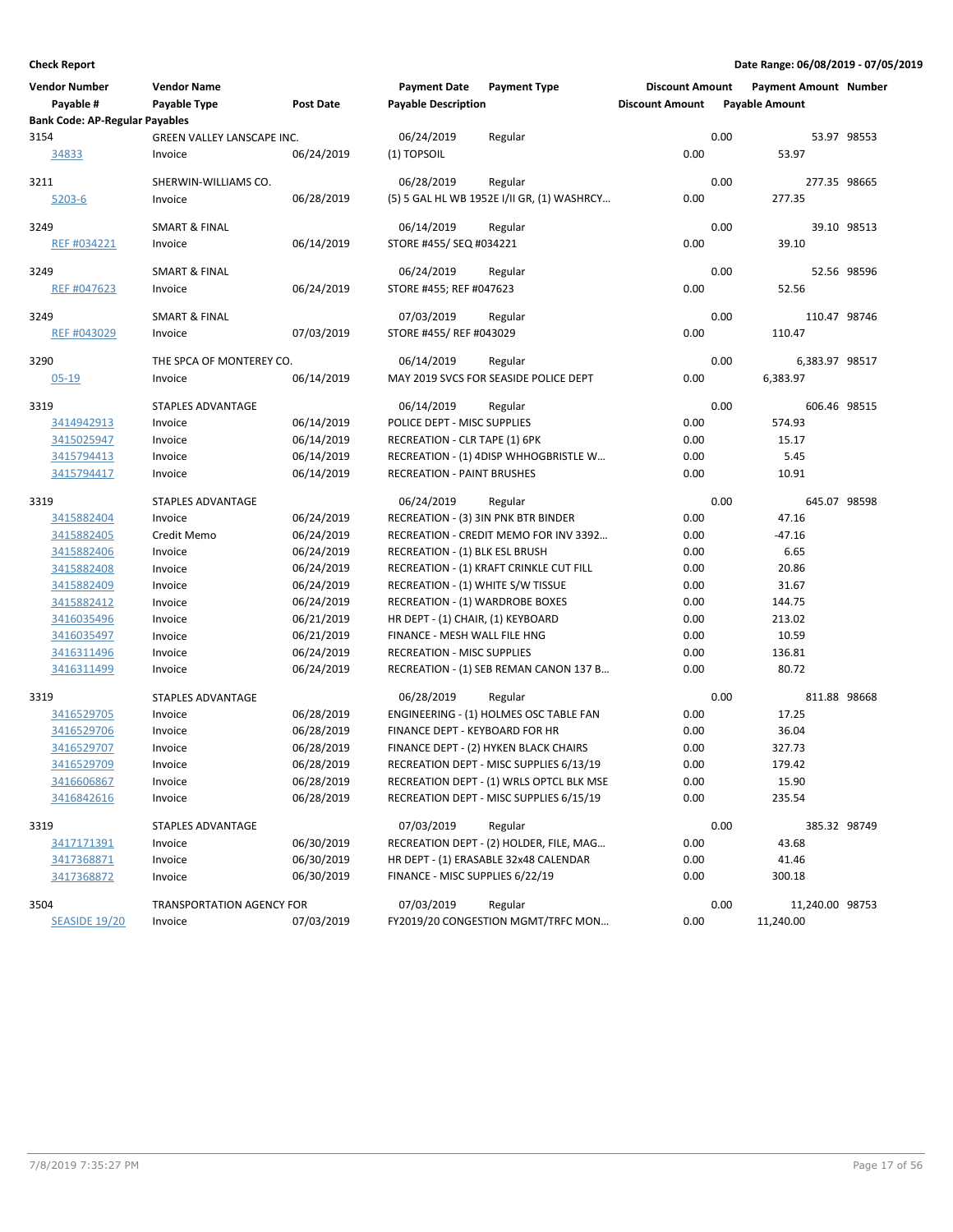| Vendor Number | <b>Vendor Name</b>        |                  | <b>Payment Date</b>                | <b>Payment Type</b> | <b>Discount Amount</b> | <b>Payment Amount Number</b> |  |
|---------------|---------------------------|------------------|------------------------------------|---------------------|------------------------|------------------------------|--|
| Pavable #     | Payable Type              | <b>Post Date</b> | <b>Payable Description</b>         |                     | <b>Discount Amount</b> | <b>Pavable Amount</b>        |  |
| 3521          | TRUCKSIS ENTERPRISES INC. |                  | 06/24/2019                         | Regular             |                        | 2.080.03 98601<br>0.00       |  |
| 11267         | Invoice                   | 06/24/2019       | MULTIPLE FLAGS FOR CITY OF SEASIDE |                     | 0.00                   | 2,080.03                     |  |

|                       | Payable | Payment  |          |           |
|-----------------------|---------|----------|----------|-----------|
| <b>Payment Type</b>   | Count   | Count    | Discolon | 22a686e18 |
| <b>Regular Checks</b> | 31      | 12       | 0.00     | 22.686.18 |
| <b>Manual Checks</b>  | 0       | 0        | 0.00     | 0.00      |
| <b>Voided Checks</b>  | 0       | 0        | 0.00     | 0.00      |
| <b>Bank Drafts</b>    | 0       | 0        | 0.00     | 0.00      |
| EFT's                 | 0       | $\Omega$ | 0.00     | 0.00      |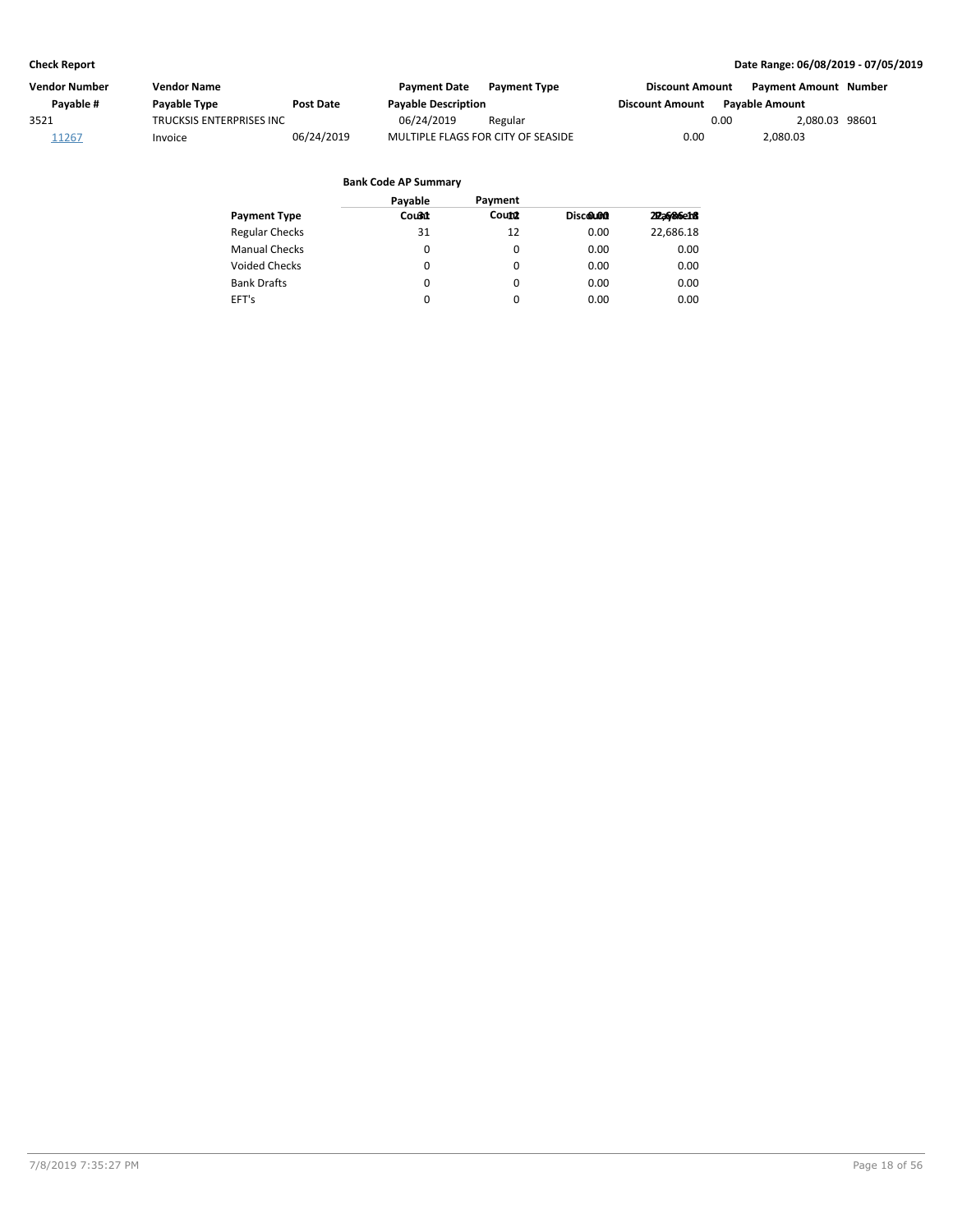| Vendor Number                         | <b>Vendor Name</b>               |            | <b>Payment Date</b><br><b>Payment Type</b> | <b>Discount Amount</b> | <b>Payment Amount Number</b> |  |
|---------------------------------------|----------------------------------|------------|--------------------------------------------|------------------------|------------------------------|--|
| Pavable #                             | Payable Type                     | Post Date  | <b>Payable Description</b>                 | <b>Discount Amount</b> | <b>Pavable Amount</b>        |  |
| <b>Bank Code: PY-Payroll Payables</b> |                                  |            |                                            |                        |                              |  |
| 3560                                  | UNITED WAY OF MONTEREY PENINSULA |            | 06/21/2019<br>Regular                      | 0.00                   | 132.00 18931                 |  |
| <b>INV0003245</b>                     | Invoice                          | 05/09/2019 | <b>EMPLOYEE CONTRIBUTIONS</b>              | 0.00                   | 33.00                        |  |
| <b>INV0003295</b>                     | Invoice                          | 05/23/2019 | <b>EMPLOYEE CONTRIBUTIONS</b>              | 0.00                   | 33.00                        |  |
| <b>INV0003337</b>                     | Invoice                          | 06/06/2019 | <b>EMPLOYEE CONTRIBUTIONS</b>              | 0.00                   | 33.00                        |  |
| <b>INV0003385</b>                     | Invoice                          | 06/20/2019 | <b>EMPLOYEE CONTRIBUTIONS</b>              | 0.00                   | 33.00                        |  |

| Payment Type          | Payablg<br>Count | Payment<br>Count | 0.00<br><b>Discount</b> | 132.00<br>Payment |
|-----------------------|------------------|------------------|-------------------------|-------------------|
| <b>Regular Checks</b> | 4                |                  | 0.00                    | 132.00            |
| Manual Checks         | 0                | 0                | 0.00                    | 0.00              |
| Voided Checks         | 0                | 0                | 0.00                    | 0.00              |
| <b>Bank Drafts</b>    | 0                | 0                | 0.00                    | 0.00              |
| EFT's                 | 0                | 0                | 0.00                    | 0.00              |
|                       |                  |                  |                         |                   |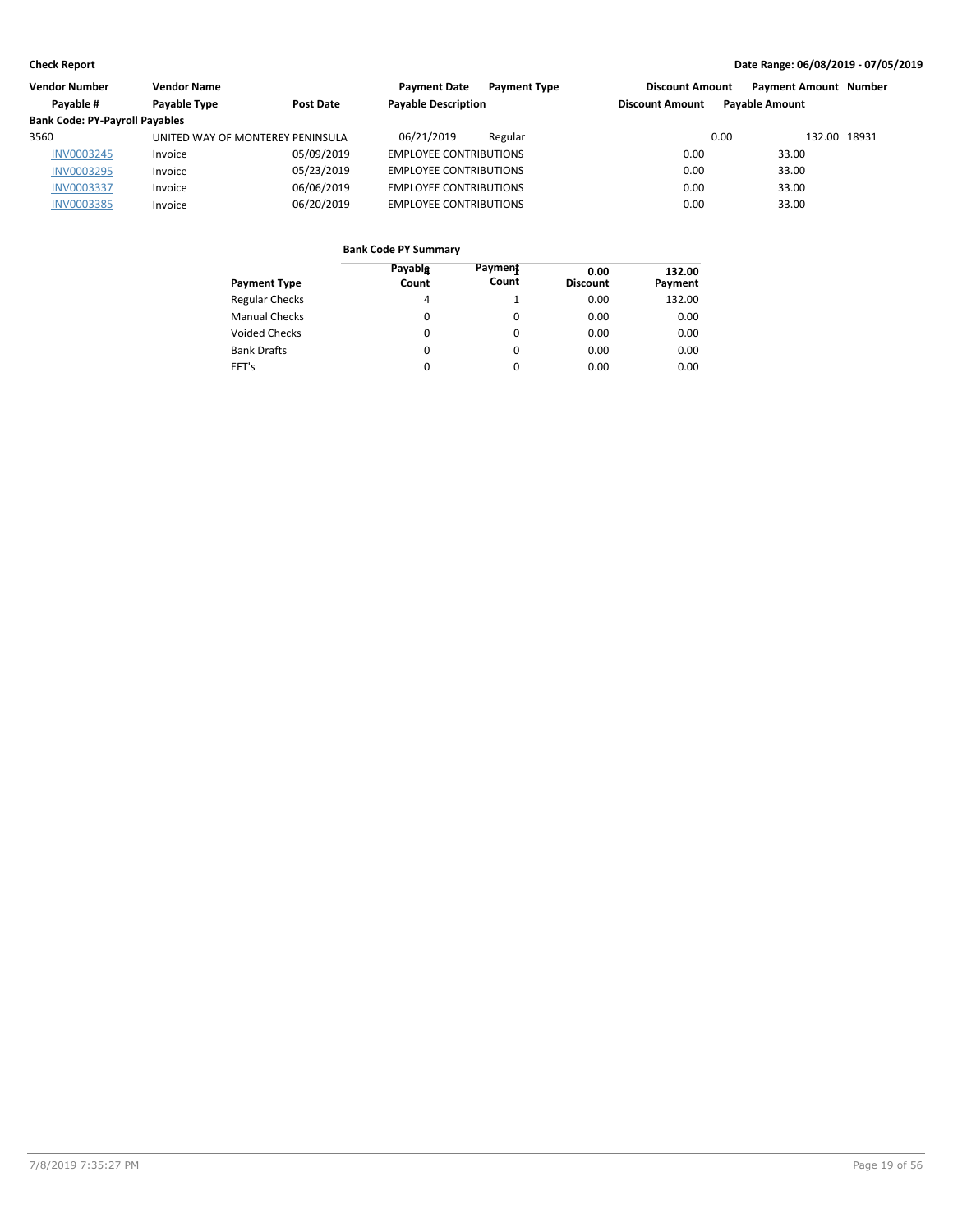| <b>Vendor Number</b>                       | <b>Vendor Name</b>              |                          | <b>Payment Date</b>                                         | <b>Payment Type</b>                                | <b>Discount Amount</b> |      | <b>Payment Amount Number</b> |  |
|--------------------------------------------|---------------------------------|--------------------------|-------------------------------------------------------------|----------------------------------------------------|------------------------|------|------------------------------|--|
| Payable #                                  | Payable Type                    | Post Date                | <b>Payable Description</b>                                  |                                                    | <b>Discount Amount</b> |      | <b>Payable Amount</b>        |  |
| <b>Bank Code: AP-Regular Payables</b>      |                                 |                          |                                                             |                                                    |                        |      |                              |  |
| 3581                                       | STEPHEN L. VAGNINI              |                          | 07/03/2019                                                  | Regular                                            |                        | 0.00 | 500.00 98750                 |  |
| 7/4/2019                                   | Invoice                         | 07/03/2019               |                                                             | RED BEANS & RICE PERFORMANCE 7/4/2019              | 0.00                   |      | 500.00                       |  |
| 3583                                       | VALLEY FABRICATION, INC.        |                          | 06/28/2019                                                  | Regular                                            |                        | 0.00 | 1,136.38 98678               |  |
| 85583                                      | Invoice                         | 06/28/2019               | FIRE ENGINE #6211/REPAIR FUEL LEAK                          |                                                    | 0.00                   |      | 1,136.38                     |  |
|                                            |                                 |                          |                                                             |                                                    |                        |      |                              |  |
| 3786                                       | COPWARE, INC.                   |                          | 07/03/2019                                                  | Regular                                            |                        | 0.00 | 710.00 98703                 |  |
| 84708                                      | Invoice                         | 07/03/2019               | SITE LICENSE, MOBILE APP LICENSE                            |                                                    | 0.00                   |      | 710.00                       |  |
| 3844                                       | DIAMONDBACK FIRE & RESCUE, INC. |                          | 06/28/2019                                                  | Regular                                            |                        | 0.00 | 142.60 98629                 |  |
| 24517                                      | Invoice                         | 06/28/2019               | AMKUS 25E REPAIR                                            |                                                    | 0.00                   |      | 142.60                       |  |
|                                            |                                 |                          |                                                             |                                                    |                        |      |                              |  |
| 3883                                       | FELIPE DE JESUS OLVERA          |                          | 06/28/2019                                                  | Regular                                            |                        | 0.00 | 4,600.00 98636               |  |
| <u> 2318 </u>                              | Invoice                         | 06/28/2019               |                                                             | MONTEREY RD/FREMONT BVLD TO COE AVE.               | 0.00                   |      | 4,600.00                     |  |
| 3883                                       | FELIPE DE JESUS OLVERA          |                          | 07/03/2019                                                  | Regular                                            |                        | 0.00 | 5,400.00 98712               |  |
| <u>GEN JIM MOORE.</u>                      | Invoice                         | 06/30/2019               | FORA CARETAKER LANDSCAPE 6/16/19                            |                                                    | 0.00                   |      | 5,400.00                     |  |
|                                            |                                 |                          |                                                             |                                                    |                        |      |                              |  |
| 3996                                       | <b>KEVIN LAIRSON</b>            |                          | 06/24/2019<br>(1) 110-555 PADMOUNT R & R                    | Regular                                            | 0.00                   | 0.00 | 375.19 98568<br>375.19       |  |
| 13191                                      | Invoice                         | 06/21/2019               |                                                             |                                                    |                        |      |                              |  |
| 4040                                       | STEPHEN BROWN ASSOCIATES, INC.  |                          | 06/28/2019                                                  | Regular                                            |                        | 0.00 | 4,850.00 98669               |  |
| 2019-1443                                  | Invoice                         | 06/28/2019               |                                                             | JUNE 2019 - APPRAISAL FEE FOR 1600 FREM            | 0.00                   |      | 4,850.00                     |  |
|                                            | CPS HR CONSULTING               |                          |                                                             |                                                    |                        |      |                              |  |
| 4052<br>SOP48131                           | Invoice                         | 06/14/2019               | 06/14/2019<br>FIRE FIGHTER PREP EXAM - 1/14/2019            | Regular                                            | 0.00                   | 0.00 | 1,030.70 98458<br>429.00     |  |
| SOP49112                                   | Invoice                         | 06/14/2019               | MAINT WORKER EXAMS - 5/24/19                                |                                                    | 0.00                   |      | 601.70                       |  |
|                                            |                                 |                          |                                                             |                                                    |                        |      |                              |  |
| 4059                                       | <b>SILKSCREEN EXPRESS</b>       |                          | 06/14/2019                                                  | Regular                                            |                        | 0.00 | 1,722.12 98512               |  |
| <u>3882</u>                                | Invoice                         | 06/14/2019               | RECREATION DEPT - (100) VISORS                              |                                                    | 0.00                   |      | 1,209.75                     |  |
| 3893                                       | Invoice                         | 06/14/2019               |                                                             | RECREATION DEPT - (21) VEST, (4) VEST              | 0.00                   |      | 512.37                       |  |
| 4059                                       | SILKSCREEN EXPRESS              |                          | 06/28/2019                                                  | Regular                                            |                        | 0.00 | 3,285.50 98666               |  |
| 3881                                       | Invoice                         | 06/28/2019               |                                                             | (250) HATS WITH CITY LOGO W/ 65TH 2019             | 0.00                   |      | 3,285.50                     |  |
|                                            |                                 |                          |                                                             |                                                    |                        |      |                              |  |
| 4059                                       | SILKSCREEN EXPRESS              |                          | 07/03/2019                                                  | Regular                                            |                        | 0.00 | 390.38 98745                 |  |
| 3910                                       | Invoice                         | 06/30/2019               | (4) POLOS, (22) LADIES S/S DRI-FIT                          |                                                    | 0.00                   |      | 390.38                       |  |
| 4062                                       | A & R PLUMBING, INC.            |                          | 06/24/2019                                                  | Regular                                            |                        | 0.00 | 287.50 98524                 |  |
| <u> 126155</u>                             | Invoice                         | 06/21/2019               |                                                             | 4400 GEN JIM MOORE BLVD JOB 6/1/19                 | 0.00                   |      | 287.50                       |  |
|                                            |                                 |                          |                                                             |                                                    |                        |      |                              |  |
| 4121                                       | MONTEREY COUNTY HEALTH DEPT.    |                          | 07/03/2019                                                  | Regular                                            |                        | 0.00 | 2,625.00 98729               |  |
| <b>SEA-PD 19-04</b><br><b>SEA-PD 19-05</b> | Invoice<br>Invoice              | 06/30/2019<br>06/30/2019 | (2) FORENSIC EXAMS 4/29/2019<br>(1) FORENSIC EXAM - 5/19/19 |                                                    | 0.00<br>0.00           |      | 1,700.00<br>925.00           |  |
|                                            |                                 |                          |                                                             |                                                    |                        |      |                              |  |
| 4222                                       | HARRIS & ASSOCIATES, INC.       |                          | 06/14/2019                                                  | Regular                                            |                        | 0.00 | 20,480.00 98472              |  |
| 40231                                      | Invoice                         | 06/14/2019               |                                                             | 12/30/18 - 1/26/19 PAVEMENT REHAB PROJ             | 0.00                   |      | 20,480.00                    |  |
| 4222                                       | HARRIS & ASSOCIATES, INC.       |                          | 06/14/2019                                                  |                                                    |                        | 0.00 |                              |  |
| 40845                                      | Invoice                         | 06/14/2019               |                                                             | Regular<br>2/24/19 - 3/30/19 - PAVEMENT REHAB PROJ | 0.00                   |      | 54,255.00 98473<br>54,255.00 |  |
|                                            |                                 |                          |                                                             |                                                    |                        |      |                              |  |
| 4222                                       | HARRIS & ASSOCIATES, INC.       |                          | 06/14/2019                                                  | Regular                                            |                        | 0.00 | 41,242.50 98474              |  |
| 40479                                      | Invoice                         | 06/14/2019               |                                                             | 1/27/19 - 2/23/19 - PAVEMENT REHAB PROJ            | 0.00                   |      | 41,242.50                    |  |
| 4222                                       | HARRIS & ASSOCIATES, INC.       |                          | 06/28/2019                                                  | Regular                                            |                        | 0.00 | 10,115.00 98642              |  |
| 41546                                      | Invoice                         | 06/28/2019               |                                                             | 4/28/19 - 5/25/19 - SCSD LIFT STATION UPG          | 0.00                   |      | 3,200.00                     |  |
| 41547                                      | Invoice                         | 06/28/2019               | 4/28/19 - 5/25/19 - CIP MGMT SVCS                           |                                                    | 0.00                   |      | 6,915.00                     |  |
|                                            |                                 |                          |                                                             |                                                    |                        |      |                              |  |
| 4271                                       | <b>URETSKY SECURITY</b>         |                          | 06/14/2019                                                  | Regular                                            |                        | 0.00 | 260.00 98519                 |  |
| 8082                                       | Invoice                         | 06/14/2019               | MAY 2019 - FINGERPRINTING                                   |                                                    | 0.00                   |      | 260.00                       |  |
| 4271                                       | <b>URETSKY SECURITY</b>         |                          | 07/03/2019                                                  | Regular                                            |                        | 0.00 | 240.00 98758                 |  |
| 8173                                       | Invoice                         | 06/30/2019               | JUNE 2019 - FINGERPRINTING (12)                             |                                                    | 0.00                   |      | 240.00                       |  |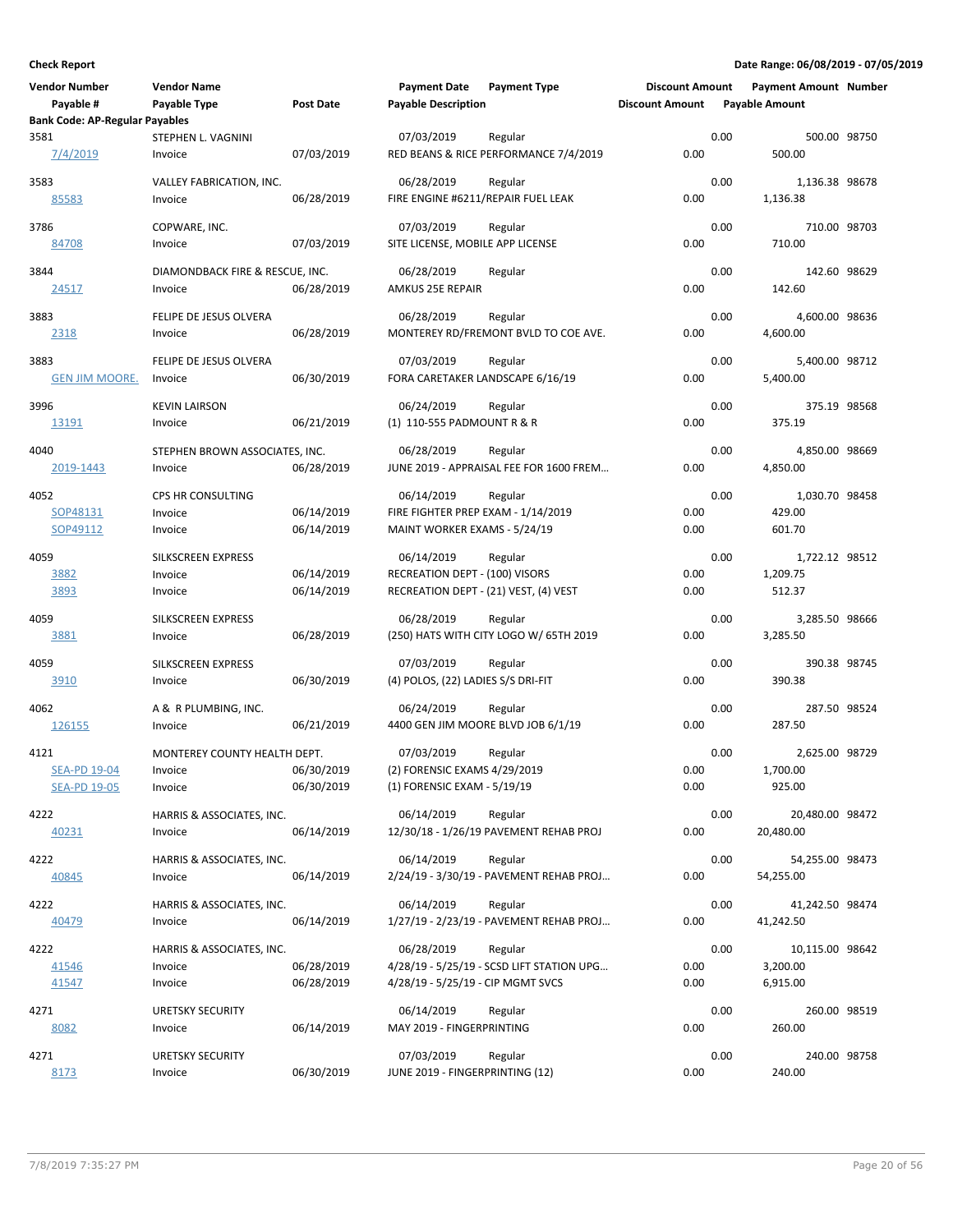| <b>Vendor Number</b> | <b>Vendor Name</b>              |                  | <b>Payment Date</b>          | <b>Payment Type</b>                          | <b>Discount Amount</b> |      | <b>Payment Amount Number</b> |  |
|----------------------|---------------------------------|------------------|------------------------------|----------------------------------------------|------------------------|------|------------------------------|--|
| Payable #            | <b>Payable Type</b>             | <b>Post Date</b> | <b>Payable Description</b>   |                                              | <b>Discount Amount</b> |      | <b>Payable Amount</b>        |  |
| 4417                 | VALLEY SAW & GARDEN EQUIP       |                  | 06/14/2019                   | Regular                                      |                        | 0.00 | 999.97 98520                 |  |
| 199472               | Invoice                         | 06/14/2019       | (1) TILLER RE15              |                                              | 0.00                   |      | 999.97                       |  |
| 4425                 | <b>MONTEREY AUTO SUPPLY</b>     |                  | 06/14/2019                   | Regular                                      |                        | 0.00 | 583.73 98488                 |  |
| 610100               | Invoice                         | 06/14/2019       | (1) PNTLHK ADPT 51 4 D PK    |                                              | 0.00                   |      | 68.82                        |  |
| 616027               | Credit Memo                     | 06/14/2019       | CREDIT FOR INV #613581       |                                              | 0.00                   |      | $-9.83$                      |  |
| 623847               | Invoice                         | 06/14/2019       | NAPAGOLD AIR/OIL FILTERS (3) |                                              | 0.00                   |      | 37.32                        |  |
| 623849               | Invoice                         | 06/14/2019       | (1) GAS CAP NON-LOCKING      |                                              | 0.00                   |      | 15.83                        |  |
| 626879               | Invoice                         | 06/14/2019       |                              | (4) DRN PLG GSKT, (4) ROLL PIN, (1) VAL TOOL | 0.00                   |      | 17.43                        |  |
| 628082               | Invoice                         | 06/14/2019       |                              | 2001 FORD CROWN V - BRAKE PADS, ROTOR        | 0.00                   |      | 258.76                       |  |
| 628197               | Invoice                         | 06/14/2019       | (3) NITRILE DISPOS GLOVE     |                                              | 0.00                   |      | 29.33                        |  |
| 628657               | Invoice                         | 06/14/2019       | (2) 4 BACK-UP LAMP           |                                              | 0.00                   |      | 17.46                        |  |
| 630069               | Invoice                         | 06/14/2019       | AIR FILTERS, BEAM BLADES     |                                              | 0.00                   |      | 61.94                        |  |
| 630469               | Invoice                         | 06/14/2019       | (1) BRAKE LINING GAUGE       |                                              | 0.00                   |      | 25.66                        |  |
| 630477               | Invoice                         | 06/14/2019       | (1) MICRO-V-RIBBED BELT      |                                              | 0.00                   |      | 21.46                        |  |
| 630756               | Invoice                         | 06/14/2019       | (10) NAPA EP GREASE CART     |                                              | 0.00                   |      | 39.55                        |  |
| 4425                 | <b>MONTEREY AUTO SUPPLY</b>     |                  | 06/28/2019                   | Regular                                      |                        | 0.00 | 887.25 98652                 |  |
| 631738               | Invoice                         | 06/28/2019       | (1) STARTER                  |                                              | 0.00                   |      | 167.90                       |  |
| 632123               | Invoice                         | 06/28/2019       | (2) WHEEL BEARING & HUB      |                                              | 0.00                   |      | 414.63                       |  |
| 633562               | Invoice                         | 06/28/2019       | (2) SS LED CHRM PLATE LMP    |                                              | 0.00                   |      | 21.83                        |  |
| 633597               | Invoice                         | 06/28/2019       | (1) EXH CAP                  |                                              | 0.00                   |      | 20.20                        |  |
| 634242               | Invoice                         | 06/28/2019       | <b>MISC SUPPLIES</b>         |                                              | 0.00                   |      | 72.54                        |  |
| 634884               | Invoice                         | 06/28/2019       | (12) NAPA SYN 5W30 QT        |                                              | 0.00                   |      | 67.39                        |  |
| 635324               | Invoice                         | 06/28/2019       | (2) QUICK-LOC CONNECTORS     |                                              | 0.00                   |      | 33.19                        |  |
| 635582               | Invoice                         | 06/28/2019       | (1) DEF DISPENSE PUMP        |                                              | 0.00                   |      | 89.57                        |  |
| 4452                 | RYAN L. RIDER                   |                  | 07/03/2019                   | Regular                                      |                        | 0.00 | 6,400.00 98743               |  |
| 383                  | Invoice                         | 06/30/2019       |                              | GEN JIM MOORE BLVD - SIDEWALK REMOVAL        | 0.00                   |      | 6,400.00                     |  |
| 4487                 | PACIFIC TELEMANAGEMENT SERVICES |                  | 07/03/2019                   | Regular                                      |                        | 0.00 | 131.00 98734                 |  |
| 2022091              | Invoice                         | 07/03/2019       |                              | JULY 2019 - PAY PHONE AT OLDEMEYER CTR       | 0.00                   |      | 28.00                        |  |
| 2022102              | Invoice                         | 07/03/2019       |                              | JULY 2019 - PAY PHONES AT CITY HALL/BRA      | 0.00                   |      | 103.00                       |  |

|                       | <b>Bank Code AP Summary</b> |          |                 |            |
|-----------------------|-----------------------------|----------|-----------------|------------|
|                       | 48<br>Payable               | Payment  | 0.00            | 162,649.82 |
| <b>Payment Type</b>   | Count                       | Count    | <b>Discount</b> | Payment    |
| <b>Regular Checks</b> | 48                          | 25       | 0.00            | 162,649.82 |
| <b>Manual Checks</b>  | 0                           | $\Omega$ | 0.00            | 0.00       |
| <b>Voided Checks</b>  | 0                           | $\Omega$ | 0.00            | 0.00       |
| <b>Bank Drafts</b>    | 0                           | $\Omega$ | 0.00            | 0.00       |
| EFT's                 | $\Omega$                    | $\Omega$ | 0.00            | 0.00       |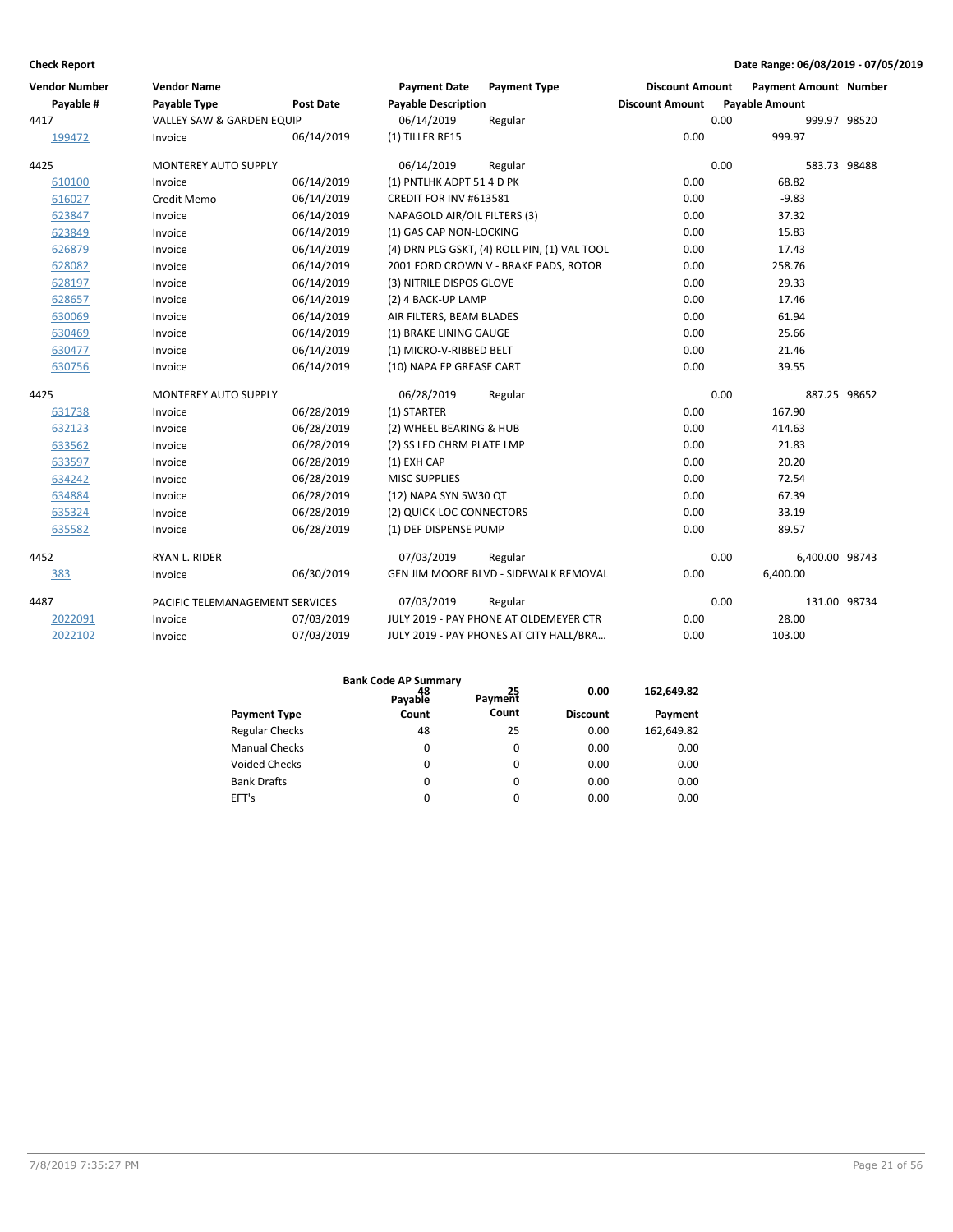| Vendor Number                         | <b>Vendor Name</b>             |            | <b>Payment Date</b><br><b>Payment Type</b> | <b>Discount Amount</b> | <b>Payment Amount Number</b> |              |
|---------------------------------------|--------------------------------|------------|--------------------------------------------|------------------------|------------------------------|--------------|
| Payable #                             | Payable Type                   | Post Date  | <b>Payable Description</b>                 | <b>Discount Amount</b> | <b>Payable Amount</b>        |              |
| <b>Bank Code: PY-Payroll Payables</b> |                                |            |                                            |                        |                              |              |
| 4508                                  | CALPERS LONG-TERM CARE PROGRAM |            | 06/21/2019<br>Regular                      |                        | 0.00                         | 614.60 18927 |
| <b>INV0003243</b>                     | Invoice                        | 05/09/2019 | <b>EMPLOYEE PREMIUM</b>                    | 0.00                   | 153.65                       |              |
| <b>INV0003293</b>                     | Invoice                        | 05/23/2019 | <b>EMPLOYEE PREMIUM</b>                    | 0.00                   | 153.65                       |              |
| <b>INV0003335</b>                     | Invoice                        | 06/06/2019 | <b>EMPLOYEE PREMIUM</b>                    | 0.00                   | 153.65                       |              |
| <b>INV0003383</b>                     | Invoice                        | 06/20/2019 | <b>EMPLOYEE PREMIUM</b>                    | 0.00                   | 153.65                       |              |
|                                       |                                |            |                                            |                        |                              |              |
|                                       |                                |            | <b>Bank Code PY Summary</b>                | 0.00<br>614.60         |                              |              |

|                       | <b>Bank Code PY Summary</b> |                  | 0.00            | 614.60  |
|-----------------------|-----------------------------|------------------|-----------------|---------|
| <b>Payment Type</b>   | Payable<br>Count            | Payment<br>Count | <b>Discount</b> | Payment |
| <b>Regular Checks</b> | 4                           |                  | 0.00            | 614.60  |
| <b>Manual Checks</b>  | $\Omega$                    | 0                | 0.00            | 0.00    |
| <b>Voided Checks</b>  | 0                           | 0                | 0.00            | 0.00    |
| <b>Bank Drafts</b>    | $\Omega$                    | $\Omega$         | 0.00            | 0.00    |
| EFT's                 | $\Omega$                    | $\Omega$         | 0.00            | 0.00    |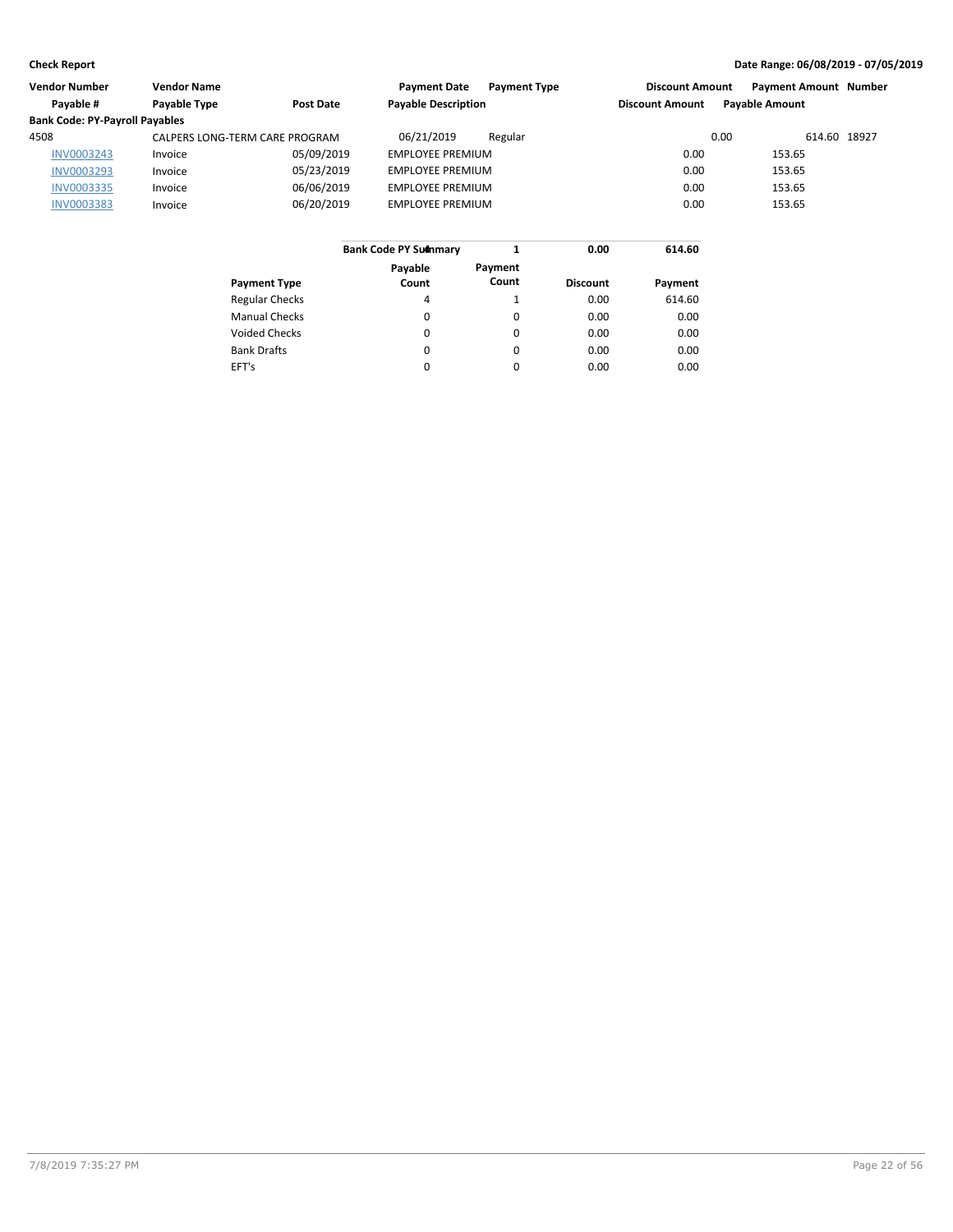| <b>Vendor Number</b>                  | <b>Vendor Name</b>                    |                  | <b>Payment Date</b>                 | <b>Payment Type</b>                     | <b>Discount Amount</b> | <b>Payment Amount Number</b> |              |
|---------------------------------------|---------------------------------------|------------------|-------------------------------------|-----------------------------------------|------------------------|------------------------------|--------------|
| Payable #                             | Payable Type                          | <b>Post Date</b> | <b>Payable Description</b>          |                                         | <b>Discount Amount</b> | <b>Payable Amount</b>        |              |
| <b>Bank Code: AP-Regular Payables</b> |                                       |                  |                                     |                                         |                        |                              |              |
| 4511                                  | VETERINARY EMERGENCY & SPECIALTY CTR. |                  | 06/24/2019                          | Regular                                 |                        | 0.00                         | 103.00 98606 |
| 79807                                 | Invoice                               | 06/21/2019       |                                     | 6/7/19 EMERG VISIT PATIENT ID #50099    | 0.00                   | 103.00                       |              |
| 4519                                  | MICHAEL MASTROIANNI                   |                  | 07/03/2019                          | Regular                                 |                        | 0.00<br>1,800.00 98722       |              |
| 1829                                  | Invoice                               | 07/03/2019       |                                     | PONY WHEEL & PETTING ZOO ON 7/4/19      | 0.00                   | 1,800.00                     |              |
| 4670                                  | TREASURER -- COUNTY OF MONTEREY       |                  | 06/28/2019                          | Regular                                 |                        | 0.00<br>816.66 98674         |              |
| 19-000140                             | Invoice                               | 06/28/2019       |                                     | MAY 2019 - LEGAL SVCS FOR SEASIDE CO. S | 0.00                   | 816.66                       |              |
| 4704                                  | <b>COALITION OF SCHOLARSHIP</b>       |                  | 07/03/2019                          | Regular                                 |                        | 0.00                         | 40.00 98699  |
| 6/8/19                                | Invoice                               | 06/30/2019       |                                     | 21ST ANNUAL SCHLRSHP BRKFST - D. PACHE  | 0.00                   | 40.00                        |              |
| 4838                                  | HIRE RIGHT, LLC                       |                  | 06/28/2019                          | Regular                                 |                        | 0.00<br>109.40 98645         |              |
| P0857298                              | Invoice                               | 06/28/2019       |                                     | MARCH 2019 - BACKGROUND SCREENING S     | 0.00                   | 109.40                       |              |
| 4892                                  | <b>EDGES ELECTRICAL GROUP</b>         |                  | 06/14/2019                          | Regular                                 |                        | 0.00<br>495.09 98466         |              |
| S4673478.001                          | Invoice                               | 06/14/2019       | (1) CB (UBIF 230N), (1) 240V 20/30A |                                         | 0.00                   | 252.81                       |              |
| S4673699.001                          | Invoice                               | 06/14/2019       | (4) CB THIN (UBIF020N)              |                                         | 0.00                   | 211.23                       |              |
| S4676230.001                          | Invoice                               | 06/14/2019       | (1) SECURITY BIT SET                |                                         | 0.00                   | 31.05                        |              |
| 4892                                  | <b>EDGES ELECTRICAL GROUP</b>         |                  | 06/24/2019                          | Regular                                 |                        | 0.00<br>181.91 98543         |              |
| S4680975.001                          | Invoice                               | 06/24/2019       | (1) SQD 9070T75D1 TFMR              |                                         | 0.00                   | 181.91                       |              |
| 4892                                  | <b>EDGES ELECTRICAL GROUP</b>         |                  | 06/28/2019                          | Regular                                 |                        | 0.00<br>110.23 98632         |              |
| S4685215.001                          | Invoice                               | 06/28/2019       | (1) SQD 120V CONTACTOR              |                                         | 0.00                   | 110.23                       |              |
| 4896                                  | <b>DEPARTMENT OF JUSTICE</b>          |                  | 06/14/2019                          | Regular                                 |                        | 0.00<br>132.00 98464         |              |
| 377679                                | Invoice                               | 06/14/2019       | MAY 2019 - FINGERPRINT APPS         |                                         | 0.00                   | 132.00                       |              |
|                                       |                                       |                  | 11<br><b>Bank Code AP Summary</b>   | 0.00<br>9                               | 3,788.29               |                              |              |
|                                       |                                       |                  | Payable                             | Payment                                 |                        |                              |              |
|                                       |                                       |                  |                                     |                                         |                        |                              |              |

|                       | Payable | Payment |                 |          |
|-----------------------|---------|---------|-----------------|----------|
| <b>Payment Type</b>   | Count   | Count   | <b>Discount</b> | Payment  |
| <b>Regular Checks</b> | 11      | 9       | 0.00            | 3,788.29 |
| <b>Manual Checks</b>  | 0       | 0       | 0.00            | 0.00     |
| <b>Voided Checks</b>  | 0       | 0       | 0.00            | 0.00     |
| <b>Bank Drafts</b>    | 0       | 0       | 0.00            | 0.00     |
| EFT's                 | 0       | 0       | 0.00            | 0.00     |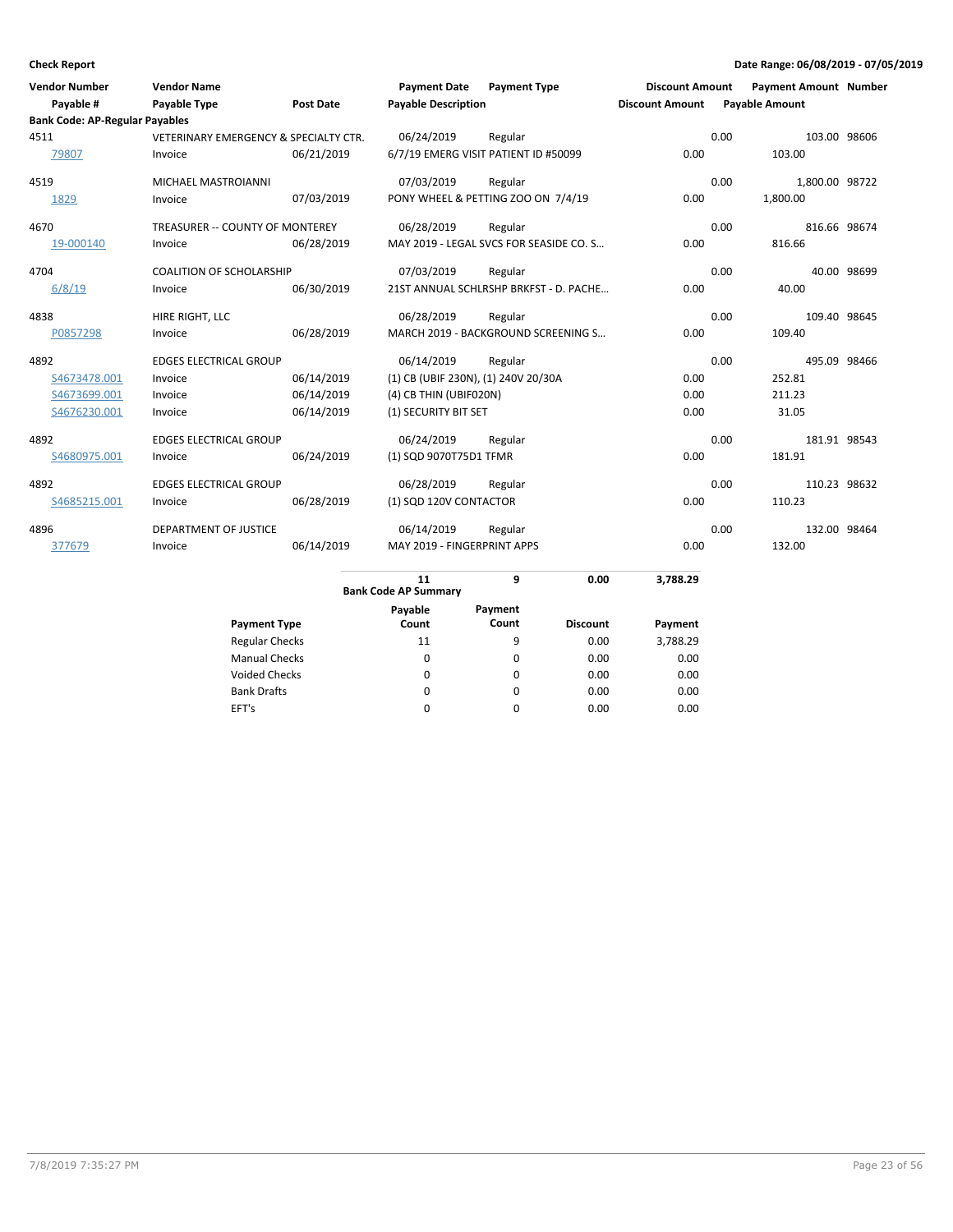| <b>Vendor Number</b>                  | <b>Vendor Name</b>               |                       | <b>Payment Date</b>              | <b>Payment Type</b> |                 | <b>Discount Amount</b> |      | <b>Payment Amount Number</b> |                      |
|---------------------------------------|----------------------------------|-----------------------|----------------------------------|---------------------|-----------------|------------------------|------|------------------------------|----------------------|
| Payable #                             | Payable Type                     | Post Date             | <b>Payable Description</b>       |                     |                 | <b>Discount Amount</b> |      | <b>Payable Amount</b>        |                      |
| <b>Bank Code: PY-Payroll Payables</b> |                                  |                       |                                  |                     |                 |                        |      |                              |                      |
| 4920                                  | <b>ICMA RETIREMENT TRUST-457</b> |                       | 06/21/2019                       | Bank Draft          |                 |                        | 0.00 |                              | -313.82 3091630505   |
| CM0000219                             | Credit Memo                      | 06/20/2019            | BARTLETT PRIOR PPE LOAN ADJ      |                     |                 | 0.00                   |      | $-313.82$                    |                      |
| 4920                                  | <b>ICMA RETIREMENT TRUST-457</b> |                       | 06/21/2019                       | Bank Draft          |                 |                        | 0.00 |                              | 33,297.15 3091630505 |
| <b>INV0003407</b>                     | Invoice                          | 06/20/2019            | <b>CONTRIBUTIONS</b>             |                     |                 | 0.00                   |      | 33,297.15                    |                      |
| 4920                                  | <b>ICMA RETIREMENT TRUST-457</b> |                       | 06/21/2019                       | Bank Draft          |                 |                        | 0.00 |                              | 253.25 3091630505    |
| DM0000235                             | Debit Memo                       | 06/20/2019            | HIGGINS PRIOR PPE LOAN REIMB ADJ |                     |                 | 0.00                   |      | 253.25                       |                      |
|                                       |                                  |                       | 3                                | з                   | 0.00            | 33,236.58              |      |                              |                      |
|                                       |                                  |                       | <b>Bank Code PY Summary</b>      |                     |                 |                        |      |                              |                      |
|                                       |                                  |                       | Payable                          | Payment             |                 |                        |      |                              |                      |
|                                       |                                  | <b>Payment Type</b>   | Count                            | Count               | <b>Discount</b> | Payment                |      |                              |                      |
|                                       |                                  | <b>Regular Checks</b> | 0                                | 0                   | 0.00            | 0.00                   |      |                              |                      |

0.00 0.00 0.00 0.00

0.00 0.00 33,236.58 0.00

Manual Checks Voided Checks

Bank Drafts EFT's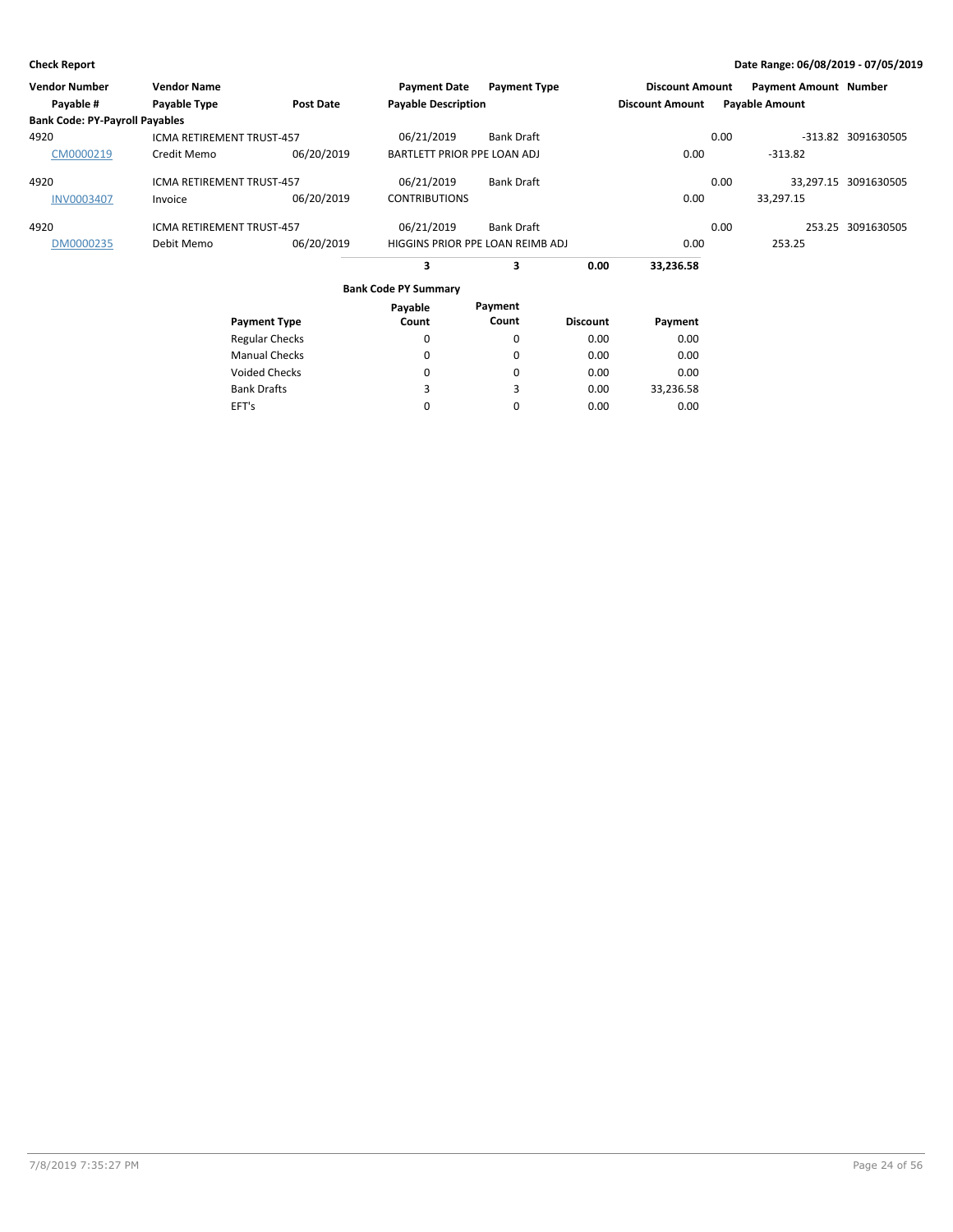| Vendor Number                         | <b>Vendor Name</b>        |                  | <b>Payment Date</b>             | <b>Payment Type</b>                   | <b>Discount Amount</b> | <b>Payment Amount Number</b> |  |
|---------------------------------------|---------------------------|------------------|---------------------------------|---------------------------------------|------------------------|------------------------------|--|
| Payable #                             | Payable Type              | <b>Post Date</b> | <b>Payable Description</b>      |                                       | <b>Discount Amount</b> | <b>Payable Amount</b>        |  |
| <b>Bank Code: AP-Regular Payables</b> |                           |                  |                                 |                                       |                        |                              |  |
| 4970                                  | <b>WHITSON ENGINEERS</b>  |                  | 06/14/2019                      | Regular                               |                        | 2.024.50 98523<br>0.00       |  |
| 0022342                               | Invoice                   | 06/14/2019       |                                 | SVCS THRU 5/31/19 - DEL MONTE MANOR L | 0.00                   | 2.024.50                     |  |
| 4970                                  | <b>WHITSON ENGINEERS</b>  |                  | 06/24/2019                      | Regular                               |                        | 688.50 98607<br>0.00         |  |
| 0022287                               | Invoice                   | 06/21/2019       | APRIL 2019 - CAPRA PARK - CIVIL |                                       | 0.00                   | 688.50                       |  |
| 5038                                  | THE VILLAGE PROJECT. INC. |                  | 06/28/2019                      | Regular                               |                        | 3.000.00 98672<br>0.00       |  |
| 6/20/19 COUNCIL                       | Invoice                   | 06/28/2019       |                                 | MAYOR'S YOUTH FUND - MAE C. JOHNSON   | 0.00                   | 3.000.00                     |  |
| 5038                                  | THE VILLAGE PROJECT, INC. |                  | 06/28/2019                      | Regular                               |                        | 2,550.97 98673<br>0.00       |  |
| <b>MAY 2019</b>                       | Invoice                   | 06/28/2019       |                                 | MAY 2019 - CAL GRANT REIMBURSEMENT    | 0.00                   | 2,550.97                     |  |
|                                       |                           |                  | 4                               | 0.00<br>4                             | 8,263.97               |                              |  |

|                       | Payable | Payment |                 |          |
|-----------------------|---------|---------|-----------------|----------|
| <b>Payment Type</b>   | Count   | Count   | <b>Discount</b> | Payment  |
| <b>Regular Checks</b> | 4       | 4       | 0.00            | 8,263.97 |
| <b>Manual Checks</b>  | 0       | 0       | 0.00            | 0.00     |
| <b>Voided Checks</b>  | 0       | 0       | 0.00            | 0.00     |
| <b>Bank Drafts</b>    | 0       | 0       | 0.00            | 0.00     |
| EFT's                 | 0       | 0       | 0.00            | 0.00     |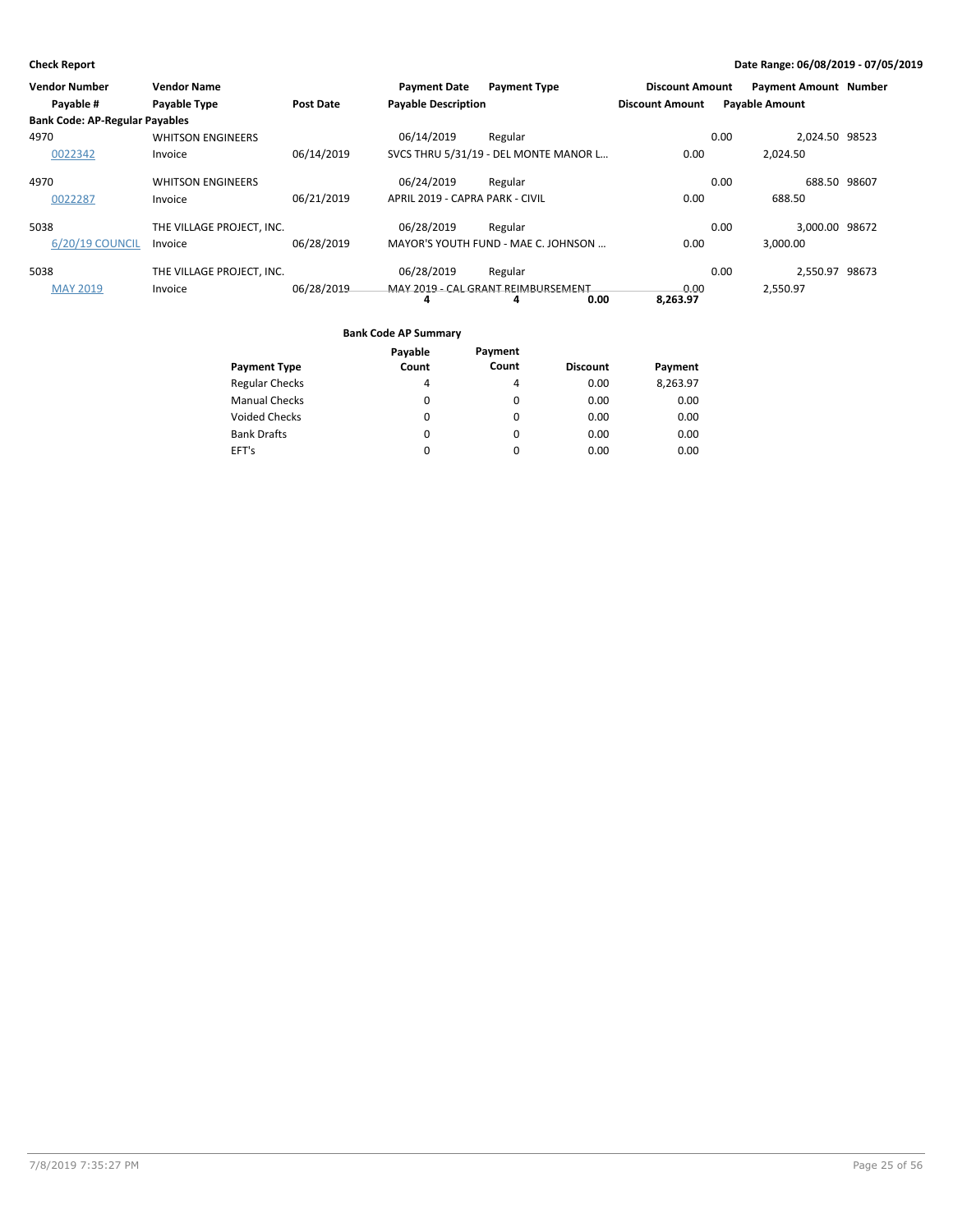| <b>Vendor Number</b>                  | <b>Vendor Name</b>         |            | <b>Payment Date</b>        | <b>Payment Type</b> |      | <b>Discount Amount</b> |      | <b>Payment Amount Number</b> |                         |
|---------------------------------------|----------------------------|------------|----------------------------|---------------------|------|------------------------|------|------------------------------|-------------------------|
| Payable #                             | Payable Type               | Post Date  | <b>Payable Description</b> |                     |      | <b>Discount Amount</b> |      | <b>Payable Amount</b>        |                         |
| <b>Bank Code: PY-Payroll Payables</b> |                            |            |                            |                     |      |                        |      |                              |                         |
| 5103                                  | CALIF LAW ENFRCMNT ASSOC   |            | 06/21/2019                 | Regular             |      |                        | 0.00 | 1,328.00 18926               |                         |
| <b>INV0003264</b>                     | Invoice                    | 05/09/2019 | POLICE DISABILITY          |                     |      | 0.00                   |      | 31.14                        |                         |
| <b>INV0003265</b>                     | Invoice                    | 05/09/2019 | POLICE DISABILITY          |                     |      | 0.00                   |      | 301.02                       |                         |
| INV0003312                            | Invoice                    | 05/23/2019 | POLICE DISABILITY          |                     |      | 0.00                   |      | 31.11                        |                         |
| INV0003313                            | Invoice                    | 05/23/2019 | POLICE DISABILITY          |                     |      | 0.00                   |      | 300.73                       |                         |
| <b>INV0003358</b>                     | Invoice                    | 06/06/2019 | POLICE DISABILITY          |                     |      | 0.00                   |      | 31.14                        |                         |
| INV0003359                            | Invoice                    | 06/06/2019 | POLICE DISABILITY          |                     |      | 0.00                   |      | 301.02                       |                         |
| <b>INV0003400</b>                     | Invoice                    | 06/20/2019 | POLICE DISABILITY          |                     |      | 0.00                   |      | 31.11                        |                         |
| INV0003401                            | Invoice                    | 06/20/2019 | POLICE DISABILITY          |                     |      | 0.00                   |      | 300.73                       |                         |
| 5144                                  | <b>STATE OF CALIFORNIA</b> |            | 06/21/2019                 | <b>Bank Draft</b>   |      |                        | 0.00 |                              | 184.80 0-280-466-112    |
| INV0003414                            | Invoice                    | 06/20/2019 | <b>SIT PAYABLE</b>         |                     |      | 0.00                   |      | 184.80                       |                         |
| 5144                                  | <b>STATE OF CALIFORNIA</b> |            | 06/21/2019                 | <b>Bank Draft</b>   |      |                        | 0.00 |                              | 24,396.69 1-647-968-960 |
| INV0003410                            | Invoice                    | 06/20/2019 | <b>SIT PAYABLE</b>         | 3                   | 0.00 | 25,9090490             |      | 24,396.69                    |                         |

|                       | Payable       | Payment  |                 |           |
|-----------------------|---------------|----------|-----------------|-----------|
| <b>Payment Type</b>   | Count         | Count    | <b>Discount</b> | Payment   |
| <b>Regular Checks</b> | 8             |          | 0.00            | 1,328.00  |
| <b>Manual Checks</b>  | 0             | 0        | 0.00            | 0.00      |
| <b>Voided Checks</b>  | 0             | $\Omega$ | 0.00            | 0.00      |
| <b>Bank Drafts</b>    | $\mathcal{P}$ | 2        | 0.00            | 24.581.49 |
| EFT's                 | 0             | $\Omega$ | 0.00            | 0.00      |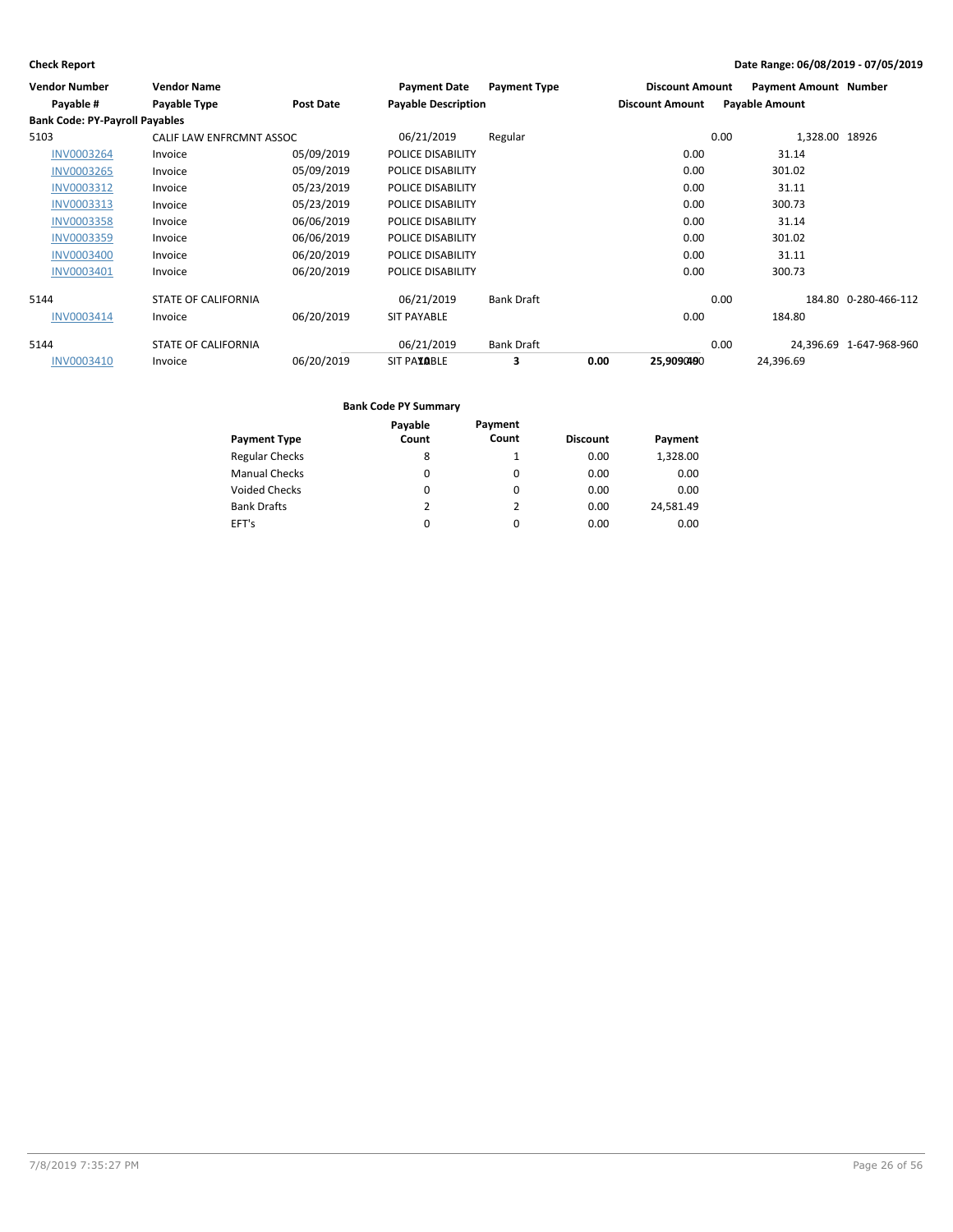| Vendor Number                         | <b>Vendor Name</b>       |            | <b>Payment Date</b><br><b>Payment Type</b> |      | <b>Discount Amount</b> |      | <b>Payment Amount Number</b> |  |
|---------------------------------------|--------------------------|------------|--------------------------------------------|------|------------------------|------|------------------------------|--|
| Payable #                             | <b>Pavable Type</b>      | Post Date  | <b>Payable Description</b>                 |      | <b>Discount Amount</b> |      | <b>Payable Amount</b>        |  |
| <b>Bank Code: AP-Regular Payables</b> |                          |            |                                            |      |                        |      |                              |  |
| 5163                                  | DON CHAPIN COMPANY, INC. |            | 07/03/2019<br>Regular                      | 0.00 | 33.012.50              | 0.00 | 33,012.50 98708              |  |
| 219073*01                             | Invoice                  | 06/30/2019 | FRM DRAW REQUEST BILLING                   |      | 0.00                   |      | 33.012.50                    |  |
|                                       |                          |            |                                            |      |                        |      |                              |  |
|                                       |                          |            | <b>Bank Code AP Summary</b>                |      |                        |      |                              |  |

|                       | Payable  | Payment  |                 |           |
|-----------------------|----------|----------|-----------------|-----------|
| <b>Payment Type</b>   | Count    | Count    | <b>Discount</b> | Payment   |
| <b>Regular Checks</b> |          |          | 0.00            | 33,012.50 |
| <b>Manual Checks</b>  | $\Omega$ | $\Omega$ | 0.00            | 0.00      |
| <b>Voided Checks</b>  | $\Omega$ | 0        | 0.00            | 0.00      |
| <b>Bank Drafts</b>    | $\Omega$ | 0        | 0.00            | 0.00      |
| EFT's                 | 0        | 0        | 0.00            | 0.00      |
|                       |          |          |                 |           |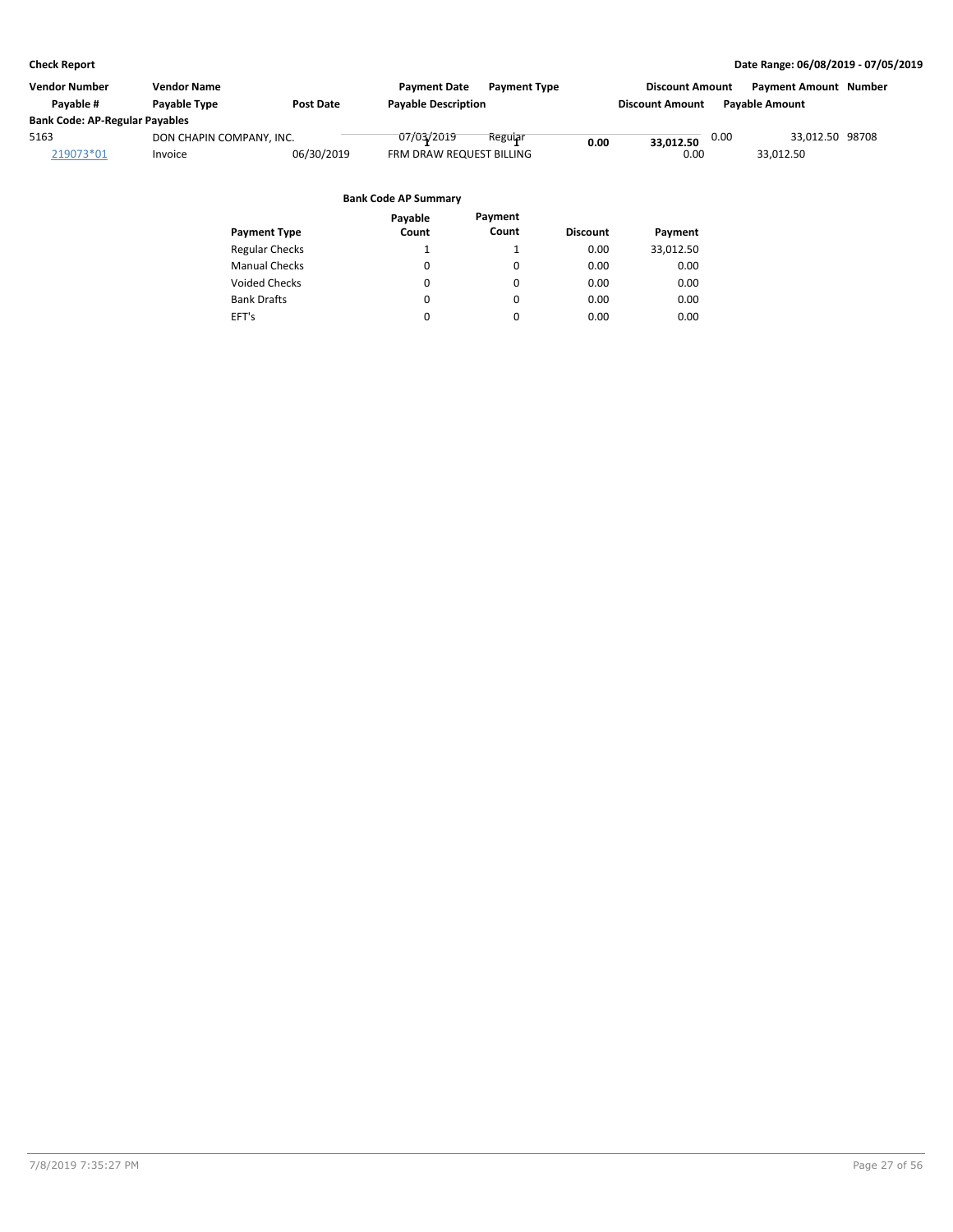| <b>Vendor Number</b>                  | <b>Vendor Name</b>               |                  | <b>Payment Date</b>        | <b>Payment Type</b> | <b>Discount Amount</b> |      | <b>Payment Amount Number</b> |                         |
|---------------------------------------|----------------------------------|------------------|----------------------------|---------------------|------------------------|------|------------------------------|-------------------------|
| Payable #                             | Payable Type                     | <b>Post Date</b> | <b>Payable Description</b> |                     | <b>Discount Amount</b> |      | <b>Payable Amount</b>        |                         |
| <b>Bank Code: PY-Payroll Payables</b> |                                  |                  |                            |                     |                        |      |                              |                         |
| 5264                                  | RABOBANK, N.A.                   |                  | 06/21/2019                 | <b>Bank Draft</b>   |                        | 0.00 |                              | 3.80 2709572359500      |
| INV0003416                            | Invoice                          | 06/20/2019       | <b>MEDICARE PAYABLE</b>    |                     | 0.00                   |      | 3.80                         |                         |
| 5264                                  | RABOBANK, N.A.                   |                  | 06/21/2019                 | <b>Bank Draft</b>   |                        | 0.00 |                              | 412.90 2709572359500    |
| INV0003415                            | Invoice                          | 06/20/2019       | <b>FIT PAYABLE</b>         |                     | 0.00                   |      | 412.90                       |                         |
| 5264                                  | RABOBANK, N.A.                   |                  | 06/21/2019                 | <b>Bank Draft</b>   |                        | 0.00 |                              | 17,963.08 2709572558276 |
| INV0003412                            | Invoice                          | 06/20/2019       | <b>MEDICARE PAYABLE</b>    |                     | 0.00                   |      | 17,963.08                    |                         |
| 5264                                  | RABOBANK, N.A.                   |                  | 06/21/2019                 | <b>Bank Draft</b>   |                        | 0.00 |                              | 65,109.02 2709572558276 |
| INV0003411                            | Invoice                          | 06/20/2019       | <b>FIT PAYABLE</b>         |                     | 0.00                   |      | 65,109.02                    |                         |
| 5266                                  | <b>INTL ASSOC OF FIREFIGHTER</b> |                  | 06/24/2019                 | <b>Bank Draft</b>   |                        | 0.00 |                              | 1,150.00 2276777941     |
| <b>INV0003380</b>                     | Invoice                          | 06/20/2019       | <b>DUES</b>                |                     | 0.00                   |      | 1,150.00                     |                         |
| 5266                                  | <b>INTL ASSOC OF FIREFIGHTER</b> |                  | 06/24/2019                 | <b>Bank Draft</b>   |                        | 0.00 |                              | 1,150.00 2276777941     |
| INV0003332                            | Invoice                          | 06/06/2019       | <b>DUES</b>                |                     | 0.00                   |      | 1,150.00                     |                         |
| 5267                                  | <b>SEASIDE POLICE</b>            |                  | 06/24/2019                 | <b>Bank Draft</b>   |                        | 0.00 |                              | 2,257.50 2276777941     |
| INV0003333                            | Invoice                          | 06/06/2019       | <b>DUES</b>                |                     | 0.00                   |      | 2,257.50                     |                         |
| 5267                                  | <b>SEASIDE POLICE</b>            |                  | 06/24/2019                 | Bank Draft          | 0.00<br>90,303.80      | 0.00 |                              | 2,257.50 2276777941     |
| INV0003381                            | Invoice                          | 06/20/2019       | <b>DUES</b>                |                     | 0.00                   |      | 2,257.50                     |                         |

|                       | Payable  | Payment |                 |           |
|-----------------------|----------|---------|-----------------|-----------|
| <b>Payment Type</b>   | Count    | Count   | <b>Discount</b> | Payment   |
| <b>Regular Checks</b> | 0        | 0       | 0.00            | 0.00      |
| <b>Manual Checks</b>  | $\Omega$ | 0       | 0.00            | 0.00      |
| <b>Voided Checks</b>  | 0        | 0       | 0.00            | 0.00      |
| <b>Bank Drafts</b>    | 8        | 8       | 0.00            | 90,303.80 |
| EFT's                 | 0        | 0       | 0.00            | 0.00      |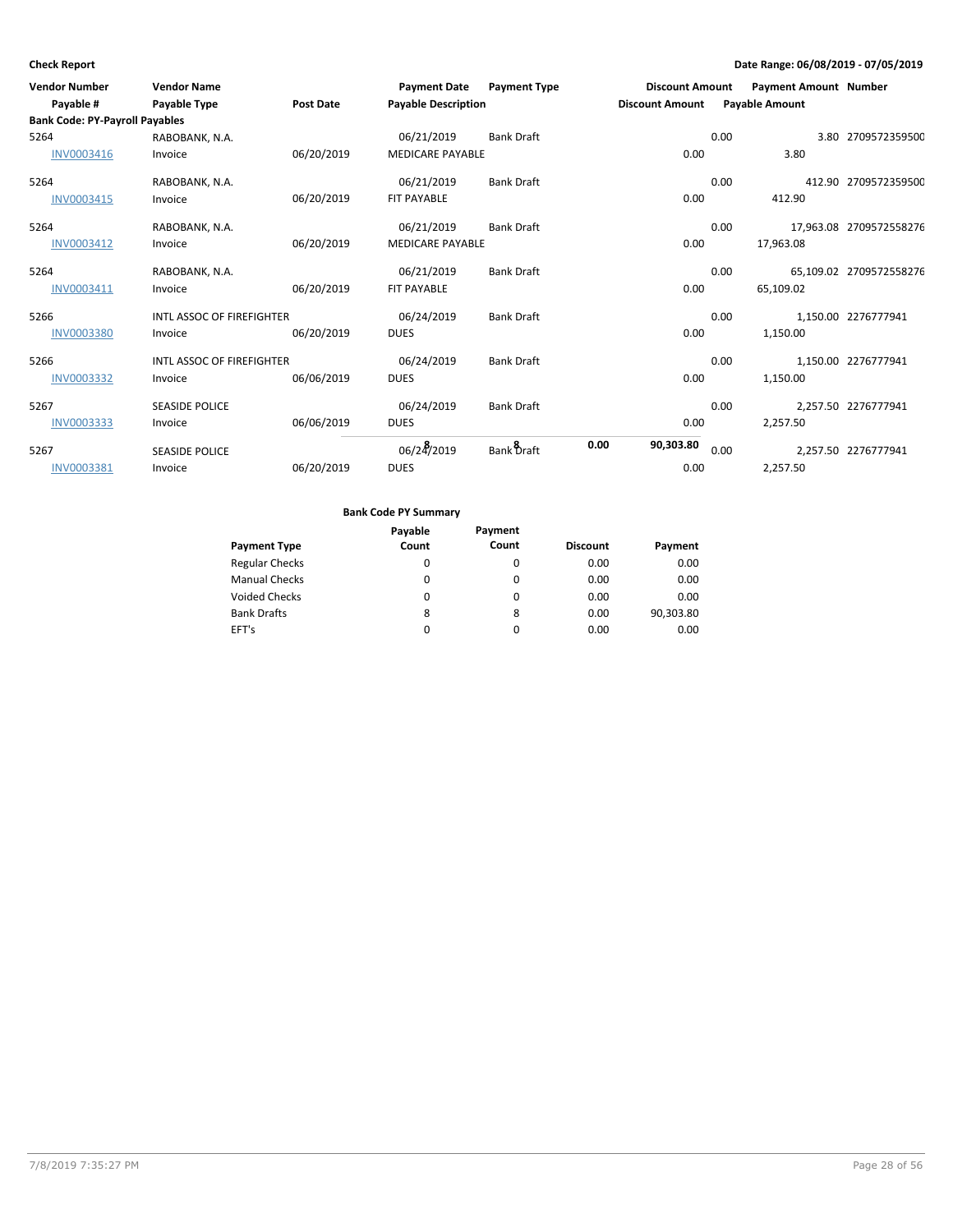| <b>Vendor Number</b>                  | <b>Vendor Name</b>       |                  | <b>Payment Date</b>        | <b>Payment Type</b>                              | <b>Discount Amount</b> |      | <b>Payment Amount Number</b> |             |
|---------------------------------------|--------------------------|------------------|----------------------------|--------------------------------------------------|------------------------|------|------------------------------|-------------|
| Payable #                             | Payable Type             | <b>Post Date</b> | <b>Payable Description</b> |                                                  | <b>Discount Amount</b> |      | <b>Payable Amount</b>        |             |
| <b>Bank Code: AP-Regular Payables</b> |                          |                  |                            |                                                  |                        |      |                              |             |
| 5326                                  | TYLER TECHNOLOGIES, INC. |                  | 07/03/2019                 | Regular                                          |                        | 0.00 | 43.903.49 98754              |             |
| 025-259412                            | Invoice                  | 06/03/2019       |                            | PRE-PAID MAINTENANCE 7/1/19-6/30/20              | 0.00                   |      | 43.903.49                    |             |
| 5326                                  | TYLER TECHNOLOGIES. INC. |                  | 07/03/2019                 | Regular                                          |                        | 0.00 | 577.50 98755                 |             |
| 025-263306                            | Invoice                  | 07/03/2019       |                            | 8/1/19 - 7/31/20 - UT. HANDHELD METER L.<br>0.00 | 0.00<br>44.540.99      |      | 577.50                       |             |
| 5417                                  | <b>RENTAL DEPOT</b>      |                  | 06/24/2019                 | Regular                                          |                        | 0.00 |                              | 60.00 98590 |
| 266724-1                              | Invoice                  | 06/24/2019       | (1) TRAILER, EQUIPMENT     |                                                  | 0.00                   |      | 60.00                        |             |

|                       | Payable  | Payment |                 |           |
|-----------------------|----------|---------|-----------------|-----------|
| <b>Payment Type</b>   | Count    | Count   | <b>Discount</b> | Payment   |
| <b>Regular Checks</b> | 3        | 3       | 0.00            | 44,540.99 |
| <b>Manual Checks</b>  | 0        | 0       | 0.00            | 0.00      |
| <b>Voided Checks</b>  | $\Omega$ | 0       | 0.00            | 0.00      |
| <b>Bank Drafts</b>    | 0        | 0       | 0.00            | 0.00      |
| EFT's                 | 0        | 0       | 0.00            | 0.00      |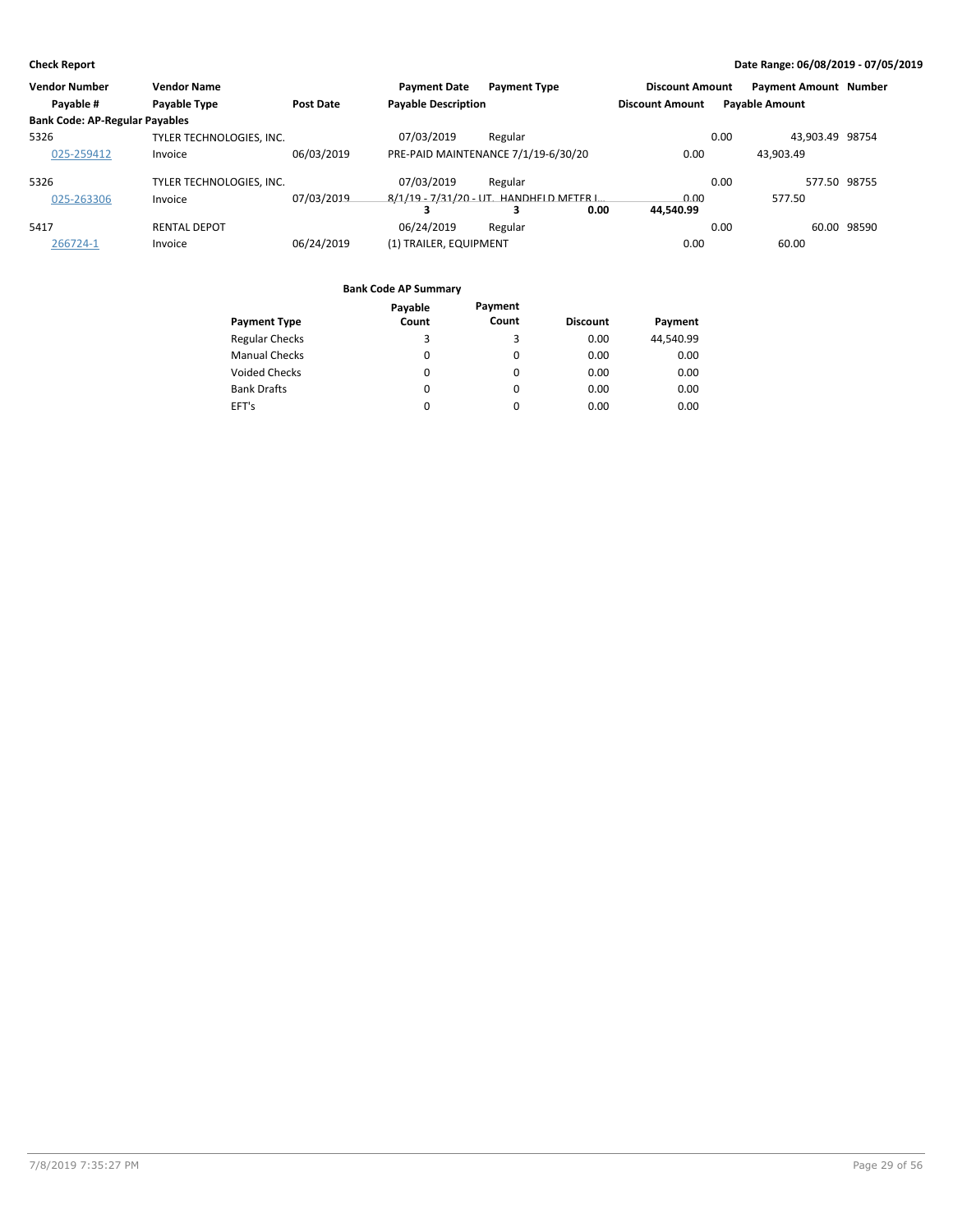| <b>Vendor Number</b>                  | <b>Vendor Name</b>               |                  | <b>Payment Date</b>        | <b>Payment Type</b>                  | <b>Discount Amount</b> | <b>Payment Amount Number</b> |  |
|---------------------------------------|----------------------------------|------------------|----------------------------|--------------------------------------|------------------------|------------------------------|--|
| Payable #                             | Payable Type                     | <b>Post Date</b> | <b>Payable Description</b> |                                      | <b>Discount Amount</b> | <b>Payable Amount</b>        |  |
| <b>Bank Code: PY-Payroll Payables</b> |                                  |                  |                            |                                      |                        |                              |  |
| 5462                                  | <b>LABORERS NATIONAL PENSION</b> |                  | 06/17/2019                 | Regular                              |                        | 9.432.00 18923<br>0.00       |  |
| DM0000210                             | Debit Memo                       | 05/23/2019       |                            | APRIL & MAY 2019 INCREASE DIFFERENCE | 0.00                   | 1,188.00                     |  |
| <b>INV0003266</b>                     | Invoice                          | 05/09/2019       | <b>LIUNA PENSION</b>       |                                      | 0.00                   | 3,662.40                     |  |
| <b>INV0003267</b>                     | Invoice                          | 05/09/2019       | LIUNA PENSION POST 7/11    |                                      | 0.00                   | 261.60                       |  |
| <b>INV0003314</b>                     | Invoice                          | 05/23/2019       | LIUNA PENSION              |                                      | 0.00                   | 4,032.00                     |  |
| <b>INV0003315</b>                     | Invoice                          | 05/23/2019       | LIUNA PENSION POST 7/11    |                                      | 0.00                   | 288.00                       |  |
| 5462                                  | <b>LABORERS NATIONAL PENSION</b> |                  | 06/24/2019                 | Regular                              |                        | 0.00<br>8.640.00 18937       |  |
| <b>INV0003360</b>                     | Invoice                          | 06/06/2019       | LIUNA PENSION              | 0.00<br>$\overline{\mathbf{z}}$      | 18,072,00              | 4,032.00                     |  |
| <b>INV0003361</b>                     | Invoice                          | 06/06/2019       | LIUNA PENSION POST 7/11    |                                      | 0.00                   | 288.00                       |  |
| <b>INV0003402</b>                     | Invoice                          | 06/20/2019       | <b>LIUNA PENSION</b>       |                                      | 0.00                   | 4,032.00                     |  |
| <b>INV0003403</b>                     | Invoice                          | 06/20/2019       | LIUNA PENSION POST 7/11    |                                      | 0.00                   | 288.00                       |  |

|                       | Payable | Payment  |                 |           |
|-----------------------|---------|----------|-----------------|-----------|
| <b>Payment Type</b>   | Count   | Count    | <b>Discount</b> | Payment   |
| <b>Regular Checks</b> | 9       | 2        | 0.00            | 18,072.00 |
| <b>Manual Checks</b>  | 0       | 0        | 0.00            | 0.00      |
| <b>Voided Checks</b>  | 0       | $\Omega$ | 0.00            | 0.00      |
| <b>Bank Drafts</b>    | 0       | $\Omega$ | 0.00            | 0.00      |
| EFT's                 | 0       | 0        | 0.00            | 0.00      |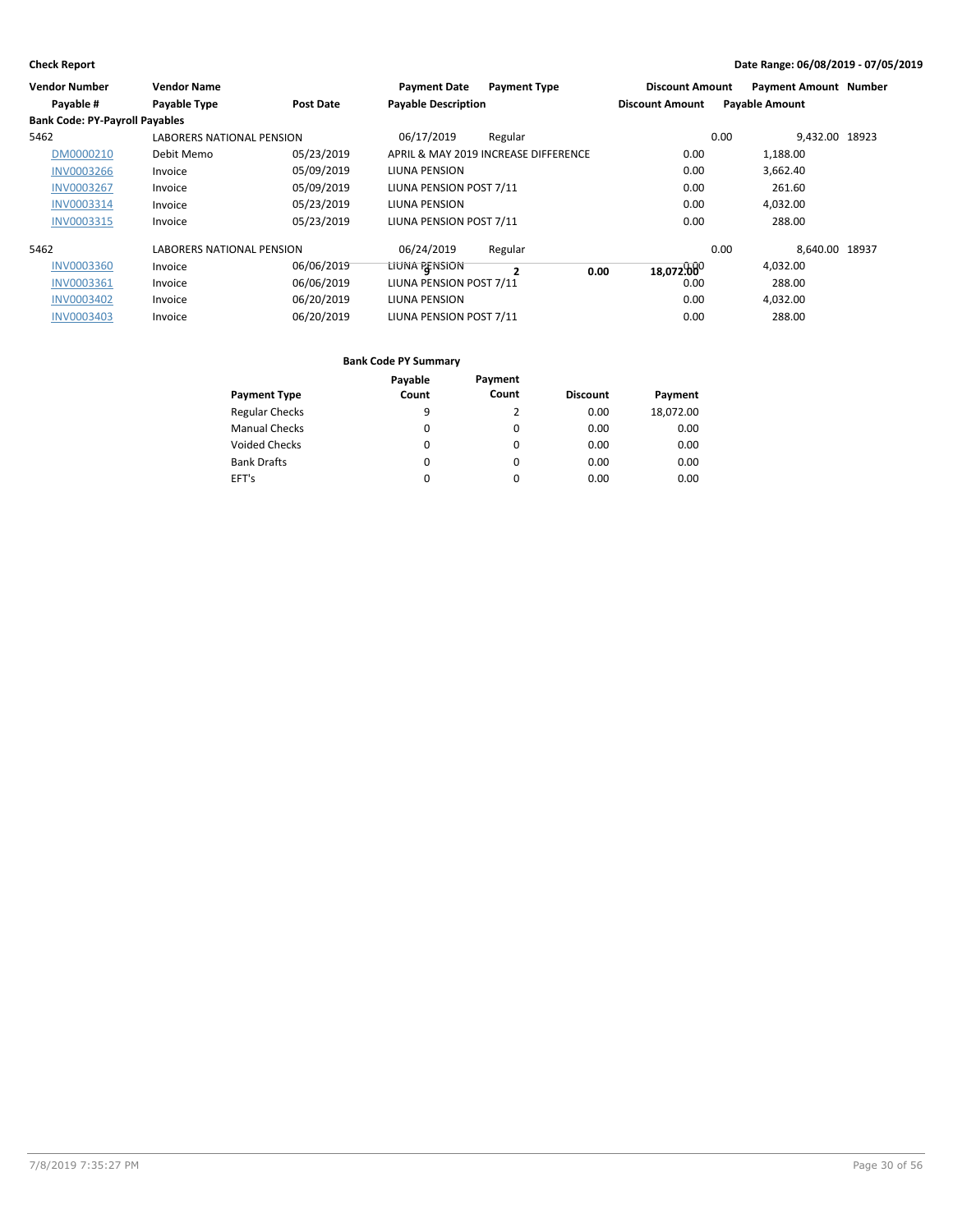| <b>Vendor Number</b>                  | <b>Vendor Name</b><br><b>Payment Date</b><br><b>Payment Type</b> |            |                                  | <b>Discount Amount</b> |                        | <b>Payment Amount Number</b> |                       |  |
|---------------------------------------|------------------------------------------------------------------|------------|----------------------------------|------------------------|------------------------|------------------------------|-----------------------|--|
| Pavable #                             | Payable Type                                                     | Post Date  | <b>Payable Description</b>       |                        | <b>Discount Amount</b> |                              | <b>Pavable Amount</b> |  |
| <b>Bank Code: AP-Regular Payables</b> |                                                                  |            |                                  |                        |                        |                              |                       |  |
| 5475                                  | <b>TERRYBERRY</b>                                                |            | 06/14/2019<br>Regular            | 0.00                   | 542.76                 | 0.00                         | 108.72 98516          |  |
| G22058                                | Invoice                                                          | 06/14/2019 | (1) 5-YR SERVICE AWARD           |                        | 0.00                   |                              | 108.72                |  |
| 5475                                  | TERRYBERRY                                                       |            | 07/03/2019<br>Regular            |                        |                        | 0.00                         | 434.04 98751          |  |
| G30254                                | Invoice                                                          | 06/30/2019 | (1) 15-YR EMPLOYEE SERVICE AWARD |                        | 0.00                   |                              | 434.04                |  |

|                       | Payable | Payment |                 |         |
|-----------------------|---------|---------|-----------------|---------|
| <b>Payment Type</b>   | Count   | Count   | <b>Discount</b> | Payment |
| <b>Regular Checks</b> | 2       | 2       | 0.00            | 542.76  |
| <b>Manual Checks</b>  | 0       | 0       | 0.00            | 0.00    |
| <b>Voided Checks</b>  | 0       | 0       | 0.00            | 0.00    |
| <b>Bank Drafts</b>    | 0       | 0       | 0.00            | 0.00    |
| EFT's                 | 0       | 0       | 0.00            | 0.00    |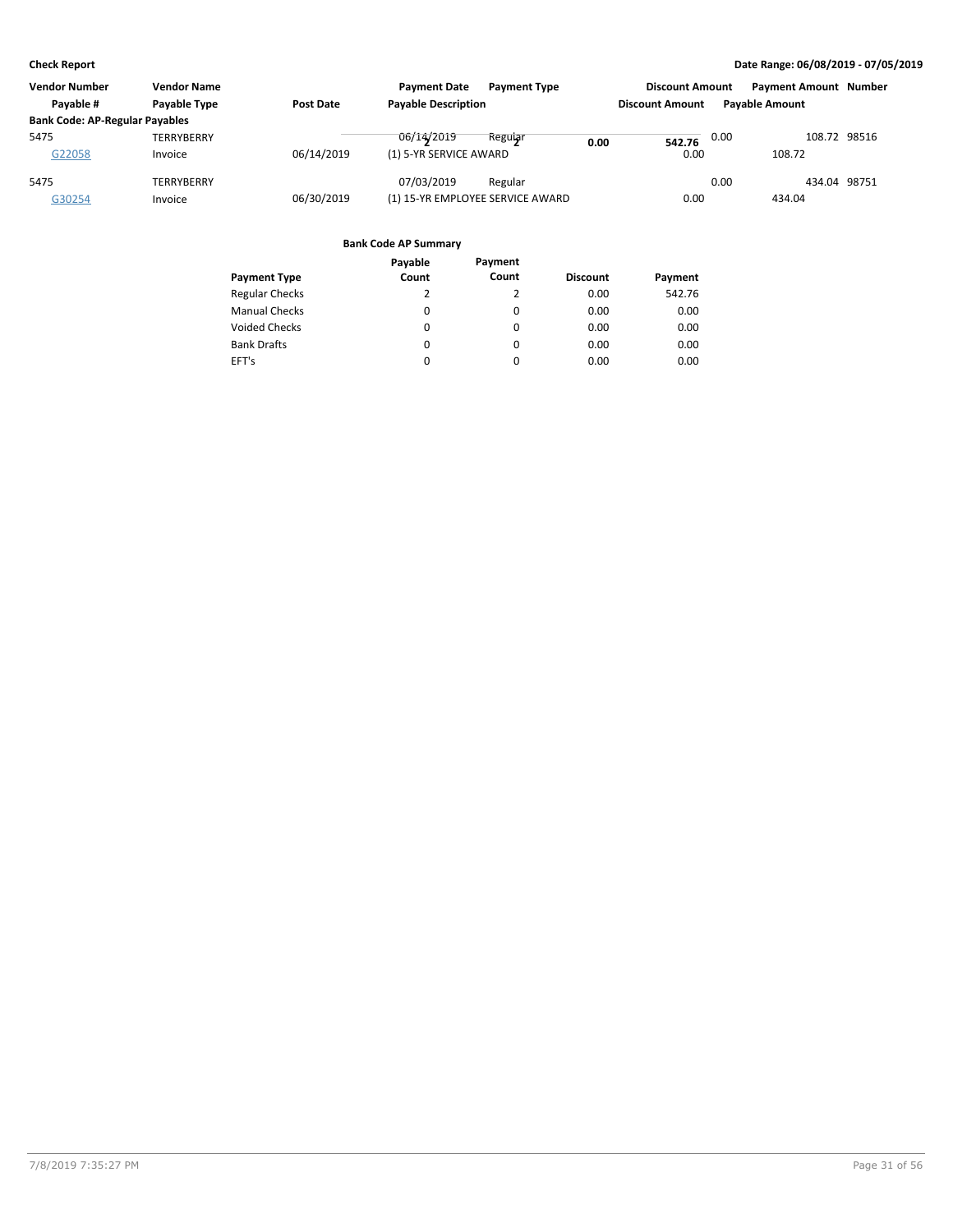| <b>Vendor Number</b>                  | <b>Vendor Name</b> |                  | <b>Payment Date</b>        | <b>Payment Type</b> |      | <b>Discount Amount</b> |      | <b>Payment Amount Number</b> |                        |
|---------------------------------------|--------------------|------------------|----------------------------|---------------------|------|------------------------|------|------------------------------|------------------------|
| Pavable #                             | Payable Type       | <b>Post Date</b> | <b>Payable Description</b> |                     |      | <b>Discount Amount</b> |      | <b>Pavable Amount</b>        |                        |
| <b>Bank Code: PY-Payroll Payables</b> |                    |                  |                            |                     |      |                        |      |                              |                        |
| 5476                                  | <b>GUARDIAN</b>    |                  | 06/24/2019                 | Bank Draft          | 0.00 | 5,863.20               | 0.00 |                              | 2.879.25 1561151585529 |
| <b>INV0003422</b>                     | Invoice            | 06/21/2019       | JUNE 2019 ADMIN FEES       |                     |      | 0.00                   |      | 2.879.25                     |                        |
| 5476                                  | <b>GUARDIAN</b>    |                  | 06/24/2019                 | <b>Bank Draft</b>   |      |                        | 0.00 |                              | 2.983.95 1561151933706 |
| <b>INV0003423</b>                     | Invoice            | 06/21/2019       | JULY 2019 ADMIN FEES       |                     |      | 0.00                   |      | 2.983.95                     |                        |

| Payable  | Payment  |       |                 |
|----------|----------|-------|-----------------|
|          |          |       | Payment         |
| 0        | 0        | 0.00  | 0.00            |
| 0        | 0        | 0.00  | 0.00            |
| 0        | 0        | 0.00  | 0.00            |
| 2        | 2        | 0.00  | 5,863.20        |
| $\Omega$ | $\Omega$ | 0.00  | 0.00            |
|          | Count    | Count | <b>Discount</b> |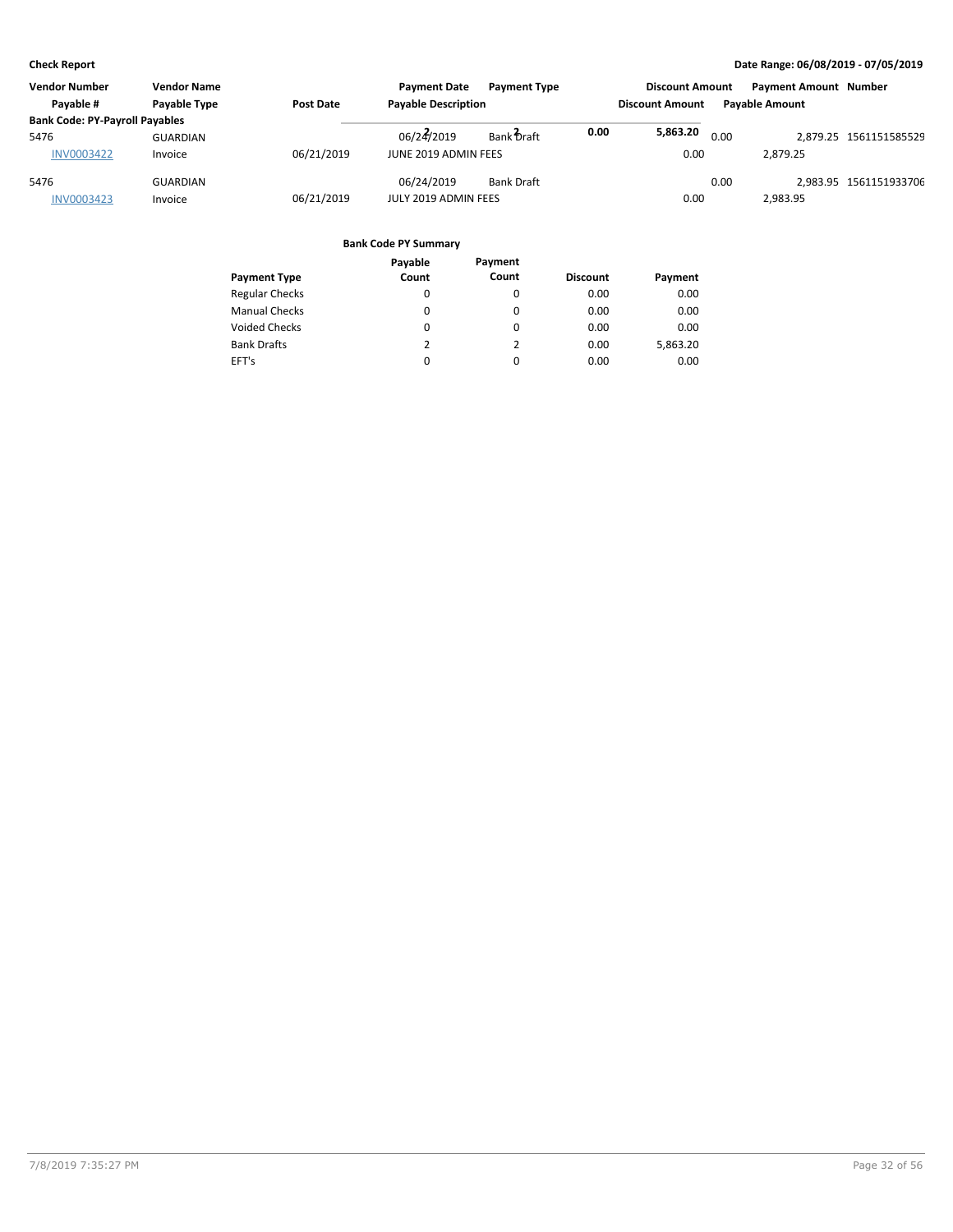| <b>Vendor Number</b>                  | <b>Vendor Name</b>              |                  | <b>Payment Date</b>        | Payment Type                         | 0.00 | <b>Discount</b> <sub>Amount</sub> |      | <b>Payment Amount Number</b> |  |
|---------------------------------------|---------------------------------|------------------|----------------------------|--------------------------------------|------|-----------------------------------|------|------------------------------|--|
| Pavable #                             | Payable Type                    | <b>Post Date</b> | <b>Payable Description</b> |                                      |      | <b>Discount Amount</b>            |      | <b>Pavable Amount</b>        |  |
| <b>Bank Code: AP-Regular Payables</b> |                                 |                  |                            |                                      |      |                                   |      |                              |  |
| 5523                                  | ADVANCE WATER ENGINEERING, INC. |                  | 06/24/2019                 | Regular                              |      |                                   | 0.00 | 532.50 98525                 |  |
| 13651                                 | Invoice                         | 06/21/2019       |                            | JUNE 2019 - FT ORD WATER CHEM TREATM |      | 0.00                              |      | 266.25                       |  |
| 13710                                 | Invoice                         | 06/21/2019       |                            | MAY 2019 - FT ORD WATER CHEM TREATM  |      | 0.00                              |      | 266.25                       |  |

|                       | Payable | Payment  |                 |         |
|-----------------------|---------|----------|-----------------|---------|
| <b>Payment Type</b>   | Count   | Count    | <b>Discount</b> | Payment |
| <b>Regular Checks</b> | 2       | 1        | 0.00            | 532.50  |
| <b>Manual Checks</b>  | 0       | 0        | 0.00            | 0.00    |
| <b>Voided Checks</b>  | 0       | $\Omega$ | 0.00            | 0.00    |
| <b>Bank Drafts</b>    | 0       | $\Omega$ | 0.00            | 0.00    |
| EFT's                 | 0       | $\Omega$ | 0.00            | 0.00    |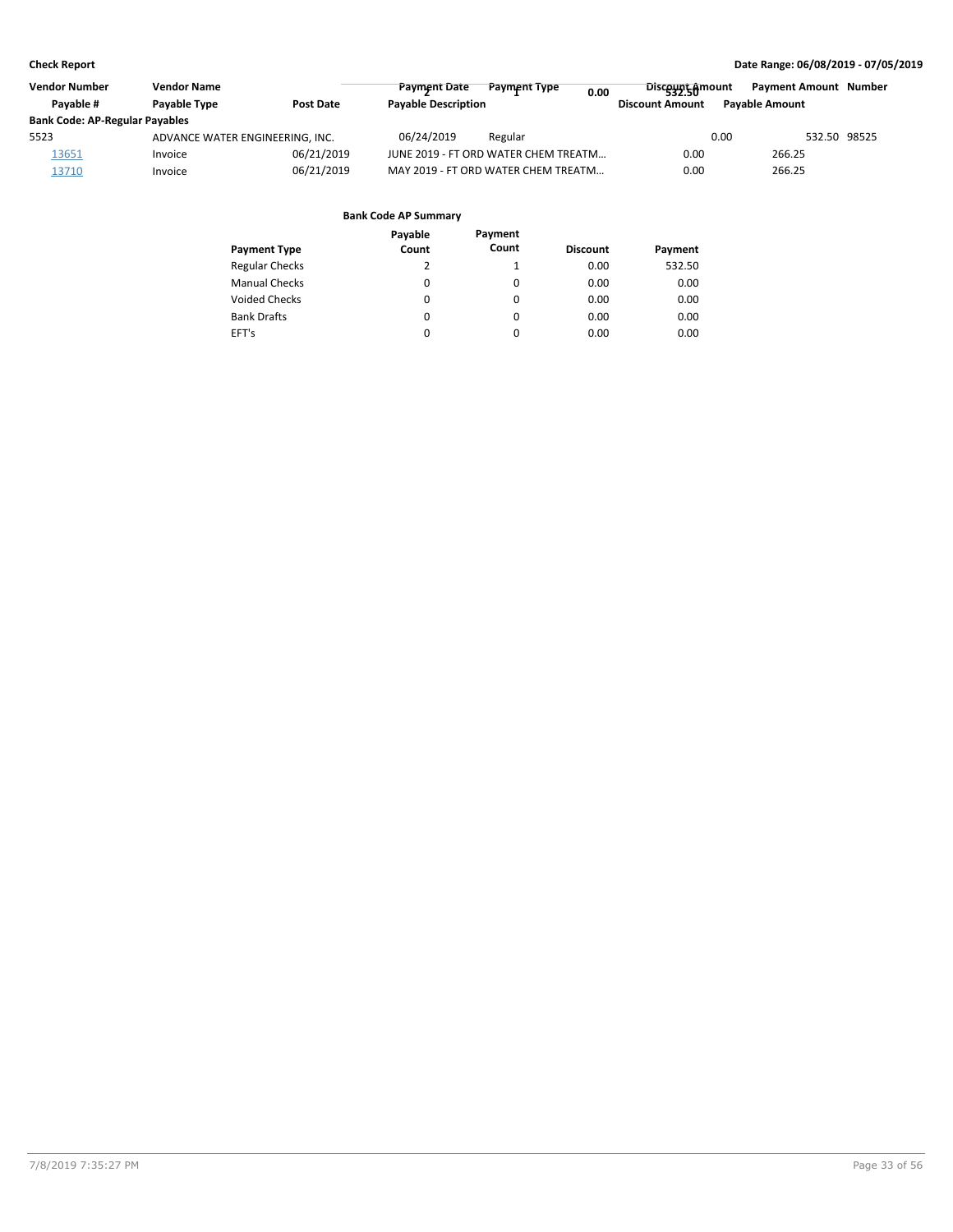| Vendor Number                         | <b>Vendor Name</b> |            | <b>Payment Date</b>        | <b>Payment Type</b> |      | <b>Discount Amount</b> |      | <b>Payment Amount Number</b> |               |
|---------------------------------------|--------------------|------------|----------------------------|---------------------|------|------------------------|------|------------------------------|---------------|
| Payable #                             | Payable Type       | Post Date  | <b>Payable Description</b> |                     |      | <b>Discount Amount</b> |      | <b>Payable Amount</b>        |               |
| <b>Bank Code: PY-Payroll Payables</b> |                    |            |                            |                     |      |                        |      |                              |               |
| 5539                                  | <b>AFLAC</b>       |            | 06/21/2019                 | <b>Bank Draft</b>   |      |                        | 0.00 |                              | 121.37 786061 |
| <b>INV0003255</b>                     | Invoice            | 05/09/2019 | AFLAC PRE-TAX PRODUCT      |                     |      | 0.00                   |      | 121.37                       |               |
| 5539                                  | AFLAC              |            | 06/21/2019                 | <b>Bank Draft</b>   |      |                        | 0.00 |                              | 205.98 786061 |
| <b>INV0003256</b>                     | Invoice            | 05/09/2019 | AFLAC AFTER-TAX PRODUCT    |                     | 0.00 | 6540660                |      | 205.98                       |               |
| 5539                                  | AFLAC              |            | 06/21/2019                 | <b>Bank Draft</b>   |      |                        | 0.00 |                              | 121.35 786061 |
| <b>INV0003300</b>                     | Invoice            | 05/23/2019 | AFLAC PRE-TAX PRODUCT      |                     |      | 0.00                   |      | 121.35                       |               |
| 5539                                  | <b>AFLAC</b>       |            | 06/21/2019                 | <b>Bank Draft</b>   |      |                        | 0.00 |                              | 205.95 786061 |
| <b>INV0003301</b>                     | Invoice            | 05/23/2019 | AFLAC AFTER-TAX PRODUCT    |                     |      | 0.00                   |      | 205.95                       |               |

|                       | Payable | Payment |                 |         |
|-----------------------|---------|---------|-----------------|---------|
| <b>Payment Type</b>   | Count   | Count   | <b>Discount</b> | Payment |
| <b>Regular Checks</b> | 0       | 0       | 0.00            | 0.00    |
| <b>Manual Checks</b>  | 0       | 0       | 0.00            | 0.00    |
| <b>Voided Checks</b>  | 0       | 0       | 0.00            | 0.00    |
| <b>Bank Drafts</b>    | 4       | 4       | 0.00            | 654.65  |
| EFT's                 | 0       | 0       | 0.00            | 0.00    |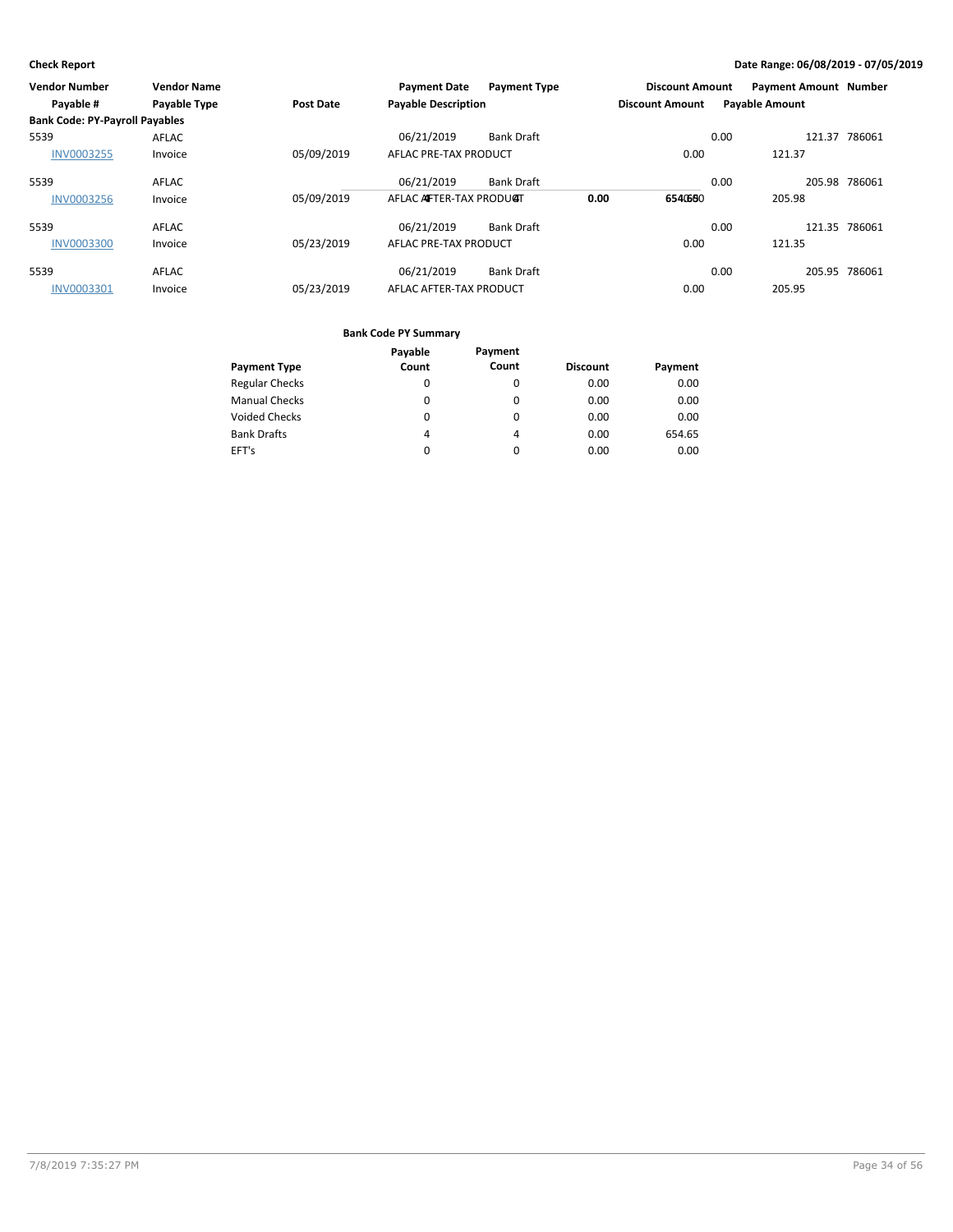| <b>Vendor Number</b>                  | <b>Vendor Name</b>         |            | <b>Payment Date</b>                    | <b>Payment Type</b>                     | <b>Discount Amount</b> |                       | <b>Payment Amount Number</b> |             |
|---------------------------------------|----------------------------|------------|----------------------------------------|-----------------------------------------|------------------------|-----------------------|------------------------------|-------------|
| Payable #                             | <b>Payable Type</b>        | Post Date  | <b>Payable Description</b>             |                                         | <b>Discount Amount</b> | <b>Payable Amount</b> |                              |             |
| <b>Bank Code: AP-Regular Payables</b> |                            |            |                                        |                                         |                        |                       |                              |             |
| 5543                                  | <b>MONTEREY BAY URGENT</b> |            | 06/14/2019                             | Regular                                 |                        | 0.00                  | 570.00 98491                 |             |
| 259778                                | Invoice                    | 06/14/2019 | T.B. TEST                              |                                         | 0.00                   |                       | 25.00                        |             |
| 259827                                | Invoice                    | 06/14/2019 | T.B. TEST RENEWAL                      |                                         | 0.00                   |                       | 25.00                        |             |
| 259844                                | Invoice                    | 06/14/2019 | PRE-EMPLOYMENT T.B. TEST               |                                         | 0.00                   |                       | 25.00                        |             |
| 260345                                | Invoice                    | 06/14/2019 | PRE-EMPLOYMENT EXAM                    |                                         | 0.00                   |                       | 25.00                        |             |
| 260347                                | Invoice                    | 06/14/2019 | PRE-EMPLOYMENT EXAM                    |                                         | 0.00                   |                       | 25.00                        |             |
| 260348                                | Invoice                    | 06/14/2019 | PRE-EMPLOYMENT EXAM                    |                                         | 0.00                   |                       | 25.00                        |             |
| 260349                                | Invoice                    | 06/14/2019 | PRE-EMPLOYMENT EXAM                    |                                         | 0.00                   |                       | 25.00                        |             |
| 260585                                | Invoice                    | 06/14/2019 | PRE-EMPLOYMENT EXAM                    |                                         | 0.00                   |                       | 25.00                        |             |
| 260588                                | Invoice                    | 06/14/2019 | PRE-EMPLOYMENT EXAM                    |                                         | 0.00                   |                       | 160.00                       |             |
| 260591                                | Invoice                    | 06/14/2019 | PRE-EMPLOYMENT EXAM                    |                                         | 0.00                   |                       | 160.00                       |             |
| 260645                                | Invoice                    | 06/14/2019 | PRE-EMPLOYMENT EXAM                    |                                         | 0.00                   |                       | 25.00                        |             |
| 260702                                | Invoice                    | 06/14/2019 | PRE-EMPLOYMENT EXAM                    |                                         | 0.00                   |                       | 25.00                        |             |
| 5543                                  | <b>MONTEREY BAY URGENT</b> |            | 06/24/2019                             | Regular                                 |                        | 0.00                  | 125.00 98573                 |             |
| 261168                                | Invoice                    | 06/21/2019 |                                        | PRE-EMPLOYMENT BACKGROUND - RECREAT     | 0.00                   |                       | 25.00                        |             |
| 261261                                | Invoice                    | 06/21/2019 |                                        | PRE-EMPLOYMENT BACKGROUND - RECREAT     | 0.00                   |                       | 25.00                        |             |
| 261265                                | Invoice                    | 06/21/2019 |                                        | PRE-EMPLOYMENT - BACKGROUND TESTING     | 0.00                   |                       | 25.00                        |             |
| 261266                                | Invoice                    | 06/21/2019 |                                        | PRE-EMPLOYMENT BACKGROUND - RECREAT     | 0.00                   |                       | 25.00                        |             |
| 261267                                | Invoice                    | 06/21/2019 |                                        | REQUIRED TESTING - RENEWAL - RECREATI   | 0.00                   |                       | 25.00                        |             |
| 5543                                  | <b>MONTEREY BAY URGENT</b> |            | 07/03/2019                             | Regular                                 |                        | 0.00                  |                              | 75.00 98727 |
| 261692                                | Invoice                    | 06/30/2019 | <b>RECREATION PRE-EMPLYMNT TESTING</b> |                                         | 0.00                   |                       | 25.00                        |             |
| 261801                                | Invoice                    | 06/30/2019 | RECREATION PRE-EMPLYMNT TESTING        |                                         | 0.00                   |                       | 25.00                        |             |
| 262090                                | Invoice                    | 06/30/2019 | RECREATION PRE-EMPLYMNT TESTING        |                                         | 0.00                   |                       | 25.00                        |             |
| 5582                                  | O'REILLY AUTO PARTS        |            | 06/24/2019                             | 0.00<br>Regular                         | 1,506.21               | 0.00                  | 402.32 98500                 |             |
| 3503-377780                           | Invoice                    | 06/14/2019 |                                        | DISC PAD, BRAKE ROTOR, NEW MSTR CYL     | 0.00                   |                       | 346.47                       |             |
| 3503-377852                           | Invoice                    | 06/14/2019 |                                        | (1) CERAMIC PADS - 2006 CHEVY SILVERADO | 0.00                   |                       | 55.85                        |             |
| 5582                                  | O'REILLY AUTO PARTS        |            | 06/24/2019                             | Regular                                 |                        | 0.00                  | 333.89 98582                 |             |
| 3503-379446                           | Invoice                    | 06/24/2019 | (1) BATTERY                            |                                         | 0.00                   |                       | 114.82                       |             |
| 3503-379758                           | Invoice                    | 06/24/2019 | (2) BATTERY                            |                                         | 0.00                   |                       | 219.07                       |             |

|                       | Payable  | Payment  |                 |          |
|-----------------------|----------|----------|-----------------|----------|
| <b>Payment Type</b>   | Count    | Count    | <b>Discount</b> | Payment  |
| <b>Regular Checks</b> | 24       | 5        | 0.00            | 1.506.21 |
| <b>Manual Checks</b>  | 0        | $\Omega$ | 0.00            | 0.00     |
| <b>Voided Checks</b>  | 0        | $\Omega$ | 0.00            | 0.00     |
| <b>Bank Drafts</b>    | $\Omega$ | $\Omega$ | 0.00            | 0.00     |
| EFT's                 | $\Omega$ | $\Omega$ | 0.00            | 0.00     |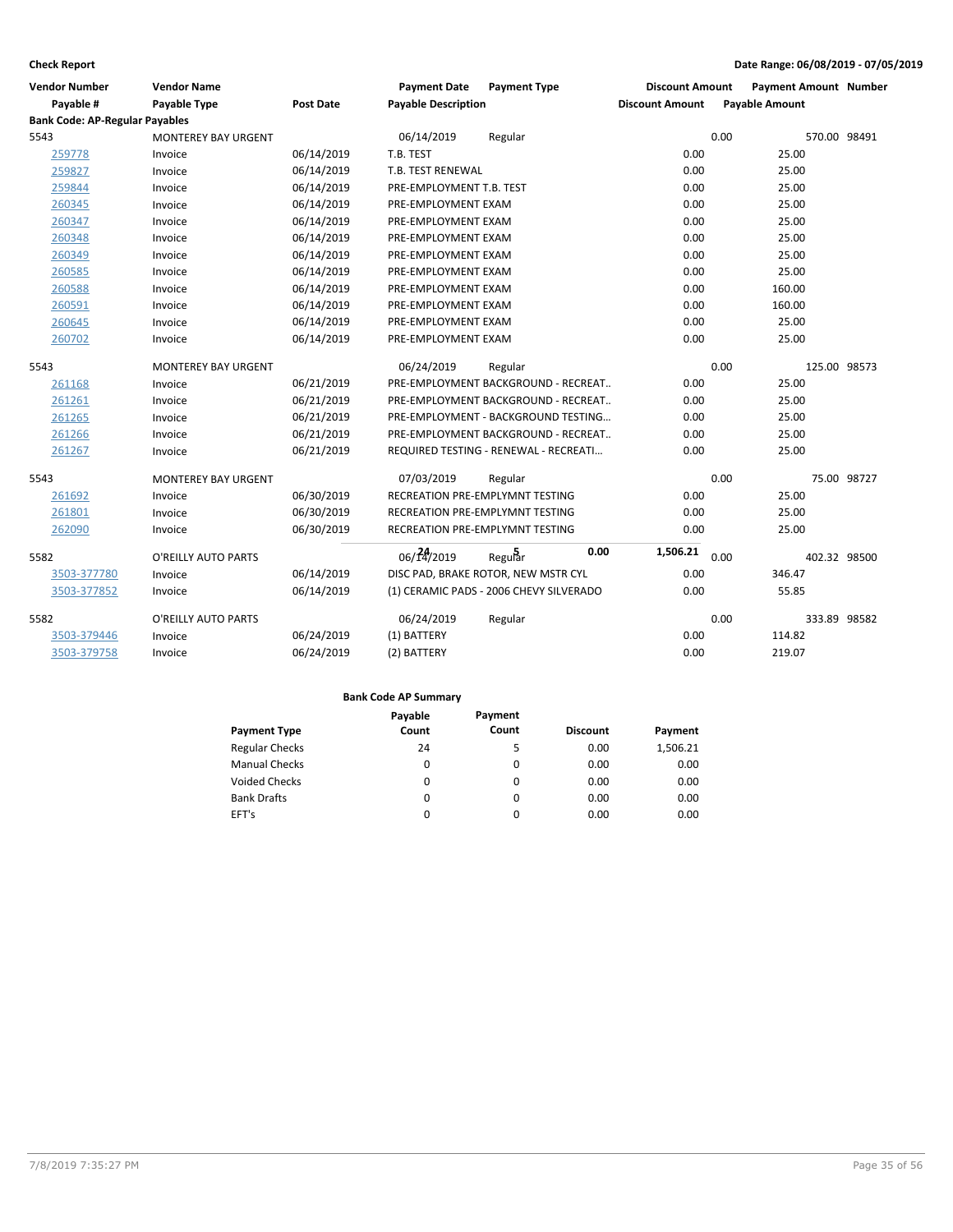|                                       |            |                                   |                     | 0.00                                                                                          | 1,194.75 |                        |                                                                                                                                                  |
|---------------------------------------|------------|-----------------------------------|---------------------|-----------------------------------------------------------------------------------------------|----------|------------------------|--------------------------------------------------------------------------------------------------------------------------------------------------|
| <b>Vendor Name</b>                    |            | <b>Payment Date</b>               | <b>Payment Type</b> |                                                                                               |          |                        |                                                                                                                                                  |
| Payable Type                          | Post Date  |                                   |                     |                                                                                               |          |                        |                                                                                                                                                  |
| <b>Bank Code: PY-Payroll Payables</b> |            |                                   |                     |                                                                                               |          |                        |                                                                                                                                                  |
|                                       |            | 06/21/2019                        | Regular             |                                                                                               |          |                        |                                                                                                                                                  |
| Invoice                               | 06/21/2019 |                                   |                     |                                                                                               | 0.00     | 750.00                 |                                                                                                                                                  |
| Invoice                               | 06/21/2019 |                                   |                     |                                                                                               | 0.00     | 444.75                 |                                                                                                                                                  |
|                                       |            | PUBLIC AGENCY RETIREMENT SERVICES |                     | <b>Payable Description</b><br>APRIL 2019 REP FEE INV# 43137<br>APRIL 2019 ARS FEES INV# 43057 |          | <b>Discount Amount</b> | Date Range: 06/08/2019 - 07/05/2019<br><b>Payment Amount Number</b><br><b>Discount Amount</b><br><b>Pavable Amount</b><br>0.00<br>1.194.75 18934 |

|                       | Payable | Payment |                 |          |
|-----------------------|---------|---------|-----------------|----------|
| <b>Payment Type</b>   | Count   | Count   | <b>Discount</b> | Payment  |
| <b>Regular Checks</b> | 2       |         | 0.00            | 1,194.75 |
| <b>Manual Checks</b>  | 0       | 0       | 0.00            | 0.00     |
| <b>Voided Checks</b>  | 0       | 0       | 0.00            | 0.00     |
| <b>Bank Drafts</b>    | 0       | 0       | 0.00            | 0.00     |
| EFT's                 | 0       | 0       | 0.00            | 0.00     |
|                       |         |         |                 |          |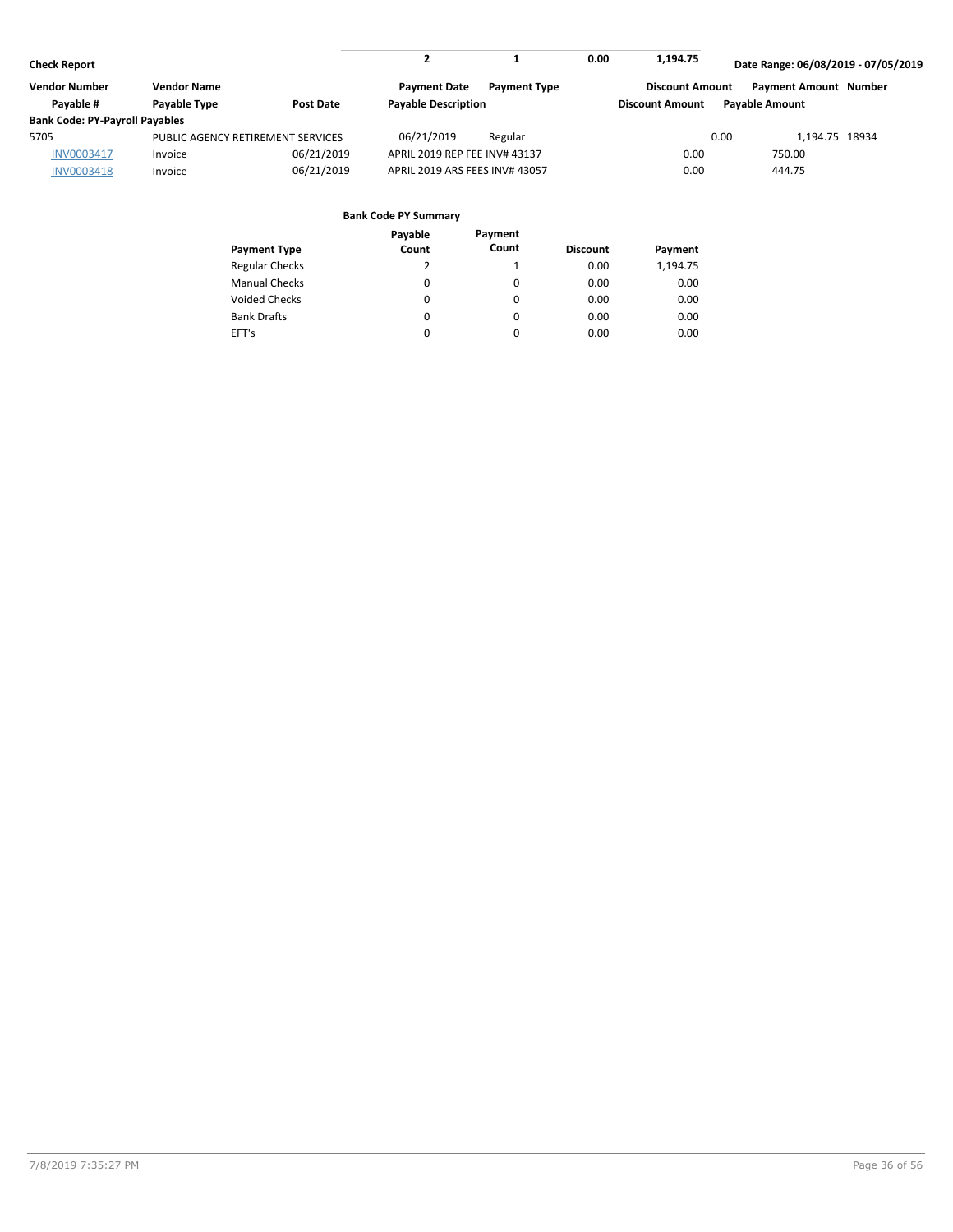| <b>Vendor Number</b><br>Payable #     | <b>Vendor Name</b><br>Payable Type       | <b>Post Date</b> | <b>Payment Date</b><br><b>Payable Description</b> | <b>Payment Type</b>                                   | <b>Discount Amount</b><br><b>Discount Amount</b> |      | <b>Payment Amount Number</b><br><b>Payable Amount</b> |             |
|---------------------------------------|------------------------------------------|------------------|---------------------------------------------------|-------------------------------------------------------|--------------------------------------------------|------|-------------------------------------------------------|-------------|
| <b>Bank Code: AP-Regular Payables</b> |                                          |                  |                                                   |                                                       |                                                  |      |                                                       |             |
| 5731<br><b>DEPOSIT 7/4/19</b>         | PYRO SPECTACULARS NORTH, INC.<br>Invoice | 06/14/2019       | 06/14/2019                                        | Regular<br>DEPOSIT FOR 4TH OF JULY PYROTECHNICS       | 0.00                                             | 0.00 | 12,500.00 98507<br>12,500.00                          |             |
| 5731                                  | PYRO SPECTACULARS NORTH, INC.            |                  | 07/03/2019                                        | Regular                                               |                                                  | 0.00 | 12,499.00 98740                                       |             |
| $7/4/19$ BAL                          | Invoice                                  | 07/03/2019       |                                                   | BALANCE DUE FOR 7/4/2019 FIREWORKS                    | 0.00                                             |      | 12,499.00                                             |             |
| 5753                                  | <b>HEIHACHIRO TAKARABE</b>               |                  | 06/28/2019                                        | Regular                                               |                                                  | 0.00 | 257.60 98644                                          |             |
| <b>JUNE 2019</b>                      | Invoice                                  | 06/28/2019       |                                                   | JUNE 2019 - INSTRUCTOR PAY (TAI CHI)                  | 0.00                                             |      | 257.60                                                |             |
| 5776                                  | <b>ALENA WAGREICH</b>                    |                  | 06/28/2019                                        | Regular                                               |                                                  | 0.00 | 490.00 98610                                          |             |
| <b>JUNE 2019</b>                      | Invoice                                  | 06/28/2019       | JUNE 2019 - INSTRUCTOR PAY (DANCE)                |                                                       | 0.00                                             |      | 490.00                                                |             |
| 5873                                  | UNITED SITE SERVICES, INC.               |                  | 06/28/2019                                        | Regular                                               |                                                  | 0.00 | 223.40 98677                                          |             |
| 114-8658729                           | Invoice                                  | 06/28/2019       |                                                   | 5/17/19 - 6/13/19 - WEEKLY SVC/TRAILER KIT            | 0.00                                             |      | 223.40                                                |             |
| 5873                                  | UNITED SITE SERVICES, INC.               |                  | 07/03/2019                                        | Regular                                               |                                                  | 0.00 | 2,609.76 98757                                        |             |
| 114-8671751                           | Invoice                                  | 06/30/2019       |                                                   | FY18/19 - 6/13/19 - 7/10/19 FENCE RENTAL              | 0.00                                             |      | 1,643.18                                              |             |
| 114-8671751.                          | Invoice                                  | 07/03/2019       |                                                   | FY19/20 - 6/13/19 - 7/10/19 FENCE RENTAL              | 0.00                                             |      | 966.58                                                |             |
|                                       |                                          |                  |                                                   |                                                       |                                                  |      |                                                       |             |
| 5921                                  | MONTEREY COUNTY AUDITOR-CONTROLLER       |                  | 07/03/2019                                        | Regular                                               |                                                  | 0.00 | 29,793.01 98728                                       |             |
| 20-121                                | Invoice                                  | 07/03/2019       |                                                   | FY 2019/20 LAFCO BUDGET ALLOCATION                    | 0.00                                             |      | 29,793.01                                             |             |
| 5969                                  | <b>FASTENAL COMPANY</b>                  |                  | 06/14/2019                                        | Regular                                               |                                                  | 0.00 |                                                       | 65.29 98468 |
| <b>CASEA93514</b>                     | Invoice                                  | 06/14/2019       | (1) 1.25 GAL GAS CAN                              |                                                       | 0.00                                             |      | 24.43                                                 |             |
| <b>CASEA93537</b>                     | Invoice                                  | 06/14/2019       |                                                   | (3) TERRY SWEATBAND, (2) PART RESP 20CT               | 0.00                                             |      | 40.86                                                 |             |
| 5969                                  | <b>FASTENAL COMPANY</b>                  |                  | 06/24/2019                                        | Regular                                               |                                                  | 0.00 |                                                       | 50.08 98547 |
| <b>CASEA91881</b>                     | Invoice                                  | 06/21/2019       | (1) STEEL BANDED EARMUFF                          |                                                       | 0.00                                             |      | 32.53                                                 |             |
| <b>CASEA93676</b>                     | Invoice                                  | 06/24/2019       |                                                   | (4) WEDGES, (10) USS THRU HD 3/8YZ KG                 | 0.00                                             |      | 3.30                                                  |             |
| <b>CASEA93678</b>                     | Invoice                                  | 06/24/2019       | (1) 5/8" - 11 SPANNERWRENCH                       |                                                       | 0.00                                             |      | 14.25                                                 |             |
| 5969                                  | <b>FASTENAL COMPANY</b>                  |                  | 06/28/2019                                        | Regular                                               |                                                  | 0.00 | 863.41 98635                                          |             |
| <b>CASEA92912</b>                     | Invoice                                  | 06/28/2019       | (25) LIME HOOD SWTSHRTS                           |                                                       | 0.00                                             |      | 442.19                                                |             |
| <b>CASEA93838</b>                     | Invoice                                  | 06/28/2019       | (1) HP-114-2 GR/PWLPULLR                          |                                                       | 0.00                                             |      | 42.44                                                 |             |
| <b>CASEA93846</b>                     | Invoice                                  | 06/28/2019       | (10) 1/4-20 RibdNutsrt Sm                         |                                                       | 0.00                                             |      | 3.29                                                  |             |
| <b>CASEA93860</b>                     | Invoice                                  | 06/28/2019       | (1) 7/16x10x12 CRBD SDS BT                        |                                                       | 0.00                                             |      | 24.71                                                 |             |
| <b>CASEA93907</b>                     | Invoice                                  | 06/28/2019       | (1) 18V WRENCH KIT W/ RING                        |                                                       | 0.00                                             |      | 313.00                                                |             |
| <b>CASEA93908</b>                     | Invoice                                  | 06/28/2019       |                                                   | (96) AA PROCELL ALK BTRY, (48) AAA PROCE              | 0.00                                             |      | 29.89                                                 |             |
| <b>CASEA93929</b>                     | Invoice                                  | 06/28/2019       | (2) IND CH GLSWHT 12OZ                            |                                                       | 0.00                                             |      | 7.89                                                  |             |
| 6000                                  | PERRY AND FREEMAN                        |                  | 07/03/2019                                        | Regular                                               |                                                  | 0.00 | 24,095.00 98736                                       |             |
| 6/21/19                               | Invoice                                  | 06/30/2019       |                                                   | 9/6/18-10/16/18 -- PITCHESS MOTION SVCS               | 0.00                                             |      | 5,915.00                                              |             |
| 6/24/19                               | Invoice                                  | 06/30/2019       |                                                   | 12/13/18-5/20/19 - SVCS ICW MBR, SRD, CY              | 0.00                                             |      | 18,180.00                                             |             |
| 6017                                  | <b>AIRTEC SERVICE</b>                    |                  | 06/24/2019                                        | Regular                                               |                                                  | 0.00 | 1,910.90 98526                                        |             |
| 8108                                  | Invoice                                  | 06/21/2019       |                                                   | ENIGINEERING TRAILER - NO A/C 440 HARC                | 0.00                                             |      | 1,910.90                                              |             |
| 6050                                  | <b>CALIFORNIA JPIA</b>                   |                  | 07/03/2019                                        | Regular                                               |                                                  | 0.00 | 97,425.00 98694                                       |             |
| <b>PROP01885</b>                      | Invoice                                  | 07/03/2019       |                                                   | 7/1/19-7/1/20 - ALL RISK PROP INS PROGR               | 0.00                                             |      | 97,425.00                                             |             |
| 6050                                  | CALIFORNIA JPIA                          |                  | 07/03/2019                                        |                                                       |                                                  | 0.00 | 242.00 98695                                          |             |
| <b>ENVIR00930</b>                     | Invoice                                  | 07/03/2019       |                                                   | Regular<br>SCSD - POLLUTION LIABILTY INS 7/1/19 - 7/1 | 0.00                                             |      | 242.00                                                |             |
|                                       |                                          |                  |                                                   |                                                       |                                                  |      |                                                       |             |
| 6050                                  | CALIFORNIA JPIA                          |                  | 07/03/2019                                        | Regular                                               |                                                  | 0.00 | 2,367,960.00 98696                                    |             |
| PRIM01714                             | Invoice                                  | 07/03/2019       | 2019/20 LIABILITY/WORKERS' COMP                   |                                                       | 0.00                                             |      | 2,367,960.00                                          |             |
| 6050                                  | CALIFORNIA JPIA                          |                  | 07/03/2019                                        | Regular                                               |                                                  | 0.00 | 57,976.00 98697                                       |             |
| PRIM01715                             | Invoice                                  | 07/03/2019       |                                                   | SCSD 2019-20 ANNUAL CONTRIBUTION                      | 0.00                                             |      | 57,976.00                                             |             |
| 6050                                  | CALIFORNIA JPIA                          |                  | 07/03/2019                                        | Regular                                               |                                                  | 0.00 | 6,585.00 98698                                        |             |
| SEASI02                               | Invoice                                  | 07/03/2019       |                                                   | 7/1/19-7/1/20 POLLUTION LIAB INS PROG                 | 0.00                                             |      | 6,585.00                                              |             |
|                                       |                                          |                  |                                                   |                                                       |                                                  |      |                                                       |             |
| 6172                                  | LEXIS NEXIS RISK SOLUTIONS               |                  | 06/14/2019                                        | Regular                                               |                                                  | 0.00 |                                                       | 50.00 98482 |
| 1035416-20190531 Invoice              |                                          | 06/14/2019       |                                                   | MAY 2019 - MINIMUM COMMITMENT BALA                    | 0.00                                             |      | 50.00                                                 |             |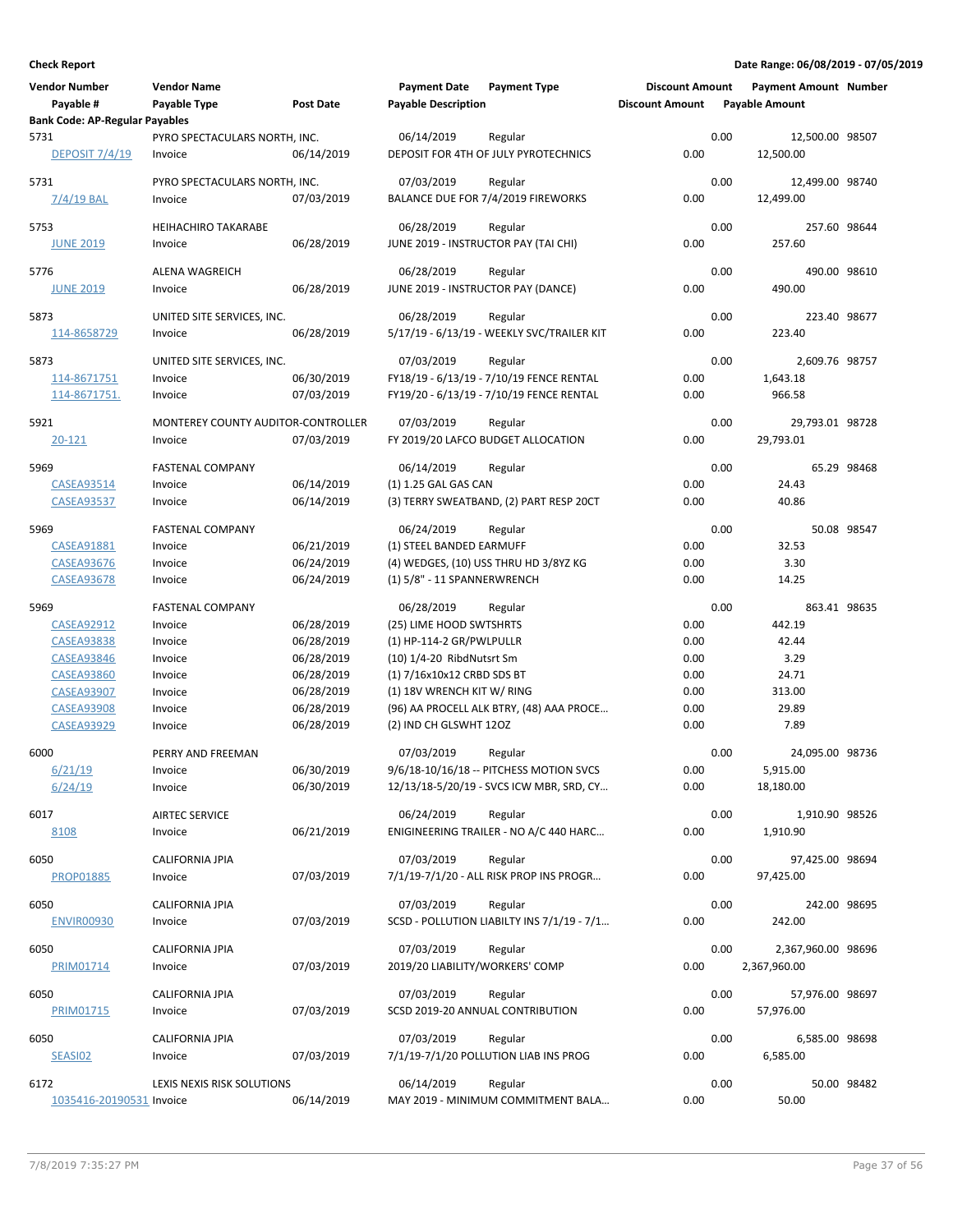| <b>Vendor Number</b> | <b>Vendor Name</b>              |                  | <b>Payment Date</b>              | <b>Payment Type</b>                       | <b>Discount Amount</b> | <b>Payment Amount Number</b> |              |
|----------------------|---------------------------------|------------------|----------------------------------|-------------------------------------------|------------------------|------------------------------|--------------|
| Payable #            | <b>Payable Type</b>             | <b>Post Date</b> | <b>Payable Description</b>       |                                           | <b>Discount Amount</b> | <b>Payable Amount</b>        |              |
| 6193                 | <b>PURCHASE POWER</b>           |                  | 06/28/2019                       | Regular                                   |                        | 0.00<br>1,000.00 98660       |              |
| 34599076 MAY'19      | Invoice                         | 06/28/2019       |                                  | ACCT #8000-9000-1135-1503; 5/20/19 REFILL | 0.00                   | 1,000.00                     |              |
| 6195                 | SEASIDE AQUATICS CLUB, INC.     |                  | 06/28/2019                       | Regular                                   |                        | 0.00<br>3,000.00 98664       |              |
| 6/20/19 COUNCIL      | Invoice                         | 06/28/2019       |                                  | MAYOR'S YOUTH FUND - PROGRAM OPERAT       | 0.00                   | 3,000.00                     |              |
| 6197                 | U.S. BANK EQUIPMENT FINANCE     |                  | 06/28/2019                       | Regular                                   |                        | 0.00                         | 981.58 98676 |
| 387736713            | Invoice                         | 06/28/2019       | 986 HILBY AVE - KONICA COPIER    |                                           | 0.00                   | 311.75                       |              |
| 388070278            | Invoice                         | 06/28/2019       |                                  | P.D. COPIERS/CONTRCT #500-0468671-000     | 0.00                   | 518.00                       |              |
| 388116444            | Invoice                         | 06/28/2019       |                                  | ENGINEERING COPIER / CONTRCT #500-051     | 0.00                   | 151.83                       |              |
| 6204                 | <b>CONCERN</b>                  |                  | 06/14/2019                       | Regular                                   |                        | 0.00                         | 629.75 98456 |
| CN1911028            | Invoice                         | 06/14/2019       |                                  | MAY 2019P PER EMPLOYEE PER MO/MO BL       | 0.00                   | 629.75                       |              |
| 6204                 | CONCERN                         |                  | 06/24/2019                       | Regular                                   |                        | 0.00                         | 657.25 98535 |
| CN1912027            | Invoice                         | 06/21/2019       |                                  | JUNE 2019 - PER EMPLOYEE PER MO/MONT      | 0.00                   | 657.25                       |              |
| 6210                 | SALINAS VALLEY PRO SQUAD        |                  | 06/14/2019                       | Regular                                   |                        | 0.00                         | 274.25 98510 |
| 299154               | Invoice                         | 06/14/2019       | MISC SUPPLIES - SEASIDE P.D.     |                                           | 0.00                   | 263.32                       |              |
| 299458               | Invoice                         | 06/14/2019       | (1) EMB31 SZ 4                   |                                           | 0.00                   | 10.93                        |              |
| 6224                 | FRED D. HARDEE, JR.             |                  | 06/14/2019                       | Regular                                   |                        | 0.00<br>3,276.78 98471       |              |
| <b>SSPD 19-06</b>    | Invoice                         | 06/14/2019       | <b>BACKGROUND INVESTIGATIONS</b> |                                           | 0.00                   | 3,276.78                     |              |
| 6224                 | FRED D. HARDEE, JR.             |                  | 06/28/2019                       | Regular                                   |                        | 0.00                         | 660.00 98637 |
| <b>SSHR 19-01</b>    | Invoice                         | 06/28/2019       |                                  | PERSONNEL INVEST SVCS ON 6/8/19 & 6/21    | 0.00                   | 660.00                       |              |
| 6290                 | BURKE, WILLIAMS & SORENSEN, LLP |                  | 07/03/2019                       | Regular                                   |                        | 0.00                         | 687.50 98692 |
| 242119               | Invoice                         | 06/30/2019       |                                  | MAY 2459 - LABOR RELA 29DNS/EMPLY LAUNOO  | 2,628,7510800          | 687.50                       |              |
| 6306                 | <b>GAVILAN PEST CONTROL</b>     |                  | 06/28/2019                       | Regular                                   |                        | 0.00                         | 129.00 98639 |
| 0123902              | Invoice                         | 06/28/2019       | 220 COE AVE - GENERAL PEST SVC.  |                                           | 0.00                   | 58.00                        |              |
| 0123903              | Invoice                         | 06/28/2019       |                                  | 1635 BROADWAY AVE - GENERAL PEST SVC      | 0.00                   | 71.00                        |              |
| 6324                 | The Home Depot Pro              |                  | 06/24/2019                       | Regular                                   |                        | 0.00<br>1,859.83 98600       |              |
| 496561291            | Invoice                         | 06/24/2019       |                                  | MISC JANITORIAL SUPPLIES-986 HILBY AVE    | 0.00                   | 1,642.73                     |              |
| 496747510            | Invoice                         | 06/24/2019       |                                  | (3 CASES) SPIC N' SPAN DISINFEC SPRAY QT  | 0.00                   | 217.10                       |              |

|                       | Payable | Payment  |                 |              |
|-----------------------|---------|----------|-----------------|--------------|
| <b>Payment Type</b>   | Count   | Count    | <b>Discount</b> | Payment      |
| <b>Regular Checks</b> | 45      | 29       | 0.00            | 2,628,751.39 |
| <b>Manual Checks</b>  | 0       | 0        | 0.00            | 0.00         |
| <b>Voided Checks</b>  | 0       | 0        | 0.00            | 0.00         |
| <b>Bank Drafts</b>    | 0       | $\Omega$ | 0.00            | 0.00         |
| EFT's                 | 0       | 0        | 0.00            | 0.00         |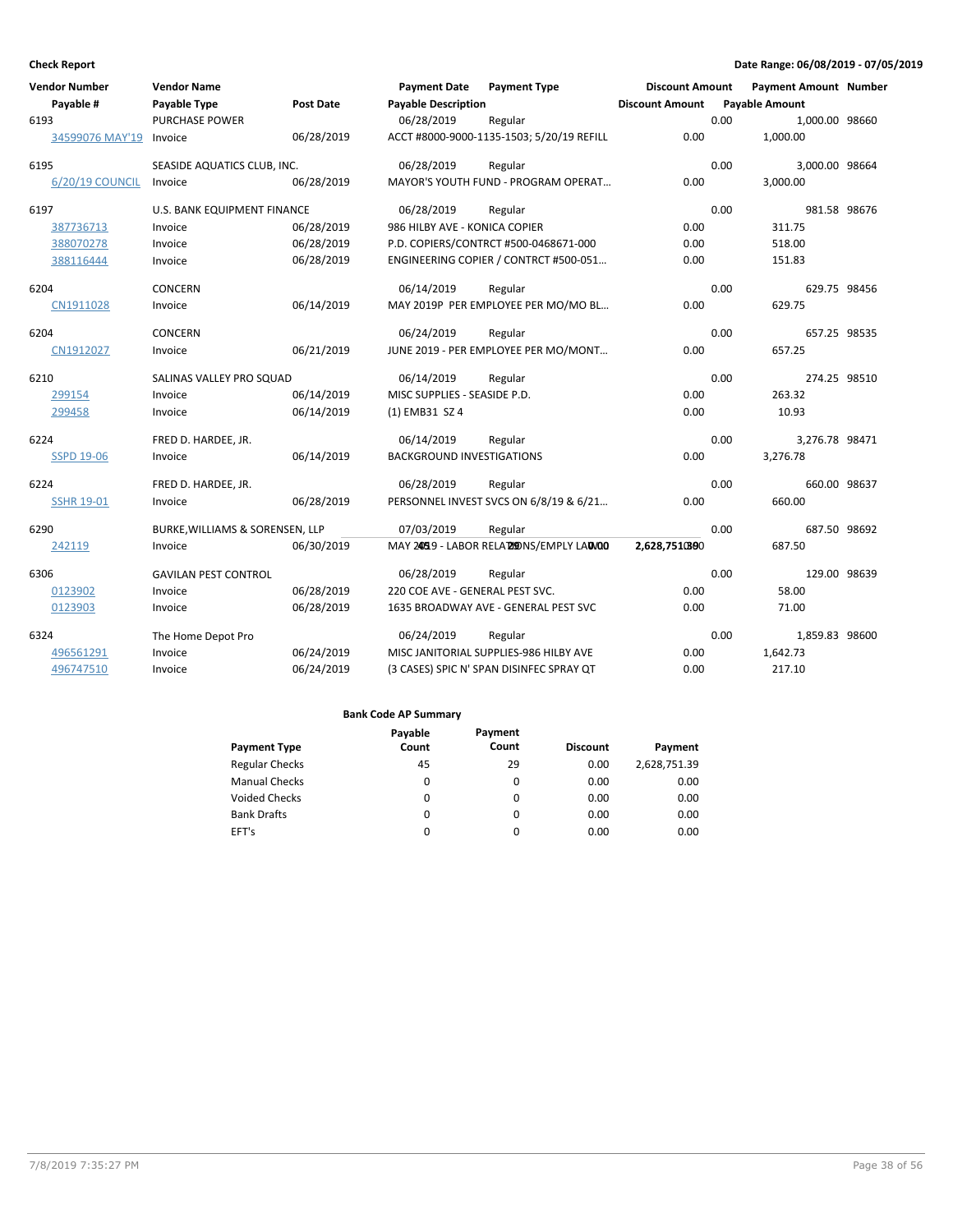|  | 0.00 | 16,924.69 |
|--|------|-----------|

| Vendor Number                         | <b>Vendor Name</b>               |            | <b>Payment Date</b>        | <b>Payment Type</b> | <b>Discount Amount</b> |                | <b>Payment Amount Number</b> |                      |
|---------------------------------------|----------------------------------|------------|----------------------------|---------------------|------------------------|----------------|------------------------------|----------------------|
| Pavable #                             | Payable Type                     | Post Date  | <b>Payable Description</b> |                     | <b>Discount Amount</b> | Pavable Amount |                              |                      |
| <b>Bank Code: PY-Payroll Payables</b> |                                  |            |                            |                     |                        |                |                              |                      |
| 6372                                  | <b>GUARDIAN-ALTERNATE FUNDED</b> |            | 06/24/2019                 | <b>Bank Draft</b>   |                        | 0.00           |                              | 16.924.69 2946361751 |
| INV0003421                            | Invoice                          | 06/21/2019 | MAY 2019 CLAIMS            |                     | 0.00                   |                | 16.924.69                    |                      |

|                       | Payable | Payment  |                 |           |
|-----------------------|---------|----------|-----------------|-----------|
| <b>Payment Type</b>   | Count   | Count    | <b>Discount</b> | Payment   |
| <b>Regular Checks</b> | 0       | 0        | 0.00            | 0.00      |
| <b>Manual Checks</b>  | 0       | $\Omega$ | 0.00            | 0.00      |
| Voided Checks         | 0       | 0        | 0.00            | 0.00      |
| <b>Bank Drafts</b>    | 1       | 1        | 0.00            | 16,924.69 |
| EFT's                 | 0       | 0        | 0.00            | 0.00      |
|                       |         |          |                 |           |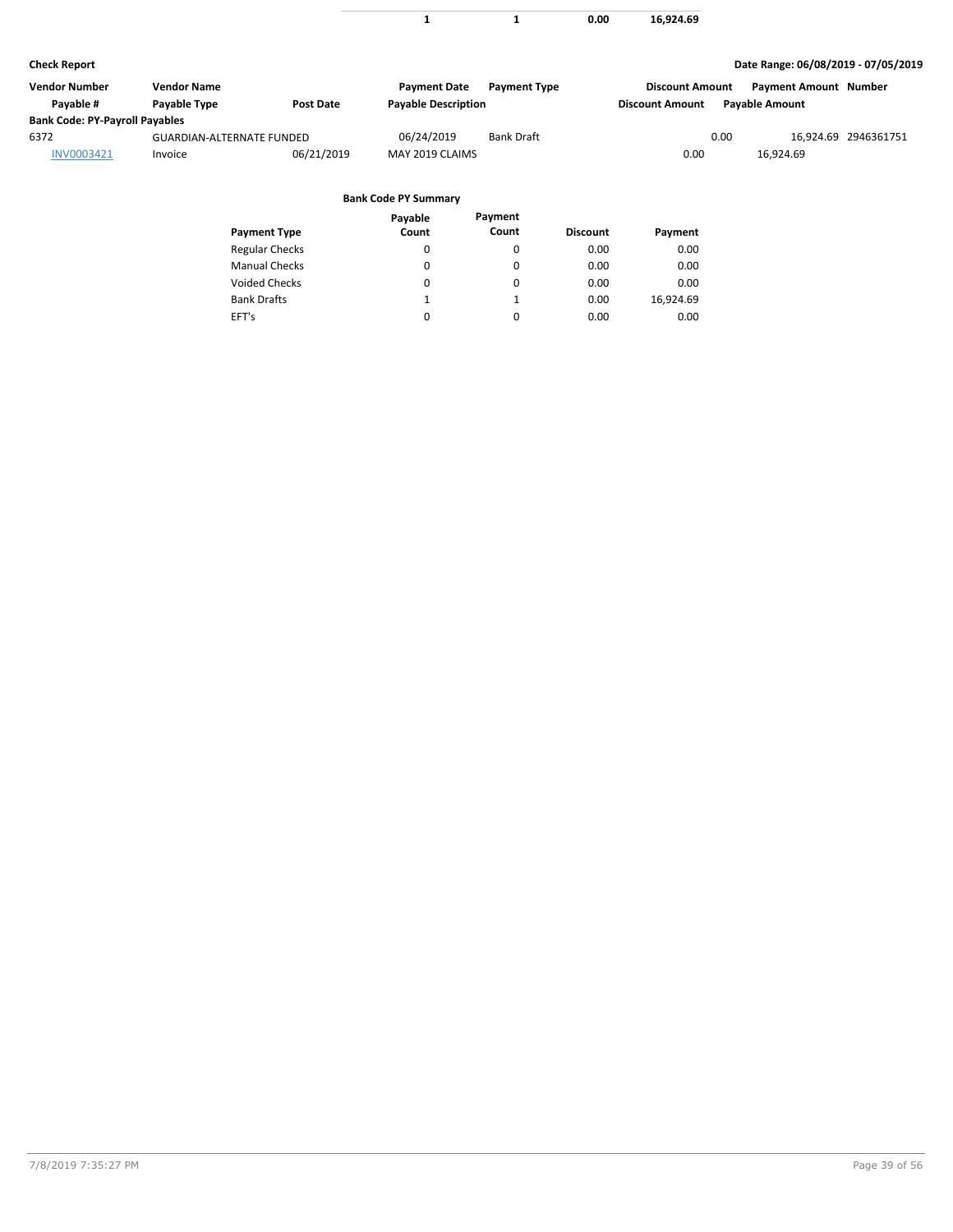| <b>Vendor Number</b>                  | <b>Vendor Name</b>                 |                  | <b>Payment Date</b>              | <b>Payment Type</b>                               | <b>Discount Amount</b> |      | <b>Payment Amount Number</b> |             |
|---------------------------------------|------------------------------------|------------------|----------------------------------|---------------------------------------------------|------------------------|------|------------------------------|-------------|
| Payable #                             | Payable Type                       | <b>Post Date</b> | <b>Payable Description</b>       |                                                   | <b>Discount Amount</b> |      | <b>Payable Amount</b>        |             |
| <b>Bank Code: AP-Regular Payables</b> |                                    |                  |                                  |                                                   |                        |      |                              |             |
| 6379                                  | MARINA COAST WATER DISTRICT        |                  | 06/14/2019                       | Regular                                           |                        | 0.00 | 2,719.07 98485               |             |
| 3/30/19-4/30/19                       | Invoice                            | 06/14/2019       | MISC ACCTS - CITY OF SEASIDE     |                                                   | 0.00                   |      | 2,719.07                     |             |
| 6379                                  | MARINA COAST WATER DISTRICT        |                  | 06/24/2019                       | Regular                                           |                        | 0.00 | 6,243.43 98570               |             |
| MAY 2019 - MISC  Invoice              |                                    | 06/21/2019       |                                  | MAY 2019 - MISC SVC ADDRESS -SEASIDE              | 0.00                   |      | 6,243.43                     |             |
| 6415                                  | <b>ENFLOW INFORMATION SYSTEMS</b>  |                  | 06/24/2019                       | Regular                                           |                        | 0.00 | 493.75 98545                 |             |
| 973-SS                                | Invoice                            | 06/21/2019       |                                  | NEW DEPT HEAD/RECODE DATABASE CONN                | 0.00                   |      | 493.75                       |             |
| 6440                                  | AXON ENTERPRISE, INC.              |                  | 07/03/2019                       | Regular                                           |                        | 0.00 | 4,894.40 98686               |             |
| SI-1593210                            | Invoice                            | 06/30/2019       | (35) UCP SMART - YEAR 2 PAYMENT  |                                                   | 0.00                   |      | 4,894.40                     |             |
| 6477                                  | ROBERT S. JAQUES                   |                  | 06/14/2019                       | Regular                                           |                        | 0.00 | 6,000.00 98509               |             |
| 04/20/19-05/29/19 Invoice             |                                    | 06/14/2019       |                                  | 04/20/19-05/29/19 WATERMASTER SVCS                | 0.00                   |      | 6,000.00                     |             |
|                                       |                                    |                  |                                  |                                                   |                        |      |                              |             |
| 6484                                  | CALPELRA                           |                  | 06/28/2019                       | Regular                                           |                        | 0.00 | 1,065.00 98621               |             |
| J. KELSO                              | Invoice                            | 06/28/2019       |                                  | CONF REG FOR JUDY KELSO 11/19-22/2019             | 0.00                   |      | 1,065.00                     |             |
| 6553                                  | <b>COMCAST</b>                     |                  | 06/24/2019                       | Regular                                           |                        | 0.00 |                              | 68.06 98534 |
| $6/06/19 - 7/05/19$                   | Invoice                            | 06/24/2019       |                                  | ACCT #8155 10 027 0033792; 6/3/19 BILL D          | 0.00                   |      | 39.68                        |             |
| $6/6/19 - 7/5/19$                     | Invoice                            | 06/24/2019       |                                  | ACCT #8155 10 027 0002821; 6/3/19 BILL D          | 0.00                   |      | 28.38                        |             |
| 6590                                  | SEASIDE PONY BASEBALL & SOFTBALL   |                  | 06/14/2019                       | Regular                                           |                        | 0.00 | 3,000.00 98511               |             |
| 6/6/19 COUNCIL                        | Invoice                            | 06/14/2019       | <b>MAYOR'S YOUTH FUND</b>        |                                                   | 0.00                   |      | 3,000.00                     |             |
| 6599                                  |                                    |                  | 06/14/2019                       |                                                   |                        | 0.00 | 220,506.48 98497             |             |
|                                       | MONTEREY PENINSULA ENGINEERING     | 06/14/2019       |                                  | Regular<br>WORK THRU 5/20/2019 FOR WBUV INFRAS    | 0.00                   |      | 220,506.48                   |             |
| <u>13</u>                             | Invoice                            |                  |                                  |                                                   |                        |      |                              |             |
| 6602                                  | <b>NANCY MELTON</b>                |                  | 06/28/2019                       | Regular                                           |                        | 0.00 | 121.80 98656                 |             |
| <b>JUNE 2019</b>                      | Invoice                            | 06/28/2019       |                                  | JUNE 2019 - INSTRUCTOR PAY (GENTLE YOG            | 0.00                   |      | 121.80                       |             |
| 6664                                  | <b>CULLIGAN WATER CONDITIONING</b> |                  | 07/03/2019                       | Regular                                           |                        | 0.00 | 284.00 98704                 |             |
| 1158177                               | Invoice                            | 07/03/2019       | JULY 2019 - LOC 01-04 POU RENTAL |                                                   | 0.00                   |      | 284.00                       |             |
| 6671                                  | <b>VERIZON WIRELESS</b>            |                  | 06/14/2019                       | Regular                                           |                        | 0.00 | 1,450.24 98521               |             |
| 9830804022                            | Invoice                            | 06/14/2019       |                                  | ACCT #772515511-00004; 5/23/19 BILL DATE          | 0.00                   |      | 38.01                        |             |
| 9830804027                            | Invoice                            | 06/14/2019       |                                  | ACCT #772515511-00009; 5/23/19 BILL DATE          | 0.00                   |      | 1,240.52                     |             |
| 9831194244                            | Invoice                            | 06/14/2019       |                                  | ACCT #472229021-00003; 6/1/19 BILL DATE           | 0.00                   |      | 171.71                       |             |
| 6671                                  | <b>VERIZON WIRELESS</b>            |                  | 06/24/2019                       | Regular                                           |                        | 0.00 | 3,216.97 98604               |             |
| 9831194242                            | Invoice                            | 06/21/2019       |                                  | ACCT #472229021-00001; 6/1/19 BILL DATE           | 0.00                   |      | 3,178.96                     |             |
| 9831194243                            | Invoice                            | 06/21/2019       |                                  | ACCT #472229021-00002; 6/1/19 BILL DATE           | 0.00                   |      | 38.01                        |             |
| 6685                                  | JONES & MAYER                      |                  | 06/24/2019                       | Regular                                           |                        | 0.00 | 8,849.94 98566               |             |
| 92292                                 | Invoice                            | 06/21/2019       | SEASIDE PD-MJM                   |                                                   | 0.00                   |      | 8,849.94                     |             |
|                                       |                                    |                  |                                  |                                                   |                        |      |                              |             |
| 6727<br>DP1901733                     | DATAPROSE, INC.<br>Invoice         | 06/14/2019       | 06/14/2019                       | Regular<br>MAY 2019 WATER BILLING & TECH SVCS FOR | 0.00                   | 0.00 | 1,054.03 98460<br>1,054.03   |             |
|                                       |                                    |                  |                                  |                                                   |                        |      |                              |             |
| 6747                                  | <b>AT&amp;T MOBILITY</b>           |                  | 06/24/2019                       | Regular                                           |                        | 0.00 | 638.29 98531                 |             |
| 05/09/19-06/08/19 Invoice             |                                    | 06/21/2019       |                                  | ACCT #287021335618/INV #287021335618X             | 0.00                   |      | 638.29                       |             |
| 6747                                  | <b>AT&amp;T MOBILITY</b>           |                  | 06/28/2019                       | Regular                                           |                        | 0.00 | 1,726.85 98614               |             |
| $5/9/19 - 6/8/19$ PD Invoice          |                                    | 06/28/2019       |                                  | ACCT #287272498122/INV #287272498122              | 0.00                   |      | 558.20                       |             |
| 5/9/19-6/8/19                         | Invoice                            | 06/28/2019       |                                  | ACCT #287256319516/INV #287256319516X             | 0.00                   |      | 1,168.65                     |             |
| 6761                                  |                                    |                  | 06/24/2019                       |                                                   |                        | 0.00 | 114.71 98579                 |             |
| 16296                                 | MONTEREY SIGNS, INC.               | 06/24/2019       | SEASIDE ART COLLECTION SIGNS     | Regular                                           | 0.00                   |      | 114.71                       |             |
|                                       | Invoice                            |                  |                                  |                                                   |                        |      |                              |             |
| 6818                                  | DE LAGE LANDEN                     |                  | 06/24/2019                       | Regular                                           |                        | 0.00 | 518.35 98540                 |             |
| 63804730                              | Invoice                            | 06/21/2019       | JUNE 2019 - SHARP/MXM904         |                                                   | 0.00                   |      | 518.35                       |             |
| 6911                                  | <b>TRACNET</b>                     |                  | 07/03/2019                       | Regular                                           |                        | 0.00 | 37,245.14 98752              |             |
| 950                                   | Invoice                            | 07/03/2019       |                                  | 7/1/19-6/30/20 ANNUAL MAINTENANCE MSP             | 0.00                   |      | 37,245.14                    |             |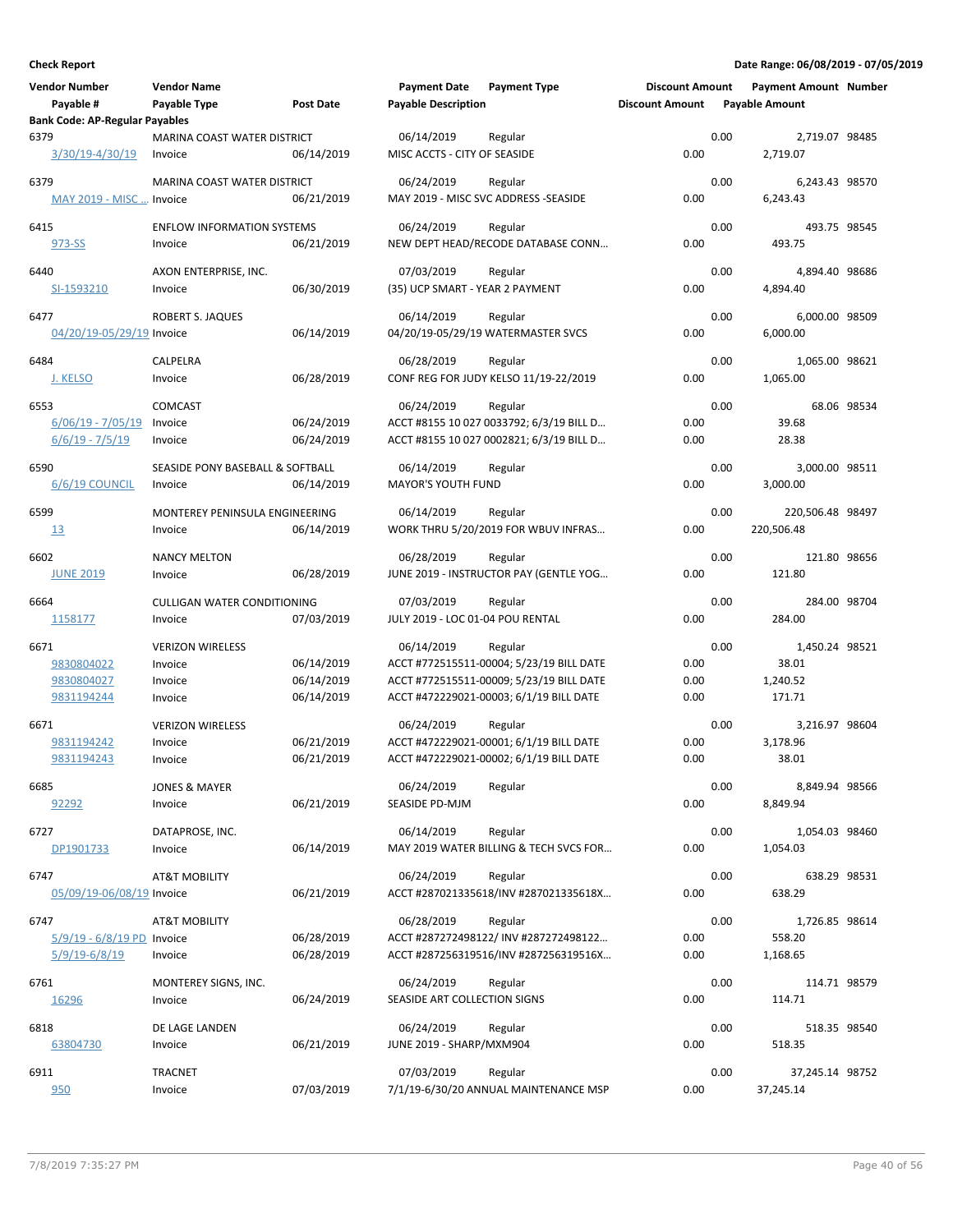| <b>Vendor Number</b> | <b>Vendor Name</b>    |                  | Payment Date               | 0.00<br>Payment Type                    | 303,954,76<br>Discount Amount |      | <b>Payment Amount Number</b> |  |
|----------------------|-----------------------|------------------|----------------------------|-----------------------------------------|-------------------------------|------|------------------------------|--|
| Payable #            | Payable Type          | <b>Post Date</b> | <b>Payable Description</b> |                                         | <b>Discount Amount</b>        |      | <b>Pavable Amount</b>        |  |
| 7020                 | <b>ERIC RANSOM</b>    |                  | 06/28/2019                 | Regular                                 |                               | 0.00 | 938.00 98633                 |  |
| <b>JUNE 2019</b>     | Invoice               | 06/28/2019       |                            | JUNE 2019 - INSTRUCTOR PAY (SELF DEFENS | 0.00                          |      | 938.00                       |  |
| 7044                 | CSG CONSULTANTS, INC. |                  | 06/28/2019                 | Regular                                 |                               | 0.00 | 1.935.00 98626               |  |
| 25156                | Invoice               | 06/28/2019       |                            | 04/27/19 - 05/31/19 SVCS FOR MICHAEL SN | 0.00                          |      | 1.935.00                     |  |
| 7065                 | JAN ROEHL CONSULTING  |                  | 06/14/2019                 | Regular                                 |                               | 0.00 | 871.25 98478                 |  |
|                      | Invoice               | 06/14/2019       |                            | MAY 2019 - CALVIP EVALUATION SVCS       | 0.00                          |      | 871.25                       |  |

|                       | Payable | Payment |                 |            |
|-----------------------|---------|---------|-----------------|------------|
| <b>Payment Type</b>   | Count   | Count   | <b>Discount</b> | Payment    |
| <b>Regular Checks</b> | 28      | 23      | 0.00            | 303,954.76 |
| <b>Manual Checks</b>  | 0       | 0       | 0.00            | 0.00       |
| <b>Voided Checks</b>  | 0       | 0       | 0.00            | 0.00       |
| <b>Bank Drafts</b>    | 0       | 0       | 0.00            | 0.00       |
| EFT's                 | 0       | 0       | 0.00            | 0.00       |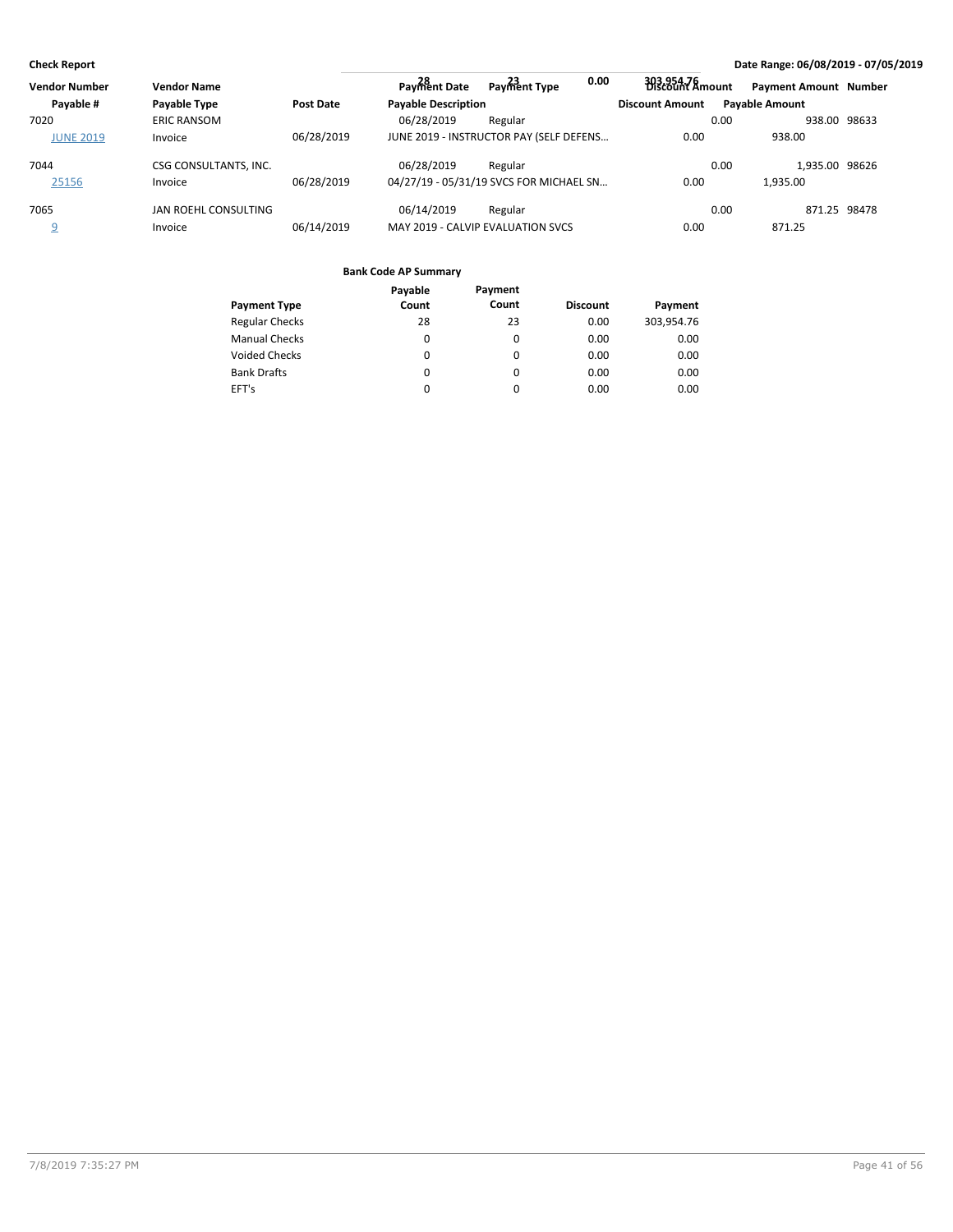| <b>Vendor Number</b>                  | <b>Vendor Name</b>       |                  | <b>Payment Date</b>          | Payment Type<br>0.00                       | Discount bomount       | <b>Payment Amount Number</b> |             |
|---------------------------------------|--------------------------|------------------|------------------------------|--------------------------------------------|------------------------|------------------------------|-------------|
| Payable #                             | Payable Type             | <b>Post Date</b> | <b>Payable Description</b>   |                                            | <b>Discount Amount</b> | <b>Payable Amount</b>        |             |
| <b>Bank Code: PY-Payroll Payables</b> |                          |                  |                              |                                            |                        |                              |             |
| 7088                                  | <b>FITNESS EVOLUTION</b> |                  | 06/21/2019                   | Regular                                    |                        | 0.00                         | 75.00 18928 |
| <b>INV0003250</b>                     | Invoice                  | 05/09/2019       | <b>GYM MEMBERSHIP</b>        |                                            | 0.00                   | 45.00                        |             |
| INV0003251                            | Invoice                  | 05/09/2019       | <b>GYM MEMBERSHIP-FAMILY</b> |                                            | 0.00                   | 30.00                        |             |
| 7088                                  | <b>FITNESS EVOLUTION</b> |                  | 06/24/2019                   | Regular                                    |                        | 0.00                         | 75.00 18936 |
| CM0000223                             | Credit Memo              | 06/24/2019       |                              | <b>GUEVARA ADJ: PRIOR MONTH'S PREMIUM </b> | 0.00                   | $-18.67$                     |             |
| INV0003342                            | Invoice                  | 06/06/2019       | <b>GYM MEMBERSHIP</b>        |                                            | 0.00                   | 45.00                        |             |
| INV0003343                            | Invoice                  | 06/06/2019       | <b>GYM MEMBERSHIP-FAMILY</b> |                                            | 0.00                   | 48.67                        |             |

|                       | Payable  | Payment  |                 |         |
|-----------------------|----------|----------|-----------------|---------|
| <b>Payment Type</b>   | Count    | Count    | <b>Discount</b> | Payment |
| <b>Regular Checks</b> | 5        | 2        | 0.00            | 150.00  |
| <b>Manual Checks</b>  | 0        | 0        | 0.00            | 0.00    |
| <b>Voided Checks</b>  | $\Omega$ | $\Omega$ | 0.00            | 0.00    |
| <b>Bank Drafts</b>    | $\Omega$ | $\Omega$ | 0.00            | 0.00    |
| EFT's                 | 0        | 0        | 0.00            | 0.00    |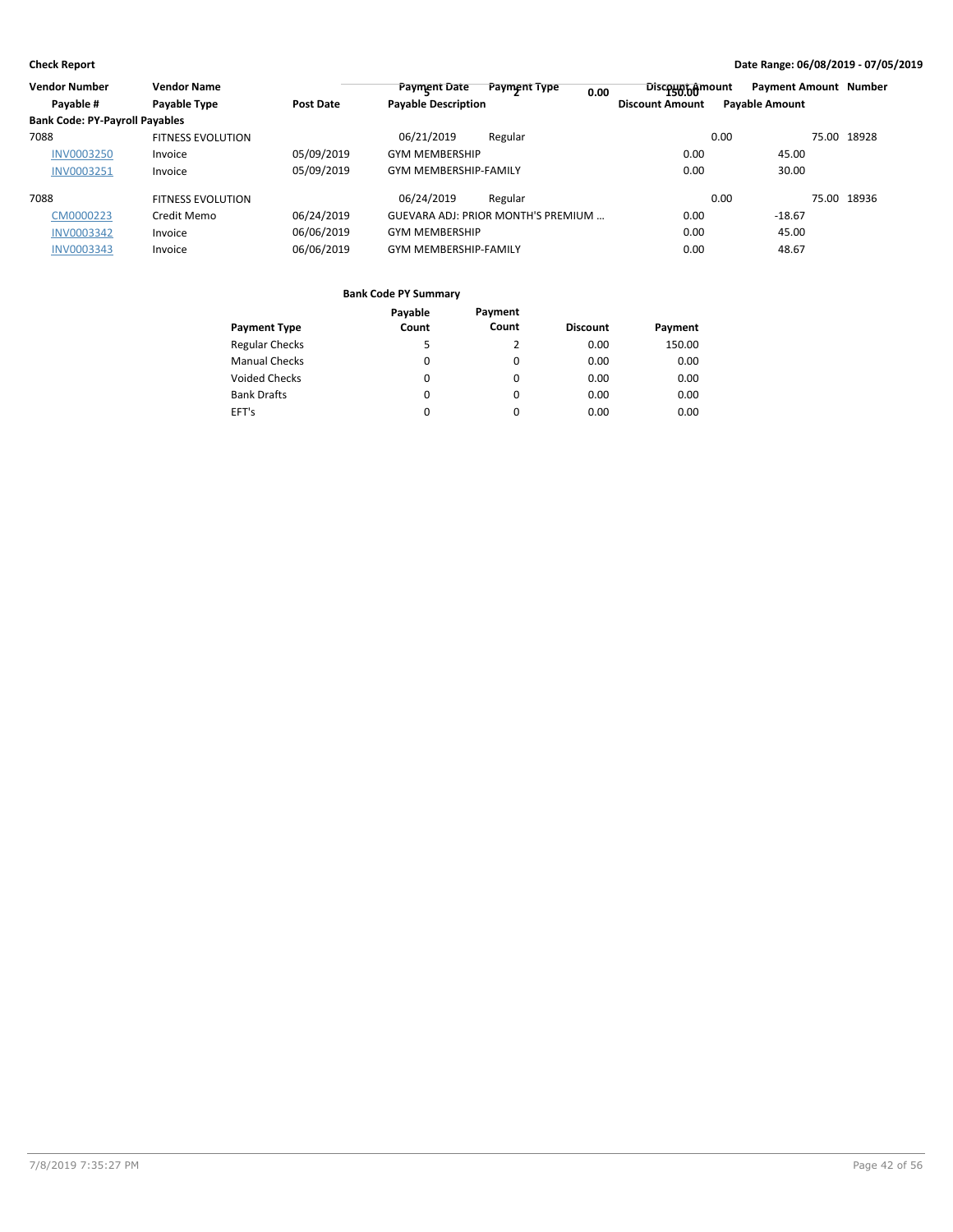| <b>Vendor Number</b>                  | <b>Vendor Name</b>                   |                  | <b>Payment Date</b>        | <b>Payment Type</b>                     |      | <b>Discount Amount</b> |      | <b>Payment Amount Number</b> |       |
|---------------------------------------|--------------------------------------|------------------|----------------------------|-----------------------------------------|------|------------------------|------|------------------------------|-------|
| Payable #                             | <b>Payable Type</b>                  | <b>Post Date</b> | <b>Payable Description</b> |                                         |      | <b>Discount Amount</b> |      | <b>Payable Amount</b>        |       |
| <b>Bank Code: AP-Regular Payables</b> |                                      |                  |                            |                                         |      |                        |      |                              |       |
| 7105                                  | <b>EMERGENCY VEHICLE SPECIALISTS</b> |                  | 06/24/2019                 | Regular                                 |      |                        | 0.00 | 15,452.50 98544              |       |
| 9943                                  | Invoice                              | 06/21/2019       |                            | PURCHASE/INSTALL PERM MOUNTS (6) ON 2   |      | 0.00                   |      | 15,452.50                    |       |
| 7105                                  | <b>EMERGENCY VEHICLE SPECIALISTS</b> |                  | 07/03/2019                 | 4<br>Regular                            | 0.00 | 18,526.02              | 0.00 | 1,628.52 98710               |       |
| 10010                                 | Invoice                              | 06/30/2019       |                            | (1) DAVID CLARK CORD, 20FT RADIO INTERF |      | 0.00                   |      | 945.59                       |       |
| 10011                                 | Invoice                              | 06/30/2019       |                            | (1) PANORAMA 4 ELEMENT ANTENNA + LAB    |      | 0.00                   |      | 682.93                       |       |
| 7112                                  | <b>ART BLACK</b>                     |                  | 06/24/2019                 | Regular                                 |      |                        | 0.00 | 415.00                       | 98529 |
| 119218                                | Invoice                              | 06/21/2019       |                            | ESPINOSA EXTRACTION BOOTH - 755 BROA    |      | 0.00                   |      | 415.00                       |       |
| 7112                                  | <b>ART BLACK</b>                     |                  | 06/28/2019                 | Regular                                 |      |                        | 0.00 | 1,030.00 98613               |       |
| 119238                                | Invoice                              | 06/28/2019       |                            | MONTEREY CO WEEKLY - 668 WILLIAMS AVE   |      | 0.00                   |      | 200.00                       |       |
| 119239                                | Invoice                              | 06/28/2019       |                            | OTHER BROTHER BREWERY - 877 BROADWAY    |      | 0.00                   |      | 415.00                       |       |
| 119240                                | Invoice                              | 06/28/2019       |                            | ESPINOZA PROJECT - 755 BROADWAY         |      | 0.00                   |      | 415.00                       |       |

|                       | Payable | Payment  |                 |           |
|-----------------------|---------|----------|-----------------|-----------|
| <b>Payment Type</b>   | Count   | Count    | <b>Discount</b> | Payment   |
| <b>Regular Checks</b> |         | 4        | 0.00            | 18,526.02 |
| <b>Manual Checks</b>  | 0       | 0        | 0.00            | 0.00      |
| Voided Checks         | 0       | $\Omega$ | 0.00            | 0.00      |
| <b>Bank Drafts</b>    | 0       | 0        | 0.00            | 0.00      |
| EFT's                 |         | 0        | 0.00            | 0.00      |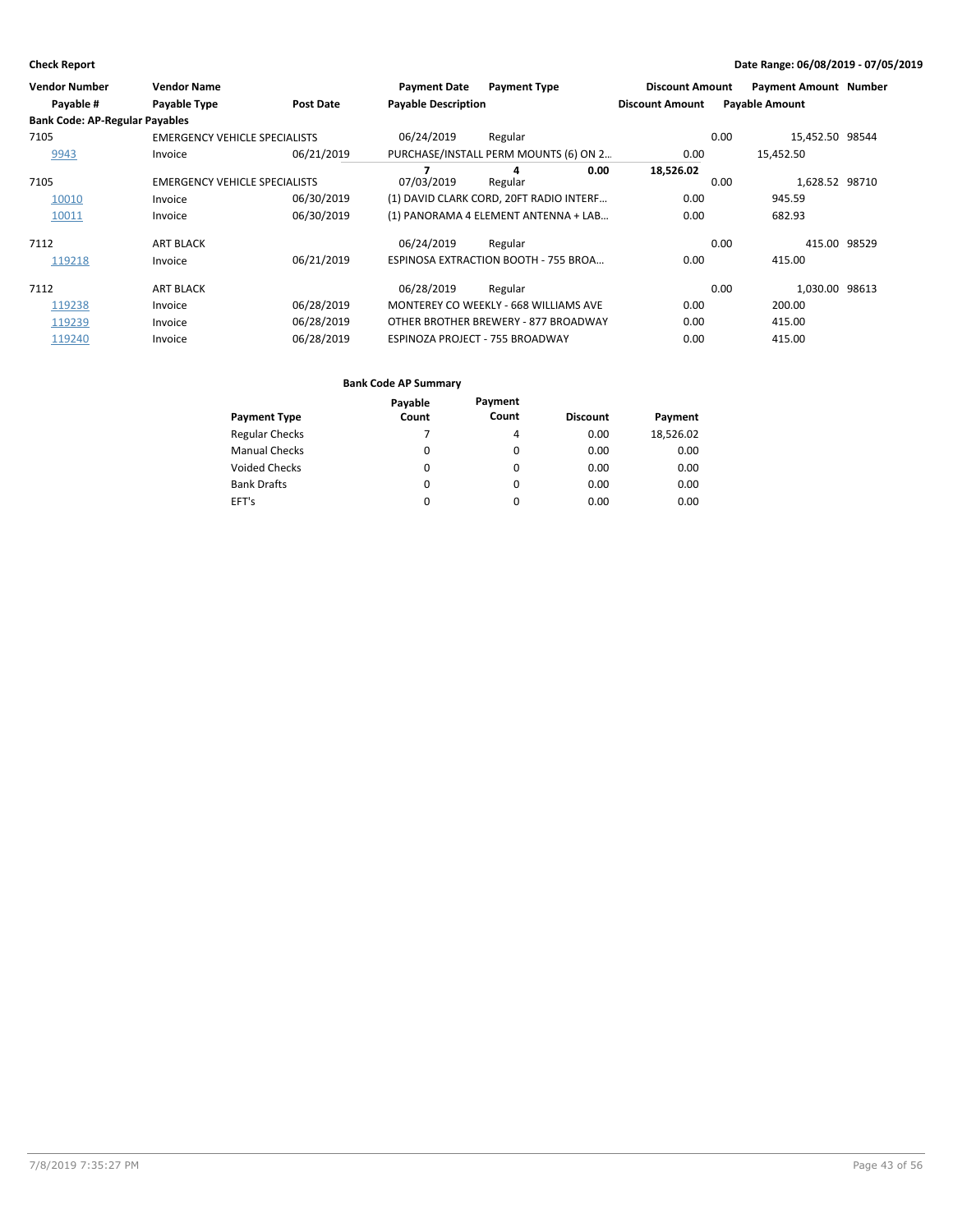| <b>Vendor Number</b>                  | <b>Vendor Name</b>                  |                  | <b>Payment Date</b>                | <b>Payment Type</b> |      | <b>Discount Amount</b> |      | <b>Payment Amount Number</b> |                      |
|---------------------------------------|-------------------------------------|------------------|------------------------------------|---------------------|------|------------------------|------|------------------------------|----------------------|
| Payable #                             | Payable Type                        | <b>Post Date</b> | <b>Payable Description</b>         |                     |      | <b>Discount Amount</b> |      | <b>Payable Amount</b>        |                      |
| <b>Bank Code: PY-Payroll Payables</b> |                                     |                  |                                    |                     |      |                        |      |                              |                      |
| 7124                                  | U.S. BANK N.A. - PARS ARS 457 & SRP |                  | 06/24/2019                         | <b>Bank Draft</b>   |      |                        | 0.00 |                              | 4,548.46 1061180370  |
| <b>INV0003378</b>                     | Invoice                             | 06/20/2019       | PARS 6746022500                    |                     |      | 0.00                   |      | 4,548.46                     |                      |
| 7124                                  | U.S. BANK N.A. - PARS ARS 457 & SRP |                  | 06/24/2019                         | <b>Bank Draft</b>   |      |                        | 0.00 |                              | 4,498.02 1061180370  |
| INV0003330                            | Invoice                             | 06/06/2019       | PARS 6746022500                    |                     |      | 0.00                   |      | 4,498.02                     |                      |
| 7124                                  | U.S. BANK N.A. - PARS ARS 457 & SRP |                  | 06/24/2019                         | <b>Bank Draft</b>   |      |                        | 0.00 |                              | -3,100.00 1061180370 |
| CM0000222                             | Credit Memo                         | 06/21/2019       | JUNE 20219 EXCESS CREDITZ          |                     | 0.00 | 6,2840760              |      | $-3.100.00$                  |                      |
| 7124                                  | U.S. BANK N.A. - PARS ARS 457 & SRP |                  | 06/24/2019                         | <b>Bank Draft</b>   |      |                        | 0.00 |                              | 1,738.81 2227537447  |
| <b>INV0003336</b>                     | Invoice                             | 06/06/2019       | PARS-ARS 457 6746022400            |                     |      | 0.00                   |      | 1.738.81                     |                      |
| 7124                                  | U.S. BANK N.A. - PARS ARS 457 & SRP |                  | 06/24/2019                         | <b>Bank Draft</b>   |      |                        | 0.00 |                              | -4,505.47 2227537447 |
| CM0000220                             | Credit Memo                         | 06/20/2019       | PARS-ARS 457 6746022400            |                     |      | 0.00                   |      | $-4,505.47$                  |                      |
| 7124                                  | U.S. BANK N.A. - PARS ARS 457 & SRP |                  | 06/24/2019                         | <b>Bank Draft</b>   |      |                        | 0.00 |                              | 1,000.00 2227537447  |
| DM0000237                             | Debit Memo                          | 06/21/2019       | 1/2 CREDIT ADJ T/B APPLIED IN JULY |                     |      | 0.00                   |      | 1,000.00                     |                      |
| 7124                                  | U.S. BANK N.A. - PARS ARS 457 & SRP |                  | 06/24/2019                         | <b>Bank Draft</b>   |      |                        | 0.00 |                              | 2,104.94 2227537447  |
| <b>INV0003384</b>                     | Invoice                             | 06/20/2019       | PARS-ARS 457 6746022400            |                     |      | 0.00                   |      | 2,104.94                     |                      |

|                       | Payable | Payment  |                 |          |
|-----------------------|---------|----------|-----------------|----------|
| <b>Payment Type</b>   | Count   | Count    | <b>Discount</b> | Payment  |
| <b>Regular Checks</b> | 0       | 0        | 0.00            | 0.00     |
| <b>Manual Checks</b>  | 0       | 0        | 0.00            | 0.00     |
| Voided Checks         | 0       | 0        | 0.00            | 0.00     |
| <b>Bank Drafts</b>    |         |          | 0.00            | 6,284.76 |
| EFT's                 | 0       | $\Omega$ | 0.00            | 0.00     |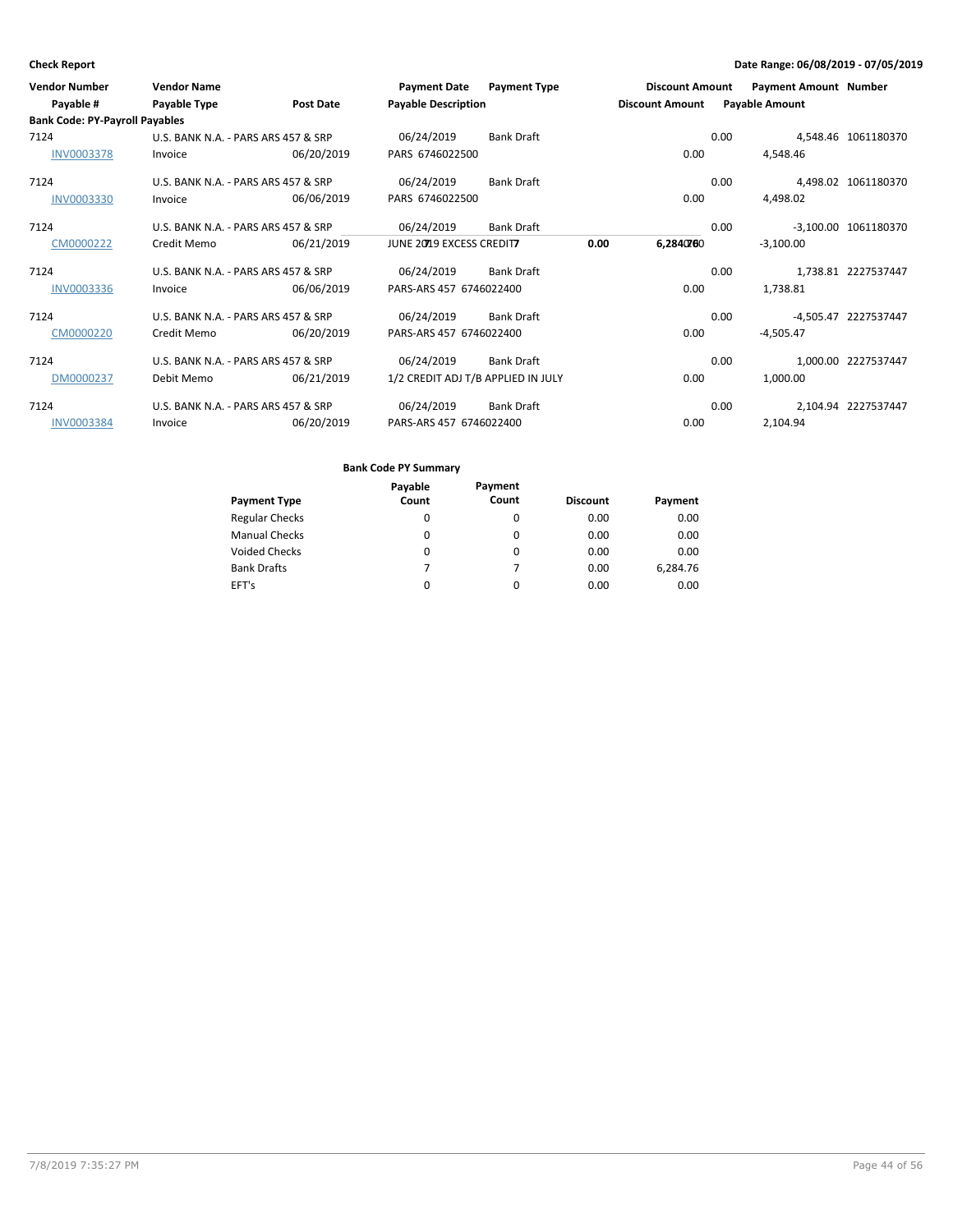| <b>Vendor Number</b>                  | <b>Vendor Name</b>               |                  | <b>Payment Date</b>              | <b>Payment Type</b>                      | <b>Discount Amount</b> |      | <b>Payment Amount Number</b> |             |
|---------------------------------------|----------------------------------|------------------|----------------------------------|------------------------------------------|------------------------|------|------------------------------|-------------|
| Payable #                             | Payable Type                     | <b>Post Date</b> | <b>Payable Description</b>       |                                          | <b>Discount Amount</b> |      | <b>Payable Amount</b>        |             |
| <b>Bank Code: AP-Regular Payables</b> |                                  |                  |                                  |                                          |                        |      |                              |             |
| 7130                                  | SOUTH BAY REGIONAL PUBLIC SAFETY |                  | 06/24/2019                       | Regular                                  |                        | 0.00 |                              | 80.00 98597 |
| 219677                                | Invoice                          | 06/21/2019       |                                  | CIT ACADEMY 6/3-7/19 - CHRISTIAN VILLICA | 0.00                   |      | 80.00                        |             |
| 7135                                  | MONTEREY SANITARY SUPPLY, INC.   |                  | 06/24/2019                       | Regular                                  |                        | 0.00 | 152.19 98578                 |             |
| 12452                                 | Invoice                          | 06/21/2019       |                                  | MONTHLY MED WASTE SVC - 6/12/19          | 0.00                   |      | 144.83                       |             |
| 12465                                 | Invoice                          | 06/21/2019       | 2-GAL SHARPS CONTAINER - 6/12/19 |                                          | 0.00                   |      | 7.36                         |             |
| 7266                                  | E2 CONSULTING ENGINEERS, INC     |                  | 07/03/2019                       | Regular                                  |                        | 0.00 | 11,582.50 98709              |             |
| WW-SEA-2307-028 Invoice               |                                  | 06/30/2019       |                                  | 4/29/19 LIFT STATION UPGRADE 200         | 82,752.760             |      | 11,582.50                    |             |
| 7287                                  | PNC EQUIPMENT FINANCE            |                  | 07/03/2019                       | Regular                                  |                        | 0.00 | 60,505.22 98737              |             |
| 480777                                | Invoice                          | 07/03/2019       |                                  | SCSD 6/11/19-7/10/19 / CONTRCT #190790   | 0.00                   |      | 60,505.22                    |             |
| 7324                                  | BEAR ELECTRICAL SOLUTIONS, INC.  |                  | 07/03/2019                       | Regular                                  |                        | 0.00 | 9.800.00 98687               |             |
| 8464                                  | Invoice                          | 06/30/2019       |                                  | JUN 2019 - STREETLIGHT @ MONTEREY RD/    | 0.00                   |      | 4,900.00                     |             |
| 8465                                  | Invoice                          | 06/30/2019       |                                  | JUN 2019 - ST LGT AT MONTEREY RD / JOB # | 0.00                   |      | 4,900.00                     |             |
| 7326                                  | <b>BRIAN DEMPSEY</b>             |                  | 07/03/2019                       | Regular                                  |                        | 0.00 |                              | 32.85 98691 |
| 6/20/2019                             | Invoice                          | 06/30/2019       |                                  | REIMBURSEMENT FOR FED EX EXPENSES 6/2    | 0.00                   |      | 32.85                        |             |
| 7333                                  | <b>RAY RODRIGUEZ</b>             |                  | 07/03/2019                       | Regular                                  |                        | 0.00 | 600.00 98741                 |             |
| 7/4/2019                              | Invoice                          | 07/03/2019       |                                  | ANIMAL BALLOONS FOR 7/4/2019 EVENT       | 0.00                   |      | 600.00                       |             |

|                       | Payable | Payment  |                 |           |
|-----------------------|---------|----------|-----------------|-----------|
| <b>Payment Type</b>   | Count   | Count    | <b>Discount</b> | Payment   |
| <b>Regular Checks</b> | 9       |          | 0.00            | 82,752.76 |
| <b>Manual Checks</b>  | 0       | 0        | 0.00            | 0.00      |
| <b>Voided Checks</b>  | 0       | 0        | 0.00            | 0.00      |
| <b>Bank Drafts</b>    | 0       | 0        | 0.00            | 0.00      |
| EFT's                 | 0       | $\Omega$ | 0.00            | 0.00      |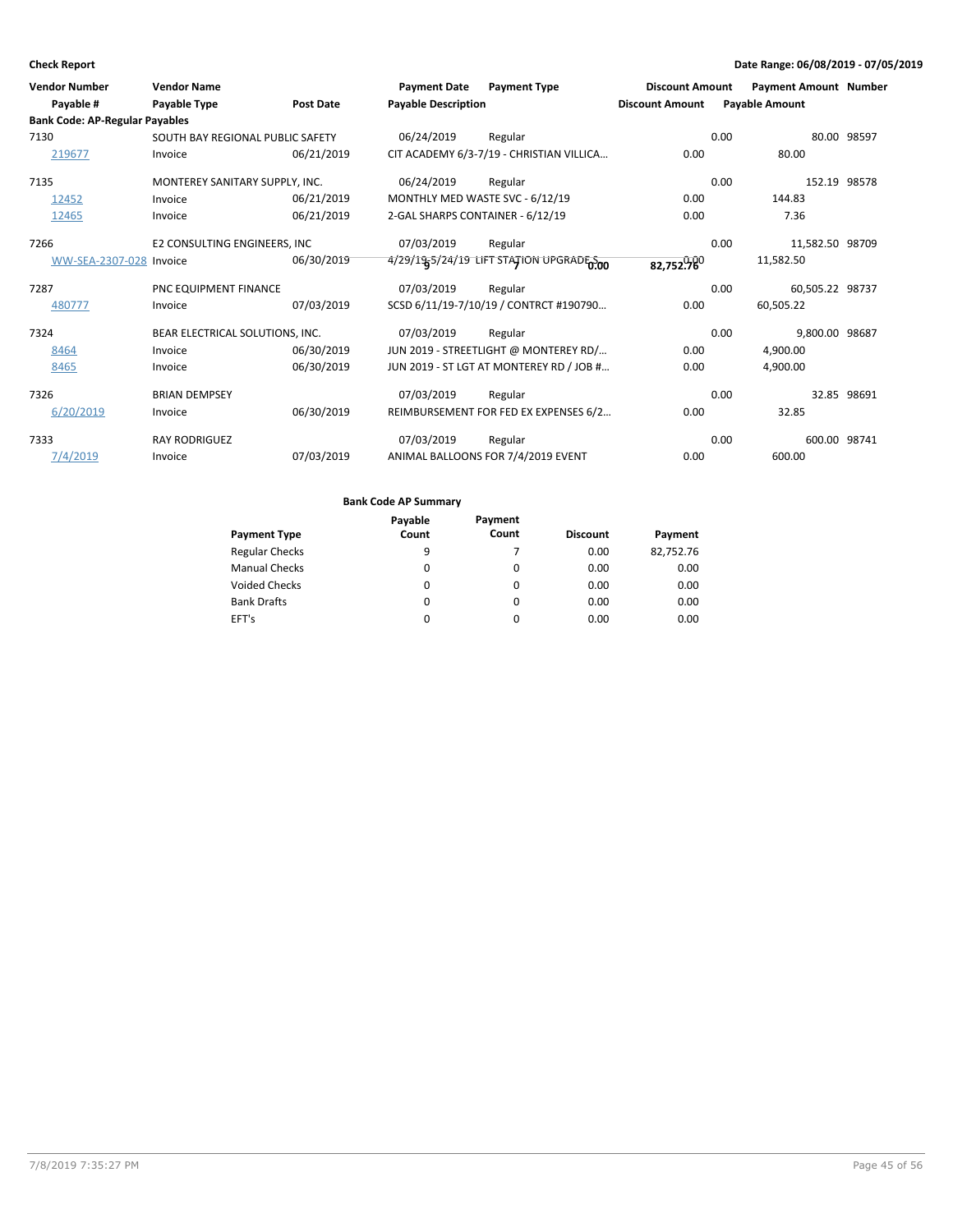**1 0.00 3,348.75 5**

### **Check Report Date Range: 06/08/2019 - 07/05/2019**

| <b>Vendor Number</b>                  | <b>Vendor Name</b> |                  | <b>Payment Date</b><br><b>Payment Type</b> | <b>Discount Amount</b> | <b>Payment Amount Number</b> |  |
|---------------------------------------|--------------------|------------------|--------------------------------------------|------------------------|------------------------------|--|
| Payable #                             | Payable Type       | <b>Post Date</b> | <b>Payable Description</b>                 | <b>Discount Amount</b> | <b>Payable Amount</b>        |  |
| <b>Bank Code: PY-Payroll Payables</b> |                    |                  |                                            |                        |                              |  |
| 7370                                  | UPEC. LOCAL 792    |                  | 06/21/2019<br>Regular                      | 0.00                   | 3,348.75 18932               |  |
| <b>INV0003246</b>                     | Invoice            | 05/09/2019       | LIUNA/UNION DUES                           | 0.00                   | 831.25                       |  |
| <b>INV0003296</b>                     | Invoice            | 05/23/2019       | LIUNA/UNION DUES                           | 0.00                   | 831.25                       |  |
| <b>INV0003338</b>                     | Invoice            | 06/06/2019       | LIUNA/UNION DUES                           | 0.00                   | 831.25                       |  |
| <b>INV0003372</b>                     | Invoice            | 06/06/2019       | LIUNA/UNION DUES                           | 0.00                   | 23.75                        |  |
| <b>INV0003386</b>                     | Invoice            | 06/20/2019       | LIUNA/UNION DUES                           | 0.00                   | 831.25                       |  |
|                                       |                    |                  |                                            |                        |                              |  |

### **Bank Code PY Summary**

 $\overline{\phantom{a}}$ 

|                       | Payable | Payment  |                 |          |
|-----------------------|---------|----------|-----------------|----------|
| <b>Payment Type</b>   | Count   | Count    | <b>Discount</b> | Payment  |
| <b>Regular Checks</b> | 5       |          | 0.00            | 3,348.75 |
| <b>Manual Checks</b>  | 0       | $\Omega$ | 0.00            | 0.00     |
| <b>Voided Checks</b>  | 0       | $\Omega$ | 0.00            | 0.00     |
| <b>Bank Drafts</b>    | 0       | $\Omega$ | 0.00            | 0.00     |
| EFT's                 | 0       | 0        | 0.00            | 0.00     |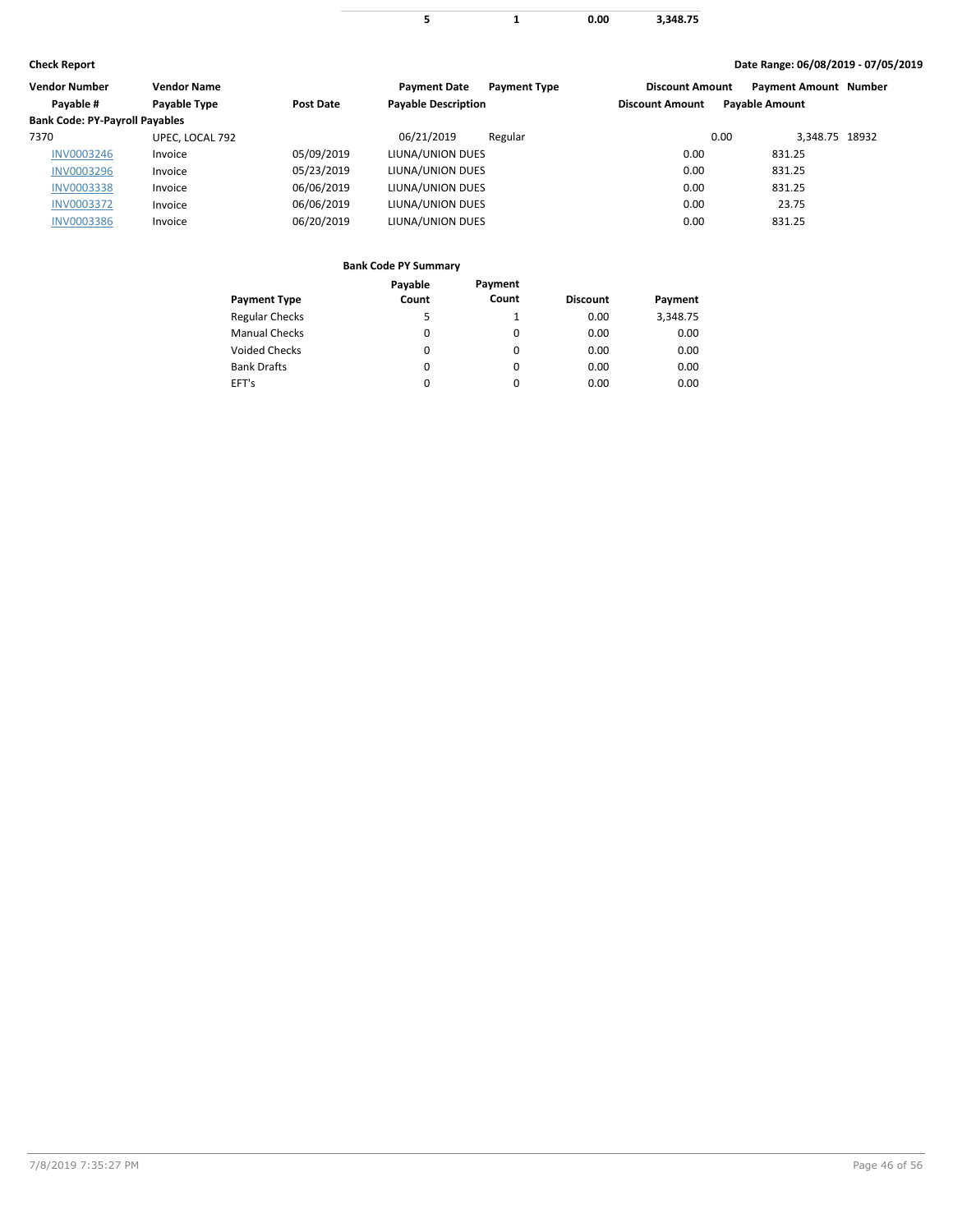| <b>Vendor Number</b><br>Payable #             | <b>Vendor Name</b><br>Payable Type                  | <b>Post Date</b> | <b>Payment Date</b><br><b>Payable Description</b> | <b>Payment Type</b>                           | <b>Discount Amount</b><br><b>Discount Amount</b> |      | <b>Payment Amount Number</b><br><b>Payable Amount</b> |             |
|-----------------------------------------------|-----------------------------------------------------|------------------|---------------------------------------------------|-----------------------------------------------|--------------------------------------------------|------|-------------------------------------------------------|-------------|
| <b>Bank Code: AP-Regular Payables</b><br>7393 | PUBLIC SAFETY CENTER                                |                  | 06/14/2019                                        | Regular                                       |                                                  | 0.00 | 588.45 98505                                          |             |
| 5869040                                       | Invoice                                             | 06/14/2019       |                                                   | (6 BX) ALKALINE AA BATT, (50) TRANZPORT       | 0.00                                             |      | 588.45                                                |             |
| 7488                                          | <b>HARRIS CORPORATION - PSPC</b>                    |                  | 06/14/2019                                        | Regular                                       |                                                  | 0.00 | 375.00 98475                                          |             |
| 93318665                                      | Invoice                                             | 06/14/2019       | Radio Repair - NB168                              |                                               | 0.00                                             |      | 375.00                                                |             |
| 7488                                          | <b>HARRIS CORPORATION - PSPC</b>                    |                  | 06/28/2019                                        | Regular                                       |                                                  | 0.00 | 771.28 98643                                          |             |
| 93320096                                      | Invoice                                             | 06/28/2019       | Radio Repair - NB173                              |                                               | 0.00                                             |      | 771.28                                                |             |
| 7503                                          | <b>SILKE COMMUNICATIONS</b>                         |                  | 06/24/2019                                        | Regular                                       |                                                  | 0.00 | 729.28 98595                                          |             |
| 85332                                         | Invoice                                             | 06/24/2019       |                                                   | (16) DIGITAL SVC, (16) FCC LIC USE FEE, (8) A | 0.00                                             |      | 729.28                                                |             |
| 7505                                          | MONTEREY BAY ANALYTICAL SVCS.                       |                  | 06/14/2019                                        | Regular                                       |                                                  | 0.00 |                                                       | 78.00 98489 |
| 190603 26                                     | Invoice                                             | 06/14/2019       |                                                   | SEASIDE MWS SAMPLES RCVD ON 6/3/2019          | 0.00                                             |      | 78.00                                                 |             |
| 7522                                          | ASSOCIATION OF MONTEREY BAY AREA GOVERNN 07/03/2019 |                  |                                                   | Regular                                       |                                                  | 0.00 | 5,778.00 98684                                        |             |
| 3979                                          | Invoice                                             | 07/03/2019       |                                                   | FY2019/20 DUES ASSESSMENT/ALLOWANCE           | 0.00                                             |      | 5,778.00                                              |             |
| 7541                                          | A TO Z PARTY RENTAL INC.                            |                  | 06/14/2019                                        | Regular                                       |                                                  | 0.00 | 1,392.95 98447                                        |             |
| 358021                                        | Invoice                                             | 06/14/2019       |                                                   | 5/22/19 SEASIDE FARMER'S MKT - PORTA TO       | 0.00                                             |      | 355.07                                                |             |
| 360247                                        | Invoice                                             | 06/14/2019       |                                                   | 5/25/19 SEASIDE FARMER'S MKT - PORTA TO       | 0.00                                             |      | 518.94                                                |             |
| 361900                                        | Invoice                                             | 06/14/2019       |                                                   | 6/1/19 SEASIDE FARMER'S MKT - PORTA TOI       | 0.00                                             |      | 518.94                                                |             |
| 7541                                          | A TO Z PARTY RENTAL INC.                            |                  | 07/03/2019                                        | Regular                                       |                                                  | 0.00 | 1,037.88 98679                                        |             |
| 363734                                        | Invoice                                             | 06/30/2019       |                                                   | 6/8/19 FARMER'S MKT - PORTA TOILETS           | 0.00                                             |      | 518.94                                                |             |
| 365609                                        | Invoice                                             | 06/30/2019       |                                                   | 6/15/19 FARMER'S MKT - PORTA TOILETS          | 0.00                                             |      | 518.94                                                |             |
| 7605                                          | <b>GREEN RUBBER-KENNEDY AG</b>                      |                  | 06/24/2019                                        | Regular                                       |                                                  | 0.00 |                                                       | 22.89 98552 |
| S-631506                                      | Invoice                                             | 06/24/2019       | (1) NOZZLE, (1) INDUST PAINT PEN                  |                                               | 0.00                                             |      | 22.89                                                 |             |
| 7644                                          | <b>COMCAST BUSINESS</b>                             |                  | 07/03/2019                                        | Regular                                       |                                                  | 0.00 | 4,609.13 98700                                        |             |
| 83708233                                      | Invoice                                             | 06/30/2019       |                                                   | FY18/19 - ACCT #939827683 - 6/15/19 - 7/1     | 0.00                                             |      | 2,304.57                                              |             |
| 83708233.                                     | Invoice                                             | 07/03/2019       |                                                   | FY19/20 - ACCT #939827683 - 6/15/19 - 7/1     | 0.00                                             |      | 2,304.56                                              |             |
| 7672                                          | PATRICIA A. LINTELL                                 |                  | 06/24/2019                                        | Regular                                       |                                                  | 0.00 | 100.00 98586                                          |             |
| 6/19/19                                       | Invoice                                             | 06/21/2019       |                                                   | 6/19/19 SANITATION DISTRICT BOARD MEET        | 0.00                                             |      | 100.00                                                |             |
| 7796                                          | TARGETSOLUTIONS LEARNING, LLC.                      |                  | 06/28/2019                                        | Regular                                       |                                                  | 0.00 | 3,043.00 98670                                        |             |
| TSINV00000030497 Invoice                      |                                                     | 06/28/2019       |                                                   | SEASIDE FIRE - PREM MEMBERSHIP, MAINT         | 0.00                                             |      | 3,043.00                                              |             |
| 7883                                          | <b>BARTLE WELLS ASSOCIATES</b>                      |                  | 06/14/2019                                        | Regular                                       |                                                  | 0.00 | 5,105.00 98451                                        |             |
| 1004B                                         | Invoice                                             | 06/14/2019       |                                                   | MAY 2019 - WATER RATE STUDY UPDATE            | 0.00                                             |      | 5,105.00                                              |             |
| 7892                                          | MICHAEL BAKER INTERNATIONAL                         |                  | 07/03/2019                                        | Regular                                       |                                                  | 0.00 | 742.50 98721                                          |             |
| 1052189                                       | Invoice                                             | 06/30/2019       |                                                   | 2018/19 LOAN MONITORING SVCS THROUG           | 0.00                                             |      | 742.50                                                |             |
| 7910                                          | <b>KOFF &amp; ASSOCIATES</b>                        |                  | 06/14/2019                                        | Regular                                       |                                                  | 0.00 | 2,762.00 98480                                        |             |
| 5402                                          | Invoice                                             | 06/14/2019       |                                                   | EXECUTIVE PERF EVAL - CTY MGR & CTY ATT       | 0.00                                             |      | 2,762.00                                              |             |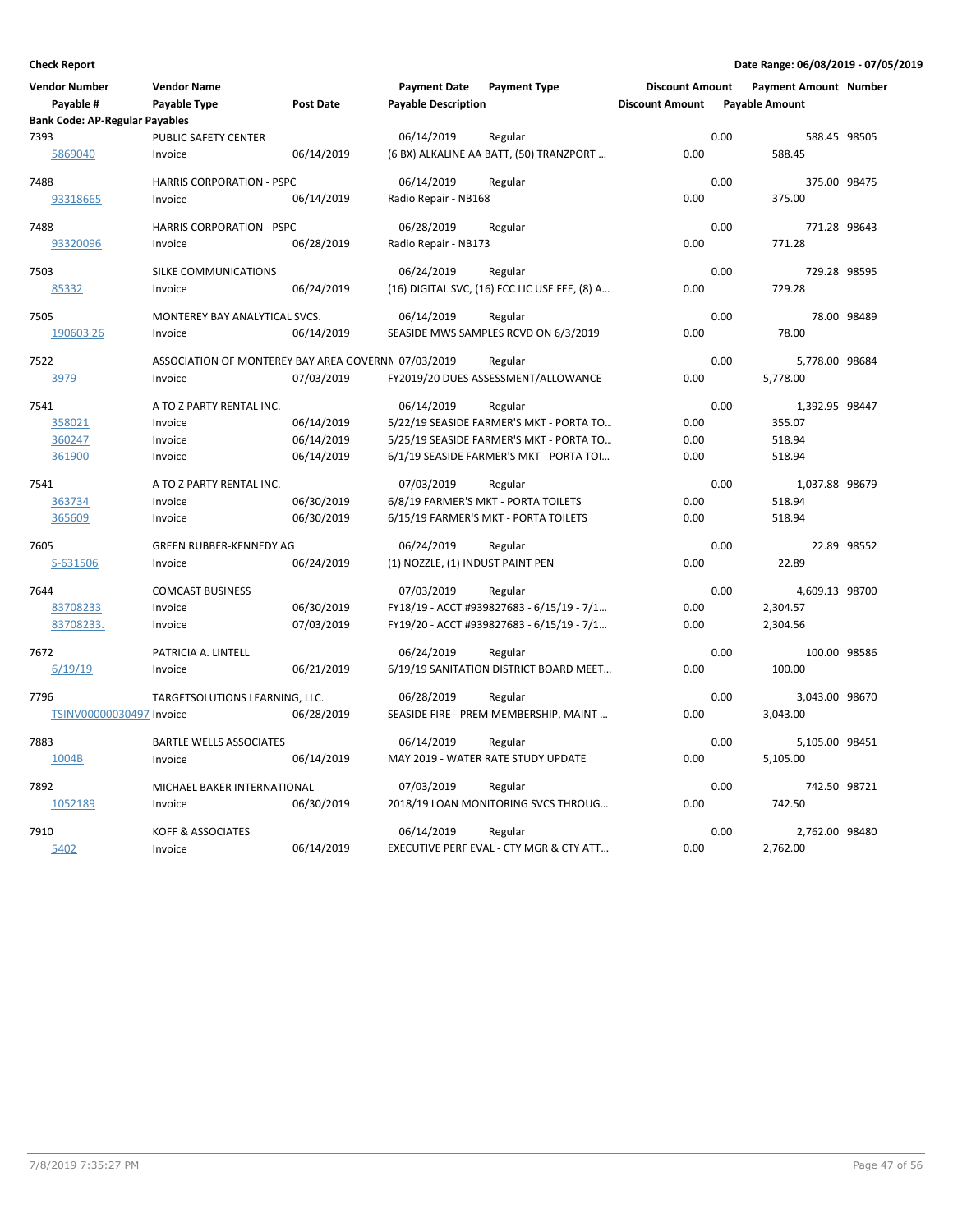| Vendor Number    | Vendor Name  |            | <b>Payment Date</b>                | <b>Payment Type</b> | <b>Discount Amount</b> |                       | <b>Payment Amount Number</b> |  |
|------------------|--------------|------------|------------------------------------|---------------------|------------------------|-----------------------|------------------------------|--|
| Pavable #        | Payable Type | Post Date  | <b>Payable Description</b>         |                     | <b>Discount Amount</b> | <b>Pavable Amount</b> |                              |  |
| 7924             | ROSA JONG    |            | 06/28/2019                         | Regular             |                        | 0.00                  | 137.20 98662                 |  |
| <b>JUNE 2019</b> | Invoice      | 06/28/2019 | JUNE 2019 - INSTRUCTOR PAY (ZUMBA) |                     | 0.00                   |                       | 137.20                       |  |

|                       | Payable | Payment  |                 |           |
|-----------------------|---------|----------|-----------------|-----------|
| <b>Payment Type</b>   | Count   | Count    | <b>Discount</b> | Payment   |
| <b>Regular Checks</b> | 20      | 16       | 0.00            | 27,272.56 |
| <b>Manual Checks</b>  | 0       | 0        | 0.00            | 0.00      |
| <b>Voided Checks</b>  | 0       | 0        | 0.00            | 0.00      |
| <b>Bank Drafts</b>    | 0       | $\Omega$ | 0.00            | 0.00      |
| EFT's                 | 0       | 0        | 0.00            | 0.00      |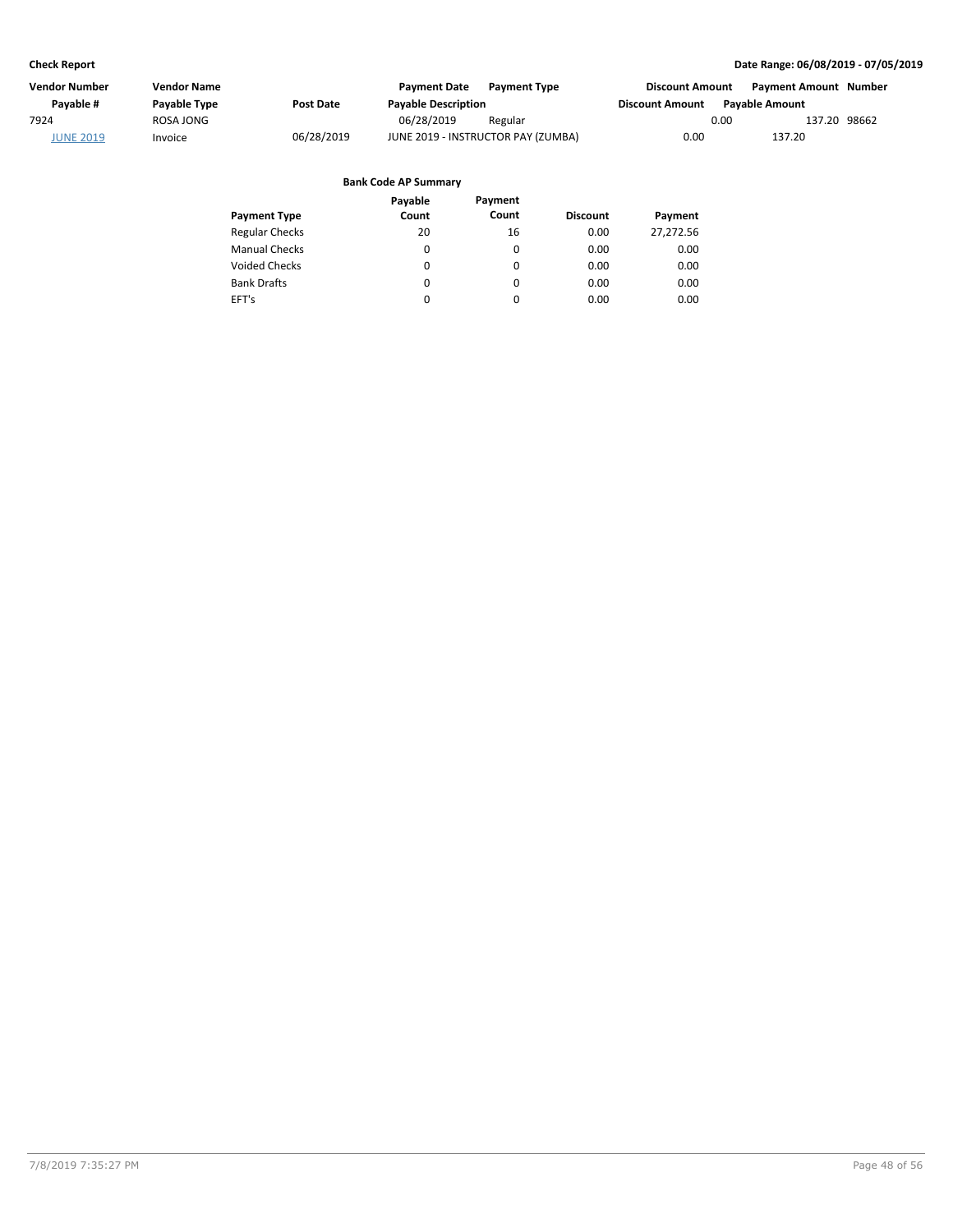| <b>Vendor Number</b><br>Payable #     | <b>Vendor Name</b><br><b>Payable Type</b> | <b>Post Date</b> | <b>Payment Date</b><br><b>Payable Description</b> | <b>Payment Type</b> |      | <b>Discount Amount</b><br><b>Discount Amount</b> |      | <b>Payment Amount Number</b><br><b>Payable Amount</b> |  |
|---------------------------------------|-------------------------------------------|------------------|---------------------------------------------------|---------------------|------|--------------------------------------------------|------|-------------------------------------------------------|--|
| <b>Bank Code: PY-Payroll Payables</b> |                                           |                  |                                                   |                     |      |                                                  |      |                                                       |  |
| 7975                                  | <b>AMERICAN FIDELITY</b>                  |                  | 06/25/2019                                        | <b>Bank Draft</b>   |      |                                                  | 0.00 | 2,218.15 B889156                                      |  |
| <b>INV0003252</b>                     | Invoice                                   | 05/09/2019       | AF PRE-TAX PRODUCT                                |                     |      | 0.00                                             |      | 2,218.15                                              |  |
| 7975                                  | <b>AMERICAN FIDELITY</b>                  |                  | 06/25/2019                                        | <b>Bank Draft</b>   |      |                                                  | 0.00 | 4,105.78 B889156                                      |  |
| <b>INV0003253</b>                     | Invoice                                   | 05/09/2019       | AF AFTER-TAX PRODUCT                              |                     |      | 0.00                                             |      | 4,105.78                                              |  |
| 7975                                  | <b>AMERICAN FIDELITY</b>                  |                  | 06/25/2019                                        | <b>Bank Draft</b>   |      |                                                  | 0.00 | 2,218.15 B889156                                      |  |
| <b>INV0003297</b>                     | Invoice                                   | 05/23/2019       | AF PRE-8AX PRODUCT                                | 8                   | 0.00 | 25,2340400                                       |      | 2,218.15                                              |  |
| 7975                                  | <b>AMERICAN FIDELITY</b>                  |                  | 06/25/2019                                        | <b>Bank Draft</b>   |      |                                                  | 0.00 | 4,075.12 B889156                                      |  |
| <b>INV0003298</b>                     | Invoice                                   | 05/23/2019       | AF AFTER-TAX PRODUCT                              |                     |      | 0.00                                             |      | 4,075.12                                              |  |
| 7975                                  | <b>AMERICAN FIDELITY</b>                  |                  | 06/28/2019                                        | <b>Bank Draft</b>   |      |                                                  | 0.00 | 4,119.59 D022000                                      |  |
| <b>INV0003388</b>                     | Invoice                                   | 06/20/2019       | AF AFTER-TAX PRODUCT                              |                     |      | 0.00                                             |      | 4,119.59                                              |  |
| 7975                                  | <b>AMERICAN FIDELITY</b>                  |                  | 06/28/2019                                        | <b>Bank Draft</b>   |      |                                                  | 0.00 | 2,238.54 D022000                                      |  |
| <b>INV0003387</b>                     | Invoice                                   | 06/20/2019       | AF PRE-TAX PRODUCT                                |                     |      | 0.00                                             |      | 2,238.54                                              |  |
| 7975                                  | <b>AMERICAN FIDELITY</b>                  |                  | 06/28/2019                                        | <b>Bank Draft</b>   |      |                                                  | 0.00 | 4,061.31 D022000                                      |  |
| <b>INV0003345</b>                     | Invoice                                   | 06/06/2019       | AF AFTER-TAX PRODUCT                              |                     |      | 0.00                                             |      | 4,061.31                                              |  |
| 7975                                  | <b>AMERICAN FIDELITY</b>                  |                  | 06/28/2019                                        | <b>Bank Draft</b>   |      |                                                  | 0.00 | 2,197.76 D022000                                      |  |
| <b>INV0003344</b>                     | Invoice                                   | 06/06/2019       | AF PRE-TAX PRODUCT                                |                     |      | 0.00                                             |      | 2,197.76                                              |  |

|                       | Payable | Payment  |                 |           |
|-----------------------|---------|----------|-----------------|-----------|
| <b>Payment Type</b>   | Count   | Count    | <b>Discount</b> | Payment   |
| <b>Regular Checks</b> | 0       | $\Omega$ | 0.00            | 0.00      |
| <b>Manual Checks</b>  | 0       | $\Omega$ | 0.00            | 0.00      |
| <b>Voided Checks</b>  | 0       | $\Omega$ | 0.00            | 0.00      |
| <b>Bank Drafts</b>    | 8       | 8        | 0.00            | 25.234.40 |
| EFT's                 | 0       |          | 0.00            | 0.00      |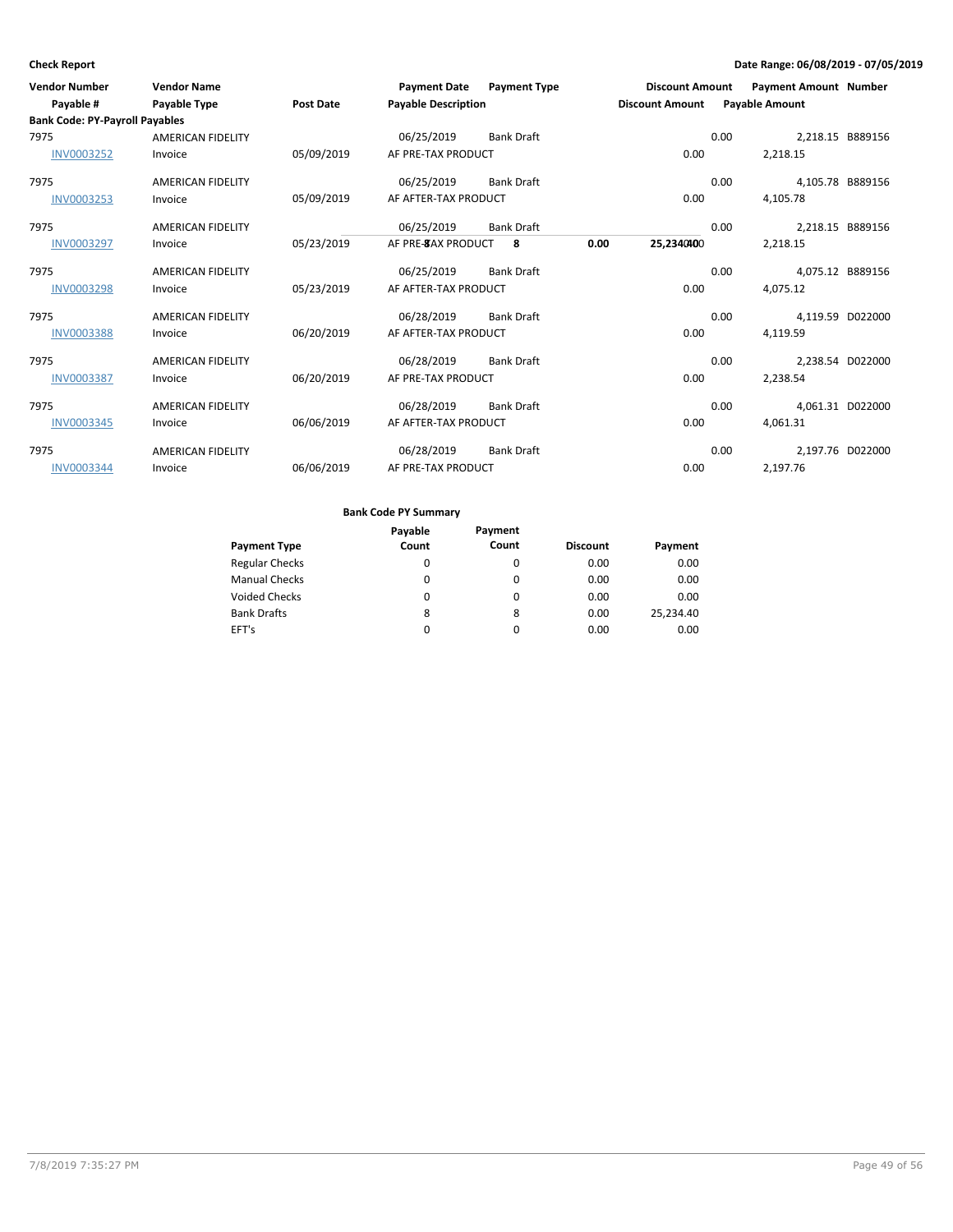| <b>Vendor Number</b><br>Payable #     | <b>Vendor Name</b><br>Payable Type | <b>Post Date</b> | <b>Payment Date</b><br><b>Payable Description</b> | <b>Payment Type</b>                         | <b>Discount Amount</b><br><b>Discount Amount</b> | <b>Payment Amount Number</b><br><b>Payable Amount</b> |              |
|---------------------------------------|------------------------------------|------------------|---------------------------------------------------|---------------------------------------------|--------------------------------------------------|-------------------------------------------------------|--------------|
| <b>Bank Code: AP-Regular Payables</b> |                                    |                  |                                                   |                                             |                                                  |                                                       |              |
| 8014                                  | PAXTON ASSOCIATES                  |                  | 06/14/2019                                        | Regular                                     |                                                  | 0.00<br>3,600.00 98502                                |              |
| 1334                                  | Invoice                            | 06/14/2019       |                                                   | 04/26/19 - 05/25/19 WATERMASTER ADMIN       | 0.00                                             | 3,600.00                                              |              |
| 8020                                  | RAIMI & ASSOCIATES, INC.           |                  | 06/28/2019                                        | Regular                                     |                                                  | 0.00<br>62,194.31 98661                               |              |
| 19-3212                               | Invoice                            | 06/28/2019       |                                                   | APRIL 2019 - GENERAL PLAN AND EIR SVCS      | 0.00                                             | 62,194.31                                             |              |
| 8022                                  | JEFF K. BILLS                      |                  | 07/03/2019                                        | Regular                                     |                                                  | 0.00<br>3,400.00 98716                                |              |
| 3262019                               | Invoice                            | 06/30/2019       |                                                   | (1) SUREHIRE ASSESSMENT, (2) LEADERSHIP     | 0.00                                             | 3,400.00                                              |              |
| 8052                                  | CENTRAL COAST HIGH SCHOOL          |                  | 06/28/2019                                        | Regular                                     |                                                  | 0.00<br>3,000.00 98622                                |              |
| 6/20/19 COUNCIL                       | Invoice                            | 06/28/2019       |                                                   | <b>MAYOR'S YOUTH FUND - WORK TO LEARN P</b> | 0.00                                             | 3,000.00                                              |              |
| 8066                                  | FUN EXPRESS, LLC                   |                  | 06/28/2019                                        | Regular                                     |                                                  | 0.00<br>1,110.67 98638                                |              |
| 696822680-01                          | Invoice                            | 06/28/2019       |                                                   | MISC HOLIDAY SUPPLIES FOR RECREATION D      | 0.00                                             | 1,110.67                                              |              |
| 8086                                  | <b>VETERANS TRANSITION CENTER</b>  |                  | 06/24/2019                                        | Regular                                     |                                                  | 0.00<br>7,126.38 98605                                |              |
| $\overline{3}$                        | Invoice                            | 06/21/2019       | 4 QTR, FY2018/19 CDBG PAYMENT                     |                                             | 0.00                                             | 7,126.38                                              |              |
| 8091                                  | <b>BADGER METER INC.</b>           |                  | 06/14/2019                                        | Regular                                     |                                                  | 0.00                                                  | 727.31 98450 |
| 80033450                              | Invoice                            | 06/14/2019       |                                                   | MAY 2019 SVCS FOR ORION CELLULAR MET        | 0.00                                             | 727.31                                                |              |
| 8129                                  | VORTEX INDUSTRIES, INC.            |                  | 07/03/2019                                        | Regular                                     |                                                  | 0.00<br>8,239.50 98759                                |              |
| 44-1349743                            | Invoice                            | 06/30/2019       |                                                   | ROLLING STEEL DOORS #130 2836 2ND AV6.00    | 92,762.190                                       | 8,239.50                                              |              |
| 8142                                  | US FOODS, INC.                     |                  | 06/24/2019                                        | Regular                                     |                                                  | 0.00                                                  | 804.95 98602 |
| 4605663                               | Invoice                            | 06/24/2019       |                                                   | 986 HILBY AVE FOOD DELIVERY/ACCT #2407      | 0.00                                             | 804.95                                                |              |
| 8154                                  | GREEN VALLEY LANDSCAPE, INC.       |                  | 06/28/2019                                        | Regular                                     |                                                  | 0.00                                                  | 53.36 98641  |
| 11050                                 | Invoice                            | 06/28/2019       |                                                   | 61pmmc3 STIHL CHAIN: 3/8" PICO MICRO .0     | 0.00                                             | 53.36                                                 |              |
| 8236                                  | POLICE RECORDS & INFO MGM          |                  | 07/03/2019                                        | Regular                                     |                                                  | 0.00                                                  | 385.00 98738 |
| 6565                                  | Invoice                            | 07/03/2019       |                                                   | C. DEL BIAGGIO - SEMINAR BWCR 8/22-23/      | 0.00                                             | 385.00                                                |              |
| 8238                                  | MOBILE CLIMB USA, LLC              |                  | 07/03/2019                                        | Regular                                     |                                                  | 0.00<br>1,750.00 98725                                |              |
| 7/4/2019                              | Invoice                            | 07/03/2019       |                                                   | BALANCE DUE FOR 7/4/2019 WALLS & EQUI       | 0.00                                             | 1.750.00                                              |              |
| 8273                                  | SMILE BUSINESS PRODUCTS, INC.      |                  | 06/28/2019                                        | Regular                                     |                                                  | 0.00                                                  | 370.69 98667 |
| 755512                                | Invoice                            | 06/28/2019       |                                                   | 440 HARCOURT AVE - SHARP/MX-M904            | 0.00                                             | 143.97                                                |              |
| 755513                                | Invoice                            | 06/28/2019       | ENGINEERING - SHARP/MX-3070N                      |                                             | 0.00                                             | 226.72                                                |              |

|                       | Payable | Payment  |                 |           |
|-----------------------|---------|----------|-----------------|-----------|
| <b>Payment Type</b>   | Count   | Count    | <b>Discount</b> | Payment   |
| <b>Regular Checks</b> | 14      | 13       | 0.00            | 92,762.17 |
| <b>Manual Checks</b>  | 0       | 0        | 0.00            | 0.00      |
| <b>Voided Checks</b>  | 0       | 0        | 0.00            | 0.00      |
| <b>Bank Drafts</b>    | 0       | $\Omega$ | 0.00            | 0.00      |
| EFT's                 | 0       | 0        | 0.00            | 0.00      |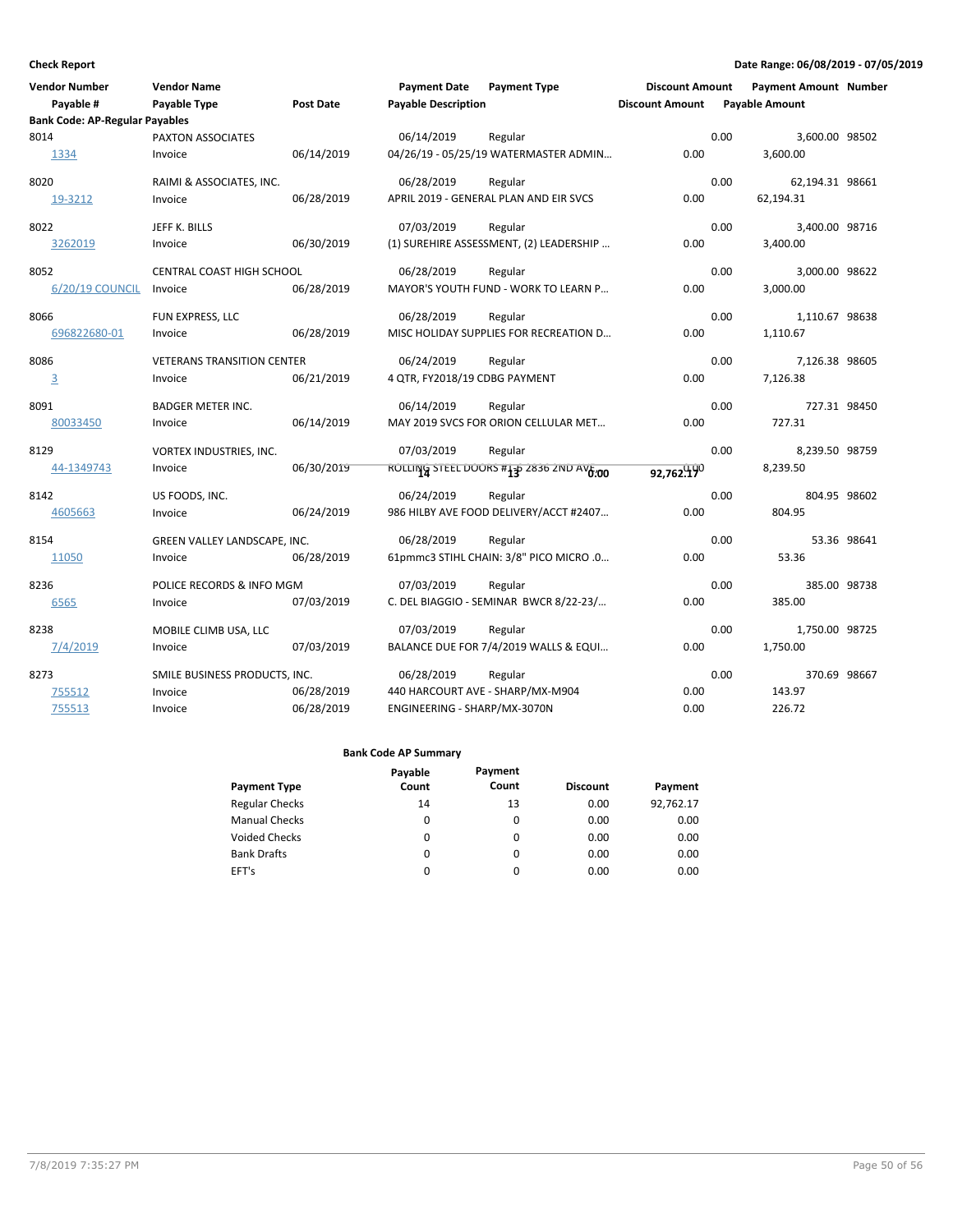| Vendor Number                         | <b>Vendor Name</b> |                                                         | <b>Payment Date</b><br><b>Payment Type</b> | <b>Discount Amount</b> | <b>Payment Amount Number</b> |  |
|---------------------------------------|--------------------|---------------------------------------------------------|--------------------------------------------|------------------------|------------------------------|--|
| Pavable #                             | Payable Type       | <b>Post Date</b>                                        | <b>Payable Description</b>                 | <b>Discount Amount</b> | <b>Payable Amount</b>        |  |
| <b>Bank Code: PY-Payroll Payables</b> |                    |                                                         |                                            |                        |                              |  |
| 8308                                  |                    | AMERICAN FIDELITY ADMINISTRATIVE SERVICES, I 06/21/2019 | Regular                                    | 0.00                   | 214.20 18933                 |  |
| INV0003419                            | Invoice            | 06/21/2019                                              | JUN19 ADMIN SERV FEE INV# 38624            | 0.00                   | 214.20                       |  |
|                                       |                    |                                                         |                                            |                        |                              |  |

|                       | Payable | Payment |                 |         |
|-----------------------|---------|---------|-----------------|---------|
| <b>Payment Type</b>   | Count   | Count   | <b>Discount</b> | Payment |
| <b>Regular Checks</b> | 1       |         | 0.00            | 214.20  |
| <b>Manual Checks</b>  | 0       | 0       | 0.00            | 0.00    |
| <b>Voided Checks</b>  | 0       | 0       | 0.00            | 0.00    |
| <b>Bank Drafts</b>    | 0       | 0       | 0.00            | 0.00    |
| EFT's                 | 0       | 0       | 0.00            | 0.00    |
|                       |         |         |                 |         |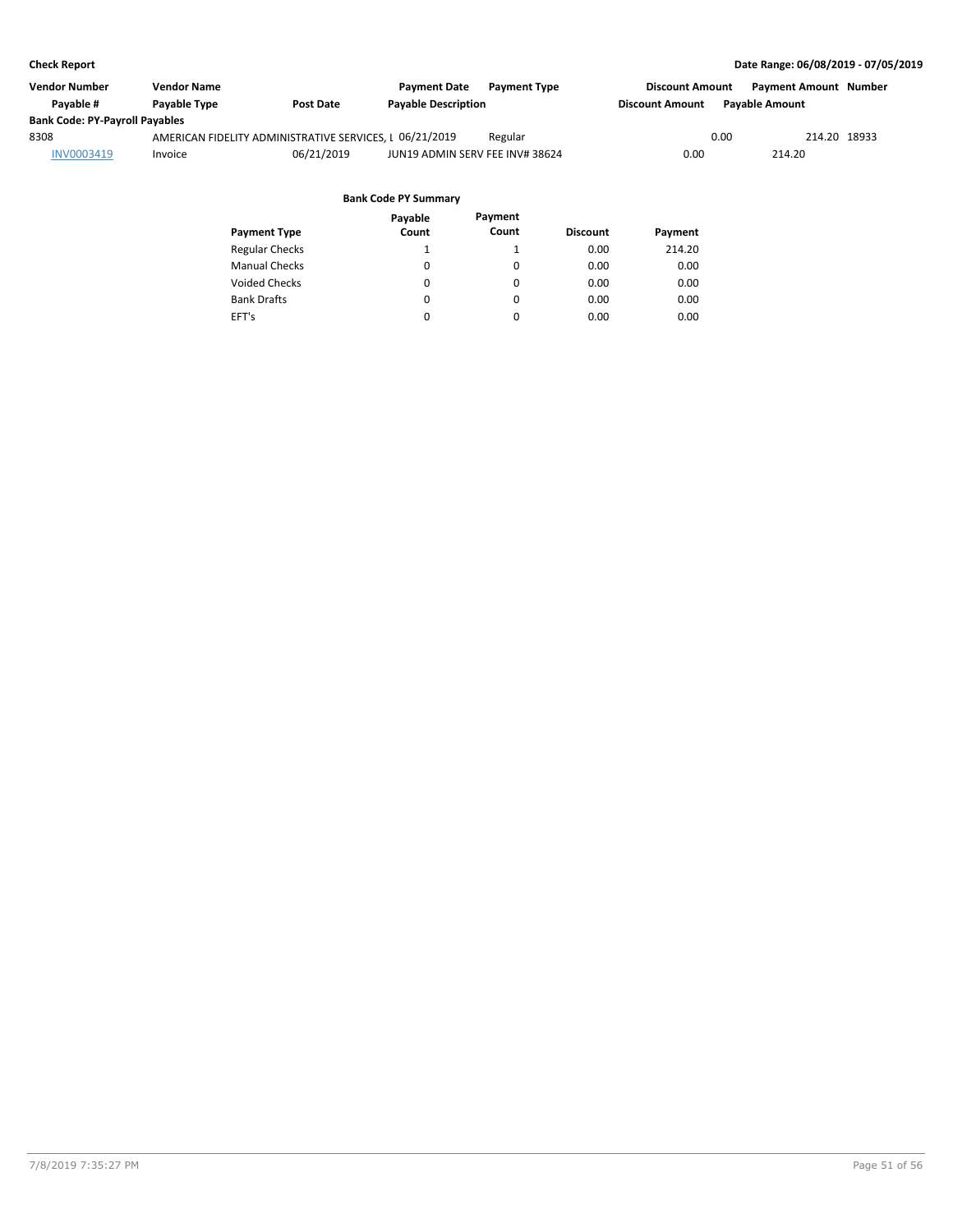| <b>Vendor Number</b><br>Payable #     | <b>Vendor Name</b><br><b>Payable Type</b> | <b>Post Date</b>         | <b>Payment Date</b><br><b>Payable Description</b> | <b>Payment Type</b>                             | <b>Discount Amount</b><br><b>Discount Amount</b> |      | <b>Payment Amount Number</b><br><b>Payable Amount</b> |             |
|---------------------------------------|-------------------------------------------|--------------------------|---------------------------------------------------|-------------------------------------------------|--------------------------------------------------|------|-------------------------------------------------------|-------------|
| <b>Bank Code: AP-Regular Payables</b> |                                           |                          |                                                   |                                                 |                                                  |      |                                                       |             |
| 8332                                  | <b>IVY SIMPSON</b>                        |                          | 06/14/2019                                        | Regular                                         |                                                  | 0.00 | 210.00 98477                                          |             |
| 1329                                  | Invoice                                   | 06/14/2019               | WEEKLY INTERIOR PLANT SVC 6/3/19                  |                                                 | 0.00                                             |      | 210.00                                                |             |
| 8338                                  | <b>FEDEX</b>                              |                          | 06/14/2019                                        | Regular                                         |                                                  | 0.00 | 240.33 98469                                          |             |
| 6-568-87841                           | Invoice                                   | 06/14/2019               |                                                   | ACCT #1750-2541-3; SHIPMENT ON 5/24/19          | 0.00                                             |      | 11.23                                                 |             |
| 6-576-39222                           | Invoice                                   | 06/14/2019               |                                                   | ACCT #6266-0569-9; SHIPMENT ON 6/3/19           | 0.00                                             |      | 229.10                                                |             |
|                                       |                                           |                          |                                                   |                                                 |                                                  |      |                                                       |             |
| 8338                                  | <b>FEDEX</b>                              |                          | 07/03/2019                                        | Regular                                         |                                                  | 0.00 |                                                       | 45.81 98711 |
| 6-575-93274                           | Invoice                                   | 06/30/2019               |                                                   | ACCT #1750-2541-3; FRAUD CASE #4751927          | 0.00                                             |      | 45.81                                                 |             |
|                                       |                                           |                          |                                                   |                                                 |                                                  |      |                                                       |             |
| 8345                                  | RESTORATIVE JUSTICE PARTNERS, INC.        |                          | 06/24/2019                                        | Regular                                         |                                                  | 0.00 | 2,490.91 98591                                        |             |
| <b>MAY 2019</b>                       | Invoice                                   | 06/24/2019               | MAY 2019 - CAL VIP REIMBURSEMENT                  |                                                 | 0.00                                             |      | 2,490.91                                              |             |
| 8361                                  | SPEAKWRITE LLC                            |                          | 07/03/2019                                        | Regular                                         |                                                  | 0.00 | 815.38 98748                                          |             |
| ac3143f4                              | Invoice                                   | 06/30/2019               |                                                   | JUNE 2019 - SEASIDE POLICE / GrpLECASSP         | 0.00                                             |      | 815.38                                                |             |
|                                       |                                           |                          |                                                   |                                                 |                                                  |      |                                                       |             |
| 8380                                  | SOUTHEASTERN SECURITY                     |                          | 06/14/2019                                        | Regular                                         |                                                  | 0.00 | 518.00 98514                                          |             |
| 144056                                | Invoice                                   | 06/14/2019               | MAY 2019 - APPLICANT PROFILES (28)                |                                                 | 0.00                                             |      | 518.00                                                |             |
|                                       |                                           |                          |                                                   |                                                 |                                                  |      |                                                       |             |
| 8380                                  | SOUTHEASTERN SECURITY                     |                          | 07/03/2019                                        | Regular                                         |                                                  | 0.00 | 277.50 98747                                          |             |
| 137848                                | Invoice                                   | 06/30/2019               |                                                   | SEPT 2018 - (1) PARKSREC APPLICANT PROFI        | 0.00                                             |      | 18.50                                                 |             |
| 138624                                | Invoice                                   | 06/30/2019               |                                                   | OCT 2018 - (4) PARKSREC APPLICANT PROFIL        | 0.00                                             |      | 74.00                                                 |             |
| 139400                                | Invoice                                   | 06/30/2019               |                                                   | NOV 2018 - (2) PARKSREC APPLICANT PROFI         | 0.00                                             |      | 37.00                                                 |             |
| 140072                                | Invoice                                   | 06/30/2019               |                                                   | DEC 2018 - (1) PARKSREC APPLICANT PROFILE       | 0.00                                             |      | 18.50                                                 |             |
| 140833                                | Invoice                                   | 06/30/2019               |                                                   | JAN 2019 - (3) PARKSREC APPLICANT PROFIL        | 0.00                                             |      | 55.50                                                 |             |
| 141646                                | Invoice                                   | 06/30/2019               |                                                   | FEB 2019 - (1) PARKSREC APPLICANT PROFILE       | 0.00                                             |      | 18.50                                                 |             |
| 142308                                | Invoice                                   | 06/30/2019               |                                                   | MAR 2019 - (2) PARKSREC APPLICANT PROFI         | 0.00                                             |      | 37.00                                                 |             |
| 143252                                | Invoice                                   | 06/30/2019               |                                                   | APRIL 2019 - (1) PARKSREC APPLICANT PROF        | 0.00                                             |      | 18.50                                                 |             |
| 8414                                  | COASTAL FABRICATION COMPANY, INC.         |                          | 06/14/2019                                        | Regular                                         |                                                  | 0.00 | 367.98 98455                                          |             |
| 47951                                 | Invoice                                   | 06/14/2019               | <b>WATERJET PLATE PIECE</b>                       |                                                 | 0.00                                             |      | 367.98                                                |             |
|                                       |                                           |                          |                                                   |                                                 |                                                  |      |                                                       |             |
| 8455                                  | <b>JERRY BLACKWELDER</b>                  |                          | 06/24/2019                                        | Regular                                         |                                                  | 0.00 | 100.00 98563                                          |             |
| 6/19/19                               | Invoice                                   | 06/21/2019               |                                                   | 6/19/19 SANITATION DISTRICT BOARD MEET          | 0.00                                             |      | 100.00                                                |             |
|                                       |                                           |                          |                                                   |                                                 |                                                  |      |                                                       |             |
| 8464                                  | MONTEREY COUNTY ENVIRONMENTAL HEALTH      |                          | 06/14/2019                                        | Regular                                         |                                                  | 0.00 | 3,142.00 98493                                        |             |
| IN0983961                             | Invoice                                   | 06/14/2019<br>06/14/2019 | FAC #FA0813350/986 HILBY AVE                      |                                                 | 0.00                                             |      | 956.00                                                |             |
| IN0985397<br><b>IN0985707</b>         | Invoice                                   |                          | FAC #FA082274/220 COE AVENUE                      |                                                 | 0.00<br>0.00                                     |      | 956.00                                                |             |
|                                       | Invoice                                   | 06/14/2019               | FAC #FA0815318/1148 WHEELER ST.                   |                                                 |                                                  |      | 1,230.00                                              |             |
| 8512                                  | <b>CALIFORNIA TOWING &amp; TRANSPORT</b>  |                          | 06/14/2019                                        | Regular                                         |                                                  | 0.00 | 350.00 98454                                          |             |
| 187529                                | Invoice                                   | 06/14/2019               |                                                   | POLICE TOW - 2010 BUICK LACROSSE CXL            | 0.00                                             |      | 300.00                                                |             |
| 187557                                | Invoice                                   | 06/14/2019               | TOW SEASIDE POLICE DEPT VEHICLE                   |                                                 | 0.00                                             |      | 50.00                                                 |             |
|                                       |                                           |                          |                                                   |                                                 |                                                  |      |                                                       |             |
| 8512                                  | CALIFORNIA TOWING & TRANSPORT             |                          | 06/28/2019                                        | Regular                                         |                                                  | 0.00 |                                                       | 50.00 98619 |
| 188152                                | Invoice                                   | 06/28/2019               |                                                   | TOW DISABLED VEHICLE TO CARDINALE GMC           | 0.00                                             |      | 50.00                                                 |             |
| 8525                                  | NEOGOV                                    |                          | 07/03/2019                                        |                                                 |                                                  | 0.00 | 1,575.00 98732                                        |             |
| <b>INV29601</b>                       |                                           | 07/03/2019               |                                                   | Regular<br>7/24/19-7/23/20 - GOVERNMENTJOBS.COM | 0.00                                             |      | 1,575.00                                              |             |
|                                       | Invoice                                   |                          |                                                   |                                                 |                                                  |      |                                                       |             |
| 8526                                  | U.S. BANK ST. PAUL                        |                          | 07/03/2019                                        | Regular                                         |                                                  | 0.00 | 602,098.56 98756                                      |             |
| 1428181                               | Invoice                                   | 07/03/2019               |                                                   | SUCCESSOR AGCY DEBT SVC PAYMENT/#213            | 0.00                                             |      | 602,098.56                                            |             |
|                                       |                                           |                          |                                                   |                                                 |                                                  |      |                                                       |             |
| 8536                                  | VERDE DESIGN INC.                         |                          | 06/24/2019                                        | Regular                                         |                                                  | 0.00 | 3,638.62 98603                                        |             |
| 23-1706000                            | Invoice                                   | 06/21/2019               |                                                   | 4/26/19 - 5/25/19 -- CUTINO PARK IMPROV         | 0.00                                             |      | 3,638.62                                              |             |
| 8568                                  | DEL MONTE MANOR                           |                          | 07/03/2019                                        | Regular                                         |                                                  | 0.00 | 923.00 98707                                          |             |
|                                       | Invoice                                   | 06/30/2019               |                                                   | 4 QTR, FY2018/19 CDBG - SECURITY SYSTEM         | 0.00                                             |      | 923.00                                                |             |
| $\overline{2}$                        |                                           |                          |                                                   |                                                 |                                                  |      |                                                       |             |
| 8584                                  | AIR SYSTEMS, INC.                         |                          | 07/03/2019                                        | Regular                                         |                                                  | 0.00 | 424.00 98682                                          |             |
| 210010854                             | Invoice                                   | 06/30/2019               |                                                   | 4399 PARKER FLATS CUT OFF - WORK ORDER          | 0.00                                             |      | 424.00                                                |             |
|                                       |                                           |                          |                                                   |                                                 |                                                  |      |                                                       |             |
| 8755                                  | TRUST TWO - CORONA 1997 TRUST             |                          | 06/28/2019                                        | Regular                                         |                                                  | 0.00 | 2,730.00 98675                                        |             |
| INV0003424                            | Invoice                                   | 06/28/2019               |                                                   | JULY 2019 RENT FOR 656 BROADWAY AVE. -          | 0.00                                             |      | 2,730.00                                              |             |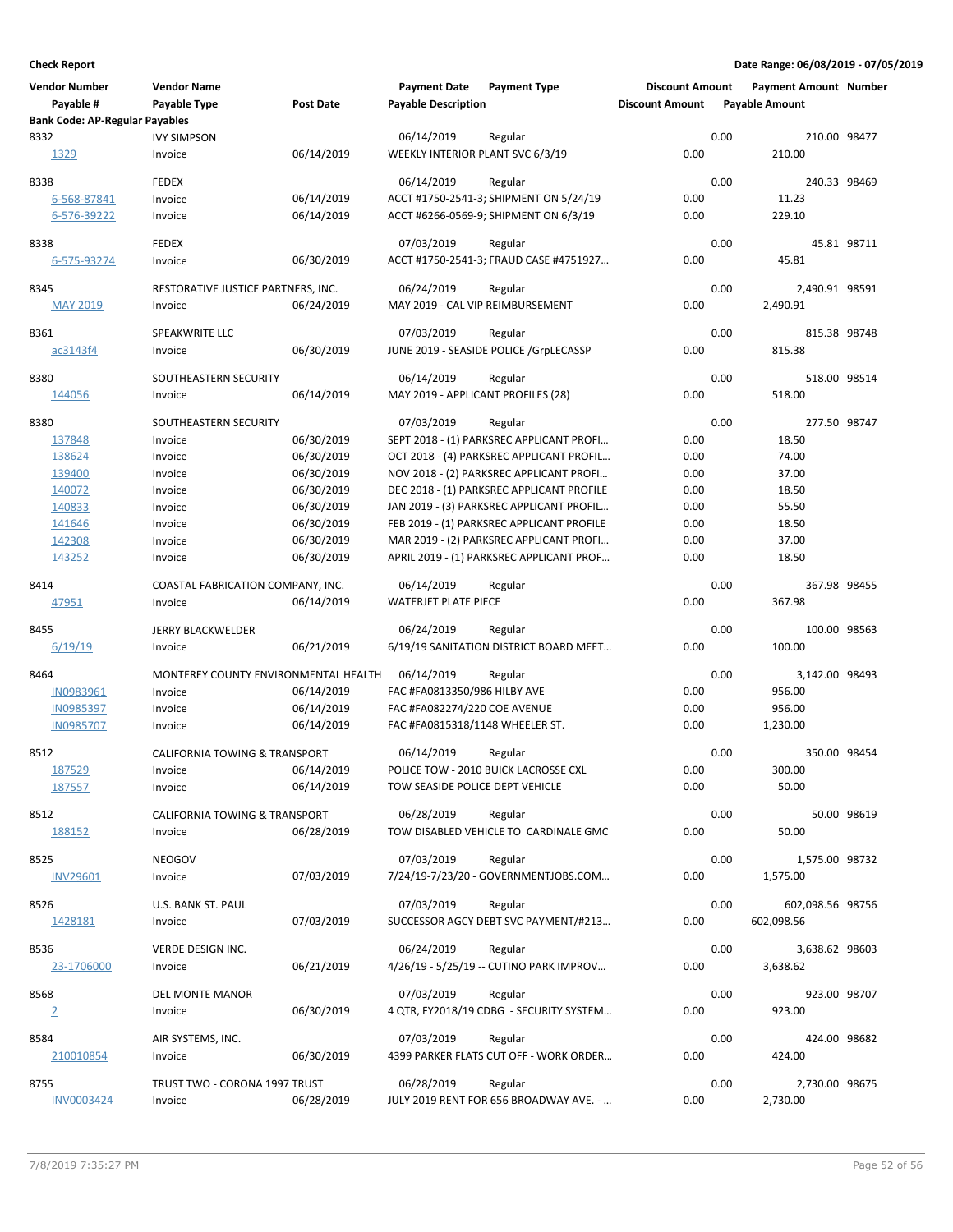| <b>Vendor Number</b>  | <b>Vendor Name</b>                    |                          | <b>Payment Date</b>                | <b>Payment Type</b>                                                               | <b>Discount Amount</b> |      | <b>Payment Amount Number</b> |             |
|-----------------------|---------------------------------------|--------------------------|------------------------------------|-----------------------------------------------------------------------------------|------------------------|------|------------------------------|-------------|
| Payable #             | Payable Type                          | Post Date                | <b>Payable Description</b>         |                                                                                   | <b>Discount Amount</b> |      | <b>Payable Amount</b>        |             |
| 8774                  | XAVIER JIMENEZ ROBLEDO                |                          | 06/24/2019                         | Regular                                                                           |                        | 0.00 | 379.00 98608                 |             |
| EG1703691             | Invoice                               | 03/28/2018               | DA ASSET FORFEITURE #18-10         |                                                                                   | 0.00                   |      | 379.00                       |             |
| 8791                  | <b>MONTEREY ONE WATER</b>             |                          | 06/14/2019                         | Regular                                                                           |                        | 0.00 | 6,395.61 98495               |             |
| 12979                 | Invoice                               | 06/14/2019               |                                    | JAN - MAR 2019 - LIFT STATION MAINTENA                                            | 0.00                   |      | 6,395.61                     |             |
|                       |                                       |                          |                                    |                                                                                   |                        |      |                              |             |
| 8791                  | <b>MONTEREY ONE WATER</b>             |                          | 06/14/2019                         | Regular                                                                           |                        | 0.00 | 3,271.51 98496               |             |
| <u>5/1/19-6/30/19</u> | Invoice                               | 06/14/2019               | MISC ACCTS - CITY OF SEASIDE       |                                                                                   | 0.00                   |      | 3,271.51                     |             |
| 8791                  | <b>MONTEREY ONE WATER</b>             |                          | 06/24/2019                         | Regular                                                                           |                        | 0.00 | 254.68 98576                 |             |
| 12938.                | Invoice                               | 06/24/2019               |                                    | JAN - MAR 2019 SEASIDE GREASE PROGRAM                                             | 0.00                   |      | 254.68                       |             |
|                       |                                       |                          |                                    |                                                                                   |                        |      |                              |             |
| 8800                  | RINCON CONSULTANTS, INC.              |                          | 06/14/2019                         | Regular                                                                           |                        | 0.00 | 19,050.93 98508              |             |
| 10904                 | Invoice                               | 06/14/2019               |                                    | FEB 2019 - FT ORD MAIN GATE SPECF PLN                                             | 0.00                   |      | 12,580.69                    |             |
| 11587<br>9726         | Invoice<br>Invoice                    | 06/14/2019<br>06/14/2019 |                                    | MARCH 2019 - FT ORD MAIN GATE SPECIFIC<br>DEC 2018 - FT ORD MAIN GATE SPECIFIC PL | 0.00<br>0.00           |      | 2,293.04<br>4,177.20         |             |
|                       |                                       |                          |                                    |                                                                                   |                        |      |                              |             |
| 8882                  | <b>EVERYONE'S HARVEST</b>             |                          | 06/14/2019                         | Regular                                                                           |                        | 0.00 | 3,298.00 98467               |             |
| $05 - 19$             | Invoice                               | 06/14/2019               |                                    | MAY 2019 - PROG EXP FOR SEASIDE FARMER                                            | 0.00                   |      | 3,298.00                     |             |
| 8892                  | NCI AFFILIATES, INC.                  |                          | 06/14/2019                         | Regular                                                                           |                        | 0.00 | 1,042.00 98499               |             |
| 8599                  | Invoice                               | 06/14/2019               |                                    | MAY 2019 - CREW PROVIDED GROUNDS MA                                               | 0.00                   |      | 1,042.00                     |             |
|                       |                                       |                          |                                    |                                                                                   |                        |      |                              |             |
| 8923                  | <b>FRANK TINLEY</b>                   |                          | 06/14/2019                         | Regular                                                                           |                        | 0.00 |                              | 48.93 98470 |
| <b>COSTCO 6/7</b>     | Invoice                               | 06/14/2019               |                                    | REIMBURSEMENT FOR COSTCO PURCHASE 6                                               | 0.00                   |      | 48.93                        |             |
| 8980                  | ATHENA OCCMED                         |                          | 06/24/2019                         | Regular                                                                           |                        | 0.00 | 400.00 98532                 |             |
| 1193                  | Invoice                               | 06/21/2019               | STRESS TEST - 5/31/2019            |                                                                                   | 0.00                   |      | 400.00                       |             |
|                       |                                       |                          |                                    |                                                                                   |                        |      |                              |             |
| 8980                  | ATHENA OCCMED                         |                          | 06/28/2019                         | Regular                                                                           | 0.00                   | 0.00 | 400.00 98615                 |             |
| 1199                  | Invoice                               | 06/28/2019               | STRESS TEST - 6/21/2019            |                                                                                   |                        |      | 400.00                       |             |
| 8980                  | ATHENA OCCMED                         |                          | 07/03/2019                         | Regular                                                                           |                        | 0.00 | 5,383.50 98685               |             |
| 1200                  | Invoice                               | 06/30/2019               |                                    | (4) PRE-HIRE PHYSICALS, (1) HAZMAT OVER                                           | 0.00                   |      | 5,383.50                     |             |
| 8990                  | <b>TROWBRIDGE ENTERPRISES</b>         |                          | 06/14/2019                         | Regular                                                                           |                        | 0.00 | 9,197.52 98518               |             |
| 31146-0               | Invoice                               | 06/14/2019               |                                    | FURNITURE AND SET-UP FOR REGINA LUAL                                              | 0.00                   |      | 8,218.57                     |             |
| 31417-0               | Invoice                               | 06/14/2019               |                                    | FLAGSHIP BOOKCASE 5-SHELF - R. LUALEMA                                            | 0.00                   |      | 978.95                       |             |
|                       |                                       |                          |                                    |                                                                                   |                        |      |                              |             |
| 8995                  | <b>ABBY BUKOFZER</b>                  |                          | 06/28/2019                         | Regular                                                                           |                        | 0.00 | 117.60 98609                 |             |
| <b>JUNE 2019</b>      | Invoice                               | 06/28/2019               |                                    | JUNE 2019 - INSTRUCTOR PAY (ISRAELI FOLK                                          | 0.00                   |      | 117.60                       |             |
| 9009                  | DON POTTER LAW CORPORATION            |                          | 06/28/2019                         | Regular                                                                           |                        | 0.00 | 1,186.00 98630               |             |
| <b>APR'19 SVCS</b>    | Invoice                               | 06/28/2019               | APRIL 2019 INVESTIGATION SVCS      |                                                                                   | 0.00                   |      | 1,186.00                     |             |
| 9011                  | PROJECT DIMENSIONS, INC.              |                          | 06/24/2019                         | Regular                                                                           |                        | 0.00 | 41,069.50 98589              |             |
| 49416                 | Invoice                               | 06/21/2019               |                                    | MAY 2019 - CUTINO PARK PROJECT - PH I                                             | 0.00                   |      | 41,069.50                    |             |
|                       |                                       |                          |                                    |                                                                                   |                        |      |                              |             |
| 9033                  | BOTACH INC.                           |                          | 07/03/2019                         | Regular                                                                           |                        | 0.00 | 3,550.63 98690               |             |
| 6393024               | Invoice                               | 06/30/2019               | (21) RIFLE SIGHTS FOR SEASIDE P.D. |                                                                                   | 0.00                   |      | 3,550.63                     |             |
| 9041                  | PARTNERS FOR PEACE                    |                          | 06/24/2019                         | Regular                                                                           |                        | 0.00 | 3,750.06 98585               |             |
| <b>MAY 2019</b>       | Invoice                               | 06/24/2019               |                                    | MAY 2019 - CAL VIP - LOVNG SOLUTIONS/P                                            | 0.00                   |      | 3,750.06                     |             |
|                       |                                       |                          |                                    |                                                                                   |                        |      |                              |             |
| 9046                  | JONATHAN GABRIEL WIZARD               |                          | 06/24/2019                         | Regular                                                                           |                        | 0.00 | 374.16 98564                 |             |
| $6/3/19-6/4/19$       | Invoice                               | 06/21/2019               |                                    | TRAVEL EXP TO LAGUNA BEACH, CA 6/3/19 -                                           | 0.00                   |      | 374.16                       |             |
| 9046                  | JONATHAN GABRIEL WIZARD               |                          | 06/24/2019                         | Regular                                                                           |                        | 0.00 | 100.00 98565                 |             |
| 6/19/19               | Invoice                               | 06/21/2019               |                                    | 6/19/19 SANITATION DISTRICT BOARD MEET                                            | 0.00                   |      | 100.00                       |             |
| 9051                  | A & B FIRE PROTECTION AND SAFETY INC. |                          | 06/14/2019                         | Regular                                                                           |                        | 0.00 | 4,185.00 98446               |             |
| 1319125-IN            | Invoice                               | 06/14/2019               |                                    | QTRLY FIRE SPRINKLER INSPECTIONS (6) - 4/                                         | 0.00                   |      | 3,100.00                     |             |
| 1319221-IN            | Invoice                               | 06/14/2019               |                                    | PX BLDG - REPAIR BROKEN PIPING 4/29/19                                            | 0.00                   |      | 1,085.00                     |             |
|                       |                                       |                          |                                    |                                                                                   |                        |      |                              |             |
| 9069                  | SANACT INC.                           |                          | 06/24/2019                         | Regular                                                                           |                        | 0.00 | 42,742.80 98592              |             |
| $\overline{4}$        | Invoice                               | 06/21/2019               |                                    | FINAL PYMNT - SEWER CLEANING & VIDEO                                              | 0.00                   |      | 42,742.80                    |             |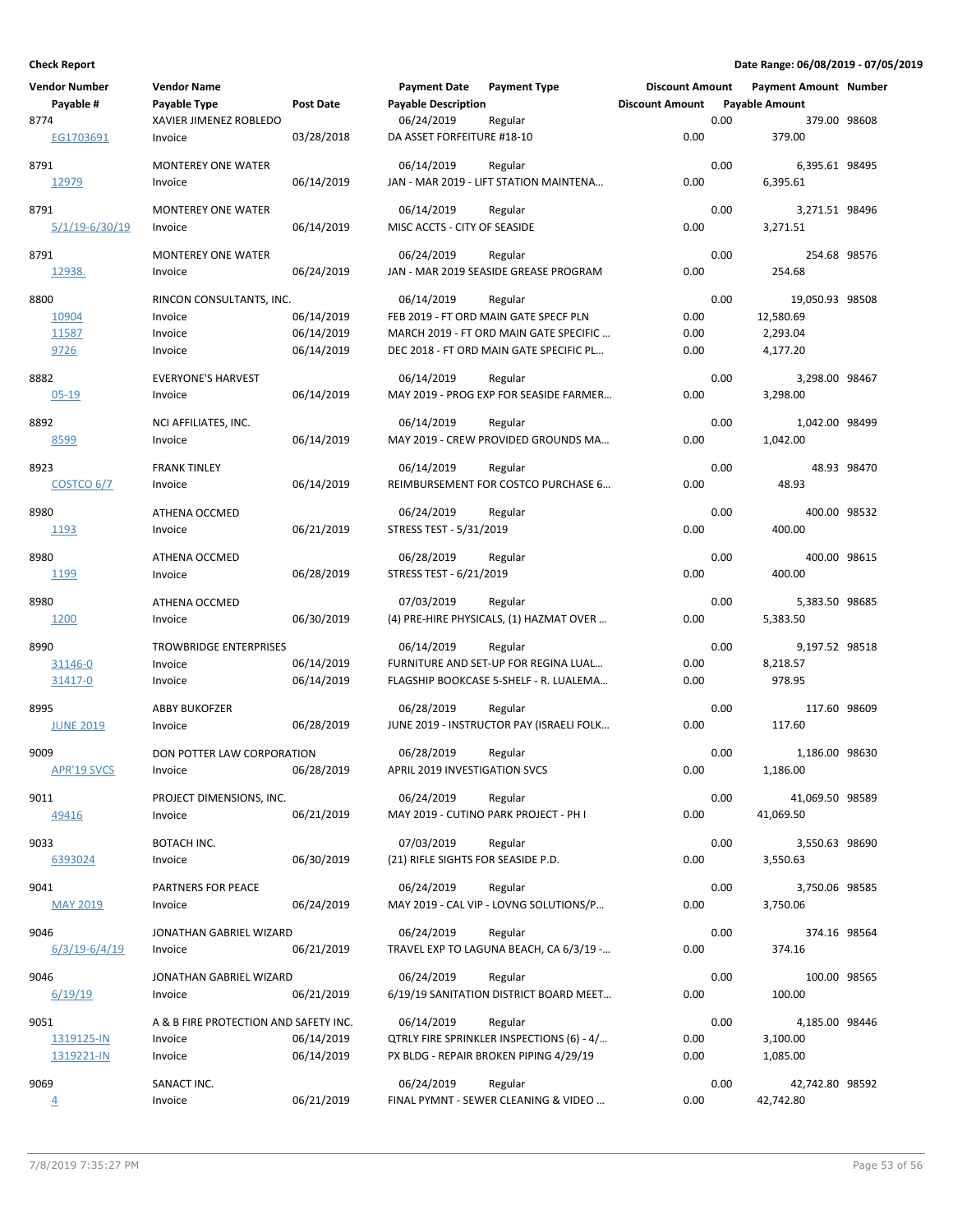| <b>Vendor Number</b><br>Payable # | <b>Vendor Name</b><br>Payable Type                                        | <b>Post Date</b>         | <b>Payment Date</b><br><b>Payable Description</b> | <b>Payment Type</b>                                                                          | <b>Discount Amount</b><br><b>Discount Amount</b> |      | <b>Payment Amount Number</b><br><b>Payable Amount</b> |            |
|-----------------------------------|---------------------------------------------------------------------------|--------------------------|---------------------------------------------------|----------------------------------------------------------------------------------------------|--------------------------------------------------|------|-------------------------------------------------------|------------|
| 9099<br><b>INV-49844</b>          | DUDE SOLUTIONS, INC.<br>Invoice                                           | 06/14/2019               | 06/14/2019<br>(1) PARCEL CONNECTOR                | Regular                                                                                      | 0.00                                             | 0.00 | 4,416.00 98465<br>4,416.00                            |            |
| 9104<br>31236                     | SCHAAF & WHEELER, CONSULTING CIVIL ENGINEE 06/24/2019<br>Invoice          | 06/21/2019               |                                                   | Regular<br>THROUGH 5/31/19 - WATER TANK IMPROV                                               | 0.00                                             | 0.00 | 1,542.50 98593<br>1,542.50                            |            |
| 9106<br>15637<br>15638            | THE SOHAGI LAW GROUP<br>Invoice<br>Invoice                                | 06/28/2019<br>06/28/2019 | 06/28/2019<br>MAY 2019 - GENERAL PLAN SVCS        | Regular<br>MAY 2019 - CAMPUS TOWN CENTER SVCS                                                | 0.00<br>0.00                                     | 0.00 | 49,723.75 98671<br>35,561.25<br>14,162.50             |            |
| 9111<br>2253<br>2254              | CALIFORNIA COASTAL RURAL DEVELOPMENT COR 06/14/2019<br>Invoice<br>Invoice | 06/14/2019<br>06/14/2019 |                                                   | Regular<br>APRIL 2019 - SBDC CONSULTING SERVICES<br>MAY 2019 - SBDC CONSULTING SERVICES      | 0.00<br>0.00                                     | 0.00 | 3,333.34 98453<br>1,666.67<br>1,666.67                |            |
| 9147<br>17161                     | <b>IMPACT RECOVERY SYSTEMS INC.</b><br>Invoice                            | 06/24/2019               | 06/24/2019<br>(35) TUFF CURBS, (35) MP FLEX POSTS | Regular                                                                                      | 0.00                                             | 0.00 | 4,857.93 98561<br>4,857.93                            |            |
| 9184<br>10745                     | ECLIPSE MAPPING AND GIS<br>Invoice                                        | 06/28/2019               | 06/28/2019<br>EOS ARROW GOLD GNSS KIT             | Regular                                                                                      | 0.00                                             | 0.00 | 6,508.53 98631<br>6,508.53                            |            |
| 9196<br>6/27/2019                 | SALLY SHEA<br>Invoice                                                     | 06/30/2019               | 07/03/2019                                        | Regular<br>REIMBURSEMENT FOR SUPPLIES - BEVERLY'S                                            | 0.00                                             | 0.00 | 8.12                                                  | 8.12 98744 |
| 9197<br>5217953.                  | Inflatable Adventures Inc.<br>Invoice                                     | 07/03/2019               | 07/03/2019                                        | Regular<br>BALANCE DUE FOR 7/4/19 (BALLISTIC SWING                                           | 0.00                                             | 0.00 | 3,892.00 98715<br>3,892.00                            |            |
| 9198<br>7/4/19                    | <b>Bob Margolin</b><br>Invoice                                            | 07/03/2019               | 07/03/2019                                        | Regular<br>MUSIC ON 7/4/19 AT SEASIDE'S "RED, WHITE                                          | 0.00                                             | 0.00 | 1,250.00 98689<br>1,250.00                            |            |
| 9202<br>20901                     | LASER AMMO USA INC.<br>Invoice                                            | 06/24/2019               | 06/24/2019                                        | Regular<br>LASER AMMO FOR SEASIDE POLICE DEPT                                                | 0.00                                             | 0.00 | 7,483.73 98569<br>7,483.73                            |            |
| 9211<br>193008                    | LIBERTY PIPELINE SOLUTIONS<br>Invoice                                     | 06/14/2019               | 06/14/2019<br>CANYON DEL REY CCTV INSPECTION      | Regular                                                                                      | 0.00                                             | 0.00 | 7,400.00 98483<br>7,400.00                            |            |
| 9212<br>59354419                  | <b>WEX BANK</b><br>Invoice                                                | 06/14/2019               | 06/14/2019                                        | Regular<br>MAY 2019 FUEL PURCHASES/ACCT #0496-00                                             | 0.00                                             | 0.00 | 283.75 98522<br>283.75                                |            |
| 9213<br>104291                    | MOSSBERG & COMPNAY, INC.<br>Invoice                                       | 06/24/2019               | 06/24/2019<br>(20,000) 5-PANEL BROCHURES          | Regular                                                                                      | 0.00                                             | 0.00 | 2,158.00 98581<br>2,158.00                            |            |
| 9215<br>CA19217<br>CA19217.01     | INNOVATIVE DATA AQUISITIONS LLC<br>Invoice<br>Invoice                     | 06/21/2019<br>06/21/2019 | 06/24/2019                                        | Regular<br>5/10/19-6/10/19 - NOCHE BUENA ST. PED/B<br>5/10/19-6/10/19 - W. BROADWAY AVE PED/ | 0.00<br>0.00                                     | 0.00 | 1,825.00 98562<br>1.240.00<br>585.00                  |            |
| 9216<br>1015                      | DAVE LONG ASSOCIATES<br>Invoice                                           | 07/03/2019               | 07/03/2019                                        | Regular<br>DAVID RICE - REG FOR 10TH ANNUAL SAFE S                                           | 0.00                                             | 0.00 | 399.00 98706<br>399.00                                |            |
| 9217<br>112466                    | DANIEL VALDEZ<br>Invoice                                                  | 06/24/2019               | 06/24/2019                                        | Regular<br>REFUND FOR OLDEMEYER CTR - 6/29/19                                                | 0.00                                             | 0.00 | 853.25 98538<br>853.25                                |            |
| 9217<br>113535                    | DANIEL VALDEZ<br>Invoice                                                  | 06/30/2019               | 07/03/2019                                        | Regular<br>DEPOSIT REFUND FOR LAGUNA GRANDE HA                                               | 0.00                                             | 0.00 | 443.44 98705<br>443.44                                |            |
| 9218<br>112453                    | <b>GUADALUPE RODRIGUEZ</b><br>Invoice                                     | 06/24/2019               | 06/24/2019<br>REFUND FOR SUMMER PLAYLAND          | Regular                                                                                      | 0.00                                             | 0.00 | 319.85 98554<br>319.85                                |            |
| 9219<br>19680                     | SYSTEMS & SPACE, INC.<br>Invoice                                          | 06/21/2019               | 06/24/2019                                        | Regular<br>DEPOSIT - (3) EVIDENCE LOCKERS FOR SEASI                                          | 0.00                                             | 0.00 | 8,562.96 98599<br>8,562.96                            |            |
| 9220<br><b>LOAN</b>               | SEASIDE CIVIC LEAGUE, INC.<br>Invoice                                     | 06/24/2019               | 06/24/2019                                        | Regular<br>LOAN TO ASSIST IN APPLYING FOR SEC 8 VO                                           | 0.00                                             | 0.00 | 5,500.00 98594<br>5,500.00                            |            |
| 9223<br>6/20/19 COUNCIL Invoice   | CYPRESS SPORTS GATORS BASEBALL/SOFTBALL AC 06/28/2019                     | 06/28/2019               |                                                   | Regular<br>MAYOR'S YOUTH FUND - BASEBALL PRACTIC                                             | 0.00                                             | 0.00 | 3,000.00 98628<br>3,000.00                            |            |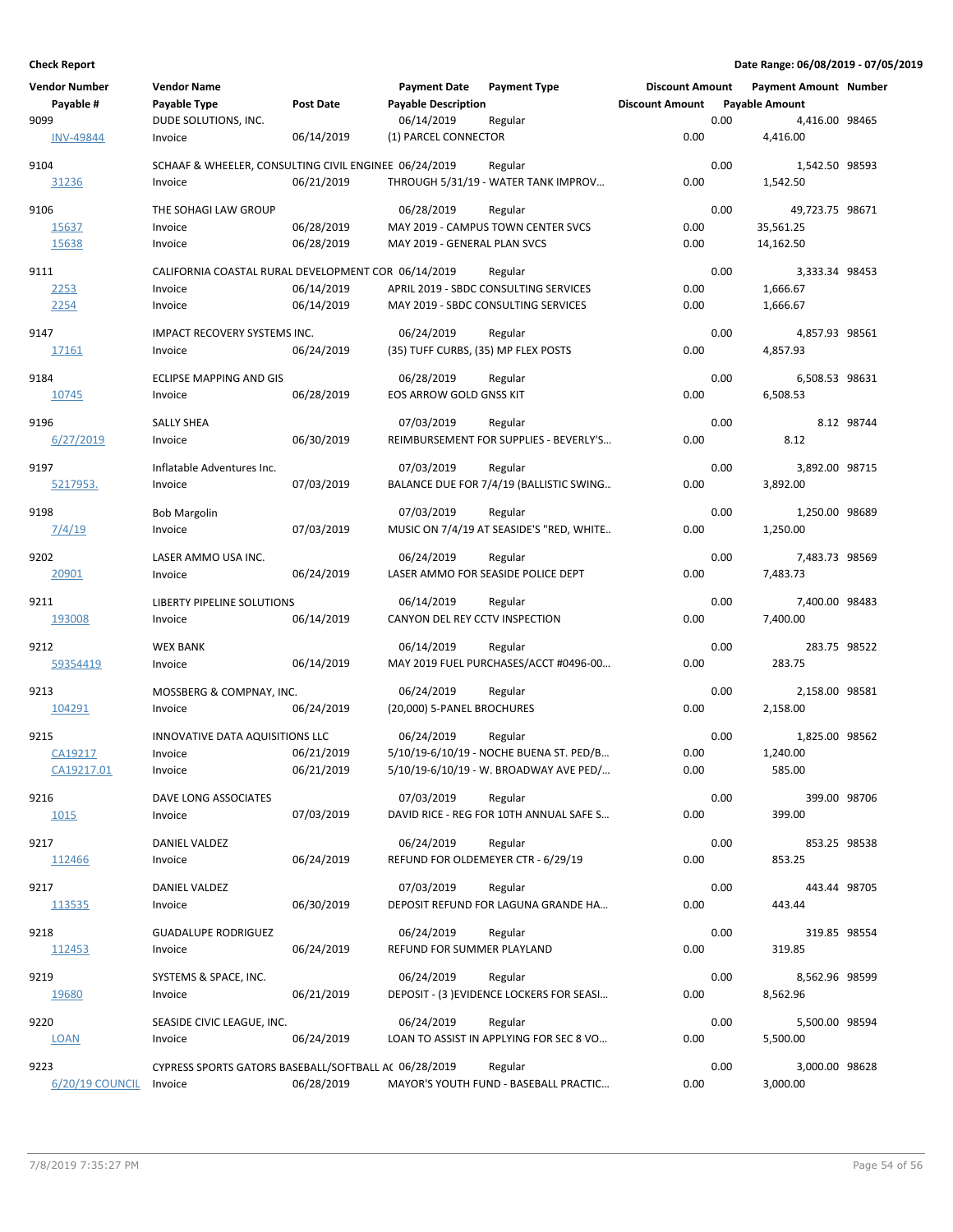| <b>Vendor Number</b> | <b>Vendor Name</b>                   |                  | <b>Payment Date</b>               | <b>Payment Type</b>                                  | <b>Discount Amount</b> |      | <b>Payment Amount Number</b> |  |
|----------------------|--------------------------------------|------------------|-----------------------------------|------------------------------------------------------|------------------------|------|------------------------------|--|
| Payable #            | Payable Type                         | <b>Post Date</b> | <b>Payable Description</b>        |                                                      | <b>Discount Amount</b> |      | <b>Payable Amount</b>        |  |
| 9224                 | <b>ALISSA KISPERSKY</b>              |                  | 06/28/2019                        | Regular                                              |                        | 0.00 | 125.62 98611                 |  |
| $6/3/19 - 6/4/19$    | Invoice                              | 06/28/2019       |                                   | 6/3/19 - 6/4/19 TRAVEL REIMBURSEMENT                 | 0.00                   |      | 125.62                       |  |
| 9226                 | CONDOR SECURITY OF AMERICA, INC.     |                  | 06/28/2019                        | Regular                                              |                        | 0.00 | 5,189.63 98624               |  |
| 5929E                | Invoice                              | 06/28/2019       | DEPOSIT FOR 4TH OF JULY EVENT     |                                                      | 0.00                   |      | 5,189.63                     |  |
| 9227                 | CALIFORNIA CUSTOM SHEDS INCORPORATED |                  | 07/03/2019                        | Regular                                              |                        | 0.00 | 6,437.00 98693               |  |
| 72219                | Invoice                              | 06/30/2019       | (1) 12'x14' WOOD STORAGE SHED     |                                                      | 0.00                   |      | 6,437.00                     |  |
| 9228                 | BEHAVIORAL ANALYSIS TRAINING INC.    |                  | 07/03/2019                        | Regular                                              |                        | 0.00 | 962.00 98688                 |  |
| <b>IV02141</b>       | Invoice                              | 07/03/2019       |                                   | KEVIN MILLER - REG FOR INVSTGV INTERVI               | 0.00                   |      | 481.00                       |  |
| <b>IV02142</b>       | Invoice                              | 07/03/2019       | 89                                | DAVID RICE - REG FOR INVSTGTV INTRVW &<br>70<br>0.00 | 0.00<br>895,145.30     |      | 481.00                       |  |
| 9230                 | <b>FOOLISH TIMES</b>                 |                  | 07/03/2019                        | Regular                                              |                        | 0.00 | 400.00 98713                 |  |
| 10616                | Invoice                              | 07/03/2019       | SUNDAY BLUES AD - JULY 2019 ISSUE |                                                      | 0.00                   |      | 400.00                       |  |
| 9231                 | <b>RUBI GINER</b>                    |                  | 07/03/2019                        | Regular                                              |                        | 0.00 | 607.88 98742                 |  |
| 113336               | Invoice                              | 06/30/2019       | <b>REFUND FOR SUMMER CAMP</b>     |                                                      | 0.00                   |      | 607.88                       |  |
| 9232                 | YWCA OF THE MONTEREY PENINSULA       |                  | 07/03/2019                        | Regular                                              |                        | 0.00 | 112.50 98762                 |  |
| 113542               | Invoice                              | 06/30/2019       |                                   | FOOD DEPOSIT REFUND FOR OLDEMEYER C                  | 0.00                   |      | 112.50                       |  |
| 9233                 | ACCU-BORE DIRECTIONAL DRILLING       |                  | 07/03/2019                        | Regular                                              |                        | 0.00 | 1,000.00 98680               |  |
| 6647                 | Invoice                              | 06/30/2019       |                                   | BOND RELEASE FOR PERMIT #6647-835 KIM                | 0.00                   |      | 1,000.00                     |  |
| 9234                 | YANMEI LIU                           |                  | 07/03/2019                        | Regular                                              |                        | 0.00 | 205.00 98761                 |  |
| 002514089            | Invoice                              | 06/30/2019       |                                   | STR TOT REFUND AUG - DEC '18 - 2030 NOC              | 0.00                   |      | 205.00                       |  |
| 9235                 | PUBLIC AGENCY RISK MGMT ASSOCIATION  |                  | 07/03/2019                        | Regular                                              |                        | 0.00 | 150.00 98739                 |  |
| 098450               | Invoice                              | 07/03/2019       |                                   | 7/1/19 - 6/30/20 - PUBLIC ENTITY MEMBER              | 0.00                   |      | 150.00                       |  |

| <b>Payment Type</b>   | Payable<br>Count | Payment<br>Count | <b>Discount</b> | Payment    |
|-----------------------|------------------|------------------|-----------------|------------|
|                       |                  |                  |                 |            |
| <b>Regular Checks</b> | 89               | 70               | 0.00            | 895,145.30 |
| <b>Manual Checks</b>  | 0                | $\Omega$         | 0.00            | 0.00       |
| Voided Checks         | 0                | 0                | 0.00            | 0.00       |
| <b>Bank Drafts</b>    | 0                | $\Omega$         | 0.00            | 0.00       |
| EFT's                 | 0                | 0                | 0.00            | 0.00       |